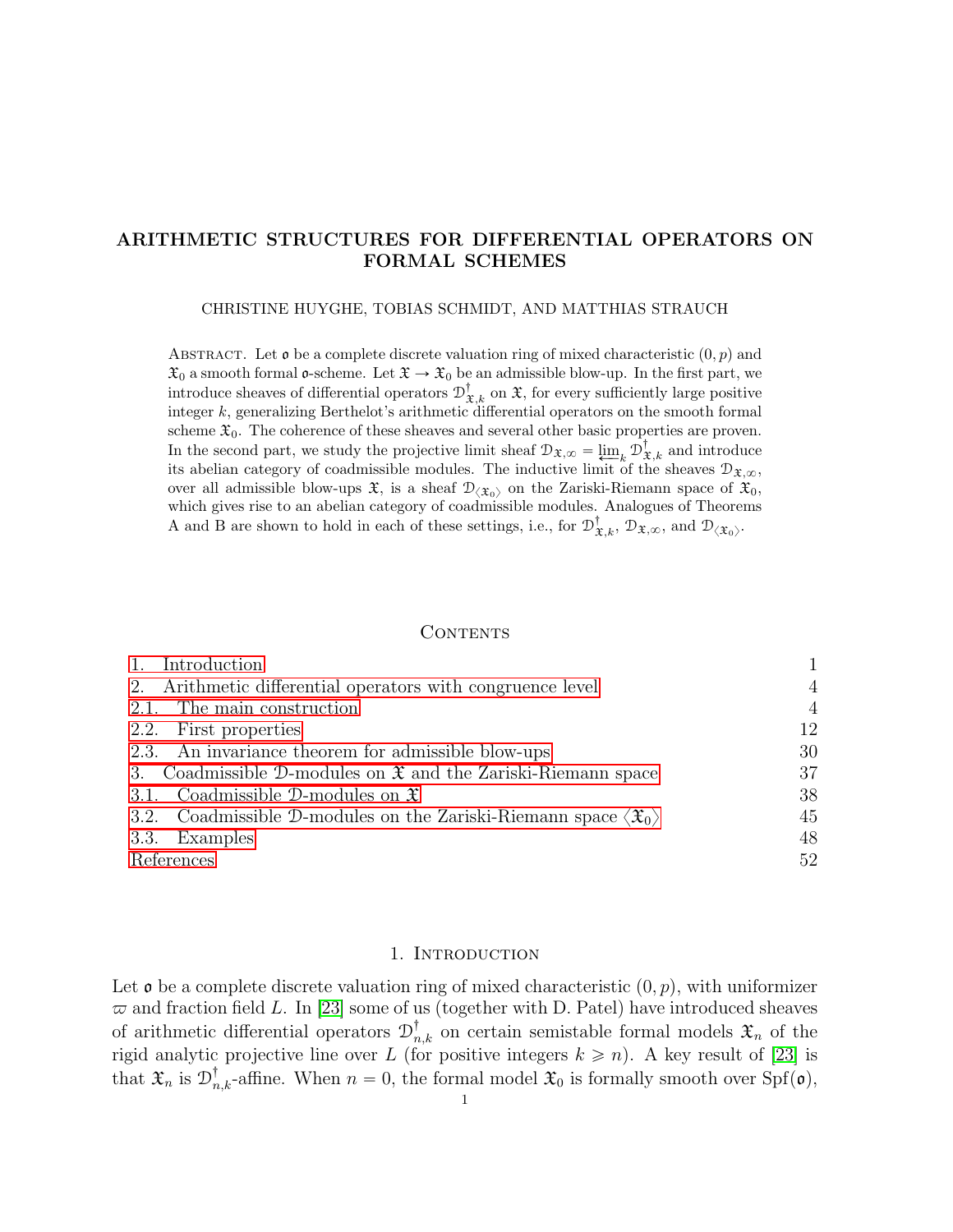and the sheaf  $\mathcal{D}_{0,0}^{\dagger}$  equals Berthelot's sheaf of arithmetic differential operators, as defined in [\[7\]](#page-52-1), and  $\mathcal{D}_{0,0}^{\dagger}$ -affinity was known before by a result of one of us [\[21\]](#page-52-2).

In this paper we generalize the construction of [\[23\]](#page-52-0) and define and study sheaves of arithmetic differential operators on arbitrary admissible formal blow-ups of an arbitrary given smooth formal scheme  $\mathfrak{X}_0$  over  $\mathfrak{o}$ .

At the moment, the main application of this generalization is the localization theorem of [\[18\]](#page-52-3): in this context  $\mathfrak{X}_0$  is the smooth model of the flag variety of a connected split reductive group  $G$  over L, and the main result of [\[18\]](#page-52-3) establishes then an anti-equivalence between the category of admissible locally analytic  $\mathbb{G}(L)$ -representations (with trivial character) [\[24\]](#page-52-4) and the category of so-called coadmissible equivariant arithmetic D-modules on the system of all formal models of the rigid analytic flag variety of G.

In the following we describe the construction and the main results of this article. Let  $\mathfrak{X}_0$  be a smooth formal scheme over  $\mathfrak{o}$  and let  $\mathcal{D}_{\mathfrak{X}_0}^{(m)}$  $\mathfrak{X}_0^{(m)}$  be Berthelot's sheaf of arithmetic differential operators of level m on  $\mathfrak{X}_0$  as defined in [\[7\]](#page-52-1). For any number  $k \geq 0$ , we have the subalgebra  $\mathcal{D}_{\mathfrak{X}_{0}}^{(k,m)}$  $(x_m^{(k,m)})$  consisting of those differential operators which are generated, locally where we have coordinates  $x_1, ..., x_M$  and corresponding derivations  $\partial_1, ..., \partial_M$ , by operators of the form

$$
\varpi^{k|\underline{\nu}|}\underline{\partial}^{\langle \underline{\nu}\rangle_{(m)}}=\varpi^{k(\nu_1+\ldots+\nu_M)}\prod_{l=1}^M\partial_l^{\langle \nu_l\rangle_{(m)}}\ ,\ \ \text{where}\ \ \partial_l^{\langle \nu_l\rangle_{(m)}}=\frac{\lfloor \frac{\nu_l}{p^m}\rfloor!}{\nu_l!}\partial_l^{\nu_l}\ .
$$

Given an admissible blow-up pr :  $\mathfrak{X} \to \mathfrak{X}_0$ , we let  $k_{\mathfrak{X}}$  be the minimal k such that  $\varpi^k \mathcal{O}_{\mathfrak{X}} \subset \mathcal{I}$ for any coherent ideal sheaf  $\mathcal I$  on  $\mathfrak X_0$  whose blow-up is  $\mathfrak X$ . Our first basic result, cf. [2.1.12,](#page-10-0) says that

$$
\mathcal{D}_{\mathfrak{X}}^{(k,m)} := \mathrm{pr}^* \mathcal{D}_{\mathfrak{X}_0}^{(k,m)} = \mathcal{O}_{\mathfrak{X}} \otimes_{\mathrm{pr}^{-1} \mathcal{O}_{\mathfrak{X}_0}} \mathrm{pr}^{-1} \mathcal{D}_{\mathfrak{X}_0}^{(k,m)}
$$

is naturally a sheaf of rings on  $\mathfrak{X}$  whenever  $k \geq k_{\mathfrak{X}}$ . We define

$$
\widehat {\mathcal D}_{\mathfrak X}^{(k,m)} = \varprojlim_i {\mathcal D}_{\mathfrak X}^{(k,m)}/\varpi^i \ \ \text{ and } \ \ {\mathcal D}_{\mathfrak X,k}^\dagger = \varinjlim_m \widehat {\mathcal D}_{\mathfrak X}^{(k,m)} \otimes \mathbb{Q} \ ,
$$

and call these sheaves *arithmetic differential operators of congruence level*<sup>[1](#page-1-0)</sup> k on  $\mathfrak{X}$ .

The structure theory of these differential operators goes largely parallel to the classical smooth setting (when  $\mathfrak{X} = \mathfrak{X}_0$  and  $k = 0$ ), as developed by Berthelot [\[7\]](#page-52-1). In particular, the sheaves  $\mathcal{D}_{\mathfrak{X}}^{(k,m)}$  $\hat{\mathcal{L}}_{\mathfrak{X}}^{(k,m)}$ ,  $\hat{\mathcal{D}}_{\mathfrak{X}}^{(k,m)}$  and  $\mathcal{D}_{\mathfrak{X},k}^{\dagger}$  are sheaves of coherent rings on  $\mathfrak{X}$ . We then show that Cartan's theorems A and B hold for the sheaf  $\mathcal{D}^{\dagger}_{\mathfrak{X},k}$ , when restricted to an affine open

<span id="page-1-0"></span><sup>&</sup>lt;sup>1</sup>The terminology is motivated by the relation to congruence subgroups in reductive groups in the case of formal models of flag varieties, cf. [\[18\]](#page-52-3).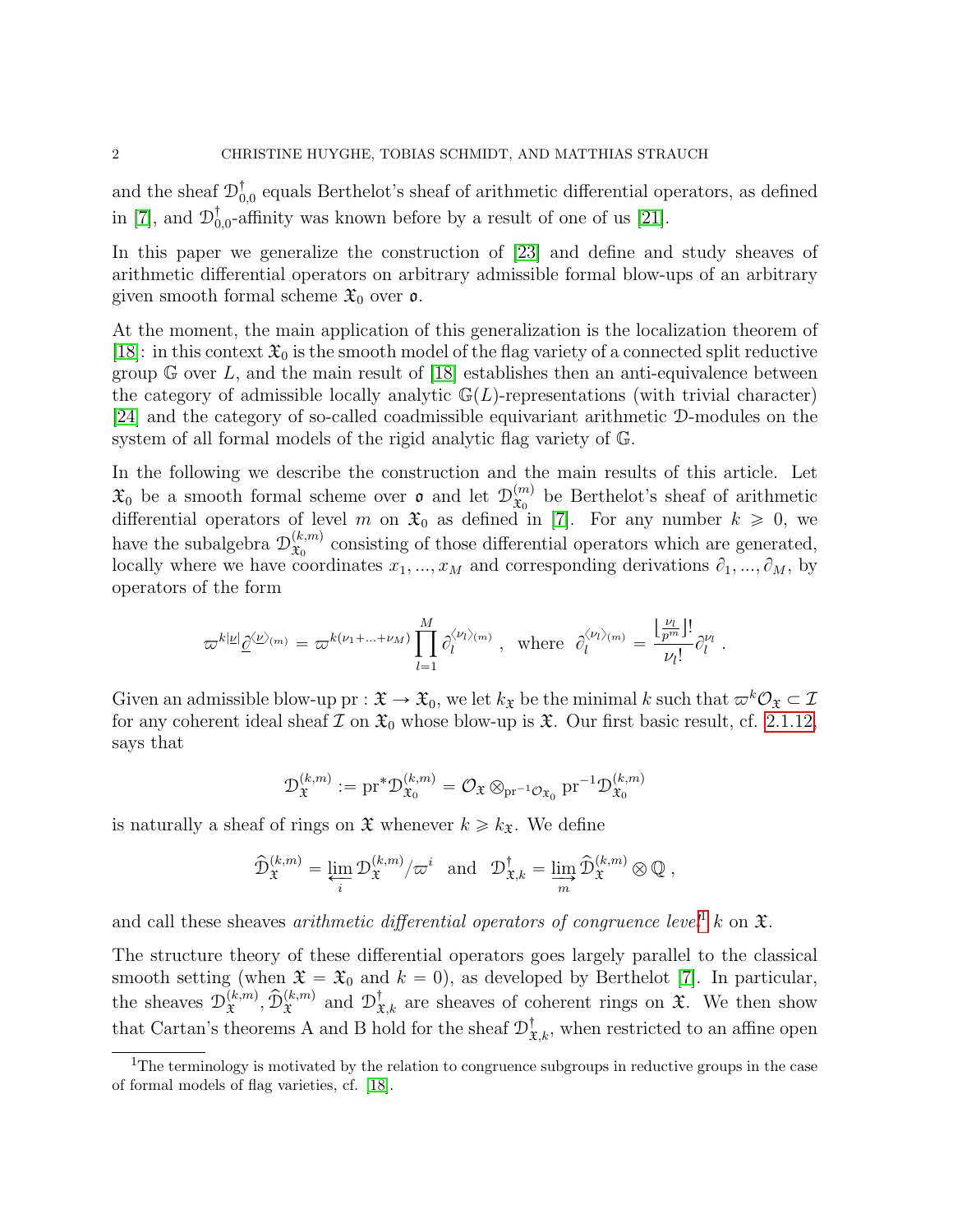subscheme  $\mathfrak U$  of  $\mathfrak X$ , cf. [2.2.15.](#page-18-0) This means that the global sections functor  $\Gamma(\mathfrak U, -)$  furnishes an equivalence of categories between the coherent modules over  $\mathcal{D}^{\dagger}_{\mathfrak{U},k}$  and over  $\Gamma(\mathfrak{U}, \mathcal{D}^{\dagger}_{\mathfrak{X},k}),$ respectively. A key result (the 'invariance theorem') shows that in case of a morphism  $\mathfrak{X}' \to \mathfrak{X}$  between admissible blow-ups of  $\mathfrak{X}_0$ , the categories of coherent modules over  $\mathcal{D}^{\dagger}_3$  $\mathfrak{X}', k$ and over  $\mathcal{D}^{\dagger}_{\mathfrak{X},k}$ , respectively, are naturally equivalent, cf. [2.3.8.](#page-34-0) As a consequence, we obtain global versions of theorem A and B on the whole blow-up  $\mathfrak X$  provided the base  $\mathfrak X_0$ is affine, cf. [2.3.12.](#page-36-1)

Our next objective is to pass to the projective limit

$$
\mathcal{D}_{\mathfrak{X},\infty} = \varprojlim_k \mathcal{D}_{\mathfrak{X},k}^\dagger
$$

and to define the category  $\mathcal{C}_{\mathfrak{X}}$  of *coadmissible*  $\mathcal{D}_{\mathfrak{X},\infty}$ -modules. We show that it is a full abelian subcategory of the category of all  $\mathcal{D}_{\mathfrak{X},\infty}$ -modules. Its construction relies on the fact that the ring of local sections  $\Gamma(\mathfrak{V}, \mathcal{D}_{\mathfrak{X},\infty})$  over an open affine  $\mathfrak V$  of  $\mathfrak X$  is a Fréchet-Stein algebra. Our terminology (as well as the general philosophy behind these constructions) goes back to the fundamental work of P. Schneider and J. Teitelbaum who introduced the concept of a Fréchet-Stein algebra and defined and studied the category of coadmissible modules over such a ring, cf. [\[24\]](#page-52-4). In fact, we show that the global sections functor  $\Gamma(\mathfrak{V},-)$  induces an equivalence of categories between  $\mathcal{C}_{\mathfrak{V}}$  and the category of coadmissible  $\Gamma(\mathfrak{V}, \mathcal{D}_{\mathfrak{X},\infty})$ -modules, cf. [3.1.13.](#page-42-0) Moreover, any coadmissible  $\mathcal{D}_{\mathfrak{X},\infty}$ -module has vanishing higher cohomology on  $\mathfrak V$  (or on preimages of open affines in  $\mathfrak X_0$ ). These results should be regarded as Cartan's theorems A and B in this setting, cf. [3.1.13](#page-42-0) and [3.1.16.](#page-43-0)

Finally we consider the Zariski-Riemann space of  $\mathfrak{X}_0$ , i.e., the projective limit

$$
\langle \mathfrak{X}_0 \rangle = \varprojlim \mathfrak{X}
$$

of all admissible formal blow-ups  $\mathfrak{X} \to \mathfrak{X}_0$ , cf. [\[9\]](#page-52-5). One can then form the inductive limit

$$
\mathcal{D}_{\langle \mathfrak{X}_0 \rangle} = \varinjlim_{\mathfrak{X}} \mathrm{sp}_{\mathfrak{X}}^{-1} \mathcal{D}_{\mathfrak{X}, \infty} \;,
$$

where  $\text{sp}_{\mathfrak{X}} : \langle \mathfrak{X}_0 \rangle \to \mathfrak{X}$  is the projection map. This is a sheaf of rings on  $\langle \mathfrak{X}_0 \rangle$ . We define the category of coadmissible  $\mathcal{D}_{\langle \mathfrak{X}_0 \rangle}$ -modules and show that it is an abelian category. We establish analogues of Cartan's theorems A and B in this setting, cf. [3.2.6.](#page-46-0)

After we had developed much of the theory presented here (which began with [\[22,](#page-52-6) [23\]](#page-52-0)) we became aware of the article  $[25]$  by A. Shiho, where he introduces sheaves of p-adic differential operators of negative level  $-m$ , as they are called there. These are closely related to the sheaves considered here, where the congruence level k corresponds to Shiho's level  $-m$ . We are currently investigating the implications that Shiho's work has in our context.

We also want to mention that K. Ardakov and S. Wadsley are developing a theory of D-modules on general smooth rigid-analytic spaces, cf. [\[1,](#page-51-1) [3,](#page-51-2) [4\]](#page-51-3). In their work they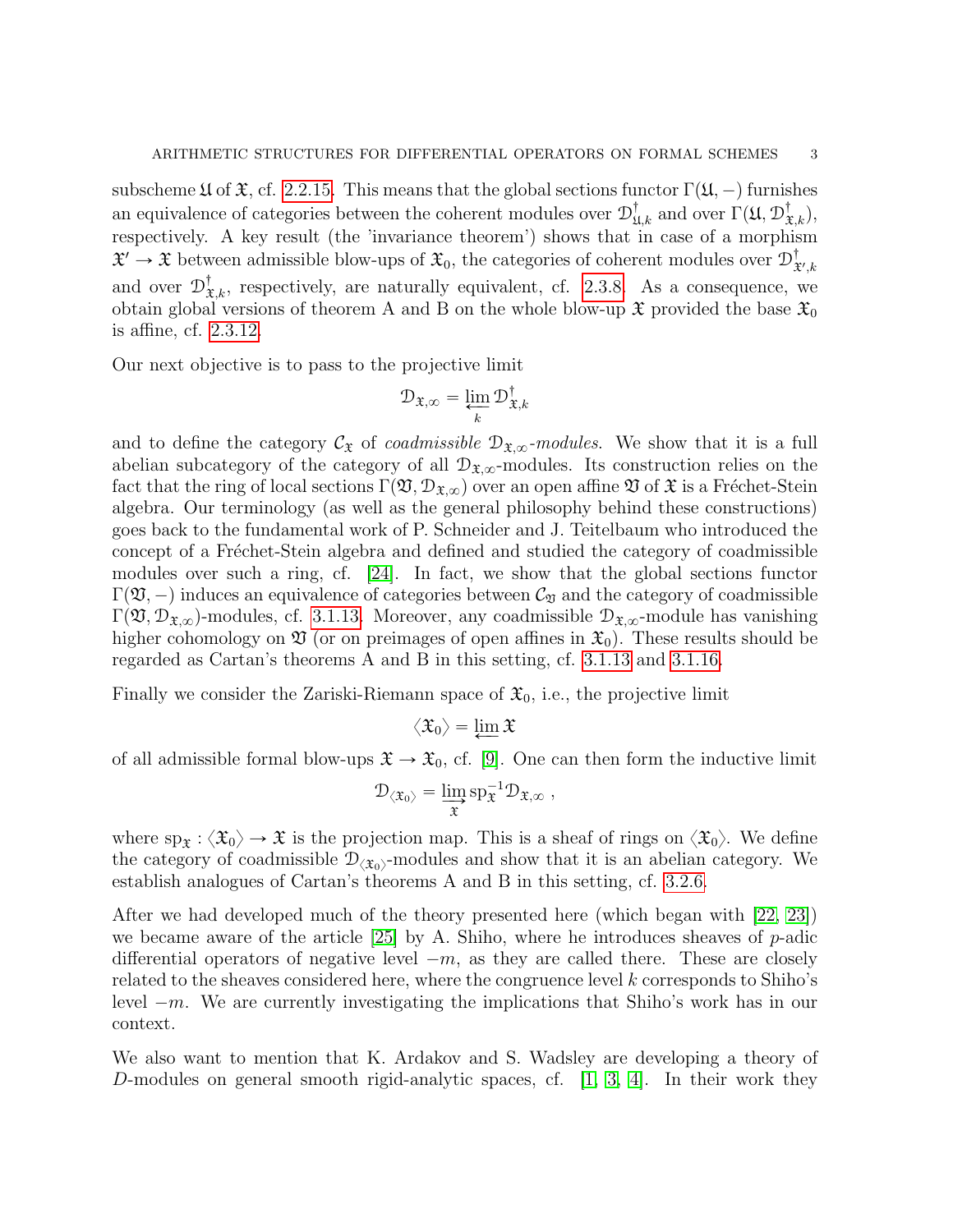consider deformations of crystalline differential operators (as in [\[5\]](#page-51-4)), whereas we take as a starting point certain deformations of Berthelot's arithmetic differential operators. Though we have not carried this out in the present paper, it is not too difficult to see that the category of coadmissible  $\mathcal{D}_{\langle \mathfrak{X}_0 \rangle}$ -modules as defined here, when pulled back to the site of the rigid-analytic space of classical points of  $\langle \mathfrak{X}_0 \rangle$ , coincides with the corresponding category studied in [\[1,](#page-51-1) [3,](#page-51-2) [4\]](#page-51-3).

Acknowledgments. T.S. would like to acknowledge support of the Heisenberg programme of Deutsche Forschungsgemeinschaft (SCHM 3062/1-1). M.S. is grateful for the hospitality and support of the following institutions where work on this project has been accomplished: Institut de Recherche Mathématique Avancée (IRMA) of the University of Strasbourg, Centre Henri Lebesgue, Institut de Recherche Math´ematique de Rennes (IRMAR).

*Notations and Conventions.* We denote by  $\varpi$  a uniformizer of the complete discrete valuation ring  $\mathfrak{o}$ , and we let  $|.|_p$  be the absolute value on  $L = Frac(\mathfrak{o})$  which is normalized by  $|p|_p = p^{-1}$ . Throughout this paper  $\mathfrak{S} = Spf(\mathfrak{o})$ . A formal scheme  $\mathfrak X$  over  $\mathfrak S$  such that  $\omega \mathcal{O}_{\mathfrak{X}}$  is an ideal of definition and which is locally noetherian is called a G-formal scheme. If the G-formal scheme  $\mathfrak X$  is smooth over  $\mathfrak S$  we denote by  $\mathfrak T_{\mathfrak X}$  its relative tangent sheaf. A coherent sheaf of ideals  $\mathcal{I} \subset \mathcal{O}_{\mathfrak{X}}$  is called *open* if for any open  $\mathfrak{U} \subset \mathfrak{X}$  the restriction of I to  $\mathfrak U$  contains  $\varpi^k\mathcal O_{\mathfrak U}$  (for some  $k \in \mathbb N$  depending on  $\mathfrak U$ ). A formal scheme which arises from blowing up an open ideal sheaf on  $\mathfrak X$  will be called an admissible blow-up of  $\mathfrak X$ . For an integer  $i \geq 0$  we also denote  $X_i$  the scheme

$$
X_i = \mathfrak{X} \times_{\mathfrak{S}} \text{Spec} \left( \mathfrak{o}/\varpi^{i+1} \mathfrak{o} \right) ,
$$

where the Cartesian product is taken in the category of locally ringed spaces. Without further mentioning, all occuring modules will be left modules. We let  $\mathbb{N} = \{0, 1, 2, ...\}$  be the set of non-negative integers.

#### 2. Arithmetic differential operators with congruence level

<span id="page-3-0"></span>Let  $\mathfrak{X}_0$  be a smooth and separated G-formal scheme, and let<br>  $X_{0,i} = \mathfrak{X}_0 \times_{\mathfrak{S}} \text{Spec} (\mathfrak{o}/\varpi^{i+1} \mathfrak{o})$ .

$$
X_{0,i} = \mathfrak{X}_0 \times_{\mathfrak{S}} \text{Spec} \left( \mathfrak{o}/\varpi^{i+1} \mathfrak{o} \right) .
$$

Let us write  $\mathcal{I}_{\Delta}$  for the diagonal ideal of the closed immersion of formal schemes  $\mathfrak{X}_{0} \hookrightarrow$  $\mathfrak{X}_0 \times \mathfrak{X}_0$  and  $\mathcal{I}_{\Delta,i}$  for the diagonal ideal :  $X_{0,i} \hookrightarrow X_{0,i} \times X_{0,i}$ . We also introduce  $\mathfrak{X}_{0,\mathbb{Q}}$ , the generic fiber of  $\mathfrak{X}_0$ . It is a rigid analytic space over L. We write  $\mathcal{I}_\Delta$  for the diagonal ideal of the closed immersion of analytic spaces  $\mathfrak{X}_{0,0} \hookrightarrow \mathfrak{X}_{0,0} \times \mathfrak{X}_{0,0}$ . We have specialization maps  $\mathfrak{X}_{0,\mathbb{Q}} \to \mathfrak{X}_0$  and  $\mathfrak{X}_{0,\mathbb{Q}} \times \mathfrak{X}_{0,\mathbb{Q}} \to \mathfrak{X}_0 \times \mathfrak{X}_0$  which we denote by sp. There is a canonical isomorphism sp<sup>\*</sup>( $\mathcal{I}_\Delta$ )  $\simeq \overline{\mathcal{I}}_\Delta$ . Finally, the relative tangent sheaf  $\mathcal{I}_{\mathfrak{X}_0}$  is a locally free  $\mathcal{O}_{\mathfrak{X}_0}$ module of finite rank equal to the relative dimension M of  $\mathfrak{X}_0$  over  $\mathfrak{S}$ .

#### <span id="page-3-1"></span>2.1. The main construction.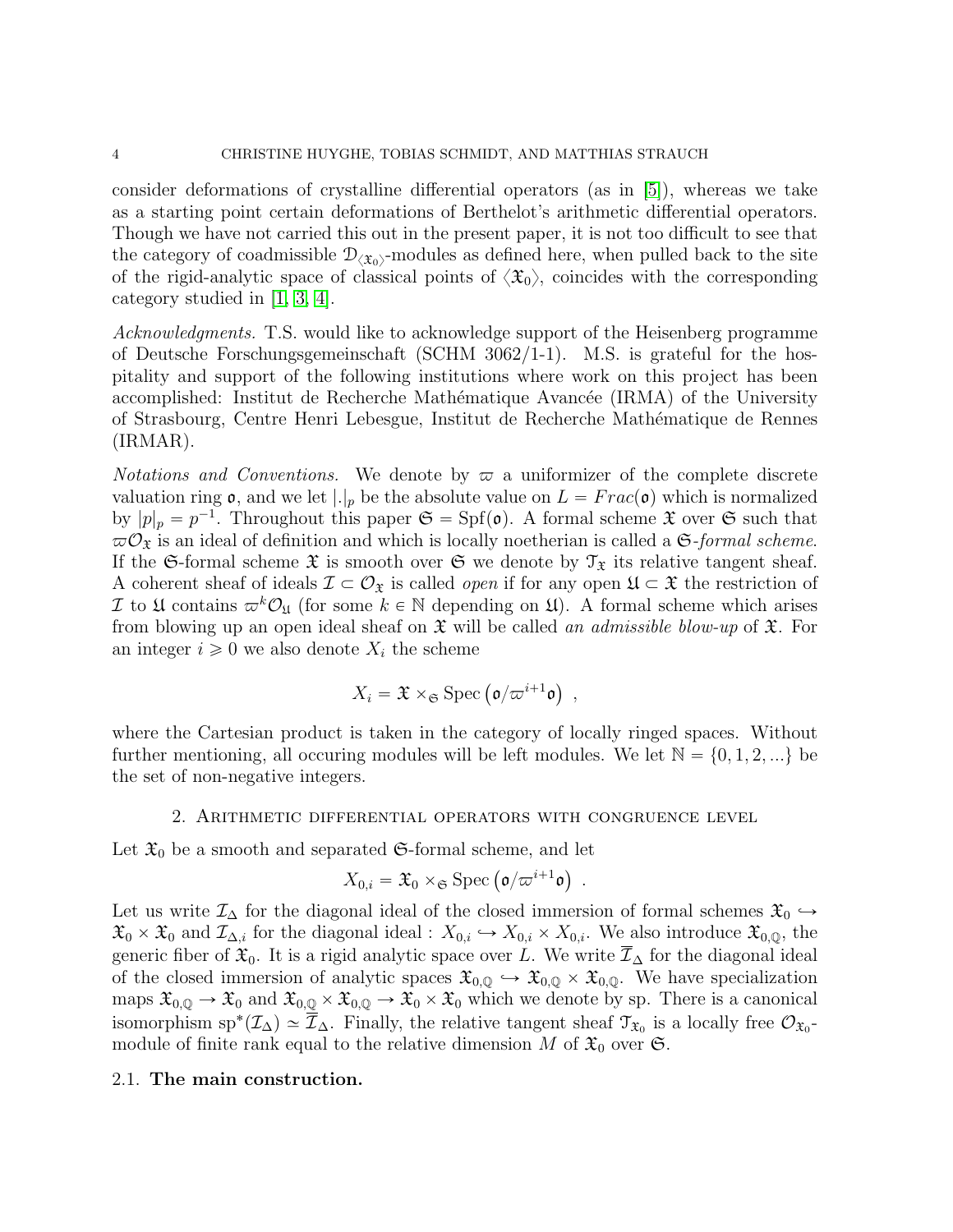<span id="page-4-0"></span>2.1.1. Definitions over  $\mathfrak{X}_0$ . The sheaf of relative differential operators of  $X_{0,i}$  over  $\mathfrak{o}/\varpi^{i+1}$ , as introduced in [\[13,](#page-52-8) 16.8], will be denoted by  $\mathcal{D}_{X_{0,i}}$ . It naturally acts on the structure sheaf  $\mathcal{O}_{X_{0,i}}$ . Its subsheaf  $\mathcal{D}_{X_{0,i}}^n$  of differential operators of order  $\leq n$  is defined by

(2.1.1) 
$$
\mathcal{D}_{X_{0,i}}^n = \mathcal{H}om_{\mathcal{O}_{X_{0,i}}}(\mathcal{O}_{X_{0,i}\times X_{0,i}}/\mathcal{I}_{\Delta,i}^{n+1}, \mathcal{O}_{X_{0,i}}) .
$$

It is a sheaf of locally free  $\mathcal{O}_{X_{0,i}}$ -modules of finite type and we have  $\mathcal{D}_{X_{0,i}} = \lim_{\epsilon \to 0} \mathcal{D}_{X_{0,i}}^n$ . For fixed *n*, the projective limit  $\lim_{i} \mathcal{D}_{X_{0,i}}^n$  is a locally free  $\mathcal{O}_{X_0}$ -module of finite type. Taking the inductive limit produces a sheaf of rings ˜

<span id="page-4-2"></span>
$$
\mathcal{D}_{\mathfrak{X}_0} = \varinjlim_n \left( \varprojlim_i \mathcal{D}^n_{X_{0,i}} \right)
$$

on  $\mathfrak{X}_0$ . It naturally acts on the structure sheaf  $\mathcal{O}_{\mathfrak{X}_0}$  and can be described in local coordinates as follows. Let  $\mathfrak{U}_0 \subseteq \mathfrak{X}_0$  be an open affine endowed with étale coordinates  $x_1, \ldots, x_M$ and corresponding set of derivations  $\partial_1, \ldots, \partial_M$ . Write  $\partial_l^{[\nu]}$  $l_l^{[\nu]} \in \mathcal{D}_{\mathfrak{U}_0}$  for the differential opand corresponding set of derivations  $v_1, \ldots, v_M$ . Write  $v_i^{\dagger} \in D_{\mathfrak{U}_0}$  for the erator defined by  $\nu! \partial_l^{[\nu]} = \partial_l^{\nu}$ , and put  $\underline{\nu} = (\nu_1, \ldots, \nu_M) \in \mathbb{N}^M$ ,  $\underline{\partial}^{[\underline{\nu}]} = \prod_{l=1}^M$  $\frac{M}{l=1} \frac{\partial [\nu_l]}{\partial l}$  $\iota^{|\nu_l|}$ . One has the following description, involving finite sums,  $\frac{1}{2}$ 

$$
\mathcal{D}_{\mathfrak{X}_0}(\mathfrak{U}_0) = \left\{ \sum_{\underline{\nu}}^{\infty} a_{\underline{\nu}} \underline{\partial}^{[\underline{\nu}]} \mid a_{\underline{\nu}} \in \mathcal{O}_{\mathfrak{X}_0}(\mathfrak{U}_0) \right\} .
$$

Since  $\mathfrak{X}_0$  is a smooth G-formal scheme, one also has the usual sheaves of arithmetic differential operators defined by Berthelot in [\[7\]](#page-52-1). In particular, for a fixed non-negative  $m, \; {\frak D}_{\frak x_0}^{(m)}$  $\mathfrak{X}_0^{(m)}$  will denote the sheaf of differential operators over  $\mathfrak{X}_0$  of level m. Taking  $\mathfrak{U}_0$ to be endowed with local coordinates  $x_1, \ldots, x_M$  as before, one introduces the following differential operators

$$
(2.1.2) \t\t\t \t\t \partial_l^{\langle \nu \rangle} = q_{\nu}! \partial_l^{[\nu]},
$$

where  $q_{\nu}$  denotes the quotient of the euclidean division of  $\nu$  by  $p^m$ . For  $\underline{\nu} = (\nu_1, \dots, \nu_M) \in$ where  $q_{\nu}$  denotes the quotient of  $\mathbb{R}^{M}$ , we also define  $\underline{\partial}^{\langle \underline{\nu} \rangle} = \prod_{l=1}^{M}$  $\prod_{l=1}^{M} \partial_l^{\langle \nu_l \rangle}$  $\mathcal{L}_{l}^{\langle \nu_{l} \rangle}$ . Restricted to  $\mathfrak{U}_{0}$ , the sheaf  $\mathcal{D}_{\mathfrak{X}_{0}}^{(m)}$  $\mathfrak{X}_0^{(m)}$  is a sheaf of free  $\mathcal{O}_{\mu_0}$ -modules with basis given by the elements  $\underline{\partial}^{\langle \nu \rangle}$ . Berthelot introduces also the following sheaves over  $\mathfrak{X}_0$ 

<span id="page-4-1"></span>
$$
\widehat{\mathcal{D}}_{\mathfrak{X}_0}^{(m)} = \varprojlim_i \mathcal{D}_{X_0}^{(m)}/\varpi^i \text{ and } \mathcal{D}_{\mathfrak{X}_0}^{\dagger} = \varinjlim_m \widehat{\mathcal{D}}_{\mathfrak{X}_0}^{(m)} \otimes \mathbb{Q}.
$$

Let k be a non-negative integer, called a *congruence level*. We define subsheaves  $\mathcal{D}_{\mathcal{F}_0}^{(k,m)}$  $\mathfrak{X}_0$ of subalgebras of the previous sheaves  $\mathcal{D}_{\mathfrak{X}_{0}}^{(m)}$  $\mathfrak{X}_0^{(m)}$  in the following way. Take  $\mathfrak{U}_0$  endowed with local coordinates  $x_1, \ldots, x_M$  as before. Then the sheaf  $\mathcal{D}_{\mathfrak{X}_0}^{(k,m)}$  $\mathfrak{X}_0^{(k,m)}$  is free over  $\mathfrak{U}_0$  as a sheaf of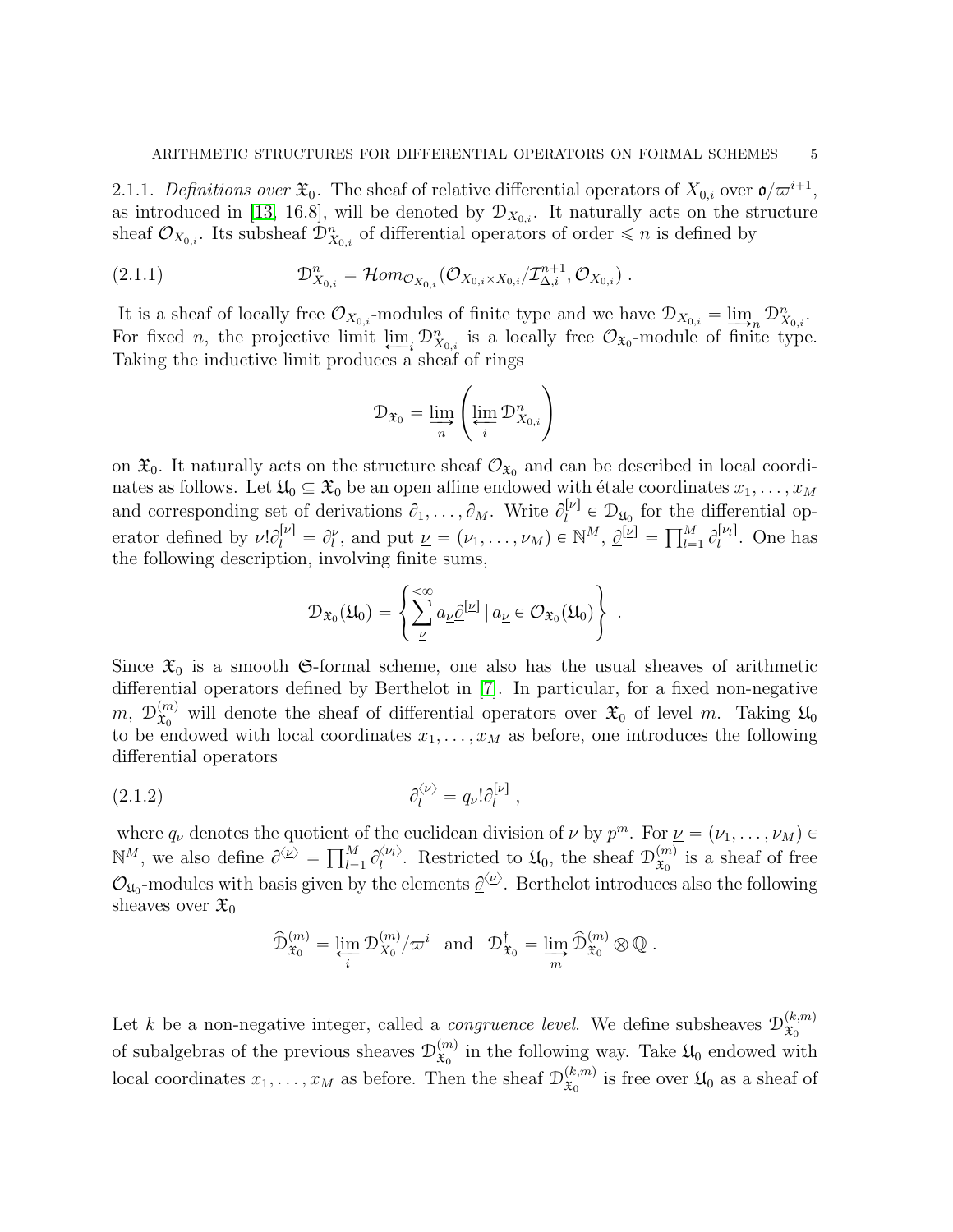$\mathcal{O}_{\mu_0}$ -modules with a basis given by the elements  $\varpi^{k|\underline{\nu}|}\underline{\partial}^{\langle \underline{\nu}\rangle}$ . In particular, one has +

(2.1.3) 
$$
\mathcal{D}_{\mathfrak{X}_0}^{(k,m)}(\mathfrak{U}_0) = \left\{ \sum_{\underline{\nu}}^{\infty} \varpi^{k|\underline{\nu}|} a_{\underline{\nu}} \underline{\partial}^{\langle \underline{\nu} \rangle} | a_{\underline{\nu}} \in \mathcal{O}_{\mathfrak{X}_0}(\mathfrak{U}_0) \right\}.
$$

It is easy to check that these sheaves define a subsheaf of  $\mathcal{D}_{\mathfrak{X}_{0}}^{(m)}$  $x_0^{(m)}$  and we call them *level* m arithmetic differential operators of congruence level k on  $\mathfrak{X}_0$ . We then define as before

$$
\mathfrak{D}_{X_{0,i}}^{(k,m)}=\mathfrak{D}_{\mathfrak{X}_0}^{(k,m)}/\varpi^{i+1},\ \widehat{\mathfrak{D}}_{\mathfrak{X}_0}^{(k,m)}=\varprojlim_i \mathfrak{D}_{X_{0,i}}^{(k,m)}\ \ \text{and}\ \ \ \mathfrak{D}_{\mathfrak{X}_0,k}^\dagger=\varinjlim_m \widehat{\mathfrak{D}}_{\mathfrak{X}_0}^{(k,m)}\otimes \mathbb{Q}\ .
$$

Of course, for  $k = 0$  one recovers the sheaves of Berthelot  $\mathcal{D}_{x_0}^{(0,m)} = \mathcal{D}_{x_0}^{(m)}$  $\mathfrak{X}_0^{(m)}$ . Note also, by definition, the sheaf  $\mathcal{D}^{\dagger}_{\mathfrak{X}_{0},k}$  is a sheaf of  $\mathbb{Q}$ -algebras.

We have the following description over an affine open  $\mathfrak{U}_0$  of  $\mathfrak{X}_0$  endowed with coordinates  $x_1, \ldots, x_M,$ 

$$
\mathcal{D}^{\dagger}_{\mathfrak{X}_0,k}(\mathfrak{U}_0)=\left\{\sum_{\underline{\nu}}\varpi^{k|\underline{\nu}|}a_{\underline{\nu}}\underline{\partial}^{[\underline{\nu}]}\mid a_{\underline{\nu}}\in\mathcal{O}_{\mathfrak{X}_0,\mathbb{Q}}(\mathfrak{U}_0),\ \text{and}\ \exists C>0,\eta<1\ |\,|a_{\underline{\nu}}|
$$

where  $|\cdot|$  is any Banach norm on the affinoid algebra  $\mathcal{O}_{\mathfrak{X}_0,\mathbb{Q}}(\mathfrak{U}_0)$ .

2.1.2. Definitions over  $\mathfrak{X}_{0,0}$ . We refer to [\[10,](#page-52-9) 1.1.1] for a basic discussion of the sheaf of algebraic differential operators over a smooth rigid analytic space such as  $\mathfrak{X}_{0,0}$ . It is defined in the following way, analogously to the definition given in [\[13,](#page-52-8) 16.8] which we have recalled in [2.1.1.](#page-4-0) As before,  $\overline{\mathcal{I}}_{\Delta}$  denotes the diagonal ideal of the immersion  $\mathfrak{X}_{0,\mathbb{Q}} \hookrightarrow \mathfrak{X}_{0,\mathbb{Q}} \times \mathfrak{X}_{0,\mathbb{Q}}$ . One puts

<span id="page-5-0"></span>(2.1.4) 
$$
\mathcal{D}^n_{\mathfrak{X}_{0,\mathbb{Q}}} = \mathcal{H}om_{\mathcal{O}_{\mathfrak{X}_{0,\mathbb{Q}}}}(\mathcal{O}_{\mathfrak{X}_{0,\mathbb{Q}}\times\mathfrak{X}_{0,\mathbb{Q}}}/\overline{\mathcal{I}}^{n+1}_{\Delta}, \mathcal{O}_{\mathfrak{X}_{0,\mathbb{Q}}}),
$$

which is a sheaf of locally free  $\mathcal{O}_{\mathfrak{X}_{0,\mathbb{Q}}}$ -modules of finite type and  $\mathcal{D}_{\mathfrak{X}_{0,\mathbb{Q}}} = \underline{\lim}_{n} \mathcal{D}_{\mathfrak{X}_{0,\mathbb{Q}}}^n$ . The latter is a sheaf of rings acting naturally on the structure sheaf  $\mathcal{O}_{\mathfrak{X}_{0,\mathbb{Q}}}$  of the rigid analyic space  $\mathfrak{X}_{0,\mathbb{Q}}$ .

Suppose now that

 $pr : \mathfrak{X} \to \mathfrak{X}_0$ 

is an admissible blow-up of the formal scheme  $\mathfrak{X}_0$  defined by a coherent sheaf of open ideals I of  $\mathcal{O}_{\mathfrak{X}_0}$  containing  $\varpi^k$ . We remark that the ideal I is not determined by the blow-up  $pr : \mathfrak{X} \to \mathfrak{X}_0$ , i.e., different open ideal sheaves can give rise to isomorphic blow-ups. (For example, the blow-ups defined by  $\mathcal I$  and by  $\varpi^n\mathcal I$  are isomorphic as formal schemes over  $\mathfrak{X}_0$ . The same holds for the ideals  $\mathcal I$  and  $\mathcal I^r$ .) In the sequel we denote by  $k_{\mathcal I}$  the minimal k such that  $\varpi^k \in \mathcal{I}$  and put

<span id="page-5-1"></span>(2.1.5) 
$$
k_{\mathfrak{X}} = \min\{k_{\mathcal{I}} \mid \mathfrak{X} \text{ is the blowing-up of } \mathcal{I} \text{ on } \mathfrak{X}_0\}.
$$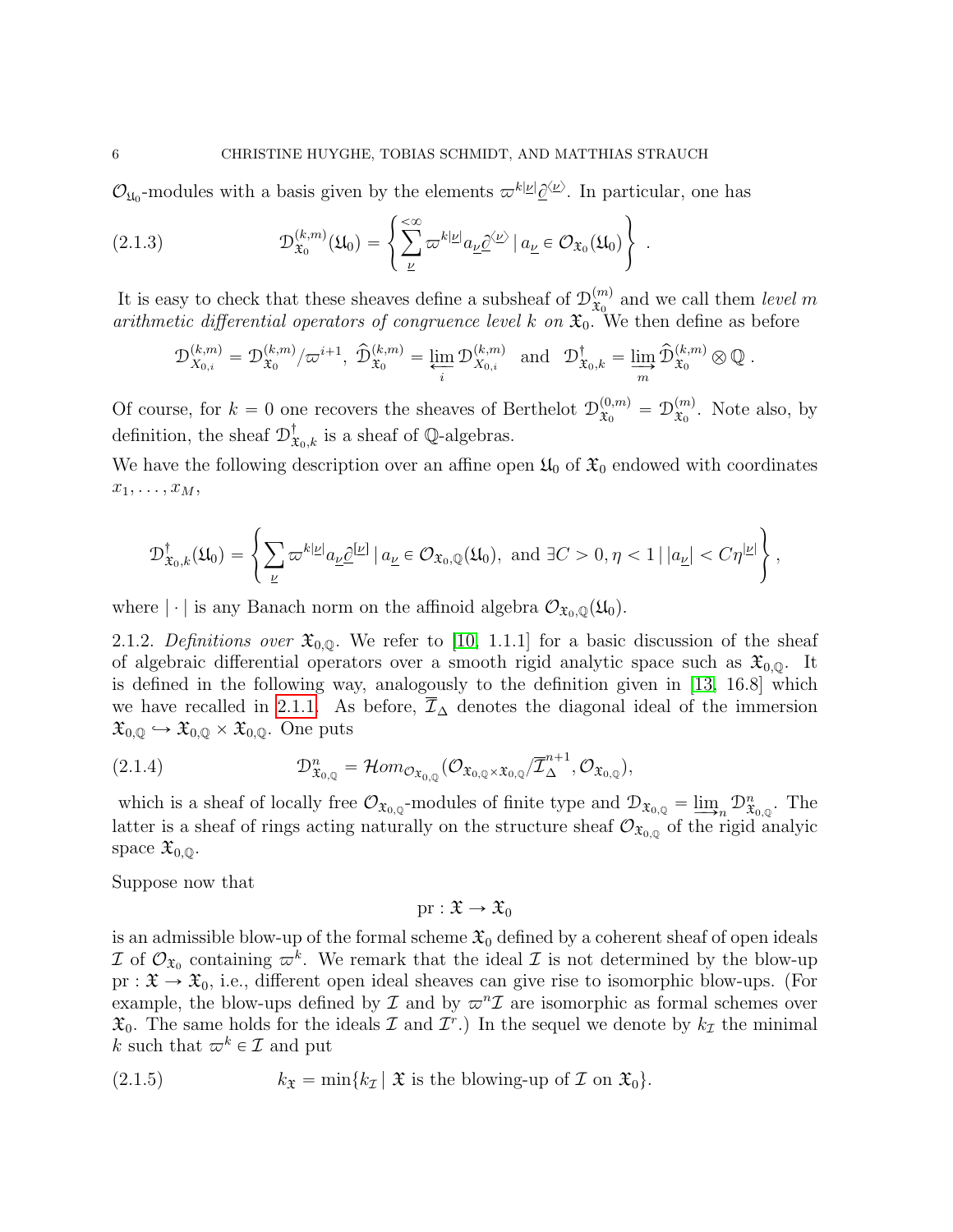.

Let us define now for  $k \geq k_{\mathfrak{X}}$  the  $\mathcal{O}_{\mathfrak{X}}$ -module

$$
\mathcal{D}_{\mathfrak{X}}^{(k,m)}:=\mathrm{pr}^*\mathcal{D}_{\mathfrak{X}_0}^{(k,m)}
$$

Note that  $\mathcal{D}_{\mathfrak{X}}^{(k,m)}$  $\mathfrak{X}^{(k,m)}$  depends not only on the formal scheme  $\mathfrak{X}$ , but also on the blow-up morphism pr, but we suppress this dependence in the notation. We have the following commutative diagram of ringed spaces, involving the specialization maps  $\mathfrak{X}_{0,\mathbb{Q}} \to \mathfrak{X}_0$  and  $\mathfrak{X}_{\mathbb{Q}} \to \mathfrak{X}$ , which we denote both by sp, and the isomorphism  $\tilde{\mathrm{pr}} : \mathfrak{X}_{\mathbb{Q}} \xrightarrow{\simeq} \mathfrak{X}_{0,\mathbb{Q}}$  induced by the morphism pr on generic fibres:



Note that  $\mathcal{D}_{\mathfrak{X}_{\mathbb{Q}}} \simeq \tilde{\mathrm{pr}}^* \mathcal{D}_{\mathfrak{X}_{0,\mathbb{Q}}}$  for the corresponding sheaves of differential operators on  $\mathfrak{X}_{\mathbb{Q}}$ respectively  $\mathfrak{X}_{0,0}$ , as follows from the definition of these sheaves.

### <span id="page-6-0"></span>Lemma 2.1.6.

(i) There is a canonical isomorphism  $\mathcal{D}_{\mathfrak{X}_{0,\mathbb{Q}}} \simeq sp^* \mathcal{D}_{\mathfrak{X}_{0}}$  inducing an injective morphism of sheaves of rings

.

$$
\mathcal{D}_{\mathfrak{X}_0}\hookrightarrow {\rm sp}_*\mathcal{D}_{\mathfrak{X}_{0,{\mathbb{Q}}}}
$$

(ii) There is a canonical injective map of sheaves of abelian groups

$$
\mathcal{D}_{\mathfrak{X}}^{(k,m)} \hookrightarrow \mathrm{sp}_*\mathcal{D}_{\mathfrak{X}_{\mathbb{Q}}},
$$

which becomes an isomorphism upon tensoring with Q.

*Proof.* We have a canonical map  $\mathcal{O}_{\mathfrak{X},\mathbb{Q}} \to sp_*\mathcal{O}_{\mathfrak{X}_{\mathbb{Q}}},$  that is locally an isomorphism over the formal scheme  $\mathfrak{X}$  (resp.  $\mathfrak{X}_0$ ) and is thus an isomorphism of sheaves. Let us begin by (i). We have a canonical map  $\mathcal{D}_{\mathfrak{X}_{0,\mathbb{Q}}}\to sp^*\mathcal{D}_{\mathfrak{X}_0}$ . To check that this is an isomorphism, we can work locally on  $\mathfrak{X}_0$  and assume that  $\mathfrak{X}_0$  is affine, endowed with local coordinates  $x_1, \ldots, x_M$ . Then, using notations [2.1.2](#page-4-1) we see that both sheaves are free  $\mathcal{O}_{\mathfrak{X}_{0,\mathbb{Q}}}$ -modules with basis  $\underline{\partial}^{\nu}$ and  $\underline{\partial}^{[\underline{\nu}]}$  respectively. The previous map takes  $\underline{\partial}^{\underline{\nu}}$  to  $\underline{\partial}^{[\underline{\nu}]} \underline{\nu}!$  and is an isomorphism of sheaves of  $\mathcal{O}_{\mathfrak{X}_{0,\mathbb{Q}}}$ -modules. We obtain the second map of (i) by adjunction and its injectivity follows again using local coordinates. As in [\[13,](#page-52-8) 16.8.9], the ring structure on both sheaves makes use of the descriptions [2.1.1,](#page-4-2) resp. [2.1.4.](#page-5-0) That the map  $\mathcal{D}_{\mathfrak{X}_0} \hookrightarrow sp_*\mathcal{D}_{\mathfrak{X}_{0,\mathbb{Q}}}$  is compatible with ring structures comes then from the fact that  $\text{sp}^*(\mathcal{I}_\Delta) \simeq \overline{\mathcal{I}}_\Delta$  and

$$
\mathrm{sp}^*(\mathcal{O}_{\mathfrak{X}_0}\otimes\mathcal{O}_{\mathfrak{X}_0}/\mathcal{I}_{\Delta}^{n+1})\simeq \mathcal{O}_{\mathfrak{X}_{0,\mathbb{Q}}}\otimes\mathcal{O}_{\mathfrak{X}_{0,\mathbb{Q}}}/\overline{\mathcal{I}}_{\Delta}^{n+1}.
$$

Let us prove (ii). From the previous isomorphism, we get an isomorphism

$$
\mathrm{sp}^*\mathrm{pr}^*\mathcal{D}_{\mathfrak{X}_0} \simeq \tilde{\mathrm{pr}}^*\mathrm{sp}^*\mathcal{D}_{\mathfrak{X}_0} \simeq \tilde{\mathrm{pr}}^*\mathcal{D}_{\mathfrak{X}_{0, \mathbb{Q}}} \simeq \mathcal{D}_{\mathfrak{X}_{\mathbb{Q}}},
$$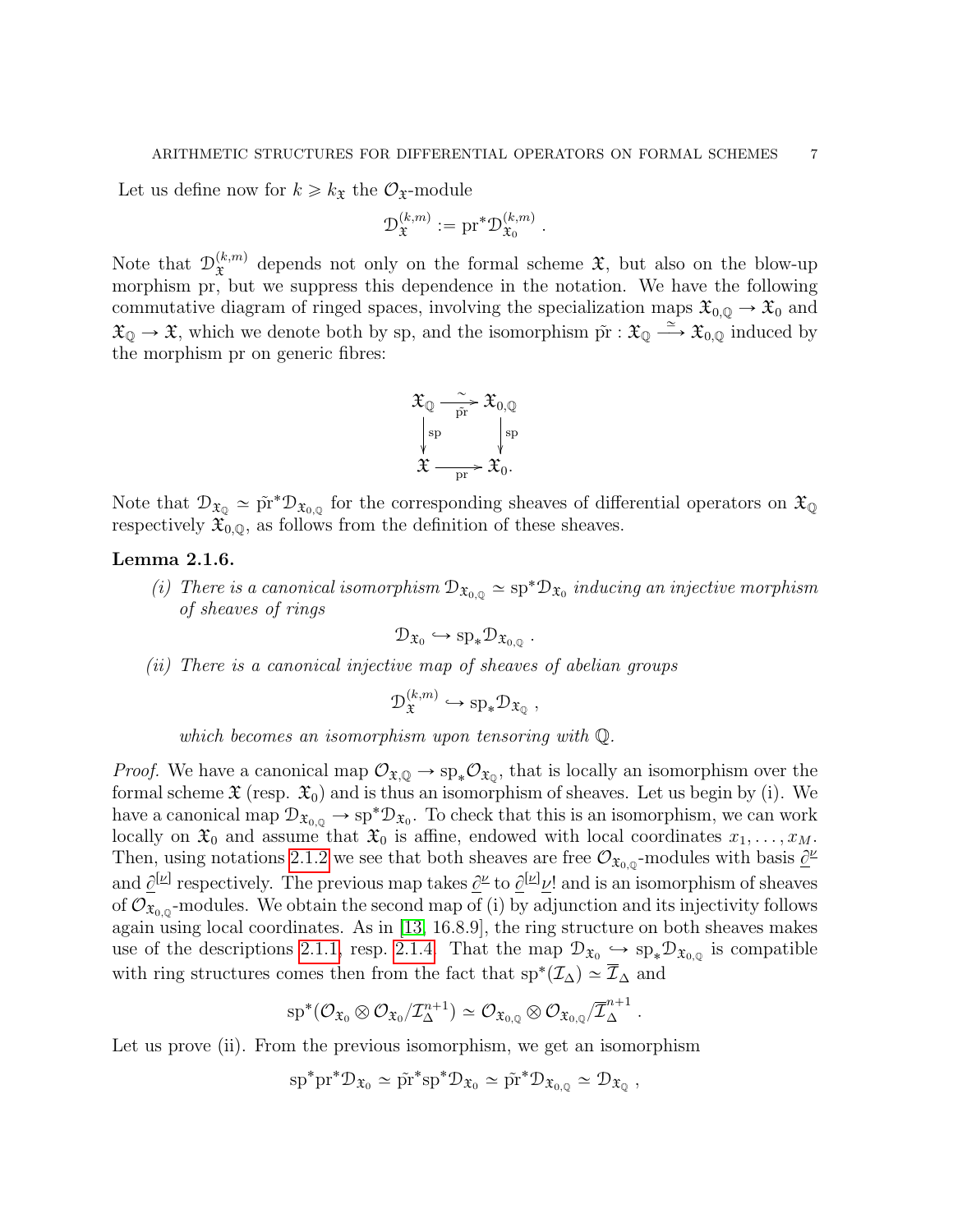that induces a canonical map  $pr^*D_{\mathfrak{X}_0} \to sp_*D_{\mathfrak{X}_0}$  . Composing with the map  $\mathcal{D}_{\mathfrak{X}_0}^{(k,m)} \to \mathcal{D}_{\mathfrak{X}_0}$ we get a map

$$
\text{pr}^*\mathcal{D}_{\mathfrak{X}_0}^{(k,m)} \to \text{sp}_*\mathcal{D}_{\mathfrak{X}_\mathbb{Q}}.
$$

It is a local question to prove that this map is injective. Let  $\mathfrak{U} \subset \mathfrak{X}_0$  be an open affine formal scheme of  $\mathfrak{X}_0$  such that  $\mathfrak{U} \subset \text{pr}^{-1}\mathfrak{U}_0$ , with  $\mathfrak{U}_0$  endowed with local coordinates  $x_1, \ldots, x_M$ . Then these local coordinates give local coordinates always denoted  $x_1, \ldots, x_M$ over the generic fiber  $\mathfrak{U}_{\mathbb{Q}}$  of  $\mathfrak{U}$ . Using notations [2.1.2,](#page-4-1) the sheaf pr<sup>\*</sup> $\mathcal{D}_{\mathfrak{U}_{\alpha}}^{(k,m)}$  $\mathfrak{U}_0^{(\kappa,m)}$  is a free  $\mathcal{O}_{\mathfrak{U}^-}$ module with basis the operators  $\varpi^{k|\underline{\nu}|}\underline{\partial}^{\langle \underline{\nu} \rangle}$  whereas the sheaf  $\text{sp}_*\mathcal{D}_{\mathfrak{U}_\mathbb{Q}}$  is a free  $\mathcal{O}_\mathfrak{U} \otimes \mathbb{Q}$ module with basis  $\underline{\partial}^{\underline{\nu}}$ . The map we consider takes  $\varpi^{k|\underline{\nu}|}\underline{\partial}^{\langle \underline{\nu} \rangle}$  to  $\varpi^{k|\underline{\nu}|}q_{\underline{\nu}}!/\underline{\nu}!\underline{\partial}^{\underline{\nu}}$ . Since  $\mathfrak{U}$ is flat over  $\mathfrak{o}$ , the map  $\mathcal{O}_{\mathfrak{U}} \to \mathcal{O}_{\mathfrak{U}} \otimes \mathbb{Q}$  is injective, and this proves that the canonical map  $\text{pr}^*\mathcal{D}_{\mathfrak{X}_0}^{(k,m)} \to \text{sp}_*\mathcal{D}_{\mathfrak{X}_0}$  is injective as well. The same argument shows that this map becomes an isomorphism upon tensoring with Q.

 $\Box$ 

Following [\[23\]](#page-52-0), given  $k \geq k_{\mathfrak{X}}$ , we will construct a *p*-adically complete sheaf of arithmetic differential operators  $\widehat{\mathcal{D}}_{\mathfrak{X}}^{(k,m)}$  over the (usually non-smooth) formal scheme  $\mathfrak{X}$ .

<span id="page-7-0"></span>2.1.3. Construction of the ring of differential operators of level k over  $\mathfrak{X}$ . We first observe that the sheaf  $sp_*\mathcal{D}_{\mathfrak{X}_{\mathbb{Q}}}$  acts on  $sp_*\mathcal{O}_{\mathfrak{X}_{\mathbb{Q}}} \simeq \mathcal{O}_{\mathfrak{X},\mathbb{Q}}$ . By [2.1.6,](#page-6-0) the sheaf  $\mathcal{D}_{\mathfrak{X}}^{(k,m)}$  $\hat{x}^{(k,m)}$  is a subsheaf of  $\text{sp}_*\mathcal{D}_{\mathfrak{X}_{\mathbb{Q}}}$  and  $\mathcal{D}_{\mathfrak{X}_{\mathbb{Q}}}^{(k,m)} \simeq \text{sp}_*\mathcal{D}_{\mathfrak{X}_{\mathbb{Q}}}$ . We will first check that if  $k \geq k_{\mathfrak{X}}$ , the action of  $\text{sp}_*\mathcal{D}_{\mathfrak{X}_{\mathbb{Q}}}$ on  $\mathcal{O}_{\mathfrak{X},\mathbb{Q}}$  restricts to an action of  $\mathcal{D}_{\mathfrak{X}}^{(k,m)}$  $\mathfrak{L}^{(\kappa,m)}$  on  $\mathcal{O}_{\mathfrak{X}}$ . This can be checked locally on  $\mathfrak{X}$ . For this, we assume that  $\mathfrak{X}_0 = \mathrm{Spf}A$ , where A is a smooth, complete,  $\mathfrak{o}$ -algebra, endowed with local coordinates  $x_1, \ldots, x_M$ . Since  $\mathfrak{X}_0$  is smooth over Spfo, both rings A and  $A/\varpi A$  are integral domains. We also introduce the differential operators  $\underline{\partial}^{\langle \underline{\nu} \rangle}$  and  $\varpi^{k|\underline{\nu}|} \underline{\partial}^{\langle \underline{\nu} \rangle}$  according to [2.1.2,](#page-4-1) of  $D^{(m)} = \Gamma(\mathfrak{X}_0, \mathcal{D}_{\mathfrak{X}_0}^{(m)})$  $\mathcal{L}_{\mathfrak{X}_0}^{(m)}$  and  $D^{(k,m)} = \Gamma(\mathfrak{X}_0, \mathcal{D}_{\mathfrak{X}_0}^{(k,m)})$  $(\mathbf{x}, m)$  respectively. We also denote  $I = \Gamma(\mathfrak{X}_0, \mathcal{I})$  where  $V(\mathcal{I})$  is the center of the blowing-up  $\mathfrak{X}$ .

Consider the N-graded A-algebra

$$
B=\bigoplus_n B_n
$$

where the degree *n*-part  $B_n$  equals the *n*-th power  $I^n$  of the ideal I. In particular,  $I^0 = A$ . This means that

$$
\mathfrak{X}=\widehat{\mathrm{Proj}}(B)\ ,
$$

the formal completion of  $\text{Proj}(B)$ . The algebra B is integral, as A is integral. Let  $t \in B_D$ be a homogeneous element of degree  $D > 0$ , and let  $C_t = B[1/t]_0$  be the algebra of degree 0 elements in the homogeneous localization  $B[1/t]$ . Then  $C_t$  is non-zero, since B is integral. Put  $D_+(t) = \text{Spf } \widetilde{C}_t$ . These open sets form a basis for the Zariski topology of  $\mathfrak{X}.$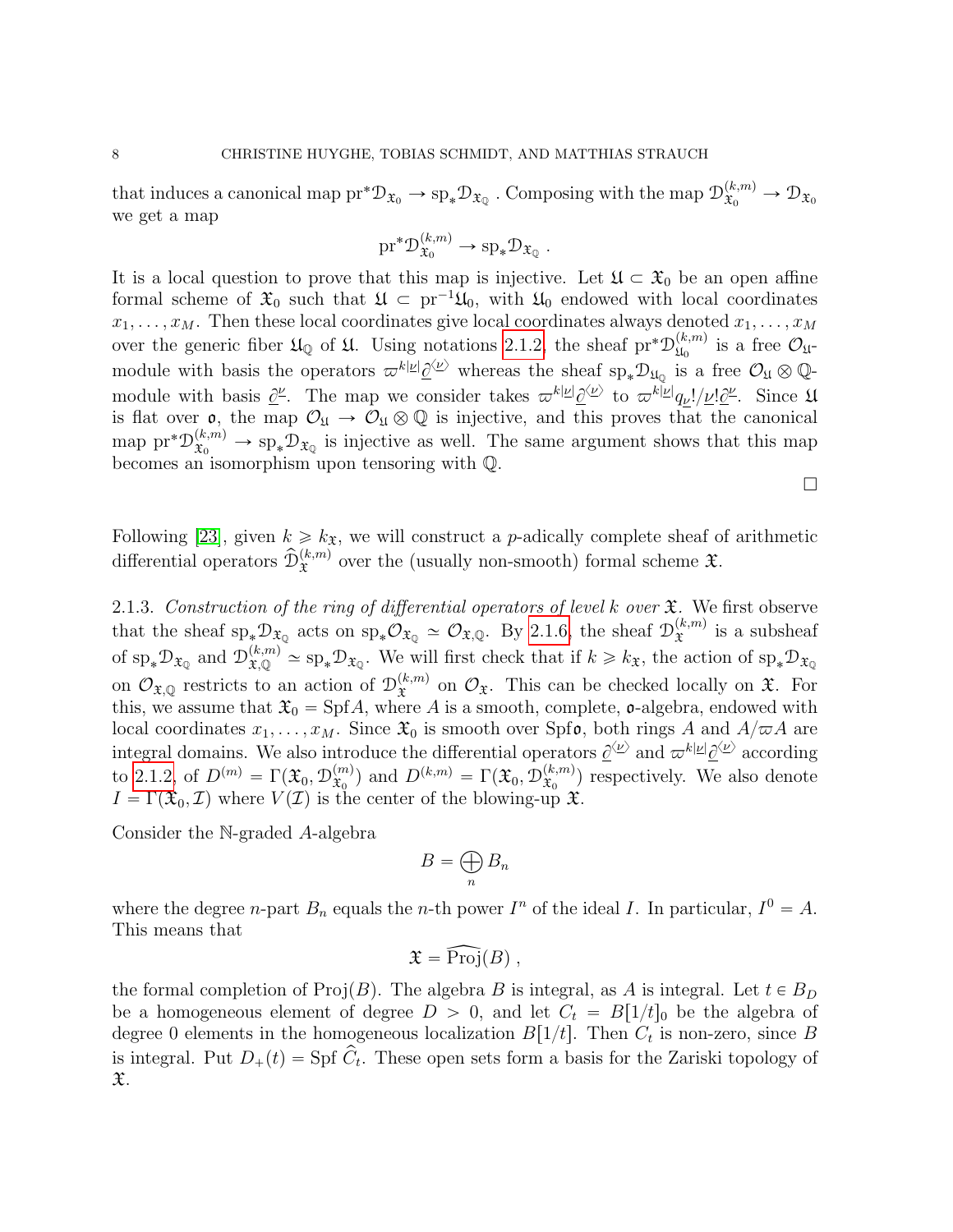Let us observe that the algebra B is a graded subalgebra of  $A[T]$ . Indeed, there is a graded injective ring morphism

$$
B \xrightarrow{\varphi} A[T]
$$

$$
x_n \in B_n \longrightarrow x_n T^n.
$$

By definition,  $\varphi(t) = tT^D$ . Since localization is flat, we get from this an injective graded morphism  $B[1/t] \to A[1/t][T^{\pm 1}]$ , where  $A[1/t][T^{\pm 1}]$  is graded by the degree of T. Because  $C_t = B[1/t]_0$  is the subring of degree zero elements in  $B[1/t]$ , we get an injection  $(2.1.7)$  $C_t \hookrightarrow A[1/t]$ .

Since  $A\{1/t\} = \Gamma(D(t), \mathcal{O}_{\mathfrak{X}_0})$ , and because  $\mathcal{D}_{\mathfrak{X}_0}^{(k,m)}$  $(\mathbf{x}_{0}^{(k,m)})$  acts on the structure sheaf  $\mathcal{O}_{\mathfrak{X}_{0}}$ , we get that  $A\{1/t\}$  is a  $D^{(m)}$ -module and thus a  $D^{(k,m)}$ -module. Moreover, as  $A[1/t]$  is integral and noetherian, it embeds into its p-adic completion  $A\{1/t\}$ . This leads us to the following

## Lemma 2.1.8.

(i)  $A[1/t]$  is a  $D^{(m)}$ -submodule of  $A\{1/t\}$ , (ii) If  $k \geq k_{\mathfrak{X}}$ , then  $C_t$  is a  $D^{(k,m)}$ -submodule of  $A[1/t]$ .

Proof. Before giving the proof, we need some notation. Given a fixed nonnegative integer m and a nonnegative integer  $\nu$ , one denotes as before by q the quotient of the Euclidean division of  $\nu$  by  $p^m$ . Let  $\nu \ge \nu'$  be two nonnegative integers and  $\nu'' := \nu - \nu'$ ; then for the

corresponding numbers 
$$
q, q'
$$
 and  $q''$ , we define  
\n(2.1.9) 
$$
\begin{cases} \nu \\ \nu' \end{cases} = \frac{q!}{q'!q''!},
$$

which is an integer because  $q \geqslant q' + q''$ . Let us begin with the proof of (i). It is enough to prove that for each  $i \leq M$ , for each invertible  $s \in A[1/t]$ , for each  $\nu \in \mathbb{N}$ ,

<span id="page-8-0"></span>
$$
\partial_i^{\langle \nu \rangle}(s^{-1}) \in \frac{A}{s^{\nu+1}}.
$$

We will prove this by induction on  $\nu$ , the case  $\nu = 0$  being straightforward. We have

$$
\hat{\mathbf{\textit{e}}}_i^{\langle \nu+1 \rangle}(s^{-1}) = -\sum_{\mu=0}^{\nu}\binom{\nu+1}{\mu}s^{-1}\hat{\mathbf{\textit{e}}}_i^{\langle \nu+1-\mu \rangle}(s)\hat{\mathbf{\textit{e}}}_i^{\langle \mu \rangle}(s^{-1})\;.
$$

cf. [\[7,](#page-52-1) (iv) of 2.2.4]. By induction hypothesis the elements  $\partial_i^{\langle \mu \rangle}$  $\zeta_i^{(\mu)}(s^{-1})$  lie in  $s^{-(\nu+1)}A$ , which proves that  $\partial_i^{\langle \nu+1 \rangle}$  $\binom{\nu+1}{i}(s^{-1}) \in s^{-(\nu+2)}A$ . By applying this to  $s = t^{-n}$  for  $n > 0$ , we see that (i) holds.

Let us prove now (ii). We begin the proof with an auxiliary assertion (it is here where we use the assumption  $k \geq k_{\mathfrak{X}}$ ).

Assertion. Let  $f \in I^r$ ,  $l \in \mathbb{N}$ , then  $\varpi^{kl} \partial_i^{\langle l \rangle}$  $i^{(l)}(f) \in I^r$ .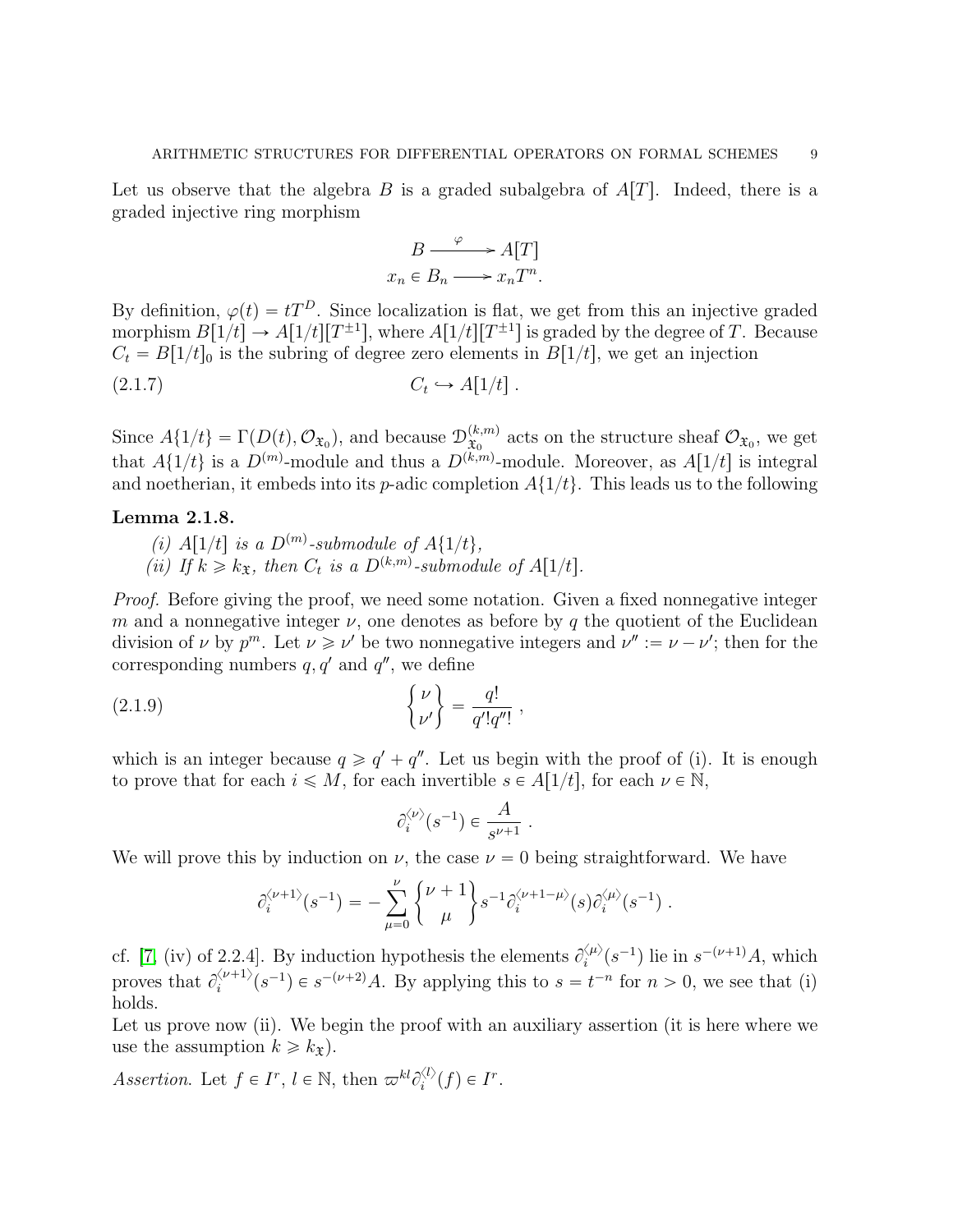Proof of the assertion. The proof relies on the Leibniz formula [\[7,](#page-52-1) 2.3.4.1]. We proceed by induction on r. For  $r = 0$  the assertion is trivial and for  $r = 1$ , it is true if  $l \geq 1$  since  $\varpi^k \in I$ . For  $r = 1$ , it is also true if  $l = 0$  since  $f \in I$ . Let us assume that the result is true for  $s \leq r$ . It is enough to prove that

$$
\forall g \in I \,\,\forall h \in I^r \,:\, \varpi^{kl} \partial_i^{\langle l \rangle}(hg) \in I^{r+1} \,.
$$

Denote  $f = hg$ , the Leibniz formula of loc. cit. states that

$$
\varpi^{kl}\partial_i^{\langle l\rangle}(f)=\sum_{j=0}^l\binom{l}{j}\varpi^{kj}\partial_i^{\langle j\rangle}(h)\varpi^{k(l-j)}\partial_i^{\langle l-j\rangle}(g)\;.
$$

By induction hypothesis, for all  $j \leq l, \ \pi^{kj} \partial_i^{j}$  $\langle i \rangle(h) \in I^r$  and  $\varpi^{k(l-j)} \partial_i^{\langle l-j \rangle}$  $i^{(-1)}(g) \in I$ , which implies that  $\varpi^{kl}\partial_i^{\langle l \rangle}$  $\zeta_i^{(k)}(f) \in I^{r+1}$ . This establishes the assertion.

After this preliminary discussion, let  $d > 0$ . Let us first prove by induction on  $\nu$  that for an arbitrary element  $s \in I^d$  which becomes invertible in  $A[1/t]$ , one has

(2.1.10) 
$$
\varpi^{k\nu}\partial_i^{\langle\nu\rangle}\left(s^{-1}\right) \in \frac{I^{\nu d}}{s^{\nu+1}}.
$$

This is true for  $\nu = 0$ . Consider then the formula [\[7,](#page-52-1) (iv) of 2.2.4] with notation [2.1.9](#page-8-0) " \*

$$
\varpi^{k(\nu+1)}\partial_i^{\langle \nu+1\rangle}(s^{-1})=-\sum_{\mu=0}^\nu\begin{Bmatrix} \nu+1\\\mu \end{Bmatrix}s^{-1}\varpi^{k(\nu+1-\mu)}\partial_i^{\langle \nu+1-\mu\rangle}(s)\varpi^{k\mu}\partial_i^{\langle \mu\rangle}(s^{-1})\ .
$$

By the induction hypothesis, one knows for any integer  $\mu \leq \nu$ ,

$$
\varpi^{k\mu}\partial_i^{\langle\mu\rangle}(s^{-1})\in \frac{I^{\mu d}}{s^{\mu+1}}
$$

and, by our auxiliary assertion above, one knows

$$
s^{-1}\overline{\omega}^{k(\nu+1-\mu)}\partial_i^{\langle \nu+1-\mu\rangle}(s) \in \frac{I^d}{s} .
$$

This implies

$$
s^{-1} \varpi^{k(\nu+1-\mu)} \partial_i^{\langle \nu+1-\mu \rangle} (s) \varpi^{k\mu} \partial_i^{\langle \mu \rangle} (s^{-1}) \in \frac{I^d}{s} \frac{I^{\mu d}}{s^{\mu+1}} = \frac{I^{d(\mu+1)}}{s^{\mu+2}} = \frac{s^{\nu-\mu} I^{d(\mu+1)}}{s^{\nu+2}} \subseteq \frac{I^{(\nu+1)d}}{s^{\nu+2}} ,
$$

which proves our claim. Applying this claim to the element  $s = t^d \in I^{dD}$  gives for  $\mu \leqslant p^m$ 

$$
\varpi^{k\mu}\partial_i^{\langle \mu\rangle}(t^{-d}) \in \frac{I^{\mu dD}}{t^{d(\mu+1)}}.
$$

Then, using again the Leibniz formula, we deduce from this and the auxiliary assertion, for a given homogeneous element  $g \in B$  of degree  $dD$ , i.e  $\frac{g}{t^d} \in C_t$ , the identity " \*

$$
\varpi^{k\nu}\partial_i^{\langle\nu\rangle}\left(\frac{g}{t^d}\right)=\sum_{\mu=0}^\nu\binom{\nu}{\mu}\varpi^{k(\nu-\mu)}\partial_i^{\langle\nu-\mu\rangle}(g)\varpi^{k\mu}\partial_i^{\langle\mu\rangle}(t^{-d})\;,
$$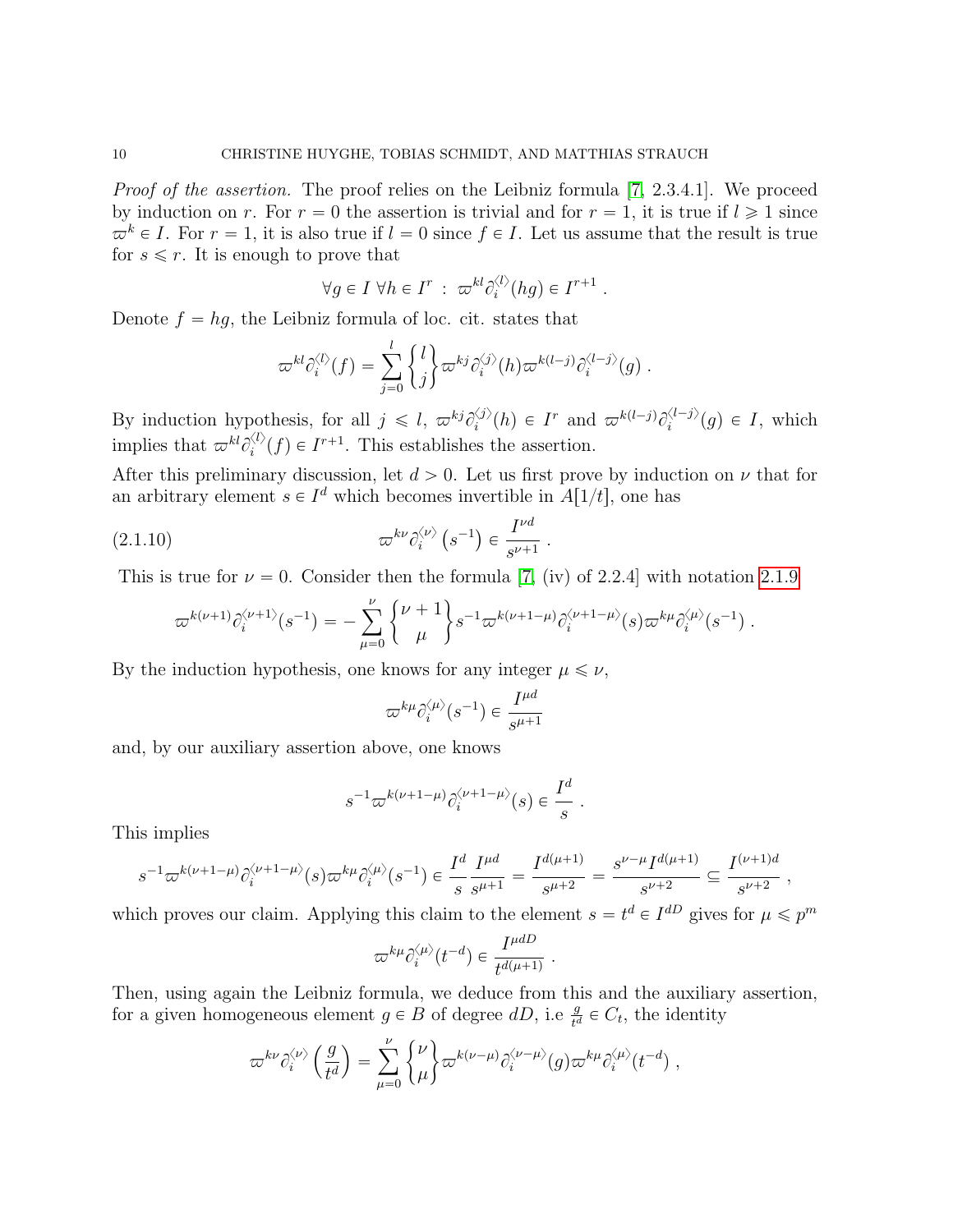whose right-hand terms are contained in

$$
I^{dD} \frac{I^{\mu dD}}{t^{d(\mu+1)}} \subset C_t .
$$

This completes the proof of the lemma.

From this we get the

<span id="page-10-1"></span>**Corollary 2.1.11.**  $\hat{C}_t$  is a  $D^{(k,m)}$ -submodule of  $A\{1/t\}_{\mathbb{Q}}$  if  $k \geq k_{\mathfrak{X}}$ .

*Proof.* Using previous notations, we see that  $\varpi^{k|\nu|} \partial_i^{\langle \nu \rangle}$  $\sum_{i=1}^{\infty}$  acts continuously on  $C_t$ . We can thus extend this action by continuity to get an action on  $\hat{C}_t$ . By construction this action is induced by the action of  $\Gamma(\mathfrak{X}_0, sp_*\mathcal{D}_{\mathfrak{X}_{0,\mathbb{Q}}})$  on  $A\{1/t\}_{\mathbb{Q}}$ .

After these local considerations, we come back now to the general situation.

<span id="page-10-0"></span>Corollary 2.1.12. Let  $k \geq k_{\mathfrak{X}}$ . The sheaf  $\mathcal{D}_{\mathfrak{X}}^{(k,m)} = \text{pr}^* \mathcal{D}_{\mathfrak{X}_0}^{(k,m)}$  $\hat{\mathbf{x}}_0^{(k,m)}$  is a subsheaf of rings of the sheaf  $\text{sp}_*\mathcal{D}_{\mathfrak{X}_{\mathbb{Q}}}$ . Moreover it is locally free over  $\mathcal{O}_{\mathfrak{X}}$ .

*Proof.* The assertion is local on  $\mathfrak X$  and we can assume that  $\mathfrak X_0 = \mathrm{Spf} A$  is affine, endowed with local coordinates  $x_1, \ldots, x_M$ . Then, the sheaf  $\mathcal{D}_{\mathfrak{X}}^{(k,m)}$  $\hat{x}^{(k,m)}$  is a free  $\mathcal{O}_{\mathfrak{X}}$ -module generated by the operators  $\varpi^{k|\underline{\nu}|}\underline{\partial}^{\langle \underline{\nu} \rangle}$  (using notations [2.1.2\)](#page-4-1). By the formula of Berthelot [\[7,](#page-52-1) 2.2.4], one has

$$
\underline{\partial}^{\langle \underline{\nu} \rangle} \cdot \underline{\partial}^{\langle \underline{\nu}' \rangle} = \left\langle \frac{\underline{\nu} + \underline{\nu}'}{\underline{\nu}} \right\rangle \underline{\partial}^{\langle \underline{\nu} + \underline{\nu}' \rangle} \; ,
$$

where

$$
\left\langle \frac{\nu+\nu'}{\nu} \right\rangle = \left( \frac{\nu+\nu'}{\nu} \right) \left\{ \frac{\nu+\nu'}{\nu} \right\}^{-1} \in \mathbb{Z}_p .
$$

To check that  $\mathcal{D}_{\mathfrak{T}}^{(k,m)}$  $\hat{x}^{(k,m)}$  is a subsheaf of rings of  $\text{sp}_{*}\mathcal{D}_{\mathfrak{X}_{\mathbb{Q}}}$ , we thus only have to check, by linearity, that if b is a section in  $\mathcal{O}_{\mathfrak{X}}(\mathfrak{V})$  where  $\mathfrak{V} =$  Spf  $\tilde{C}_{t}[1/\tilde{h}],$  cf. [2.1.11,](#page-10-1) for some non zero  $t \in A$ , and non zero  $h \in C_t$ , and if  $\underline{\nu} \in \mathbb{N}^M$ , then the element  $\underline{\partial}^{\langle \underline{\nu} \rangle} \cdot b$  lies in  $\mathcal{D}_{\mathfrak{X}}^{(k,m)}$  ${}_{\mathfrak{X}}^{{\scriptscriptstyle(}\kappa,m)}(\mathfrak{V}).$ By [\[7,](#page-52-1) 2.2.4], one has " \*

$$
\varpi^{k|\underline{\nu}|}\underline{\partial}^{\langle \underline{\nu}\rangle}\cdot b=\sum_{\underline{\nu}'+\underline{\nu}''=\underline{\nu}}\bigg\{\frac{\underline{\nu}}{\underline{\nu}'}\bigg\}\varpi^{k|\underline{\nu}'|}\underline{\partial}^{\langle \underline{\nu}'\rangle}(b)\varpi^{k|\underline{\nu}''|}\underline{\partial}^{\langle \underline{\nu}''\rangle}\ .
$$

Since  $\varpi^{k|\underline{\nu}|} \underline{\partial}^{\langle \underline{\nu}' \rangle}(b) \in \mathcal{O}_{\mathfrak{X}}(\mathfrak{V})$  by [2.1.11,](#page-10-1) this proves that  $\mathcal{D}_{\mathfrak{X}}^{(k,m)}$  $x^{(k,m)}$  is a subring of  $\mathcal{D}_{\mathfrak{X}_{\mathbb{Q}}}$  $\Box$ 

We finally define the following sheaves of differential operators over 
$$
\mathfrak{X}
$$
 and  $X_i$ 

<span id="page-10-2"></span>
$$
(2.1.13) \t\mathcal{D}_{X_i}^{(k,m)} = \mathcal{D}_{\mathfrak{X}}^{(k,m)}/\varpi^{i+1}, \ \hat{\mathcal{D}}_{\mathfrak{X}}^{(k,m)} = \varprojlim_i \mathcal{D}_{X_i}^{(k,m)} \text{ and } \mathcal{D}_{\mathfrak{X},k}^{\dagger} = \varinjlim_m \hat{\mathcal{D}}_{\mathfrak{X}}^{(k,m)} \otimes \mathbb{Q}.
$$

We have the following local description over an affine open  $\mathfrak{V} \subseteq \text{pr}^{-1}(\mathfrak{U}_0)$  where  $\mathfrak{U}_0$  is an affine open of  $\mathfrak{X}_0$  endowed with coordinates  $x_1, \ldots, x_M$  and derivations  $\partial_1, \ldots, \partial_M$ :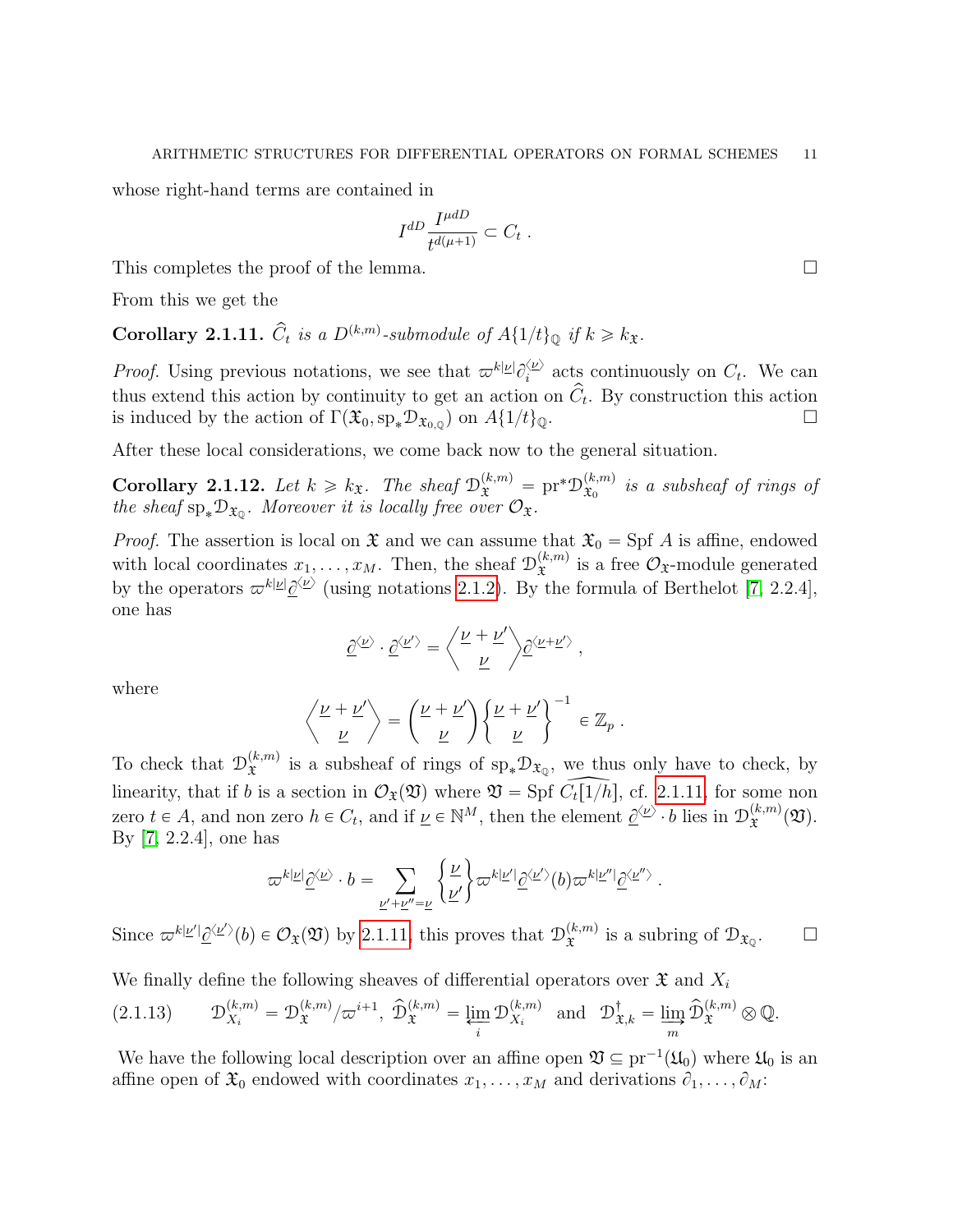<span id="page-11-2"></span>(2.1.14)  
\n
$$
\mathcal{D}^{\dagger}_{\mathfrak{X},k}(\mathfrak{V}) = \left\{ \sum_{\underline{\nu}} a_{\underline{\nu}} \varpi^{k|\underline{\nu}|} \underline{\partial}^{[\underline{\nu}]} \mid a_{\underline{\nu}} \in \mathcal{O}_{\mathfrak{X},\mathbb{Q}}(\mathfrak{V}), \text{ and } \exists C > 0, \eta < 1 \text{ s.t. } |a_{\underline{\nu}}| < C\eta^{|\underline{\nu}|} \text{ for all } \underline{\nu} \right\},
$$

where |.| denotes any Banach norm on  $\mathcal{O}_{\mathfrak{X},\mathbb{Q}}(\mathfrak{Y})$ .

<span id="page-11-0"></span>2.2. First properties. We keep here the hypotheses from the previous section. In particular,  $\mathfrak{X}_0$  denotes a smooth formal G-scheme and

$$
\mathrm{pr}:\mathfrak{X}\to\mathfrak{X}_0
$$

denotes an admissible blow-up. For a given natural number  $k \geq 0$  we let

$$
\mathfrak{T}_{\mathfrak{X},k} := \varpi^k(\mathrm{pr})^*(\mathfrak{T}_{\mathfrak{X}_0}) ,
$$

where  $\mathfrak{T}_{\mathfrak{X}_0}$  is the relative tangent sheaf of  $\mathfrak{X}_0$  over  $\mathfrak{S}$ .

## Lemma 2.2.1.

- (i) The sheaf  $\mathfrak{T}_{\mathfrak{X},k}$  is a locally free  $\mathcal{O}_{\mathfrak{X}}$ -module of rank equal to the relative dimension of  $\mathfrak{X}_0$  over  $\mathfrak{S}$ .
- (ii) Suppose  $\pi : \mathfrak{X}' \to \mathfrak{X}$  is a morphism over  $\mathfrak{X}_0$  from another admissible blow-up  $\text{pr}': \mathfrak{X}' \to \mathfrak{X}_0$ . Let  $k', k \geqslant 0$ . One has as subsheaves of  $\mathfrak{T}_{\mathfrak{X}'} \otimes L$

$$
\mathfrak{T}_{\mathfrak{X}',k'}=\varpi^{k'-k}\pi^*(\mathfrak{T}_{\mathfrak{X},k})
$$

*Proof.* This follows directly from the definitions. Note that  $(pr')^* = \pi^* \circ pr^*$  in (ii).  $\square$ 

Before stating the next proposition, let us recall that  $Sym^{(m)}(\mathcal{T}_{\mathfrak{X},k})$  denotes the graded level m symmetric algebra generated by the sheaf  $\mathcal{T}_{\mathfrak{X},k}$  defined in [\[17,](#page-52-10) sec. 1]. This is a graded  $\mathcal{O}_{\mathfrak{X}}$ -algebra

$$
\mathrm{Sym}^{(m)}(\mathfrak{T}_{\mathfrak{X},k}) = \bigoplus_{d \geq 0} \mathrm{Sym}_d^{(m)}(\mathfrak{T}_{\mathfrak{X},k}) .
$$

Over some sufficiently small open affine set  $\mathfrak{U} \subseteq pr^{-1}(\mathfrak{U}_0)$  such that  $\mathfrak{T}_{\mathfrak{U}_0}$  is free with basis  $\xi_1,\ldots,\xi_M$ , one has the description using notation [2.1.2](#page-4-1) (i.e.  $\nu! \xi_l^{(\nu)} = q_\nu! \xi_l^{\nu}$ )

$$
\operatorname{Sym}_d^{(m)}(\mathfrak{T}_{\mathfrak{X},k})(\mathfrak{U}) = \bigoplus_{|\underline{\nu}|=d} \mathcal{O}_{\mathfrak{X}}(\mathfrak{U}) \varpi^{kd} \underline{\xi}^{\langle \underline{\nu} \rangle} ,
$$

where the right hand side is a free  $\mathcal{O}_{\mathfrak{X}}(\mathfrak{U})$ -module. For the rest of this subsection we fix a number  $k \geq k_{\mathfrak{X}}$  [\(2.1.5\)](#page-5-1).

## <span id="page-11-1"></span>Proposition 2.2.2.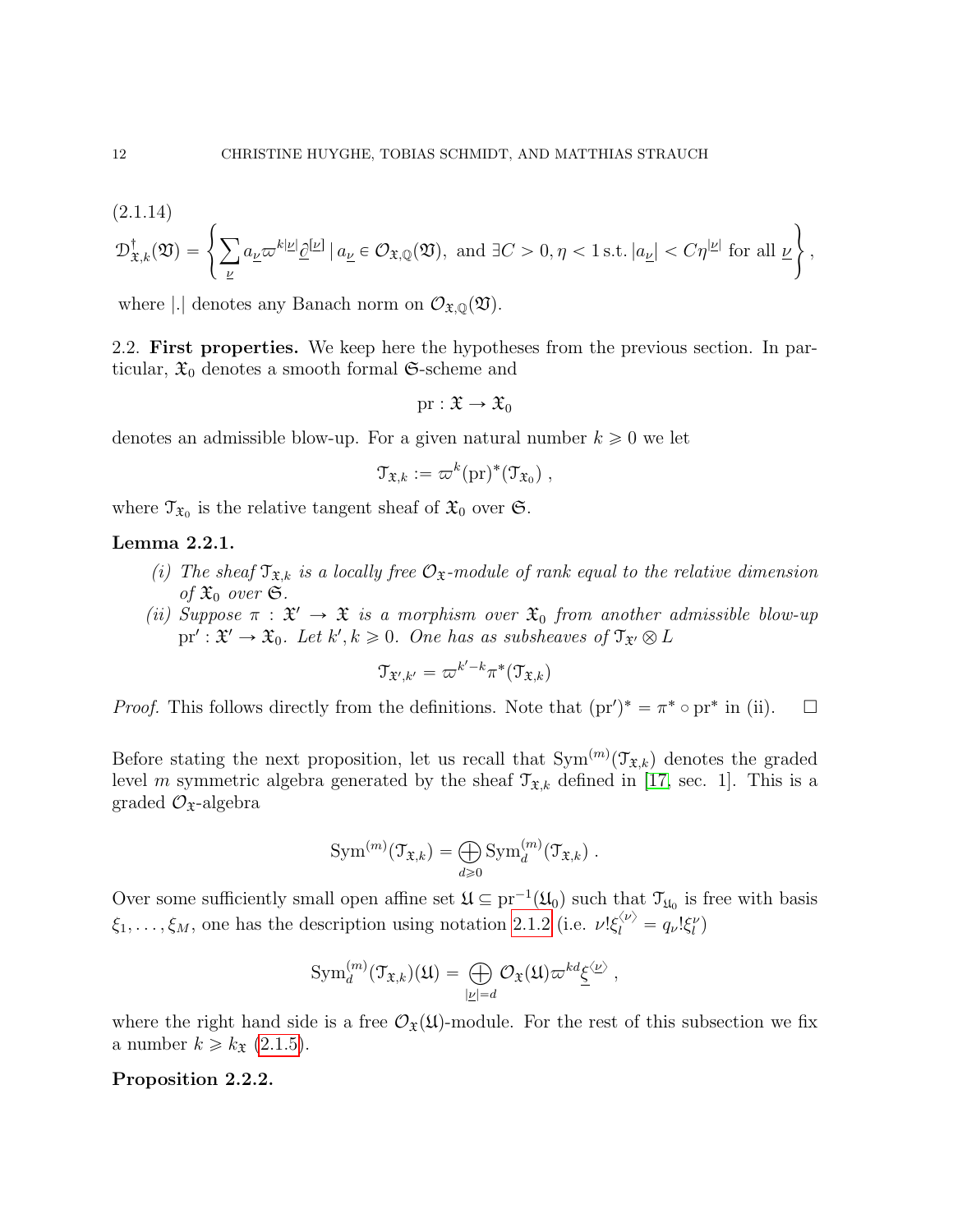(i) The sheaves  $\mathcal{D}_{\tau}^{(k,m)}$  $\hat{x}^{(k,m)}$  are filtered by the sheaves of differential operators of order  $\leq d$ , which are  $\mathcal{O}_{\mathfrak{X}}$ -coherent modules, and which we denote by  $\mathcal{D}_{\mathfrak{X},d}^{(k,m)}$ . There is a canonical isomorphism of sheaves of graded algebras

$$
\mathrm{gr}\left(\mathcal{D}_{\mathfrak{X}}^{(k,m)}\right) \simeq \mathrm{Sym}^{(m)}(\mathfrak{T}_{\mathfrak{X},k}) .
$$

Moreover the sheaves  $\mathcal{D}_{X_i}^{(k,m)}$  $\mathcal{L}_{X_i}^{(k,m)}$  are quasi-coherent  $\mathcal{O}_{X_i}$ -modules.

- (ii) There is a basis B of the topology of  $\mathfrak X$  (resp.  $X_i$ ), consisting of open affine subsets, such that for any  $\mathfrak{U} \in \mathcal{B}$  (resp.  $U_i \in \mathcal{B}$ ), the ring  $\mathcal{D}_{\mathfrak{X}}^{(k,m)}$  $\mathfrak{X}^{(k,m)}(\mathfrak{U})$  (resp.  $\mathfrak{D}^{(k,m)}_{X_i}$  $\binom{(k,m)}{X_i}(U_i)$  is two-sided noetherian.
- (iii) For every formal affine open  $\mathfrak{U} \subseteq \mathfrak{X}$  (resp. affine open  $U_i \subseteq X_i$ ), the ring  $\mathcal{D}_{\mathfrak{P}}^{(k,m)}$  $\mathfrak{X}^{(k,m)}(\mathfrak{U})$  (resp.  $\mathfrak{D}^{(k,m)}_{X_i}$  $\binom{(k,m)}{X_i}(U_i)$  is two-sided noetherian.
- (iv) The sheaves of rings  $\mathcal{D}_{\mathbf{x}}^{(k,m)}$  $\stackrel{(k,m)}{\mathfrak{X}}$  (resp.  $\mathfrak{D}_{X_i}^{(k,m)}$  $\binom{(k,m)}{X_i}$  are coherent.
- (v) For every formal affine open  $\mathfrak{U} \subset \mathfrak{X}$ , the ring  $\widehat{\mathcal{D}}_{\mathfrak{X}}^{(k,m)}(\mathfrak{U})$  is two-sided noetherian.
- (vi) The sheaf of rings  $\mathcal{D}_{\mathfrak{X}}^{(k,m)}$  is coherent.

*Proof.* We only do the proof of (i) to (iv) in the case of  $\mathcal{D}_{\mathbf{\hat{r}}}^{(k,m)}$  $\hat{x}^{(k,m)}$ , since the same proof works for the sheaf  $\mathcal{D}_{X_i}^{(k,m)}$  $\chi^{(k,m)}_{X_i}$ . Denote by  $\mathcal{D}^{(k,m)}_{\mathfrak{X}_0,d}$  the sheaf of differential operators of  $\mathcal{D}^{(k,m)}_{\mathfrak{X}_0}$  $\mathfrak{X}_0^{(k,m)}$  of order  $\leq d$ , and  $\mathcal{D}_{\mathfrak{X},d}^{(k,m)} = \text{pr}^*\mathcal{D}_{\mathfrak{X}_0,d}^{(k,m)}$ . It is straightforward that we have an exact sequence of  $\mathcal{O}_{\mathfrak{X}_0}$ -modules on  $\mathfrak{X}_0$ 

$$
(2.2.3) \t\t 0 \longrightarrow \mathcal{D}_{\mathfrak{X}_0,d-1}^{(k,m)} \longrightarrow \mathcal{D}_{\mathfrak{X}_0,d}^{(k,m)} \longrightarrow \text{Sym}_d^{(m)}(\mathfrak{T}_{\mathfrak{X}_0,k}) \longrightarrow 0.
$$

Now we apply pr<sup>\*</sup> and get an exact sequence since  $\text{Sym}_d^{(m)}(\mathcal{T}_{\mathfrak{X}_0,k})$  is a locally free  $\mathcal{O}_{\mathfrak{X}_0}$ module of finite rank. This gives (i). Let  $\mathfrak U$  be an affine subset of  $\mathrm{pr}^{-1}(\mathfrak U_0)$ , where  $\mathfrak U_0 \subset \mathfrak X_0$ 

has some coordinates 
$$
x_1, ..., x_M
$$
. One has the following description  
\n
$$
\mathcal{D}_{\mathfrak{X}}^{(k,m)}(\mathfrak{U}) = \left\{ \sum_{\underline{\nu}}^{\leq \infty} \varpi^{k|\underline{\nu}|} a_{\underline{\nu}} \underline{\partial}^{\langle \underline{\nu} \rangle} \mid a_{\underline{\nu}} \in \mathcal{O}_{\mathfrak{X}}(\mathfrak{U}) \right\}.
$$

Since  $\mathfrak U$  is affine and the filtration steps  $\mathcal D_{\mathfrak X,d}^{(k,m)}$  are coherent  $\mathcal O_{\mathfrak X}$ -modules for all d, the previous exact sequences gives us the following isomorphism

$$
\mathrm{gr}\left(\mathcal{D}_{\mathfrak{X}}^{(k,m)}\right)(\mathfrak{U})\simeq \mathrm{Sym}^{(m)}_{\mathcal{O}_{\mathfrak{X}}}(\mathfrak{T}_{\mathfrak{X},k})(\mathfrak{U})\ .
$$

Since the latter level m symmetric algebra is known to be noetherian [\[17,](#page-52-10) Prop. 1.3.6]. this proves (ii). As  $\mathcal B$  we may take the set of open affine subsets of  $\mathfrak X$  that are contained in some pr<sup>-1</sup>( $\mathfrak{U}_0$ ), for some open  $\mathfrak{U}_0 \subset \mathfrak{X}_0$  endowed with global coordinates. Let now  $\mathfrak{V}, \mathfrak{U} \in \mathfrak{B}$  such that  $\mathfrak{V} \subset \mathfrak{U}$ . Since the sheaf  $\mathcal{D}_{\mathfrak{X}}^{(k,m)}$  $\hat{x}^{(k,m)}$  is an inductive limit of coherent  $\mathcal{O}_{\mathfrak{X}}$ -modules, one has

(2.2.4) 
$$
\mathcal{O}_{\mathfrak{X}}(\mathfrak{V}) \otimes_{\mathcal{O}_{\mathfrak{X}}(\mathfrak{U})} \mathcal{D}_{\mathfrak{X}}^{(k,m)}(\mathfrak{U}) \simeq \mathcal{D}_{\mathfrak{X}}^{(k,m)}(\mathfrak{V}).
$$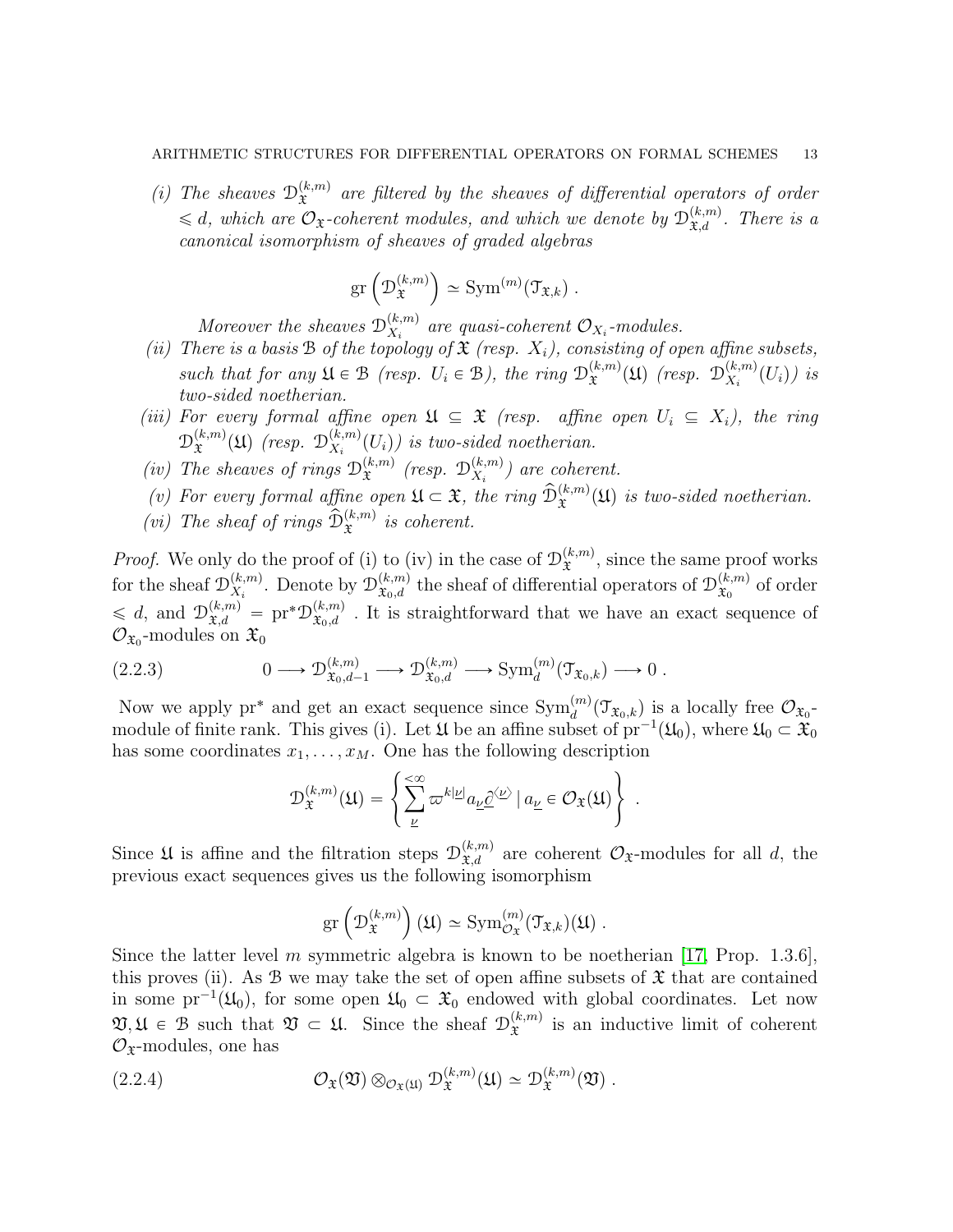In particular  $\mathcal{D}_{\tau}^{(k,m)}$  $\mathfrak{X}^{(k,m)}(\mathfrak{V})$  is flat over  $\mathcal{D}^{(k,m)}_{\mathfrak{X}}$  $\mathfrak{X}^{(k,m)}(\mathfrak{U})$ . This remark and (ii) prove the coherence of the sheaves  $\mathcal{D}_{\mathfrak{X}}^{(k,m)}$  $x^{(k,m)}$  exactly as in the proof [\[7,](#page-52-1) 3.1.3].

Let us now prove (iii) for 'left noetherian' (the proof of the right version is similar). Let U be an affine open of  $\mathfrak{X}, \mathcal{D} = \mathcal{D}_{\mathfrak{U}}^{(k,m)}$  $U_{\mathfrak{U}}^{(k,m)}, D = \Gamma(\mathfrak{U}, \mathcal{D}), A = \Gamma(\mathfrak{U}, \mathcal{O}_{\mathfrak{X}})$  and  $\mathfrak{U} = \bigcup \mathfrak{U}_l$  a finite cover of  $\mathfrak{U}$  by open  $\mathfrak{U}_l \in \mathfrak{B}$ . Since the sheaf  $\mathcal{D}$  is an inductive limit of coherent  $\mathcal{O}_{\mathfrak{X}}$ -modules, one has

(2.2.5) D " O<sup>U</sup> b<sup>A</sup> D ,

and D is a flat D-module. Moreover, thanks to (ii), we know that  $\mathcal{D}_{\mathfrak{X}}(\mathfrak{U}_l)$  is noetherian for each l. Let  $(M_i)$  be an increasing sequence of left ideals of D, and consider

$$
\mathcal{M}_i = \mathcal{D} \otimes_D M_i = \mathcal{O}_{\mathfrak{U}} \otimes_A M_i ,
$$

which form an increasing sequence of sheaves of ideals of  $\mathcal D$  by flatness of  $\mathcal D$  over D. The sequence  $\Gamma(\mathfrak{U}_l, \mathcal{M}_i)$  is thus an increasing sequence of ideals of  $\Gamma(\mathfrak{U}_l, \mathcal{D})$ , that is stationary since this algebra is noetherian. Since  $M_i$  is an inductive limit of finite type A-modules,  $\mathcal{M}_i$  is an inductive limit of coherent  $\mathcal{O}_{\mathfrak{X}}$ -modules, thus

$$
\forall l, \ \mathcal{M}_{i|\mathfrak{U}_l} \simeq \mathcal{O}_{\mathfrak{U}_l} \otimes_{\mathcal{O}_{\mathfrak{X}}(\mathfrak{U}_l)} \Gamma(\mathfrak{U}_l, \mathcal{M}_i) \ \text{ and } \ \Gamma(\mathfrak{U}, \mathcal{M}_i) = M_i \ .
$$

Finally we see that  $\mathcal{M}_{i|\mathfrak{U}_l}$  is stationary for each l. Since there are finitely many affine open  $\mathfrak{U}_l$ , we see that the sequence  $(\mathcal{M}_i)$  and thus  $(M_i)$  are stationary. This proves (iii). Since  $\tilde{\mathcal{D}}_{\mathfrak{X}}^{(k,m)}(\mathfrak{U})$  is the p-adic completion of  $\hat{\mathcal{D}}_{\mathfrak{X}}^{(k,m)}(\mathfrak{U})$ , it is also left and right noetherian  $[7, 3.2.3]$  $[7, 3.2.3]$ , which proves (v).

The coherence of  $\hat{\mathcal{D}}_{\mathfrak{X}}^{(k,m)}$  follows from (iii), and the fact that  $\mathcal{D}_{X_i}^{(k,m)}$  $\chi_i^{(k,m)}$  is a quasi-coherent  $\mathcal{O}_{X_i}$ -module, literally as in [\[7,](#page-52-1) 3.3.3].

From these considerations, and under our initial condition  $k \geq k_{\mathfrak{X}}$ , we have the following local versions of Cartan's Theorem A and B for the restrictions of the sheaves  $\mathcal{D}_{X_i}^{(k,m)}$  $x_i^{(\kappa,m)}$  and  $\hat{\mathfrak{D}}^{(k,m)}_{\mathfrak{X}}$  to an open affine (formal) subscheme.

<span id="page-13-0"></span>**Proposition 2.2.6.** (Local theorem A and B for fixed  $m$ )

- (i) Let  $U_i \subset X_i$  be an open affine subscheme of  $X_i$ . The functor  $\Gamma(U_i,.)$  establishes an equivalence of categories between coherent  $\mathcal{D}_{U}^{(k,m)}$  $U_i^{(k,m)}$ -modules and finite type  $\Gamma(U_i, \mathcal{D}_{X_i}^{(k,m)})$  $\mathcal{L}_{X_i}^{(k,m)}$ )-modules. In particular, the functor  $\Gamma(U_i,.)$  is exact on coherent  $\mathcal{D}_{U_i}^{(k,m)}$  $\mathcal{U}^{(k,m)}_{{U}_i}$ -modules. Moreover, for any coherent  $\mathcal{D}^{(k,m)}_{{U}_i}$  $\binom{(k,m)}{U_i}$ -module M and any  $q > 0$  one has  $H^q(U_i, \mathcal{M}) = 0.$
- (ii) Let  $\mathfrak{U} \subset \mathfrak{X}$  be an open affine formal subscheme of  $\mathfrak{X}$ . The functors  $\mathcal{M} \mapsto \Gamma(\mathfrak{U},\mathcal{M})$ and  $M \mapsto \hat{\mathcal{D}}_{\mathfrak{U}}^{(k,m)} \otimes M$  are quasi-inverse equivalences of categories between the category of coherent left  $\widehat{\mathcal{D}}_{\mathfrak{U}}^{(k,m)}$ -modules and the category of left  $\Gamma(\mathfrak{U}, \widehat{\mathcal{D}}_{\mathfrak{U}}^{(k,m)})$ -modules of finite type.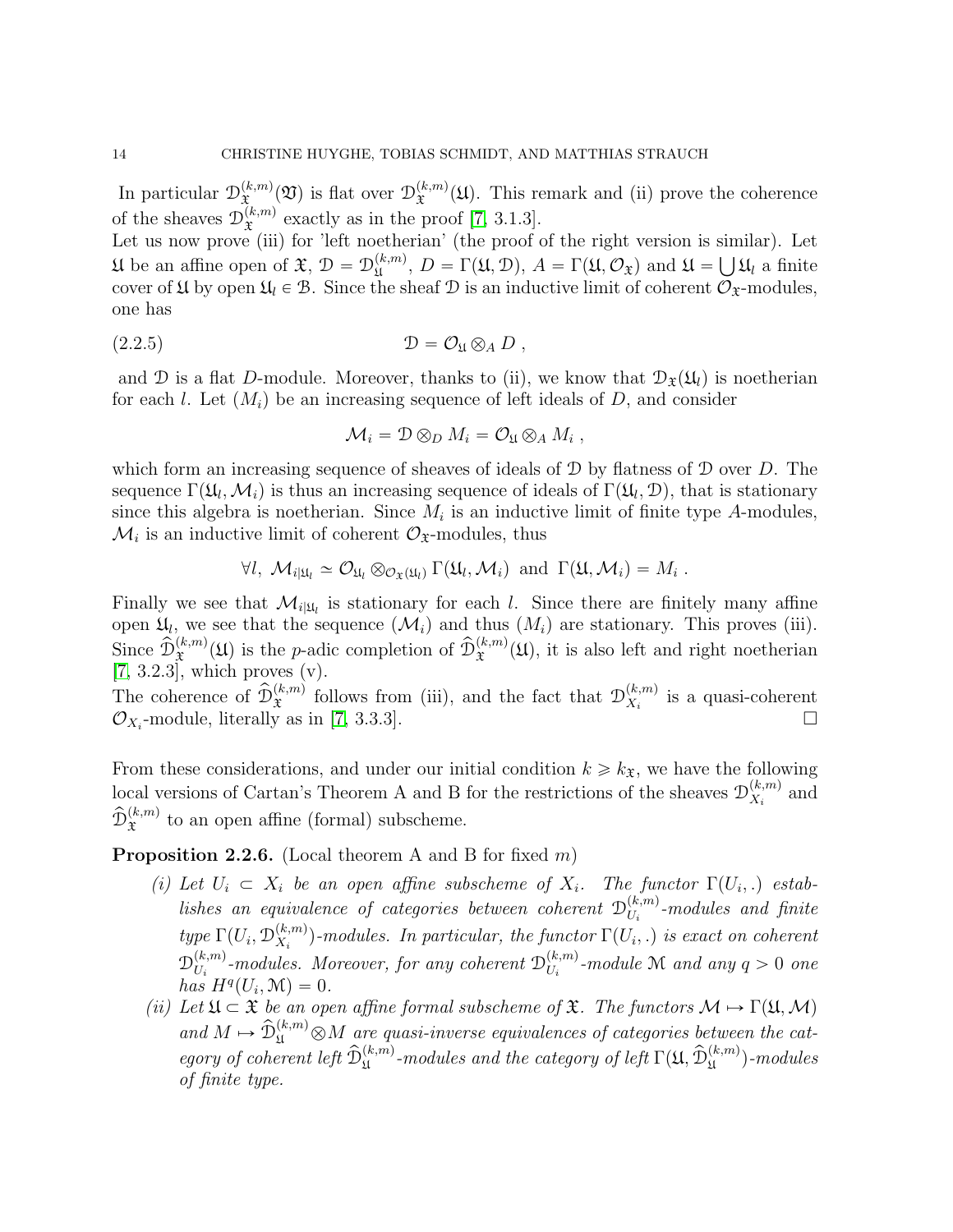(iii) Let  $\mathfrak U$  be as in (ii). The functor  $\Gamma(\mathfrak U,.)$  is exact on coherent  $\widehat{\mathcal D}_{\mathfrak U}^{(k,m)}$ -modules. Moreover, for any coherent  $\widehat{\mathcal{D}}_{\mathfrak{U}}^{(k,m)}$ -module M and any  $q > 0$  one has  $H^q(\mathfrak{U}, \mathfrak{M}) =$ 0.

Note that (ii) and (iii) of the proposition remains true for the sheaf  $\hat{\mathcal{D}}_{\mu,\mathbb{Q}}^{(k,m)}$  and coherent modules over this sheaf by [\[7,](#page-52-1) 3.4.6].

Proof. For the convenience of the reader, we start by recalling the following result

<span id="page-14-0"></span>Auxiliary result 2.2.7. (cf. [\[7,](#page-52-1) Prop. 3.1.3]) Let X be a scheme,  $\mathcal D$  be a sheaf of rings over X such that, for all affine open  $U \subset X$ ,  $\Gamma(U, \mathcal{D})$  is a noetherian ring. We fix an homomorphism  $\mathcal{O}_X \to \mathcal{D}$  such that the left multiplication by the sections of  $\mathcal{O}_X$  induces a structure of  $\mathcal{O}_X$ -coherent ring over  $\mathcal{D}$ .

- $(i)$  The sheaf  $\mathcal D$  is a left coherent sheaf of rings.
- (ii) A left D-module M is coherent if and only if it is a quasi-coherent  $\mathcal{O}_X$ -module and, for all affine open U of an affine cover of X,  $\Gamma(U, \mathcal{M})$  is a left  $\Gamma(U, \mathcal{D})$ -module of finite type.
- (iii) Assume that X is affine and let  $D = \Gamma(X, \mathcal{D})$ . The functors  $\mathcal{M} \mapsto \Gamma(X, \mathcal{M})$  and  $M \mapsto \mathcal{D}\otimes M$  are quasi-inverse equivalences of categories between the category of coherent left D-modules and the category of left D-modules of finite type.  $\square$

Consider now the following situation, compare [\[7,](#page-52-1) 3.3.3]. Let  $\mathfrak{X}'$  be an  $\mathfrak{S}\text{-formal scheme}$ and let D be a sheaf of rings over  $\mathfrak{X}'$ , endowed with a homomorphism  $\mathcal{O}_{\mathfrak{X}'} \to \mathcal{D}$ ,  $\mathcal{D}_i =$  $\mathcal{D}/p^{i+1}$ ,  $\mathcal{D} = \underline{\lim}_{i} \mathcal{D}_i$ . In addition, assume the following conditions (Berthelot's conditions)

- (1) As an  $\mathcal{O}_{\mathfrak{X}'}$ -module,  $\mathcal D$  is the filtered inductive limit of a family of  $\mathcal{O}_{\mathfrak{X}'}$ -module  $\mathcal{D}_{\lambda}$ such that  $\mathcal{D}_{\lambda}/p^i\mathcal{D}_{\lambda}$  are  $\mathcal{O}_{X_i}$ -quasi-coherent and  $\mathcal{D}_{\lambda} \simeq \varprojlim_i \mathcal{D}_{\lambda}/p^i\mathcal{D}_{\lambda}$ .
- (2) For every open set  $\mathfrak{U} \subset \mathfrak{X}'$ , the ring  $\Gamma(\mathfrak{U}, \mathcal{D})$  is left noetherian.

<span id="page-14-1"></span>Auxiliary result 2.2.8. With the previous hypotheses, suppose that  $\mathfrak{X}'$  is affine, and let  $\hat{D} = \Gamma(\tilde{\mathbf{x}}', \hat{D})$ . Then  $\hat{D}$  is left noetherian. If M is a  $\hat{D}$ -module one defines a  $\hat{D}$ -module

$$
M^{\Delta} = \varprojlim_{i} \mathcal{D}_{i} \otimes_{\mathcal{O}_{X'_{i}}} M/p^{i+1}M.
$$

For a  $\hat{\mathcal{D}}$ -module  $\mathcal{M}$ , the following statements are equivalent

- (i) For all i, the  $\mathcal{D}_i$ -module  $\mathcal{M}/p^{i+1}\mathcal{M}$  is coherent and the canonical homomorphism  $\mathcal{M} \to \underleftarrow{\lim}_{i} \mathcal{M}/p^{i+1}\mathcal{M}$  is an isomorphism.
- (ii) There exists an isomorphism  $\mathcal{M} \simeq \lim_{t \to 0} \mathcal{M}_i$ , where  $(\mathcal{M}_i)$  is a projective system of coherent  $\mathcal{D}_i$ -modules, such that the transition morphisms factorize via isomorphisms  $\mathcal{M}_i/p^i \mathcal{M}_i \simeq \mathcal{M}_{i-1}$ .
- (iii) There exists a finite type  $\widehat{D}$ -module  $M$  and an isomorphism  $\mathcal{M} \simeq M^{\Delta}$ .
- (iv)  $\mathcal M$  is a coherent  $\hat{\mathcal D}$ -module.

*Proof.* The ring  $\hat{D}$  is noetherian by [\[7,](#page-52-1) Prop. 3.3.4] and the other results come from [7, Prop.  $3.3.9$ .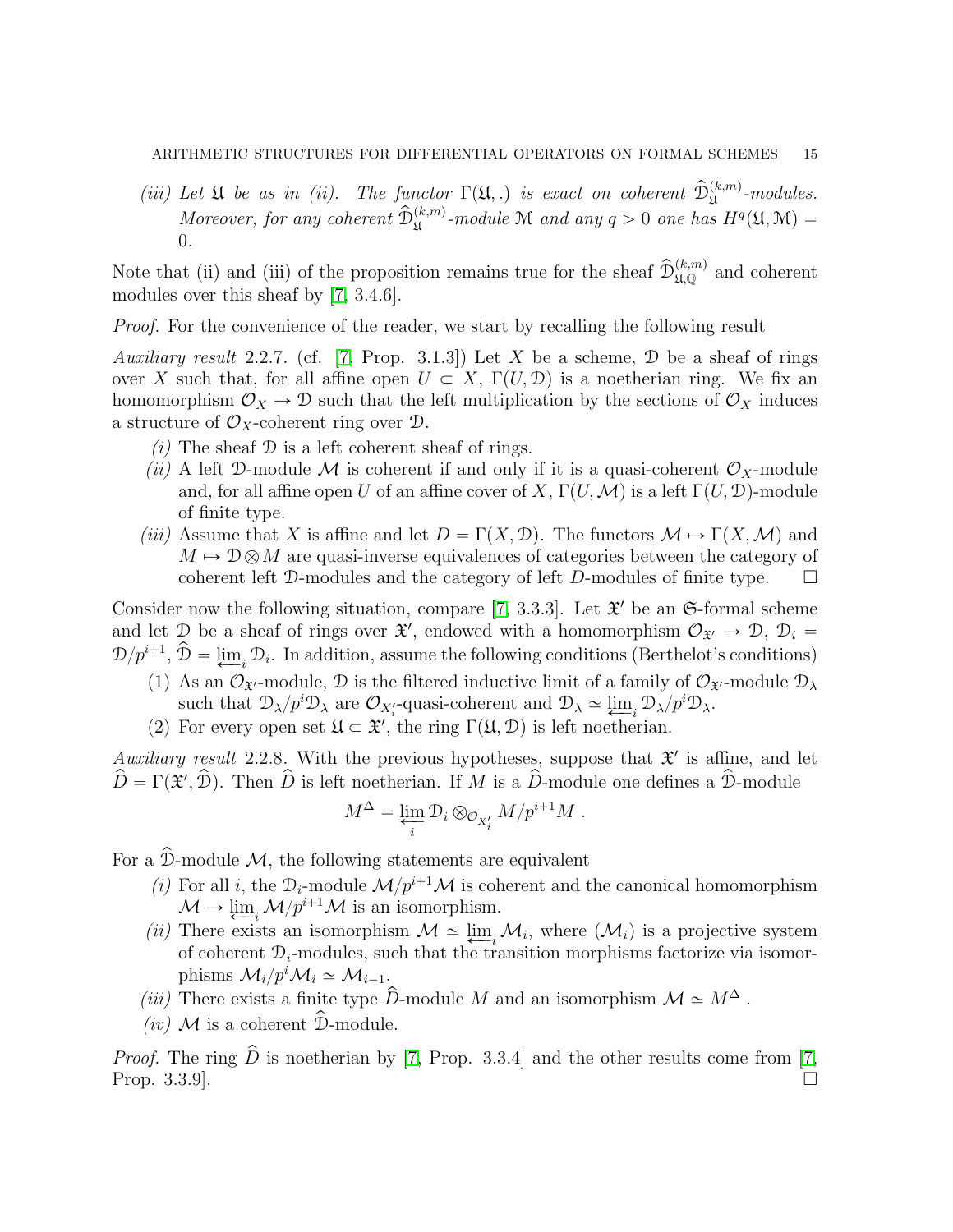Under the same hypotheses, Berthelot proves in addition the following.

<span id="page-15-0"></span>Auxiliary result 2.2.9. (cf. [\[7,](#page-52-1) Prop. 3.3.10/11]) With the previous hypotheses, suppose that  $\mathfrak{X}'$  is affine. The functors  $\Gamma(\mathfrak{X}',\cdot)$  and  $M \mapsto M^{\Delta}$  are equivalences between the category of coherent  $\hat{\mathcal{D}}$ -modules and the category of finite type  $\hat{D}$ -modules. If M is a coherent  $\hat{\mathcal{D}}$ -module, then  $\forall q \geq 1$ ,  $H^q(\mathfrak{X}',\mathcal{M}) = 0$ .

Now it is clear that part (i) of our proposition [2.2.6](#page-13-0) follows from auxiliary result [2.2.7,](#page-14-0) since by (iii) of [2.2.2,](#page-11-1) the rings  $\mathcal{D}_{X_i}^{(k,m)}$  $\chi_{X_i}^{(k,m)}(U_i)$  are indeed noetherian. Again, from (iii) of [2.2.2,](#page-11-1) we see that the rings  $\mathcal{D}_{\mathfrak{T}}^{(k,m)}$  $\mathfrak{X}^{(k,m)}(\mathfrak{U})$  are noetherian. Moreover the sheaf  $\mathcal{D}_{\mathfrak{X}}^{(k,m)}$  $\hat{x}^{(k,m)}$  is a filtered inductive limit of the  $\mathcal{O}_{\mathfrak{X}}$ -coherent sheaves  $\mathcal{D}_{\mathfrak{X},d}^{(k,m)}$  defined in the proof of [2.2.2.](#page-11-1) This means that Berthelot's conditions (1) and (2) are satisfied for  $\mathfrak{X}' = \mathfrak{X}$  and  $\mathfrak{D} = \mathcal{D}_{\mathfrak{X}}^{(k,m)}$  $\mathfrak{X}^{(\kappa,m)}$ . Hence, the auxiliary results [2.2.8](#page-14-1) and [2.2.9](#page-15-0) can be applied in our context, proving (ii) of the proposition. The point (iii) is a direct consequence of (ii). This ends the proof of the proposition [2.2.6.](#page-13-0)

<span id="page-15-2"></span>**Proposition 2.2.10.** Let  $\mathfrak{U} \subset \mathfrak{X}$  be an open affine formal subscheme of  $\mathfrak{X}$ , and  $\mathfrak{M}$  a coherent  $\widehat{\mathcal{D}}_{\mathfrak{U}}^{(k,m)}$ -module. Then there are integers  $a, b \geq 0$  and a short exact sequence of  $coherent \ \hat{\mathcal{D}}_{\mathfrak{U}}^{(k,m)}\textrm{-modules:}$ 

$$
\left(\widehat{\mathcal{D}}_{\mathfrak{U}}^{(k,m)}\right)^a\to \left(\widehat{\mathcal{D}}_{\mathfrak{U}}^{(k,m)}\right)^b\to \mathfrak{M}\to 0\ .
$$

*Proof.* Denote  $\hat{D}^{(m)} = \Gamma(\mathfrak{U}, \hat{\mathcal{D}}_{\mathfrak{U}}^{(k,m)})$  which is a noetherian ring by [2.2.2](#page-11-1) and  $M = \Gamma(\mathfrak{U}, \mathfrak{M})$ , which is a finite type  $\widehat{D}^{(m)}$ -module by the previous proposition [2.2.6.](#page-13-0) Since the algebra  $\widehat{D}^{(m)}$  is noetherian, there exists a finite presentation of  $\widehat{D}^{(m)}$ -modules

$$
\left(\widehat{D}^{(m)}\right)^a \to \left(\widehat{D}^{(m)}\right)^b \to M \to 0.
$$

Tensoring this presentation by  $\hat{\mathcal{D}}_{\mathfrak{U}}^{(k,m)}$  over the ring  $\hat{D}^{(m)}$  and observing that

$$
\mathcal{M} \simeq \widehat{\mathcal{D}}_{\mathfrak{U}}^{(k,m)} \otimes_{\widehat{D}^{(m)}} M ,
$$

again by [2.2.6,](#page-13-0) gives the result.

### <span id="page-15-1"></span>Proposition 2.2.11. We have:

- (i) The morphism of sheaves  $\widehat{\mathcal{D}}_{\mathfrak{X},\mathbb{Q}}^{(k,m)} \to \widehat{\mathcal{D}}_{\mathfrak{X},\mathbb{Q}}^{(k,m+1)}$  is left and right flat.
- (ii) The sheaf of rings  $\mathcal{D}^{\dagger}_{\mathfrak{X},k}$  is coherent.
- (iii) For any affine open  $\mathfrak{U} \subset \mathfrak{X}$ ,  $\Gamma(\mathfrak{U}, \widehat{\mathcal{D}}_{\mathfrak{X},\mathbb{Q}}^{(k,m+1)})$  is left and right flat over  $\Gamma(\mathfrak{U}, \widehat{\mathcal{D}}_{\mathfrak{X},\mathbb{Q}}^{(k,m)})$ .
- (iv) For any affine open  $\mathfrak{U} \subset \mathfrak{X}$ ,  $\Gamma(\mathfrak{U}, \mathcal{D}^{\dagger}_{\mathfrak{X},k})$  is left and right flat over  $\Gamma(\mathfrak{U}, \widehat{\mathcal{D}}^{(k,m)}_{\mathfrak{X},\mathbb{Q}})$ .

Proof. Let us first observe that (ii) follows from the flatness statement of (i) and the last part of [2.2.2](#page-11-1) thanks to [\[7,](#page-52-1) 3.6.1]. For (i), we follow Berthelot's method described in [\[7,](#page-52-1) 3.5.3. For the proof we can restrict ourselves to proving that if  $\mathfrak U$  is an affine open of  $\mathfrak X$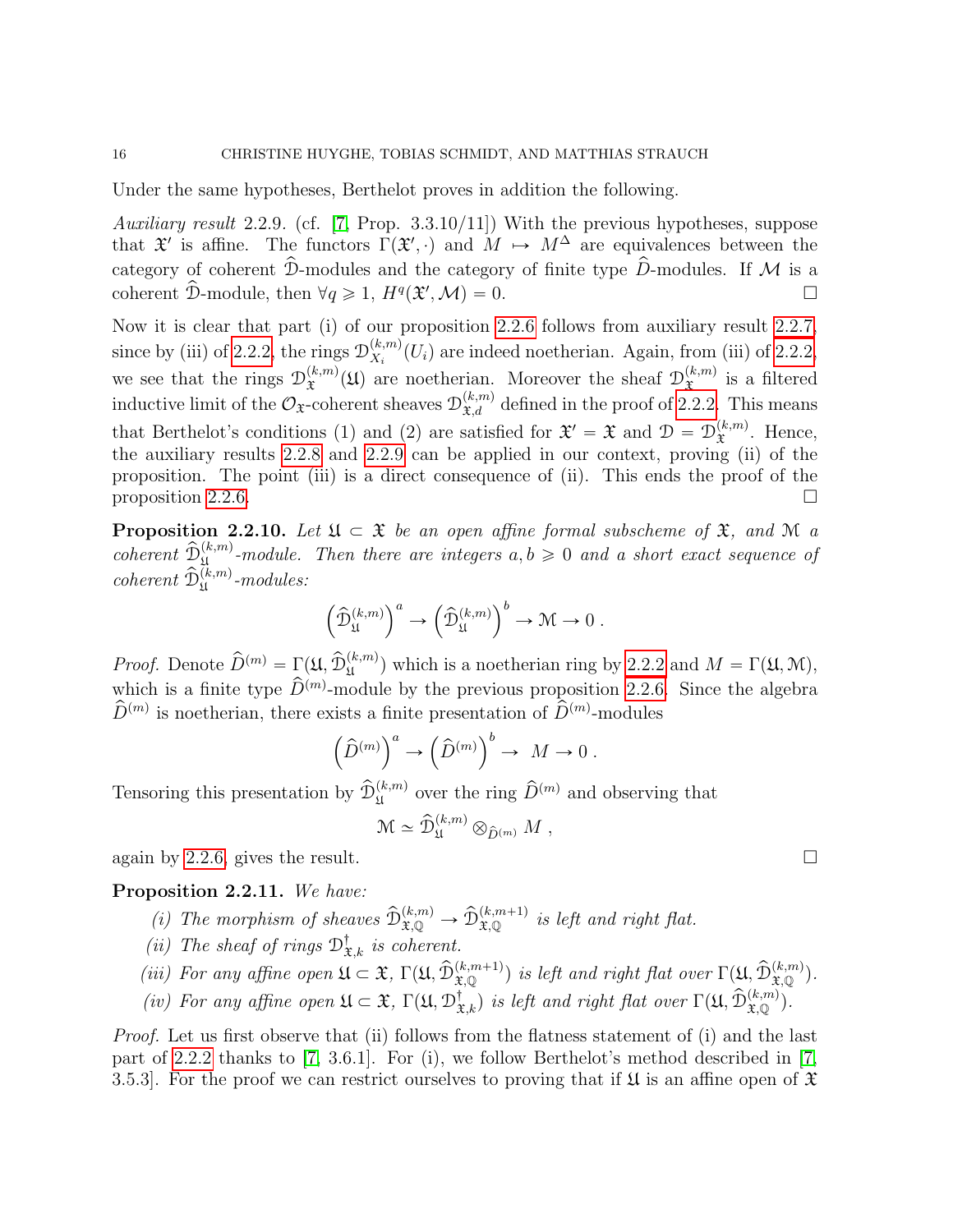contained in the basis of open sets B from [2.2.2,](#page-11-1) then the map  $\hat{\mathcal{D}}_{\mathfrak{X},\mathbb{Q}}^{(k,m)}(\mathfrak{U}) \to \hat{\mathcal{D}}_{\mathfrak{X},\mathbb{Q}}^{(k,m+1)}(\mathfrak{U})$  is left and right flat. In this situation, we have the following explicit description, assuming  $\mathbb{R}^2$ 

that pr<sup>\*</sup>T<sub>x<sub>0</sub></sub> is free restricted to 
$$
\mathfrak{U}
$$
, with basis  $\partial_1, ..., \partial_M$  as in 2.1.14,  
\n
$$
\mathcal{D}_{\mathfrak{X}}^{(k,m)}(\mathfrak{U}) = \left\{ \sum_{\underline{\nu}}^{\infty} \varpi^{k|\underline{\nu}|} b_{\underline{\nu}} \underline{\partial}^{\langle \underline{\nu} \rangle} \mid b_{\underline{\nu}} \in B \right\} \subset \widehat{\mathcal{D}}_{\mathfrak{X}}^{(k,m)}(\mathfrak{U}) = \left\{ \sum_{\underline{\nu}} \varpi^{k|\underline{\nu}|} b_{\underline{\nu}} \underline{\partial}^{\langle \underline{\nu} \rangle} \mid b_{\underline{\nu}} \in B, b_{\underline{\nu}} \to 0 \right\}
$$

where the convergence is in the  $\varpi$ -adic topology of  $B = \mathcal{O}_{\mathfrak{X}}(\mathfrak{U})$ . With this description, we can copy Berthelot's proof of [\[7,](#page-52-1) 3.5.3], replacing everywhere the operators  $\underline{\partial}^{\langle \underline{\nu} \rangle}$  by  $\varpi^{k|\underline{\nu}|}\underline{\partial}^{\langle \underline{\nu}\rangle}$ , as follows. First of all, by inserting suitable powers of  $\varpi$  into the formula [\[7,](#page-52-1)  $(2.2.5.1)$  we see that the **o**-algebra  $\mathcal{D}_{\hat{\tau}}^{(k,m)}$  $\mathcal{L}^{(k,m)}_{\mathfrak{X}}(\mathfrak{U})$  is generated by B and the operators  $\varpi^{kp^r}\partial_l^{[\tilde{p}^r]}$ l for  $1 \le r \le m$  and  $1 \le l \le M$ . Now write

$$
D^{(k,m)} = \mathcal{D}_{\mathfrak{X}}^{(k,m)}(\mathfrak{U}), \text{ and } \widehat{D}^{(k,m)} = \widehat{\mathcal{D}}_{\mathfrak{X}}^{(k,m)}(\mathfrak{U}),
$$

the latter being the  $\varpi$ -adic completion of  $D^{(k,m)}$  [\[7,](#page-52-1) 4.3.3.2]. By the above explicit description, the two canonical maps  $D^{(k,m)} \to \hat{D}^{(k,m)} \to \hat{D}_{\mathbb{Q}}^{(k,m)}$  are injective and this is also true for the canonical map  $\widehat{D}^{(k,m)} \to \widehat{D}^{(k,m+1)}$ . Indeed, the latter is induced by mapping

(2.2.12) 
$$
\varpi^{k|\underline{\nu}|}\underline{\partial}^{\langle \underline{\nu}\rangle_{(m)}} \mapsto \varpi^{k|\underline{\nu}|}\frac{\underline{q}_{(m)}}{\underline{q}_{(m+1)}}\underline{\partial}^{\langle \underline{\nu}\rangle_{(m+1)}}
$$

and is therefore injective by the above explicit description and the fact that  $\rho$  is torsionfree. Let us consider the subring E of  $\hat{D}_0^{(k,m)}$  generated by the subsets  $\hat{D}^{(k,m)}$  and  $D^{(k,m+1)}$ . Since  $D^{(k,m+1)}_{\mathbb{Q}} = D^{(k,m)}_{\mathbb{Q}}$ , we see that

$$
E_{\mathbb{Q}} = \hat{D}_{\mathbb{Q}}^{(k,m)}
$$

.

As in Berthelot's proof, we have the following

Auxiliary result 2.2.13.  $E = \hat{D}^{(k,m)} + D^{(k,m+1)}$ .

*Proof.* Denote by  $E' = \hat{D}^{(k,m)} + D^{(k,m+1)}$ . We have to prove that E' is a subalgebra of  $\widehat{D}^{(k,m+1)}$ . It is enough to prove that if  $(P,Q) \in \widehat{D}^{(k,m)} \times D^{(k,m+1)}$ , then  $P \cdot Q \in E'$  and  $Q \cdot P \in E'$ . Since the proof is the same in both cases, we only treat the product  $P \cdot Q$ . As  $Q \in D^{(k,m+1)}$ , there exists  $c > 0$  such that  $\varpi^{c} Q \in D^{(k,m)}$ . As  $P \in \widehat{D}^{(k,m)}$ , there exist  $p(P_1, R_1) \in D^{(k,m)} \times \widehat{D}^{(k,m)}$  such that  $P = P_1 + \overline{\omega}^c R_1$ , then  $PQ = \overline{\omega}^c R_1 Q + P_1 Q \in E'$ , as  $\varpi^c R_1 Q \in \widehat{D}^{(k,m)}$  and  $P_1 Q \in D^{(k,m+1)}.$ .

Denote by  $\widehat{E}$  the  $\varpi$ -adic completion of E. We can then prove the

Auxiliary result 2.2.14.  $\widehat{E}_{\mathbb{Q}} = \widehat{D}_{\mathbb{Q}}^{(k,m+1)}$ .

Proof. By construction, there are maps

$$
\lambda_i: D^{(k,m+1)}/\varpi^i D^{(k,m+1)} \to E/\varpi^i E.
$$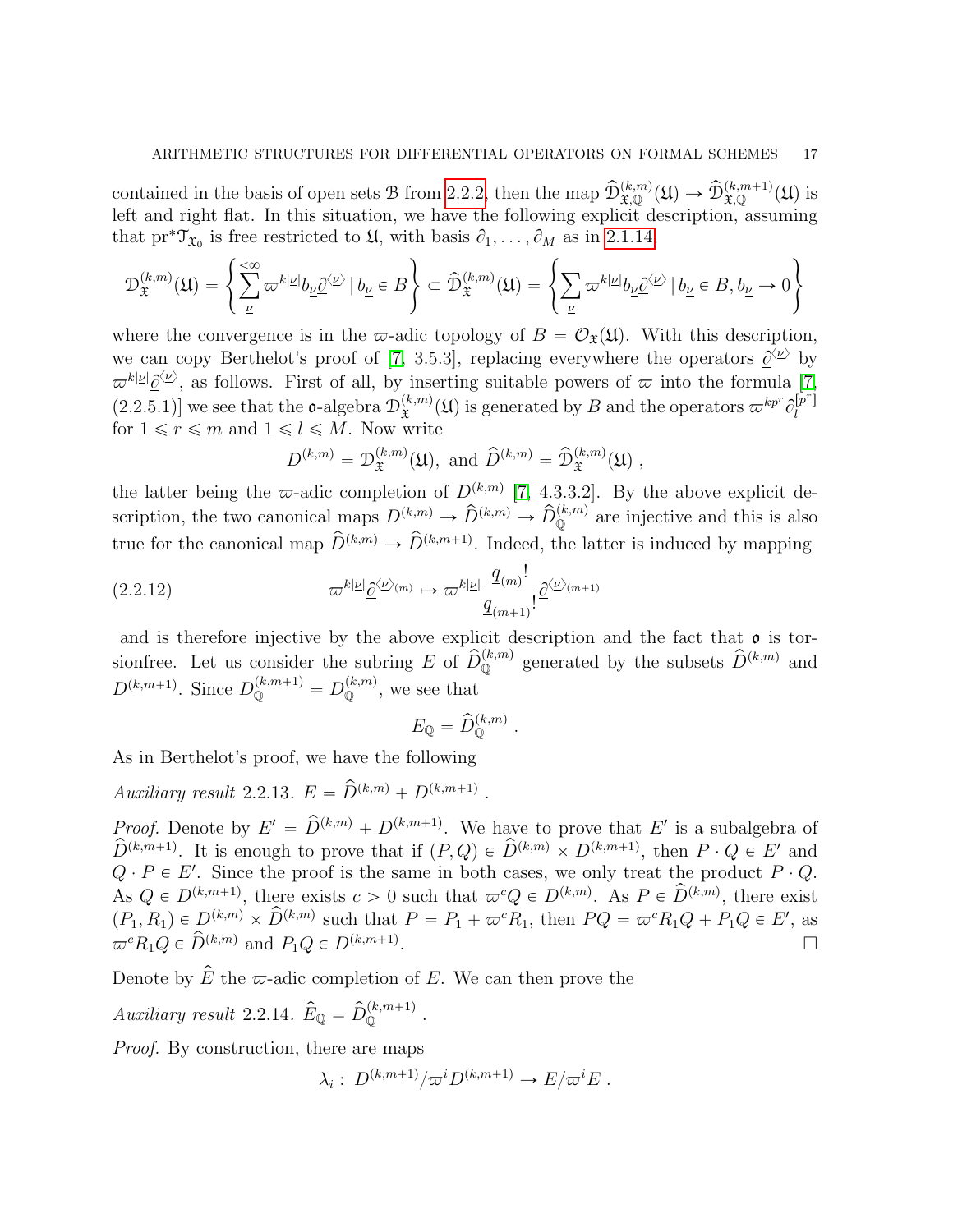Let us prove that these maps are bijective. If  $R \in D^{(k,m+1)}$  is such that  $\lambda_i(R) \in \varpi^iE$  then there exist  $(P,Q) \in \widehat{D}^{(k,m)} \times D^{(k,m+1)}$  such that  $R = \varpi^{i}(P+Q)$ , thus  $\varpi^{i}P = R - \varpi^{i}Q$ has finite order, and  $P \in D^{(k,m)}$ , that implies that  $R \in D^{(k,m+1)}$  and  $\lambda_i$  is injective. Pick now  $R \in E$ , and  $(P,Q) \in \widehat{D}^{(k,m)} \times D^{(k,m+1)}$  such that  $R = P + Q$ . The operator P can be written  $P = P_1 + \varpi^i R_1$ , with  $P_1 \in D^{(k,m)}$  and  $R_1 \in \widehat{D}^{(k,m)}$ , then  $P = P_1 + R + \varpi^i R_1$  and  $\lambda_i(P_1 + R \mod \varpi^i D^{(k,m+1)}) = P \mod \varpi^i E$ , so that  $\lambda_i$  is surjective. We finally see that  $\lambda_i$  is bijective, which proves the auxiliary result.

Now, the remaining thing to prove is that  $E$  is noetherian, since this result implies that  $\hat{E}$  is flat over E, thus that  $\hat{D}_0^{(k,m+1)}$  is flat over  $\hat{D}_0^{(k,m)}$ . The proof that E is noetherian proceeds by induction. By our above remark, E is generated as (left)  $D^{(k,m)}$ -module by the elements  $\varpi^{k|\underline{\nu}|p^{m+1}}(\underline{\partial}^{[p^{m+1}]})^{\underline{\nu}}$  for  $\underline{\nu} \in \mathbb{N}^M$ . Let  $1 \leqslant l \leqslant M$ . Inserting appropriate powers of  $\varpi$  into the corresponding formula in Berthelot's proof one finds  $\left[\varpi^{kp^{m+1}}\partial_l^{[p^{m+1}]} \right]$  $\left[ \begin{matrix} p^{m+1} \end{matrix} \right], b \in D^{(k,m)}$ for any  $b \in B$  and so  $\left[\varpi^{kp^{m+1}}\partial_l^{[p^{m+1}]} \right]$  $\hat{p}_{l}^{[p^{m+1}]}, P] \in \hat{D}^{(k,m)}$  for any  $P \in \hat{D}^{(k,m)}$ . Using the general commutator identity (valid in any associative ring)  $[Q^{\nu}, P] = [Q^{\nu-1}, P]Q + Q^{\nu-1}[Q, P]$ one deduces from this inductively

$$
[(\varpi^{kp^{m+1}}\partial_l^{[p^{m+1}]})^{\nu},P] \in \sum_{\mu < \nu} \widehat{D}^{(k,m)}(\varpi^{kp^{m+1}}\partial_l^{[p^{m+1}]})^{\mu} .
$$

This is the analogue of the key formula [\[7,](#page-52-1) (3.5.3.2)]. Now let  $1 \leq j \leq M$  and consider the subring  $E_j$  of E generated by  $E_0 = \hat{D}^{(k,m)}$  and the operators  $\varpi^{kp^{m+1}} \partial_l^{[p^{m+1}]}$  $\int_l^{\lfloor p^{m+1} \rfloor}$  for  $1 \leq l \leq j$ . Then  $E_0$  is noetherian by prop. [2.2.2](#page-11-1) and, by our above discussion,  $E_M = E$ . With the key formula at hand, one may now follow Berthelot's proof word for word to obtain that  $E_{j-1}$  noetherian implies  $E_j$  noetherian. This proves (i).

Let us now prove (iii). Denote  $\hat{D}_{k,\mathbb{Q}}^{(m)} = \Gamma(\mathfrak{U}, \hat{D}_{\mathfrak{U},\mathbb{Q}}^{(k,m)})$  and consider  $\alpha$  an injective map of coherent  $\widehat{D}_{k,\mathbb{Q}}^{(m)}$ -modules  $\alpha : M \hookrightarrow N$ . As a consequence of (ii) and (iii) of [2.2.6,](#page-13-0) we know that the sheaf  $\hat{\mathcal{D}}_{\mu,Q}^{(k,m)}$  is a flat  $\hat{D}_{k,Q}^{(m)}$ -module. In particular, the map  $\alpha$  provides an injection of coherent  $\widehat{\mathcal{D}}_{\mathfrak{U},\mathbb{Q}}^{(k,m)}$ -modules

$$
\widehat{\mathcal{D}}_{\mathfrak{U},\mathbb{Q}}^{(k,m)} \otimes_{\widehat{D}_{k,\mathbb{Q}}^{(m)}} M \hookrightarrow \widehat{\mathcal{D}}_{\mathfrak{U},\mathbb{Q}}^{(k,m)} \otimes_{\widehat{D}_{k,\mathbb{Q}}^{(m)}} N .
$$

Using the flatness result (i) we also have an injection of coherent  $\hat{\mathcal{D}}_{\mathfrak{U},\mathbb{Q}}^{(k,m+1)}$ -modules

$$
\widehat{\mathcal{D}}_{\mathfrak{U},\mathbb{Q}}^{(k,m+1)} \otimes_{\widehat{D}_{k,\mathbb{Q}}^{(m)}} M \hookrightarrow \widehat{\mathcal{D}}_{\mathfrak{U},\mathbb{Q}}^{(k,m+1)} \otimes_{\widehat{D}_{k,\mathbb{Q}}^{(m)}} N .
$$

Then we identify (resp. for  $N$ )

$$
\widehat{\mathcal{D}}_{\mathfrak{U},\mathbb{Q}}^{(k,m+1)} \otimes_{\widehat{D}_{k,\mathbb{Q}}^{(m)}} M \simeq \widehat{\mathcal{D}}_{\mathfrak{U},\mathbb{Q}}^{(k,m+1)} \otimes_{\widehat{D}_{k,\mathbb{Q}}^{(m+1)}} \widehat{D}_{k,\mathbb{Q}}^{(m+1)} \otimes_{\widehat{D}_{k,\mathbb{Q}}^{(m)}} M.
$$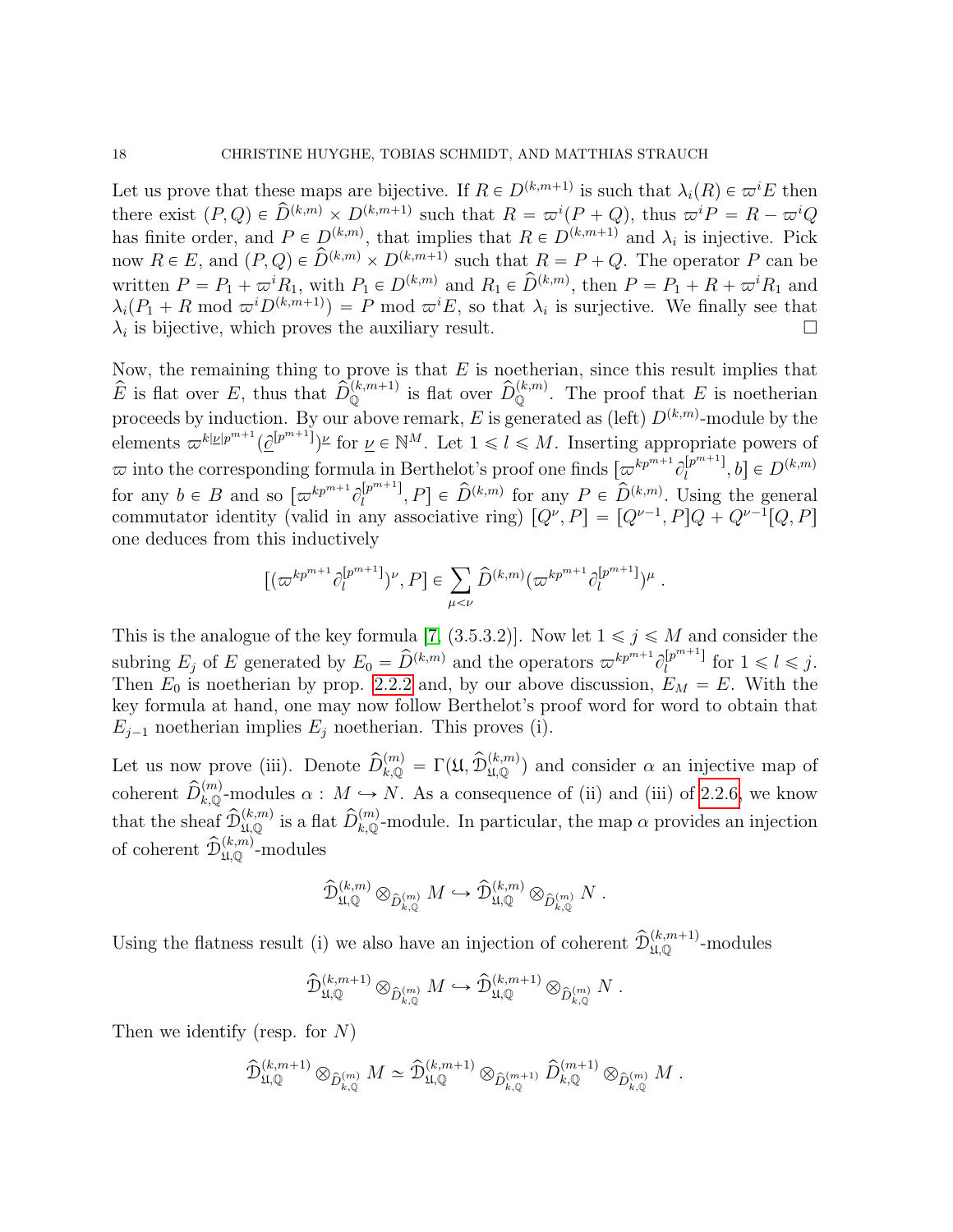Finally taking global sections of the previous injection and using again [2.2.6,](#page-13-0) we get an injection of coherent  $\widehat{D}_{k,\mathbb{Q}}^{(m+1)}$ -modules

$$
\widehat{D}_{k,\mathbb{Q}}^{(m+1)} \otimes_{\widehat{D}_{k,\mathbb{Q}}^{(m)}} M \hookrightarrow \widehat{D}_{k,\mathbb{Q}}^{(m+1)} \otimes_{\widehat{D}_{k,\mathbb{Q}}^{(m)}} N ,
$$

that proves (iii). Assertion (iv) follows from the previous one, since, as  $\mathfrak U$  is quasi-compact,

$$
\Gamma(\mathfrak{U}, \mathcal{D}^{\dagger}_{\mathfrak{X},k}) = \varinjlim_{m} \Gamma(\mathfrak{U}, \widehat{\mathcal{D}}_{\mathfrak{X},\mathbb{Q}}^{(k,m)}) ,
$$

and we deduce from (iii) that, for all integer  $m' \geq m$ , the module  $\Gamma(\mathfrak{U}, \widehat{\mathcal{D}}_{\mathfrak{X},\mathbb{Q}}^{(k,m')})$  is left and right flat over  $\Gamma(\mathfrak{U}, \widehat{\mathcal{D}}_{\mathfrak{X},\mathbb{Q}}^{(k,m)})$ . We obtain thus (iv) by passing to the inductive limit over m. This ends the proof of the proposition [2.2.11.](#page-15-1)

We deduce from this the corresponding version of proposition [2.2.6](#page-13-0) for the sheaf  $\mathcal{D}^{\dagger}_{\mathfrak{X},k}$ .

<span id="page-18-0"></span>**Corollary 2.2.15.** (Local theorem A and B for varying m) Let  $\mathfrak{U} \subset \mathfrak{X}$  be an open affine formal subscheme of  $\mathfrak{X}$ . Then :

- (i) The algebra  $D_k^{\dagger} = \Gamma(\mathfrak{U}, \mathcal{D}_{\mathfrak{X},k}^{\dagger})$  is coherent.
- (ii) For any open affine subset  $\mathfrak{U} \subset \mathfrak{X}$ , any coherent  $\mathfrak{D}^{\dagger}_{\mathfrak{U},k}$ -module M, and any  $q > 0$ one has  $H^q(\mathfrak{U}, \mathfrak{M}) = 0.$
- (iii) The functor  $\Gamma(\mathfrak{U},.)$  establishes an equivalence of categories between coherent  $\mathfrak{D}^\dagger_{\mathfrak{U},k}$ modules and coherent  $D_k^{\dagger}$  $\frac{1}{k}$ -modules. In particular, the functor  $\Gamma(\mathfrak{U},.)$  is exact on coherent  $\mathcal{D}^{\dagger}_{\mathfrak{U},k}$ -modules.

*Proof.* Denote  $\hat{D}_{k,\mathbb{Q}}^{(m)} = \Gamma(\mathfrak{U}, \hat{D}_{\mathfrak{U},\mathbb{Q}}^{(k,m)})$ . Since the scheme  $\mathfrak{U}$  is quasi-compact, the functors  $H<sup>q</sup>(\mathfrak{U},.)$  commute with inductive limits and we have

$$
D^{\dagger}_k = \varinjlim_{m} \widehat{D}^{(m)}_{k,{\mathbb{Q}}} \ .
$$

By (iii) of [2.2.11,](#page-15-1) the maps  $\widehat{D}_{k,\mathbb{Q}}^{(m)} \to \widehat{D}_{k,\mathbb{Q}}^{(m+1)}$  are flat, and by [2.2.2](#page-11-1) these algebras  $\widehat{D}_{k,\mathbb{Q}}^{(m)}$  are noetherian. This showes that the algebra  $D_k^{\dagger}$  $\frac{1}{k}$  is coherent [\[7,](#page-52-1) 3.6.1].

Let M be a coherent  $\mathcal{D}^{\dagger}_{\mathfrak{U},k}$ -module. The proof of [\[7,](#page-52-1) 3.6.2] literally applies in our situation and shows that there is a non-negative integer  $m_0$  and a coherent  $\widehat{\mathcal{D}}_{\mathfrak{U},\mathbb{Q}}^{(k,m_0)}$ -module N such that

$$
\mathcal{M} \simeq \mathcal{D}^{\dagger}_{\mathfrak{U},k} \otimes_{\widehat{\mathcal{D}}_{\mathfrak{U},\mathbb{Q}}^{(k,m_0)}} \mathcal{N} .
$$

Denote  $M = \Gamma(\mathfrak{U}, \mathfrak{M})$  and for  $m \geq m_0$ 

$$
\mathfrak{M}^{(m)}=\widehat{\mathcal{D}}_{\mathfrak{U},\mathbb{Q}}^{(k,m)}\otimes_{\widehat{\mathcal{D}}_{\mathfrak{U},\mathbb{Q}}^{(k,m_0)}}\mathfrak{N}\ ,
$$

so that  $\mathcal{M} \simeq \lim_{m \to \infty} \mathcal{M}^{(m)}$ . Then,  $\forall m \geq m_0$ ,  $H^q(\mathfrak{U}, \mathfrak{M}^{(m)}) = 0$  by [2.2.6,](#page-13-0) and by passing to the inductive limit we see that  $H^q(\mathfrak{U}, \mathfrak{M}) = 0$ , which proves (ii).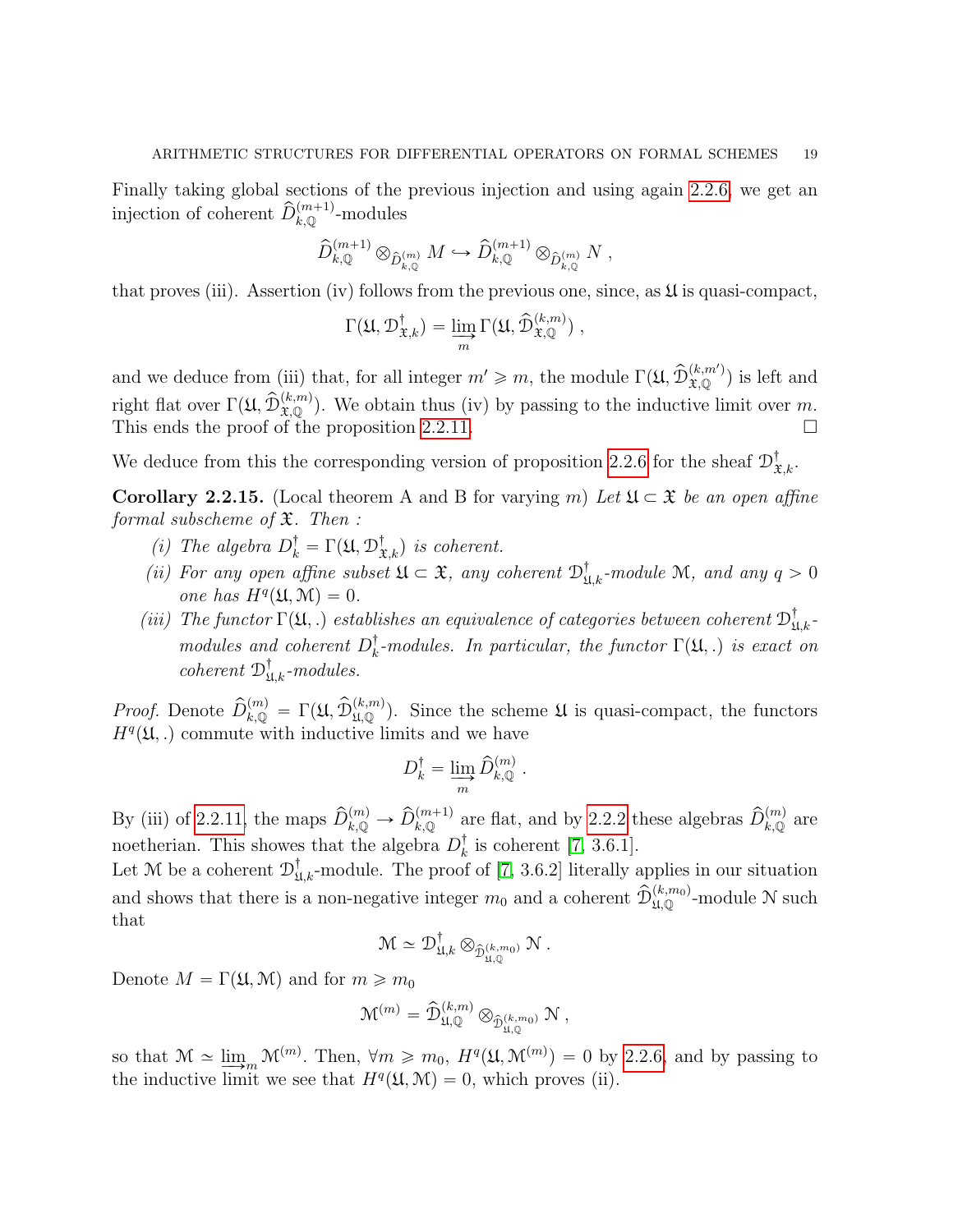The rest of the proof follows 2.3.7, 2.4.1, 2.4.2 of [\[21\]](#page-52-2). For the convenience of the reader, let us summmarize the arguments here. From [2.2.10,](#page-15-2) the  $\hat{\mathcal{D}}_{\mathfrak{U},\mathbb{Q}}^{(k,m_0)}$ -coherent module N admits a resolution  $\mathbf{r}$  $\sqrt{a}$  $\sqrt{b}$ 

$$
\left(\widehat{\mathcal{D}}_{\mathfrak{U}}^{(k,m_0)}\right)^a \to \left(\widehat{\mathcal{D}}_{\mathfrak{U}}^{(k,m_0)}\right)^b \to \mathcal{N} \to 0.
$$

Tensoring this resolution with the sheaf  $\mathcal{D}^{\dagger}_{\mathfrak{U},k}$  gives us a resolution of coherent  $\mathcal{D}^{\dagger}_{\mathfrak{U},k}$ modules. Since the global section functor is exact on the category of coherent  $\mathcal{D}^{\dagger}_{\mathfrak{U},k}$ modules because of (ii), we get an exact sequence of coherent  $D_{k}^{\dagger}$  $_{k}^{T}$ -modules

$$
\left(D_k^{\dagger}\right)^a \to \left(D_k^{\dagger}\right)^b \to M \to 0.
$$

To see that  $\mathcal{D}_k^{\dagger} \otimes_{D_k^{\dagger}} M \simeq \mathcal{M}$ , we are thus reduced to the case  $\mathcal{M} = \mathcal{D}^{\dagger}_{\mathfrak{U},k}$ , for which it is obvious. We prove similarly that if M is a  $D_k^{\dagger}$  $\bar{k}$ -coherent module, then

$$
M \simeq \Gamma(\mathfrak{U}, \mathcal{D}^{\dagger}_{\mathfrak{U},k} \otimes_{D^{\dagger}_k} M) ,
$$

by reducing to the case where  $M = D_k^{\dagger}$  $\frac{1}{k}$ . This proves the proposition.  $\square$ 

We now give a flatness result when the congruence level k varies.

<span id="page-19-0"></span>**Proposition 2.2.16.** Let k, k' be nonnegative integers such that  $k' \geq k \geq k_{\mathfrak{X}}$ , then the morphism of sheaves of rings  $\widehat{\mathcal{D}}_{\mathfrak{X},\mathbb{Q}}^{(k',m)} \hookrightarrow \widehat{\mathcal{D}}_{\mathfrak{X},\mathbb{Q}}^{(k,m)}$  is left and right flat.

*Proof.* By induction, it is enough to prove that the morphism  $\widehat{\mathcal{D}}_{\mathfrak{X},\mathbb{Q}}^{(k+1,m)} \hookrightarrow \widehat{\mathcal{D}}_{\mathfrak{X},\mathbb{Q}}^{(k,m)}$  is left and right flat. It is also enough to prove the following statement : if  $\mathfrak U$  is an affine open of the basis of open sets B from [2.2.2,](#page-11-1) then the map  $\widehat{\mathcal{D}}_{\mathfrak{X},\mathbb{Q}}^{(k+1,m)}(\mathfrak{U}) \hookrightarrow \widehat{\mathcal{D}}_{\mathfrak{X},\mathbb{Q}}^{(k,m)}(\mathfrak{U})$  is left and right flat. Denote  $D_k = \Gamma(\mathfrak{U}, \mathcal{D}_{\mathfrak{X}}^{(k,m)})$  $(\mathbf{x},m)$  and  $\widehat{D}_k = \Gamma(\mathfrak{U}, \widehat{D}_{\mathfrak{X}}^{(k,m)})$  (resp. with  $k + 1$ ). In our situation, we have the following explicit description (resp. with  $k + 1$ ), where  $B = \Gamma(\mathfrak{U}, \mathcal{O}_{\mathfrak{X}})$ , assuming that  ${\rm pr}^*\mathfrak{T}_{\mathfrak{X}_0}$  is free restricted to  $\mathfrak{U}$ , with basis  $\partial_1, \ldots, \partial_M$  as in [2.1.14,](#page-11-2)

$$
D_k=\left\{\sum_\nu^{\!\!<\!\infty}\varpi^{k|\underline{\nu}|}b_{\underline{\nu}}\underline{\partial}^{\langle\underline{\nu}\rangle}\,|\,b_{\underline{\nu}}\in B\right\}\quad\text{and}\quad \widehat{D}_k=\left\{\sum_\underline{\nu}\varpi^{k|\underline{\nu}|}b_{\underline{\nu}}\underline{\partial}^{\langle\underline{\nu}\rangle}\,|\,b_{\underline{\nu}}\in B,b_{\underline{\nu}}\to 0\right\}\;.
$$

Here, convergence is with respect to the  $p$ -adic topology on  $B$ . Moreover we have the inclusion  $D_k \subset \hat{D}_k$ . As in the proof of the proposition [2.2.11](#page-15-1) above, we will use Berthelot's method [\[7,](#page-52-1) 3.5.3], and introduce

$$
E=\widehat{D}_{k+1}+D_k.
$$

Then, since  $D_{k,\mathbb{Q}} = D_{k+1,\mathbb{Q}}$ , it is clear that  $E_{\mathbb{Q}} = \widehat{D}_{k+1,\mathbb{Q}}$ . Moreover, we have the following Auxiliary result 2.2.17. The B-module E is a B-algebra and its p-adic completion  $\hat{E}$  is canonically isomorphic to  $D_k$ .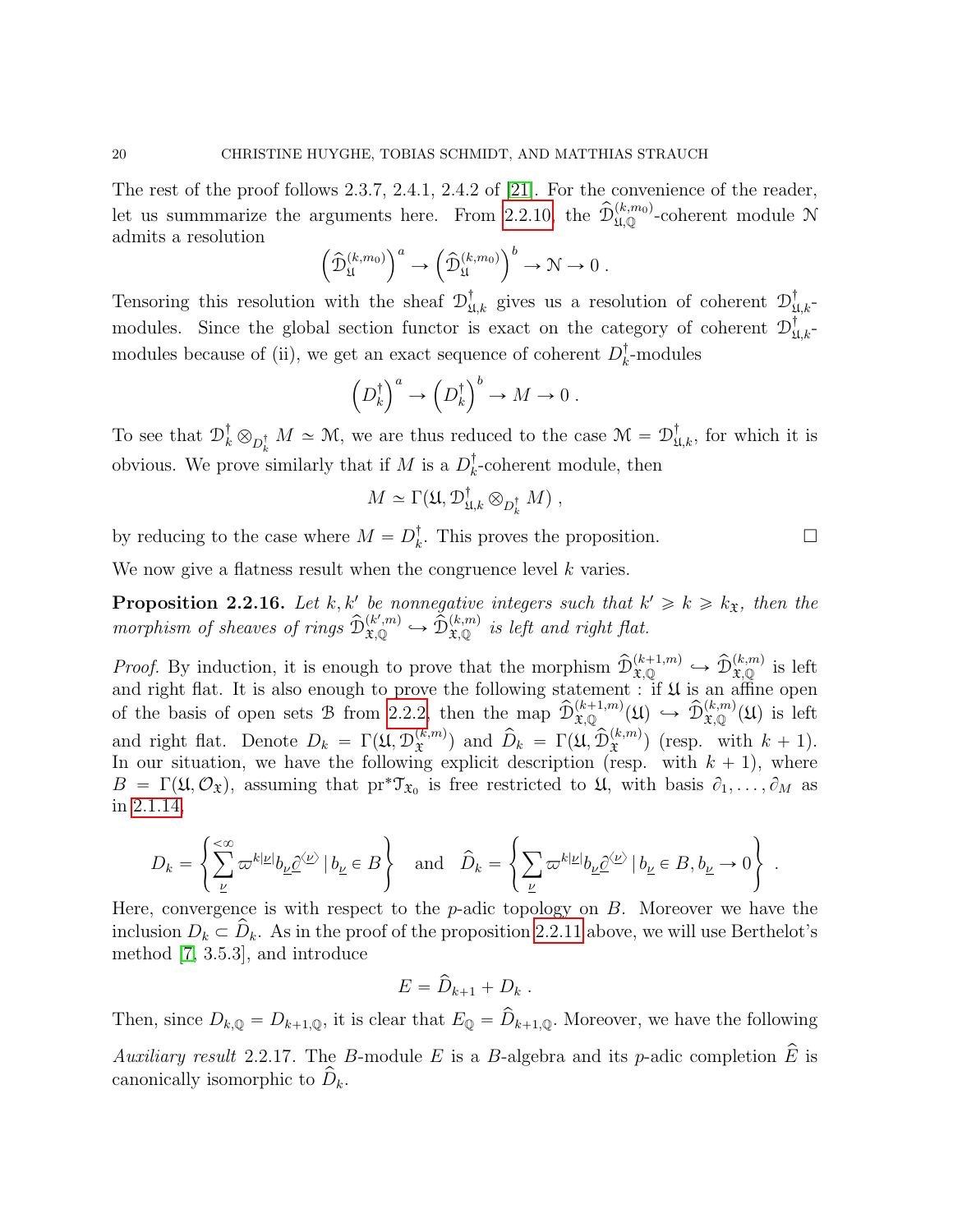*Proof.* Let us first prove that E is a ring. Any element P of E can be written as

$$
P = Q + R, \text{ with } Q \in \hat{D}_{k+1} \text{ and } R \in D_k .
$$

To prove that  $E$  is a ring, it is enough to prove that

$$
\forall \underline{\nu}, \ \varpi^{k|\underline{\nu}|} \underline{\partial}^{\langle \underline{\nu} \rangle} \cdot \widehat{D}_{k+1} \subset E, \ \ \text{and} \ \widehat{D}_{k+1} \cdot \varpi^{k|\underline{\nu}|} \underline{\partial}^{\langle \underline{\nu} \rangle} \subset E \ .
$$

Fix  $\nu$ , and take  $Q \in \hat{D}_{k+1}$ . We can then write  $Q = Q_1 + \varpi^{|\nu|}Q_2$ , with  $Q_1 \in D_{k+1}$  and  $Q_2 \in \widehat{D}_{k+1}$ . Since  $\varpi^{k} \downarrow \underline{\varphi^{(k)}}$   $\cdot Q_1 \in D_k$ , and  $Q_1 \cdot \varpi^{k} \downarrow \underline{\varphi^{(k)}} \in D_k$ , it remains to prove that  $\varpi^{k|\underline{\nu}|}\underline{\partial}^{\langle \underline{\nu} \rangle} \cdot \varpi^{|\underline{\nu}|}Q_2 \in E$  (resp.  $\varpi^{|\underline{\nu}|}Q_2 \cdot \varpi^{k|\underline{\nu}|}\underline{\partial}^{\langle \underline{\nu} \rangle} \in E$ ). Let us write

$$
Q_2 = \sum_{\underline{\nu}'} \varpi^{(k+1)|\underline{\nu}'|} b_{\underline{\nu}'} \underline{\partial}^{\langle \underline{\nu}' \rangle} \; ,
$$

with coefficients  $b_{\underline{\nu}'} \in B$  tending p-adically to zero in B. Besides the coefficients appearing in [2.1.9,](#page-8-0) we need other modified binomial coefficients [\[7,](#page-52-1) (1.1.2.2)]

$$
\left\langle \frac{\nu}{\nu'} \right\rangle = \left( \frac{\nu}{\nu'} \right) \left\{ \frac{\nu}{\nu'} \right\}^{-1} \in \mathbb{Z}_p .
$$

Then, following [\[7,](#page-52-1) (2.2.4)] we have the following formulas

$$
\label{eq:2.1} \begin{array}{ll} & \displaystyle \varpi^{k|\underline{\nu}|}\underline{\partial}^{\langle \underline{\nu} \rangle} \cdot \varpi^{((k+1)|\underline{\nu}'|+|\underline{\nu}|)}b_{\underline{\nu}'}\underline{\partial}^{\langle \underline{\nu}' \rangle} \\ \\ = & \displaystyle \varpi^{(k+1)(|\underline{\nu}|+|\underline{\nu}'|)} \sum_{\underline{\mu} \leqslant \underline{\nu}} \big\{ \underline{\underline{\nu}} \big\} \big\langle \tfrac{\nu + \underline{\nu}' - \underline{\mu}}{\underline{\nu}'} \big\rangle \underline{\partial}^{\langle \underline{\mu} \rangle} (b_{\underline{\nu}'})\underline{\partial}^{\langle \underline{\nu} + \underline{\nu}' - \underline{\mu} \rangle} \in \hat{D}_{k+1} \; . \end{array}
$$

Passing to the limit in the complete ring  $\hat{D}_{k+1}$  we see that  $\varpi^{k|\underline{\nu}|}\underline{\partial}^{\langle \underline{\nu} \rangle} \cdot \varpi^{|\underline{\nu}|}Q_2 \in \hat{D}_{k+1}$ . Similarly, we have

$$
\varpi^{((k+1)|\underline{\nu}'|+|\underline{\nu}|)}b_{\underline{\nu}'}\underline{\partial}^{\langle \underline{\nu}' \rangle} \cdot \varpi^{k|\underline{\nu}|}\underline{\partial}^{\langle \underline{\nu} \rangle} = b_{\underline{\nu}'}\varpi^{((k+1)(|\underline{\nu}'|+|\underline{\nu}|)} \left\langle \frac{\underline{\nu}+\underline{\nu}'}{\underline{\nu}} \right\rangle \underline{\partial}^{\langle \underline{\nu}+\underline{\nu}' \rangle} ,
$$

which proves that  $\varpi^{|\underline{\nu}|} Q_2 \cdot \varpi^{k|\underline{\nu}|} \underline{\partial}^{\langle \underline{\nu} \rangle} \in E$  and that E is a ring. Let  $i \geq 0$  be an integer and consider now the canonical map

$$
\lambda: D_k/\varpi^i D_k \to E/\varpi^i E.
$$

Let  $P \in E$ , and  $Q \in \hat{D}_{k+1}, R \in D_k$  such that  $P = Q + R$ . There exist  $Q_1 \in D_{k+1}$  and  $Q_2 \in \hat{D}_{k+1}$  such that  $Q = Q_1 + \varpi^i Q_2$ . Then

$$
P = \lambda(\overline{Q_1} + \overline{R}) \bmod \varpi^i E ,
$$

where  $\overline{Q_1}$  and  $\overline{R}$  are the class of  $Q_1$  and R in the quotient  $D_k/\varpi^iD_k$ . This proves that the map  $\lambda$  is surjective. Suppose now that  $\lambda(\overline{P})=0$  for some  $P \in D_k$ , then there exist  $Q \in \widehat{D}_{k+1}$  and  $R \in D_k$  such that  $P = \varpi^i(Q + R)$ . As

$$
\varpi^i Q = P - \varpi^i R \in D_k ,
$$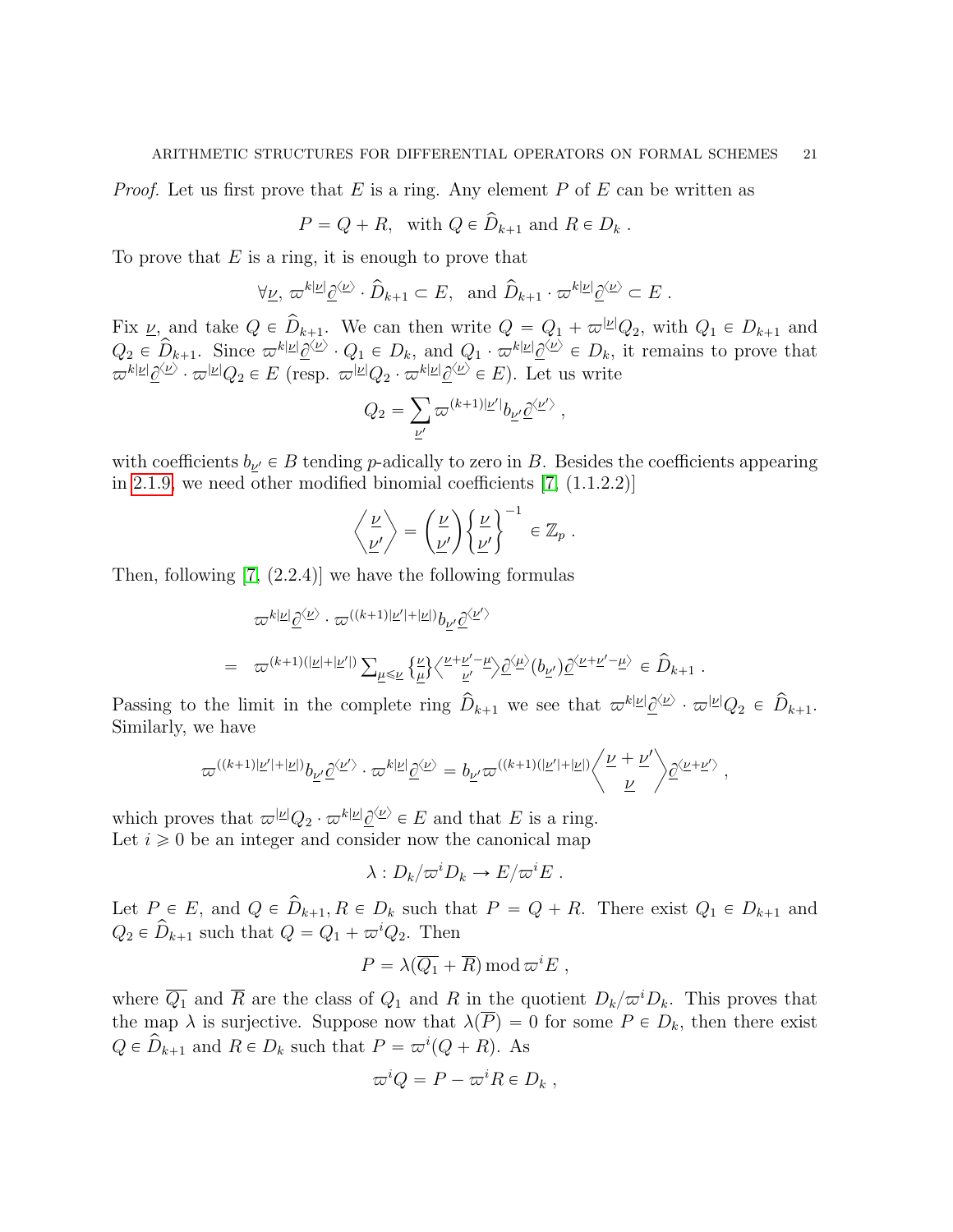we see from the explicit description of  $D_{k+1}$  above that  $Q \in D_{k+1}$  and finally that  $P \in$  $\varpi^{i}D_{k}$ , which proves that  $\lambda$  is injective and thus an isomorphism. This completes the proof of the auxiliary result.  $\Box$ 

Now, to prove the proposition, it is enough to prove that  $E$  is noetherian. If this is the case, then  $\hat{E}$  is flat over E, thus  $\hat{E}_{\mathbb{Q}}$  is flat over  $E_{\mathbb{Q}}$  and  $\hat{D}_{k,\mathbb{Q}}$  is flat over  $\hat{D}_{k+1,\mathbb{Q}}$ .

Recall [\[7,](#page-52-1) (2.2.5)] that the ring  $D_k$  is generated by the algebra B and the elements  $\varpi^{kp^a}\hat{c}_i^{\langle p^a\rangle} = \varpi^{kp^a}\hat{c}_i^{[p^a]}$  with  $1 \leqslant i \leqslant M, 1 \leqslant a \leqslant m$ . Let us define the following algebras: let  $E_0 = \hat{D}_{k+1}$ , and for  $j \ge 1$   $E_j$  be the B-algebra of E generated by  $\hat{D}_{k+1}$  and the  $\varpi^{k\nu_i}\partial_i^{\langle\nu_i\rangle}$  with  $1 \leq i \leq j$  and  $\nu_i \in \mathbb{N}$ . We also introduce for each j and s an integer satisfying  $1 \leqslant s \leqslant m$  the subalgebra  $E_{j,s}$  of  $E_j$  generated by  $E_{j-1}$  and the  $\varpi^{kp^a} \partial_j^{[p^a]}$  with  $1 \le a \le s$ . We define  $E_{j,0} = E_{j-1}$  for  $j \ge 1$ . By definition, we have  $E_{j,m} = E_j$ . Now we use the

Auxiliary result 2.2.18. For each  $j \leq M$ ,  $s \leq m$ , the algebra  $E_{i,s}$  is two-sided noetherian. The algebra E is two-sided noetherian.

*Proof.* We will prove the result by induction on both j and s. Note that  $E_0 = \hat{D}_{k+1}$  is noetherian by [2.2.2.](#page-11-1) By definition,  $E_{0,0} = E_0$  and is thus noetherian.

Next, let us prove that if  $E_{j,s-1}$  is noetherian, then  $E_{j,s}$  is noetherian if  $1 \le s \le m$  and  $1 \leq j \leq M$ . For this, note that, if  $b \in B$ , we have as in [\[7,](#page-52-1) 3.5.3.2],

$$
[\varpi^{kp^s}\partial_j^{[p^s]},b] = \sum_{i
$$

thus noticing that if  $i < p^s$ ,  $\varpi^{ki}\partial_j^{[i]} \in E_{j,s-1}$ , we have

$$
[\varpi^{kp^{s}} \partial_{j}^{[p^{s}]}, b] \in \sum_{i < p^{s}} \widehat{D}^{(k+1)} \varpi^{kp^{i}} \partial_{j}^{[i]} \subset E_{j,s-1} .
$$

Consider the finite type  $\widehat{D}^{(k+1)}$ -module  $F :=$  $\hat{D}^{(k+1)}\varpi^{kp^i}\hat{\mathcal{O}}_j^{[i]}$ the finite type  $D^{(k+1)}$ -module  $F := \sum_{i \leq p^s} D^{(k+1)} \varpi^{kp^s} \partial_j^{[i]}$ . Then for each finite sum  $P = \sum_{\nu} b_{\nu} \overline{\omega}^{(k+1)|\nu|} \underline{\partial}^{\langle \nu \rangle}$ , we observe that  $[\overline{\omega}^{kp^s} \partial_j^{[p^s]}]$  $[p<sup>r<sub>j</sub></sup>, P] \in F$ . Since F is a finite type  $\hat{D}^{(k+1)}$ -module, it is p-adically complete, and thus also for each infinite sum  $P \in \hat{D}^{(k+1)}$ , we have  $\left[\varpi^{kp^s}\hat{\partial}_i^{[p^s]}\right]$  $[p^s], P] \in F \subset E_{j,s-1}$ . Moreover,  $[\varpi^{kp^s} \partial_j^{[p^s]}]$  $\bar{p}^s]_j \varpi^{kp^a} \partial_j^{[p^a]}$  $\begin{bmatrix} [p^{-1}] \\ j \end{bmatrix} = 0$  for  $a \leq s - 1$ . As  $E_{j,s-1}$  is an algebra and as we have the formula for  $P, Q \in E_j$ 

<span id="page-21-0"></span>
$$
[\varpi^{kp^s}\partial_j^{[p^s]}, PQ] = [\varpi^{kp^s}\partial_j^{[p^s]}, P]Q + P[\varpi^{kp^s}\partial_j^{[p^s]}, Q],
$$

we see that  $\forall P \in E_{i,s-1}$ 

$$
[\varpi^{kp^s}\partial_j^{[p^s]},P] \in E_{j,s-1} .
$$

Then, by induction on l, we deduce that

(2.2.19) 
$$
\forall l \geq 1, \forall P \in E_{j,s-1}, \left[ (\varpi^{kp^s} \partial_j^{[p^s]})^l, P \right] \in \sum_{i \leq l-1} E_{j,s-1} (\varpi^{kp^s} \partial_j^{[p^s]})^i.
$$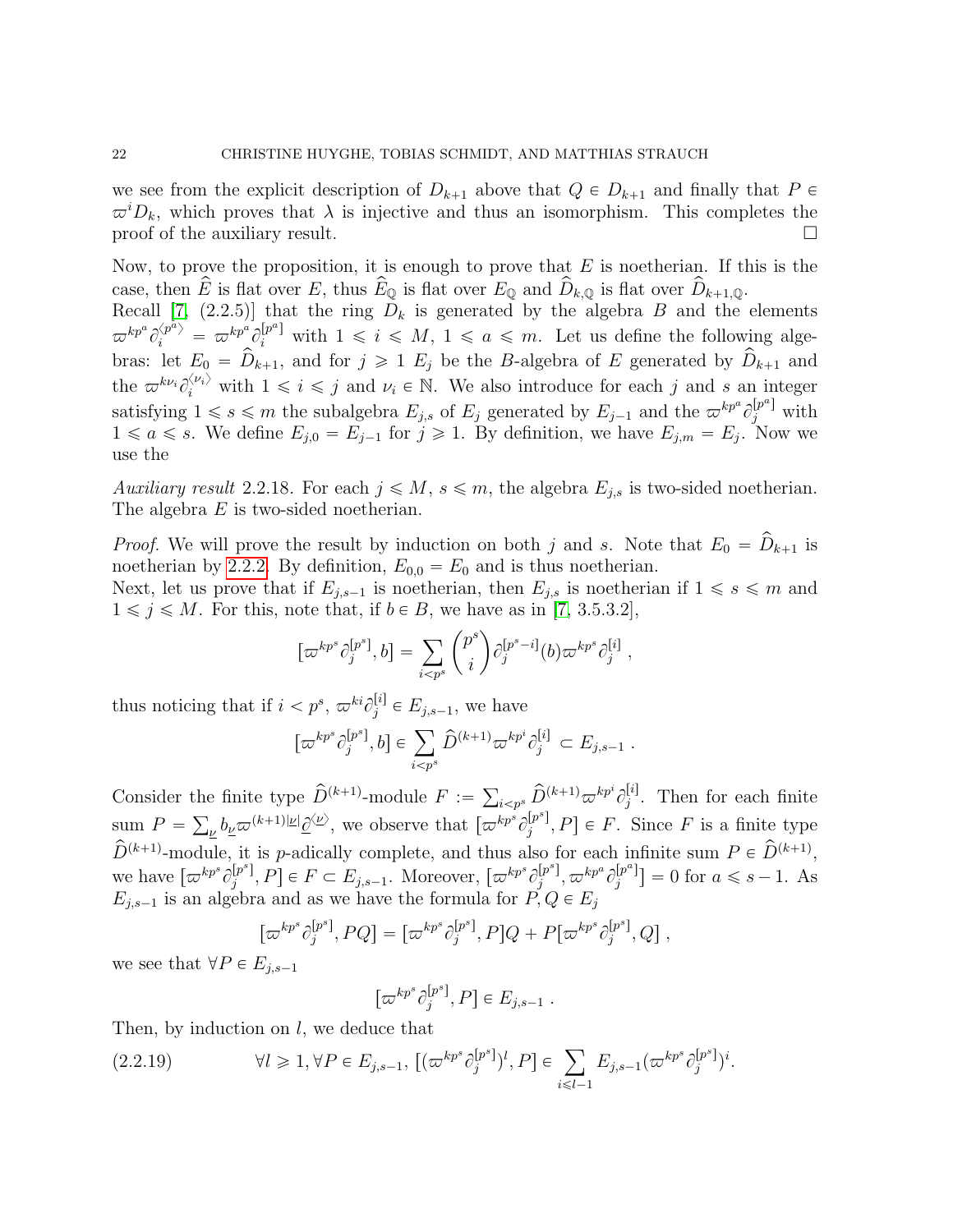Define  $\Delta := \varpi^{kp^s} \partial_i^{[p^s]}$  $j^{\{p^{\omega}\}}$  for the rest of the proof. We follow now Berthelot's argument in the proof of [\[7,](#page-52-1) 3.5.3]. We do the proof for 'left noetherian' (the right version is similar). Let I be a left ideal of  $E_{i,s}$  and J be the set of elements R of  $E_{i,s-1}$  such that there exists  $P \in I$  that can be written

$$
P = R\Delta^l + \sum_{i \leq l-1} R_i \Delta^i ,
$$

with  $R_i \in E_{j,s-1}$ . If  $R_1$  and  $R_2$  are in J, write

$$
P_1 = R_1 \Delta^{l_1} + \sum_{i \le l_1 - 1} R_i \Delta^i
$$
, and  $P_2 = R_2 \Delta^{l_2} + \sum_{i \le l_2 - 1} R'_i \Delta^i$ ,

with  $R_i$  and  $R'_i$  elements of  $E_{j,s-1}$ . Assume  $l_1 \geq l_2$ , then, using [\(2.2.19\)](#page-21-0), we can write

$$
P_1 + \Delta^{l_1-l_2} P_2 = (R_1 + R_2) \Delta^{l_1} + \sum_{i \le l_1-1} R''_i \Delta^i \in I,
$$

with elements  $R''_i \in E_{j,s-1}$ . In particular, we deduce from this that J is a left ideal of  $E_{j,s-1}$  generated by a finite set of elements  $R_1, \ldots, R_a$ . Moreover  $I \bigcap E_{j,s-1}$  is a left ideal of  $E_{j,s-1}$  generated by a finite set of elements  $Q_1, \ldots, Q_b$ . We see easily then that I is generated by the elements  $R_1, \ldots, R_a, Q_1, \ldots, Q_b$ . This proves that  $E_{j,s}$  is noetherian and ends the proof of the auxiliary result.

As we have remarked above, the proof of the proposition [2.2.16](#page-19-0) is now complete.  $\Box$ 

<span id="page-22-1"></span>**Corollary 2.2.20.** Let  $\mathfrak{U} \subset \mathfrak{X}$  be an open affine formal subscheme of  $\mathfrak{X}$ . If  $k' \geq k \geq k_{\mathfrak{X}}$ , then  $\Gamma(\mathfrak{U}, \widehat{\mathcal{D}}_{\mathfrak{X},\mathbb{Q}}^{(k,m)})$  is left and right flat over  $\Gamma(\mathfrak{U}, \widehat{\mathcal{D}}_{\mathfrak{X},\mathbb{Q}}^{(k',m)})$ .

*Proof.* Denote  $\widehat{D}_{k,\mathbb{Q}} = \Gamma(\mathfrak{U}, \widehat{D}_{\mathfrak{X},\mathbb{Q}}^{(k,m)})$  and similarly for k'. Let  $M \hookrightarrow N$  be an injection of finite type  $\widehat{D}_{k',\mathbb{Q}}$ -modules and put

$$
\mathcal{M} = \widehat{\mathcal{D}}_{\mathfrak{U}, \mathbb{Q}}^{(k',m)} \otimes_{\widehat{D}_{k', \mathbb{Q}}} M, \ \ \text{resp. } \mathcal{N} = \widehat{\mathcal{D}}_{\mathfrak{U}, \mathbb{Q}}^{(k',m)} \otimes_{\widehat{D}_{k', \mathbb{Q}}} N \ .
$$

Using the equivalence of categories and the exactness in [2.2.6,](#page-13-0) we have an injection of coherent  $\widehat{\mathcal{D}}_{\mathfrak{U},\mathbb{Q}}^{(k',m)}$ -modules  $\mathcal{M} \hookrightarrow \mathcal{N}$ . Using the previous flatness result [2.2.16,](#page-19-0) we have an injection of coherent  $\widehat{\mathcal{D}}_{\mathfrak{U},\mathbb{Q}}^{(k,m)}$ -modules

(2.2.21) 
$$
\widehat{\mathcal{D}}_{\mathfrak{U},\mathbb{Q}}^{(k,m)} \otimes_{\widehat{\mathcal{D}}_{\mathfrak{U},\mathbb{Q}}^{(k',m)}} \mathcal{M} \hookrightarrow \widehat{\mathcal{D}}_{\mathfrak{U},\mathbb{Q}}^{(k,m)} \otimes_{\widehat{\mathcal{D}}_{\mathfrak{U},\mathbb{Q}}^{(k',m)}} \mathcal{N}.
$$

Taking global sections and using again [2.2.6,](#page-13-0) we observe that

<span id="page-22-0"></span>
$$
\begin{split} \Gamma(\mathfrak{U},\widehat{\mathcal{D}}^{(k,m)}_{\mathfrak{U},\mathbb{Q}}\otimes_{\widehat{\mathcal{D}}^{(k',m)}_{\mathfrak{U},\mathbb{Q}}}\mathfrak{M})&\simeq \Gamma(\mathfrak{U},\widehat{\mathcal{D}}^{(k,m)}_{\mathfrak{U},\mathbb{Q}}\otimes_{\widehat{D}_{k'}}M)\\ &\simeq \Gamma(\mathfrak{U},\widehat{\mathcal{D}}^{(k,m)}_{\mathfrak{U},\mathbb{Q}}\otimes_{\widehat{D}_{k}}\widehat{D}_{k}\otimes_{\widehat{D}_{k'}}M)\\ &\simeq \widehat{D}_{k,\mathbb{Q}}\otimes_{\widehat{D}_{k',\mathbb{Q}}}M \end{split}
$$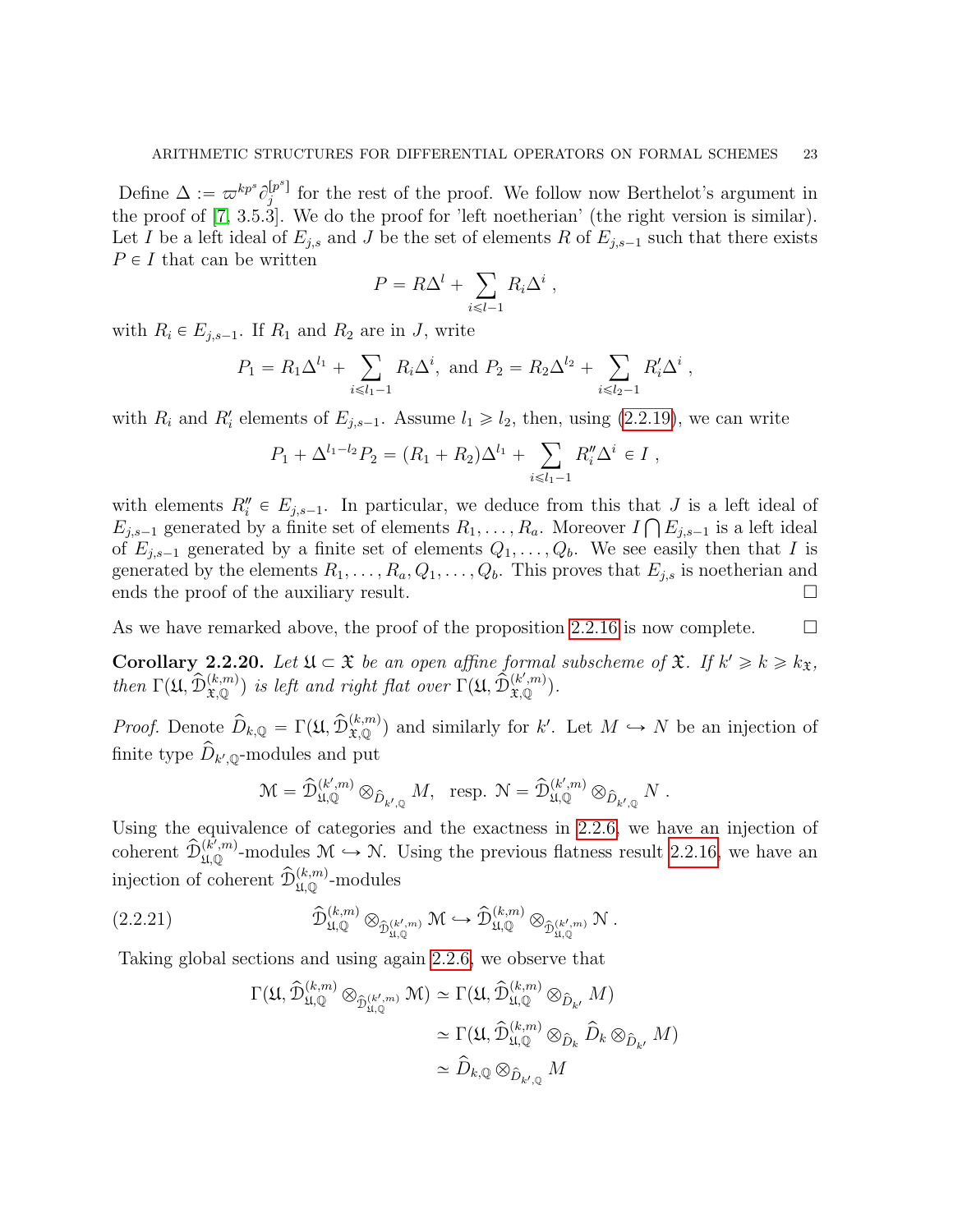and similarly for N. Finally, with formula [\(2.2.21\)](#page-22-0) we arrive at an injection

$$
\widehat{D}_{k,\mathbb{Q}} \otimes_{\widehat{D}_{k',\mathbb{Q}}} M \hookrightarrow \widehat{D}_{k,\mathbb{Q}} \otimes_{\widehat{D}_{k',\mathbb{Q}}} N ,
$$

which proves the corollary.  $\Box$ 

We compare now rings with different levels k. Let  $e = e(L/\mathbb{Q}_p)$  be the ramification index of the extension  $\mathbb{Q}_p \subseteq L$ .

<span id="page-23-0"></span>**Proposition 2.2.22.** Let  $e' \in \mathbb{N}$  such that  $e' \geq \frac{e}{n}$  $\frac{e}{p-1}$ .

(i) If  $k \geq k_{\mathfrak{X}}$ , and  $k' \geq k + e'$ , then we have the following inclusions of sheaves of rings

$$
\mathcal{D}^{\dagger}_{\mathfrak{X},k'} \hookrightarrow \mathcal{D}^{\dagger}_{\mathfrak{X},k+e'} \hookrightarrow \widehat{\mathcal{D}}^{(k,0)}_{\mathfrak{X},\mathbb{Q}} \hookrightarrow \widehat{\mathcal{D}}^{(k,m)}_{\mathfrak{X},\mathbb{Q}} \hookrightarrow \mathcal{D}^{\dagger}_{\mathfrak{X},k}.
$$

(ii) Suppose  $e \leq p-1$ . If  $k \geq k_{\mathfrak{X}}$ , and  $k' \geq k+1$ , then we have the following inclusions of sheaves of rings

$$
\mathcal{D}^{\dagger}_{\mathfrak{X},k'} \hookrightarrow \mathcal{D}^{\dagger}_{\mathfrak{X},k+1} \hookrightarrow \widehat{\mathcal{D}}^{(k,0)}_{\mathfrak{X},\mathbb{Q}} \hookrightarrow \widehat{\mathcal{D}}^{(k,m)}_{\mathfrak{X},\mathbb{Q}} \hookrightarrow \mathcal{D}^{\dagger}_{\mathfrak{X},k}.
$$

Proof. It is enough to prove (i). The only non trivial inclusion is

$$
\mathcal{D}^{\dagger}_{\mathfrak{X},k+e'} \hookrightarrow \widehat{\mathcal{D}}^{(k,0)}_{\mathfrak{X},\mathbb{Q}}\;,
$$

which we may prove locally over some affine open  $\mathfrak{U} \subset \mathfrak{X}$  of the basis of open sets B from [2.2.2.](#page-11-1) We use the following notations

$$
B = \Gamma(\mathfrak{U}, \mathcal{O}_{\mathfrak{X}}), \ \hat{D}_k = \Gamma(\mathfrak{U}, \hat{\mathcal{D}}_{\mathfrak{X}}^{(k,0)}), \ D_k^{\dagger} = \Gamma(\mathfrak{U}, \mathcal{D}_{\mathfrak{X},k}^{\dagger}).
$$

As before [\(2.1.14\)](#page-11-2), we have then the following descriptions, assuming that  $pr^*\mathcal{T}_{\mathfrak{X}_0}$  is free restricted to  $\mathfrak{U}$ , with basis  $\partial_1, \ldots, \partial_M$ ,  $\frac{1}{2}$ 

$$
\widehat{D}_k = \left\{ \sum_{\underline{\nu}} \varpi^{k|\underline{\nu}|} b_{\underline{\nu}} \underline{\partial}^{\underline{\nu}} \mid b_{\underline{\nu}} \in B, b_{\underline{\nu}} \to 0 \right\},
$$
  

$$
D_k^{\dagger} = \left\{ \sum_{\underline{\nu}} \varpi^{k|\underline{\nu}|} b_{\underline{\nu}} \underline{\partial}^{[\underline{\nu}]} \mid b_{\underline{\nu}} \in B_{\mathbb{Q}} \text{ and } \exists C > 0, \eta < 1 \mid \|b_{\underline{\nu}}\| < C\eta^{|\underline{\nu}|} \right\},
$$

where  $\|\cdot\|$  is any Banach algebra norm on  $B_{\mathbb{Q}}$ . For the rest of the proof we endow  $B_{\mathbb{Q}}$ with the gauge norm  $\|\cdot\|$  associated with the lattice  $B \subset B_{\mathbb{Q}}$ . We need the following

Auxiliary result 2.2.23. Let  $\underline{\nu} = (\nu_1, \ldots, \nu_M)$ , then we have

$$
\frac{|\underline{\nu}|}{p-1} - M \log_p(|\underline{\nu}| + 1) - M \leq v_p(\underline{\nu}!) \leq \frac{|\underline{\nu}|}{p-1}
$$

*Proof.* [\[20,](#page-52-11) 1.1.2].

Let  $P =$  $\frac{\nu}{\omega} \varpi^{(k+e')|\underline{\nu}|} b_{\underline{\nu}} \underline{\partial}^{[\underline{\nu}]} \in D_k^\dagger$  $_{k+e'}^{\dagger}$ , then there exist  $R > 0$  and  $S > 0$  such that

$$
\log_p \|b_{\underline{\nu}}\| > R|\underline{\nu}| - S.
$$

.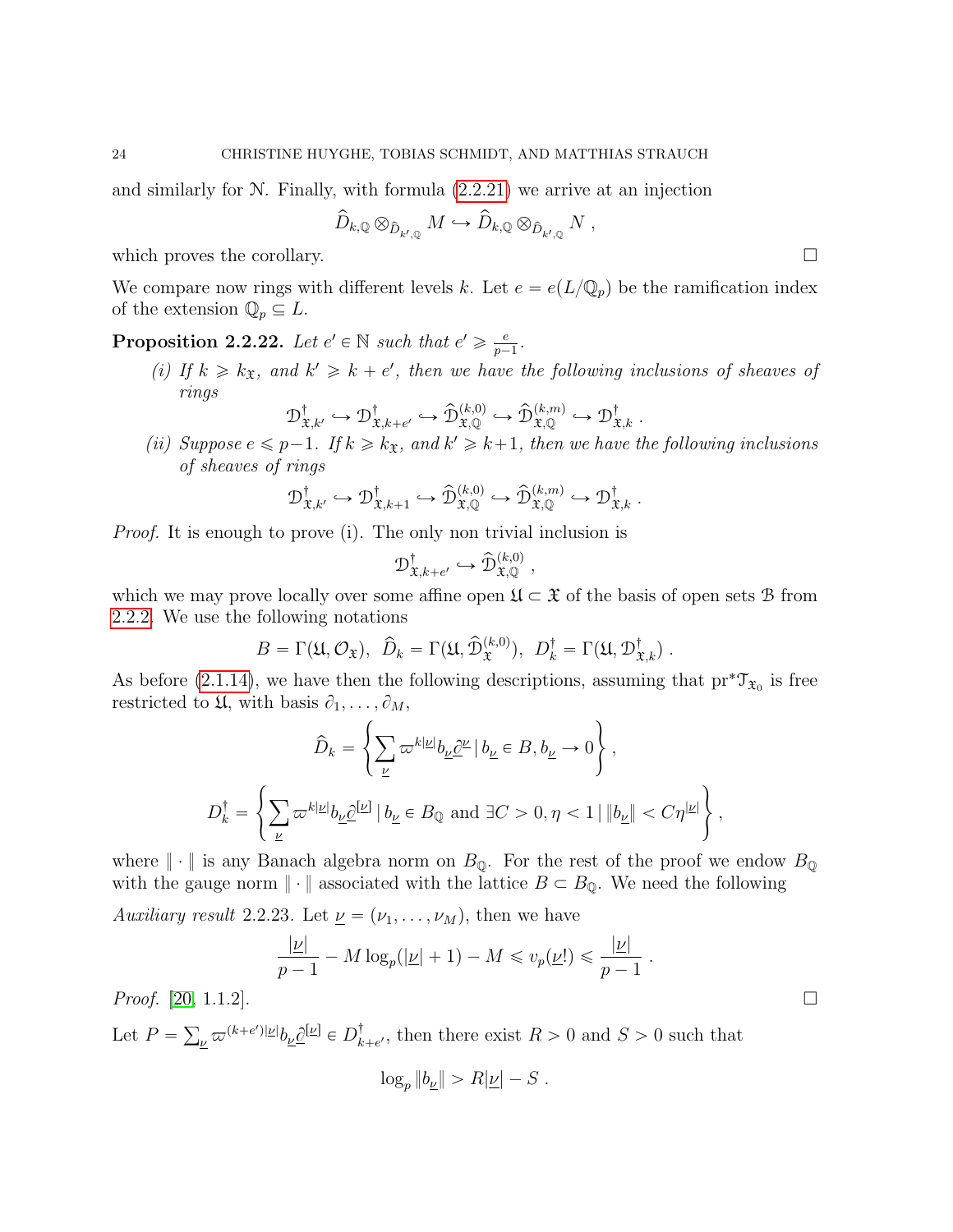We can write

$$
P = \sum_{\underline{\nu}} \varpi^{k|\underline{\nu}|} c_{\underline{\nu}} \underline{\partial}^{\underline{\nu}} \quad \text{ with } c_{\underline{\nu}} = \frac{\varpi^{e'|\underline{\nu}|}}{\underline{\nu}!} b_{\underline{\nu}}.
$$

Then the following inequality holds

$$
\log_p \|c_{\underline{\nu}}\| > \left(\frac{e'}{e} - \frac{1}{p-1} + R\right)|\underline{\nu}| - S.
$$

Under the conditions of the statement,  $\log_p ||c_{\underline{\nu}}|| \to +\infty$  if  $|\underline{\nu}| \to +\infty$ , which proves that  $P \in \hat{D}_{k,\mathbb{Q}}$ . This ends the proof of the proposition [2.2.22.](#page-23-0)

We now complete these results by additional flatness results when  $k$  varies.

# Proposition 2.2.24. Let  $k' \geq k \geq k_{\mathfrak{X}}$ .

- (i) The morphism of sheaves of rings  $\mathcal{D}^{\dagger}_{\mathfrak{X},k'} \hookrightarrow \mathcal{D}^{\dagger}_{\mathfrak{X},k}$  is left and right flat.
- (ii) Let  $\mathfrak{U} \subset \mathfrak{X}$  be an open affine. Then  $\Gamma(\mathfrak{U}, \mathcal{D}^{\dagger}_{\mathfrak{X},k})$  is left and right flat over  $\Gamma(\mathfrak{U}, \mathcal{D}^{\dagger}_{\mathfrak{X},k'})$ .

*Proof.* It is enough to prove (ii). Denote  $D_k^{\dagger} = \Gamma(\mathfrak{U}, \mathfrak{D}_{\mathfrak{X},k}^{\dagger})$  (resp. for k'), and for any integer  $m \geq 0$ ,  $\widehat{D}_{k,\mathbb{Q}}^{(m)} = \Gamma(\mathfrak{U}, \mathcal{D}_{\mathfrak{X},\mathbb{Q}}^{(k,m)})$  (resp. for k'). Since  $\mathfrak{U}$  is quasi-compact, we know that

$$
D^{\dagger}_k = \varinjlim_{m} \widehat{D}^{(m)}_{k,{\mathbb{Q}}} \ .
$$

Let  $u : M \hookrightarrow N$  be an injection of coherent  $D_k^{\dagger}$  $\iota_{k'}^{\dagger}$ -modules, then we have the

Auxiliary result 2.2.25. There exist an integer  $m \geq 0$  and an injection  $u^{(m)}$  of coherent  $\widehat{D}_{k',\mathbb{Q}}^{(m)}$ -modules  $u^{(m)}: M^{(m)} \hookrightarrow N^{(m)}$  such that following properties are satisfied.

 $(i)$  There are canonical isomorphisms

$$
\alpha: D^{\dagger}_{k'} \otimes_{\hat{D}^{(m)}_{k',\mathbb{Q}}} M^{(m)} \stackrel{\simeq}{\longrightarrow} M \text{ , and } \beta: D^{\dagger}_{k'} \otimes_{\hat{D}^{(m)}_{k',\mathbb{Q}}} N^{(m)} \stackrel{\simeq}{\longrightarrow} N \text{ .}
$$

(*ii*) There is a commutative diagram of coherent  $D_k^{\dagger}$  $_{k}^{T}$ -modules



*Proof.* In order to prove the auxiliary result, we first remark that the morphism  $u$  can be extended to any finite presentation of M and N as  $D_k^{\dagger}$  $\iota_{k'}^{\dagger}$ -modules. Thus, there exists a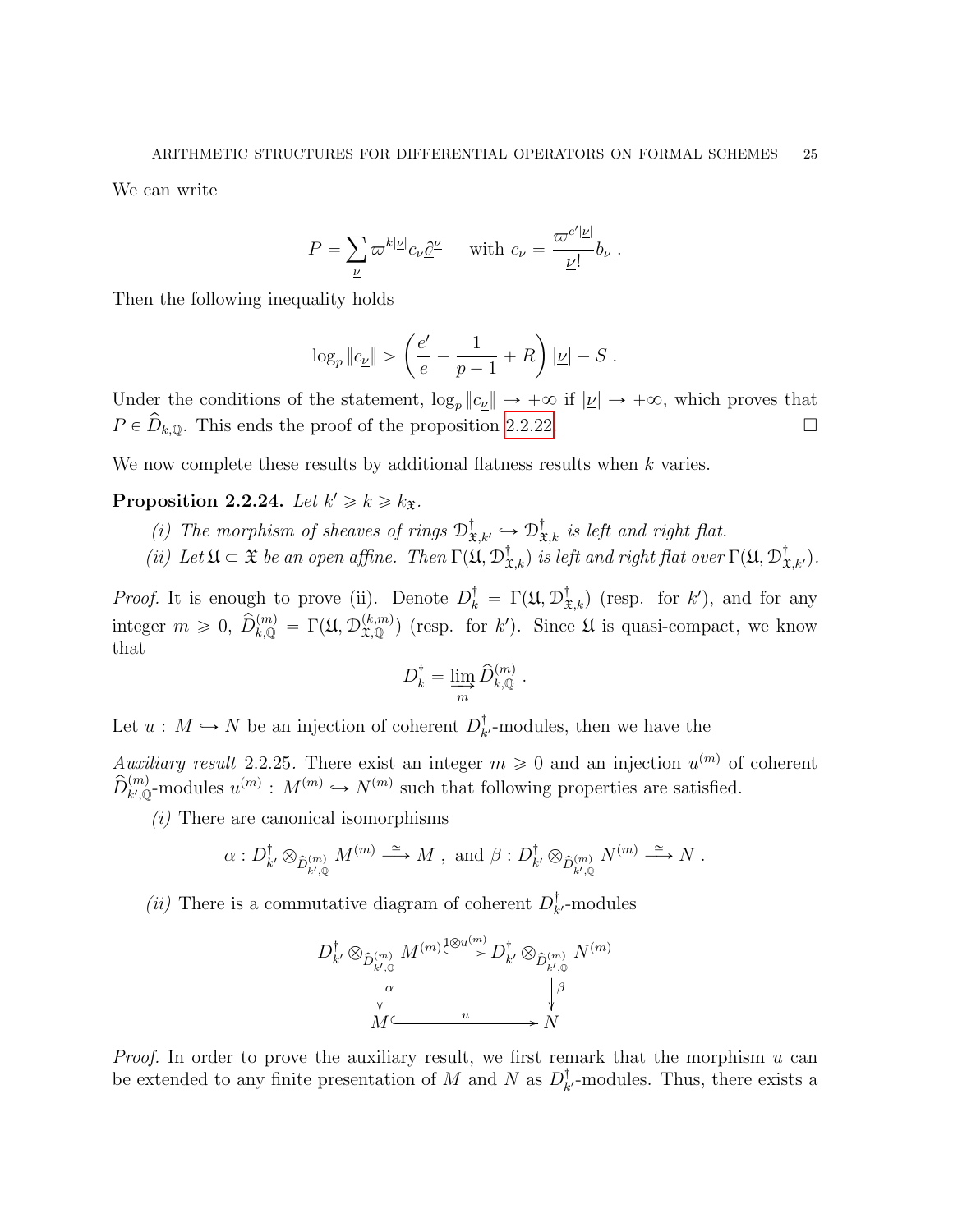diagram of presentations of  $D_k^{\dagger}$  $_{k}^{1}$ -modules

$$
(D_{k'}^{\dagger})^a \xrightarrow{A} (D_{k'}^{\dagger})^b \longrightarrow M \longrightarrow 0
$$
  
\n
$$
\downarrow \qquad \qquad \downarrow \qquad \qquad \downarrow \qquad \qquad \downarrow
$$
  
\n
$$
(D_{k'}^{\dagger})^c \xrightarrow{B} (D_{k'}^{\dagger})^d \longrightarrow N \longrightarrow 0
$$

Furthermore, there exists  $m$  such that the matrices of the maps  $A$  and  $B$  (and of the two vertical arrows completing the square) have coefficients in  $\hat{D}_{k',\mathbb{Q}}^{(m)}$ . These then define maps

$$
A: (\widehat{D}_{k',\mathbb{Q}}^{(m)})^a \to (\widehat{D}_{k',\mathbb{Q}}^{(m)})^b \text{ (resp. for } B),
$$

whose cokernel is a coherent  $\widehat{D}_{k',\mathbb{Q}}^{(m)}$ -module denoted by  $M^{(m)}$  (resp.  $N^{(m)}$  is the cokernel of  $B$ ). We finally get from this the following commutative diagram of exact sequences

$$
\begin{array}{ccc}\n(\widehat{D}^{(m)}_{k',\mathbb{Q}})^a\stackrel{A}{\longrightarrow}&(\widehat{D}^{(m)}_{k',\mathbb{Q}})^b\longrightarrow&M^{(m)}\longrightarrow&0\\ \downarrow&&\downarrow B&&\\ \n(\widehat{D}^{(m)}_{k',\mathbb{Q}})^c\stackrel{B}{\longrightarrow}&(\widehat{D}^{(m)}_{k',\mathbb{Q}})^d\longrightarrow&N^{(m)}\longrightarrow&0\\ \end{array}
$$

where by definition  $u^{(m)}$  is the induced map by u between  $M^{(m)}$  and  $N^{(m)}$ . By construction there are canonical isomorphism

$$
D_{k'}^{\dagger} \otimes_{\hat{D}_{k',\mathbb{Q}}^{(m)}} M^{(m)} \simeq M \text{ (resp. for } N) .
$$

Define now K to be the kernel of the map  $u^{(m)} : M^{(m)} \to N^{(m)}$ , then as  $D_k^{\dagger}$  $\frac{1}{k'}$  is flat over  $\hat{D}_{k',\mathbb{Q}}^{(m)}$  by [2.2.11,](#page-15-1) we have an exact sequence of  $D_k^{\dagger}$  $_{k}^{T}$ -modules

$$
0 \to D_{k'}^{\dagger} \otimes_{\hat{D}_{k',\mathbb{Q}}^{(m)}} K \to M \to N ,
$$

showing that

$$
D_{k'}^{\dagger} \otimes_{\hat{D}_{k',\mathbb{Q}}^{(m)}} K = 0 ,
$$

and again, as  $D_k^{\dagger}$  $\hat{L}_{k'}$  is flat over  $\widehat{D}_{k',\mathbb{Q}}^{(m)}$ , that  $\frac{\kappa}{\sigma}$ 

$$
D_{k'}^{\dagger} \otimes_{\hat{D}_{k',\mathbb{Q}}^{(m)}} \left( M^{(m)}/K \right) \simeq D_{k'}^{\dagger} \otimes_{\hat{D}_{k',\mathbb{Q}}^{(m)}} M^{(m)} \simeq M.
$$

Finally, the  $\widehat{D}_{k',\mathbb{Q}}^{(m)}$ -coherent modules  $M^{(m)}/K$  and  $N^{(m)}$  satisfy the required properties. This ends the proof of the auxiliary result.

Take  $M^{(m)}$ ,  $N^{(m)}$  and  $u^{(m)}$ :  $M^{(m)} \hookrightarrow N^{(m)}$  as given by the auxiliary result. As  $\widehat{D}_{k,\mathbb{Q}}^{(m)}$  is flat over  $\hat{D}_{k',\mathbb{Q}}^{(m)}$  by [2.2.20,](#page-22-1) we have an injection of coherent  $\hat{D}_{k,\mathbb{Q}}^{(m)}$ -modules

$$
\hat{D}^{(m)}_{k,{\mathbb Q}}\otimes_{\hat{D}^{(m)}_{k',{\mathbb Q}}}M^{(m)}\hookrightarrow \hat{D}^{(m)}_{k,{\mathbb Q}}\otimes_{\hat{D}^{(m)}_{k',{\mathbb Q}}}N^{(m)}
$$

.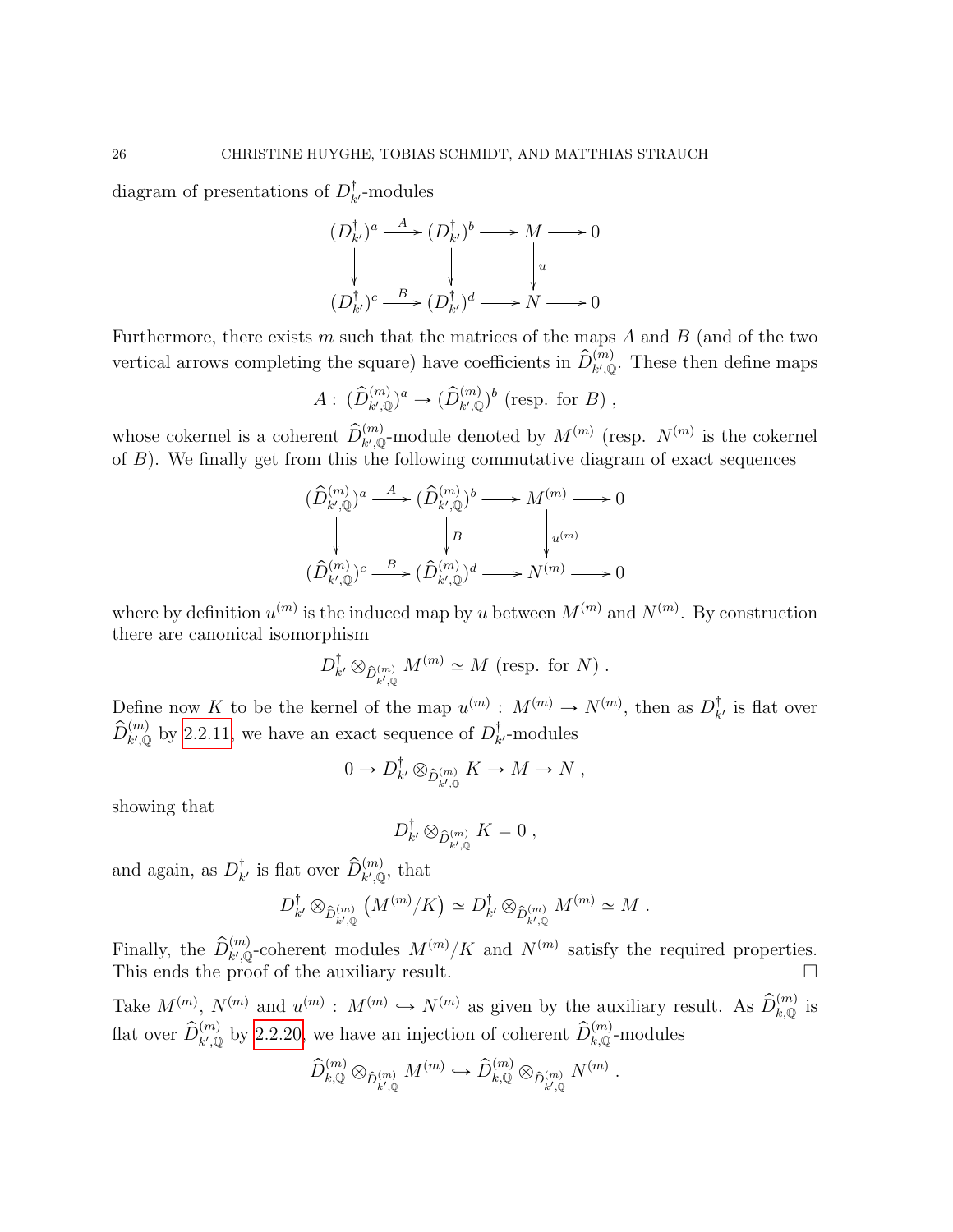We can tensor this map by  $D_k^{\dagger}$  which is a flat  $\widehat{D}_{k,\mathbb{Q}}^{(m)}$ -module [2.2.11,](#page-15-1) and use the properties of  $M^{(m)}$  and  $N^{(m)}$  to get an injection

$$
D_k^{\dagger} \otimes_{D_{k'}^{\dagger}} M \hookrightarrow D_k^{\dagger} \otimes_{D_{k'}^{\dagger}} N ,
$$

and this proves the proposition.

We end this part by some global properties of coherent sheaves over  $\mathfrak X$  (resp. coherent  $D_k^\dagger$ <sup>†</sup><sub>k</sub>-modules) when the base  $\mathfrak{X}_0$  is affine. In general, the formal scheme  $\mathfrak{X}$  is projective over  $\mathfrak{X}_0$  and we can consider the Serre twist  $\mathcal{O}_{\mathfrak{X}}(1)$ . It is a locally free sheaf of rank 1 over  $\mathfrak{X}$ . If  $\mathfrak{U}_0$  is an open affine formal subscheme of  $\mathfrak{X}_0$ , and if  $t \in \mathcal{I}(\mathfrak{U}_0)$ , then the restriction of the sheaf  $\mathcal{O}_{\mathfrak{X}}(1)$  to the open subset  $D_+(t)$  is generated by t. As usual, I denotes the ideal sheaf on  $\mathfrak{X}_0$  which gives rise to the blow-up  $\mathfrak{X}$ .

If M is a sheaf of  $\mathcal{O}_{\mathfrak{X}}$ -modules over  $\mathfrak{X}$  and if  $r \in \mathbb{Z}$ , then we let  $\mathcal{M}(r)$  denote the twisted sheaf

$$
\mathcal{M}(r) = \mathcal{M} \otimes_{\mathfrak{X}} \mathfrak{X}(r) .
$$

<span id="page-26-0"></span>**Lemma 2.2.26.** Let  $\mathfrak{X}_0$  be a noetherian affine formal scheme. For all integers r, there is an isomorphism  $\mathcal{O}_{\mathfrak{X},\mathbb{Q}}(-r) \simeq \mathcal{O}_{\mathfrak{X},\mathbb{Q}}(-1)$ .

*Proof.* We can assume as in [2.1.3,](#page-7-0) that  $\mathfrak{X}_0 = \text{Spf}(A)$ , and that the ideal  $\mathcal I$  is generated by the elements  $(\varpi^{kx}, f_1, \ldots, f_r)$ . The formal scheme  $\mathfrak X$  is then covered by the open formal subschemes " \*

$$
D_{+}(f_i) = \mathrm{Spf} A \left\{ \frac{f_j}{f_i} \right\},\,
$$

and

$$
\mathcal{O}_{\mathfrak{X}}(-1)(D_{+}(f_{i})) \simeq A\left\{\frac{f_{j}}{f_{i}}\right\} \cdot \frac{1}{u_{i}}
$$

,

where  $u_i$  is a generator of  $\mathcal{O}_{\mathfrak{X}}(1)_{|D_+(f_i)}$ . By definition, we have a section

$$
\alpha = \frac{\varpi^{kx}}{u_0} \in \mathcal{O}_{\mathfrak{X}}(-1)(D_+(\varpi^{kx})) .
$$

Moreover the following equations hold

$$
\frac{\overline{\omega}^{k_{\mathfrak{X}}}}{u_{0}} = \frac{f_{i}}{u_{i}} \in \mathcal{O}_{\mathfrak{X}}(-1)(D_{+}(f_{i})) ,
$$

$$
\frac{\overline{\omega}^{k_{\mathfrak{X}}}}{u_{i}} = \frac{\overline{\omega}^{k_{\mathfrak{X}}}}{f_{i}} \cdot \frac{\overline{\omega}^{k_{\mathfrak{X}}}}{u_{0}} \in \mathcal{O}_{\mathfrak{X}}(D_{+}(f_{i})) \cdot \frac{\overline{\omega}^{k_{\mathfrak{X}}}}{u_{0}} .
$$

This proves that  $\mathcal{O}_{\mathfrak{X},\mathbb{Q}}(-1)$  is free with basis  $\alpha = \pi^{k_{\mathfrak{X}}}/u_0$ . If  $r \geq 0$ ,  $\mathcal{O}_{\mathfrak{X},\mathbb{Q}}(-r) \simeq$  $\mathcal{O}_{\mathfrak{X},\mathbb{Q}}(-1)^{\otimes r}$  is thus a free  $\mathcal{O}_{\mathfrak{X},\mathbb{Q}}$ -module of rank one as well. Since  $\mathcal{O}_{\mathfrak{X},\mathbb{Q}}(r)$  is the dual of  $\mathcal{O}_{\mathfrak{X},\mathbb{Q}}(-r)$ , it is then also a free  $\mathcal{O}_{\mathfrak{X},\mathbb{Q}}$ -module of rank one.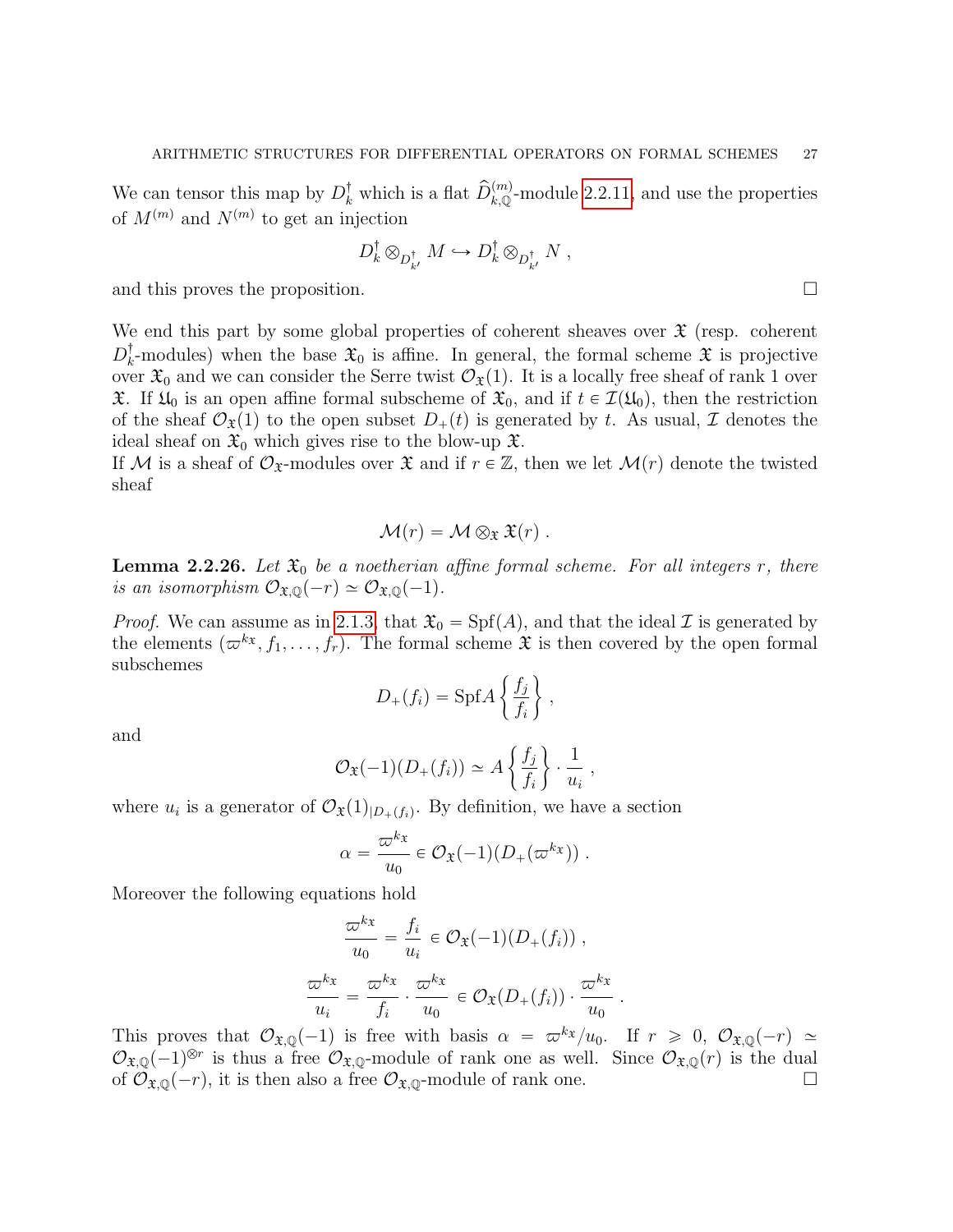We assume from now on until the rest of this subsection 2.2 that the formal scheme  $\mathfrak{X}_0$  is affine. Let  $k \geq k_{\mathfrak{X}}$ . To simplify the notation, we write  $\mathcal{D} := \mathcal{D}_{\mathfrak{X}}^{(k,m)}$  $\widetilde{\mathfrak{X}}$  and we denote by  $\widehat{\mathfrak{D}}$ the *p*-adic completion of this sheaf. We also let  $\mathcal{D}^{\dagger} = \lim_{m \to \infty} \hat{\mathcal{D}}_{\mathfrak{X},\mathbb{Q}}^{(k,m)}$ .

Let us first consider the reduction  $\mathcal{D}_i = \hat{\mathcal{D}}/\varpi^{i+1}\hat{\mathcal{D}}$ . This is a coherent sheaf thanks to [2.2.7](#page-14-0) and a quasi-coherent sheaf of  $\mathcal{O}_{X_i}$ -modules. Let  $\mathcal M$  be a coherent  $\mathcal{D}_i$ -module.

**Lemma 2.2.27.** There exist  $a, r \in \mathbb{N}$  such that there is a surjection of coherent  $\mathcal{D}_i$ -modules  $(D_i(-a))^r \twoheadrightarrow \mathcal{M}$ .

*Proof.* As the sheaf M is quasi-coherent over the noetherian scheme  $X_i$ , it is an inductive limit of its  $\mathcal{O}_{X_i}$ -coherent subsheaves. Moreover  $\mathcal{D}_i$  is an inductive limit of the coherent sheaves  $\mathcal{D}_{i,n}$  of differential operators of order less than n. We can thus write

$$
\mathcal{M} = \varinjlim_{n \in \mathbb{N}} \mathcal{M}^{(n)},
$$

where  $\mathcal{M}^{(n)}$  is a coherent  $\mathcal{O}_{X_i}$ -module. Take an open affine subscheme  $U \subset X_i$ . Then  $\mathcal{D}_i(U)$  is noetherian and  $\mathcal{M}(U)$  is a  $\mathcal{D}_i(U)$ -module of finite type. Hence, there exists  $N > 0$  such that

$$
\lim_{n} \mathcal{D}_{i}(U) \cdot \mathcal{M}^{(n)}(U) = \mathcal{D}_{i}(U) \cdot \mathcal{M}^{(N)}(U) \subset \mathcal{M}(U) .
$$

Since

$$
\mathcal{M}(U) = \varinjlim_{n} \mathcal{D}_{i}(U) \cdot \mathcal{M}^{(n)}(U) ,
$$

we see that  $\mathcal{D}_i(U) \cdot \mathcal{M}^{(N)}(U) = \mathcal{M}(U)$  and using (iii) of [2.2.7,](#page-14-0) we find a surjection  $\mathcal{D}_U \otimes \mathcal{M}_{|U}^{(N)} \to \mathcal{M}_{|U}$ . As  $X_i$  is quasi-compact,  $X_i$  can be covered by a finite number of affine open subsets. There exists therefore  $N'$  and a surjection  $\mathcal{D}_i \otimes \mathcal{M}^{(N')} \twoheadrightarrow \mathcal{M}$ . As  $\mathcal{M}^{(N')}$ is a coherent  $\mathcal{O}_{X_i}$ -module, there exist  $r \in \mathbb{N}$ ,  $a \in \mathbb{N}$  and a surjection  $(\mathcal{O}_{X_i}(-a))^r \to \mathcal{M}^{(N')}$ and this proves the lemma.  $\Box$ 

**Lemma 2.2.28.** (i) There exists  $a \geq 0$  such that

 $\forall b \geq a, \forall l > 0, H^{l}(X_{i}, \mathcal{D}_{i}(b)) = 0.$ 

(ii) Let M be a coherent  $\mathcal{D}_i$ -module, then there exists  $a \geq 0$  such that

$$
\forall b \geq a, \forall l > 0, H^{l}(X_{i}, \mathcal{M}(b)) = 0.
$$

*Proof.* We have  $R\Gamma(X_i, \mathcal{D}_i(b)) = R\Gamma(X_{0,i}, \cdot) \circ R\text{pr}_*\mathcal{D}_i(b)$ . As  $X_{0,i}$  is affine, it is enough to prove that  $R^lpr_*\mathcal{D}_i(b) = 0$  for  $l \geq 1$  and for  $b \geq a$ . Take  $\mathfrak{U}_0 \subset \mathfrak{X}_0$  affine, endowed with coordinates  $x_1, \ldots, x_M$  and let  $\mathfrak{U} = \text{pr}^{-1}(\mathfrak{U}_0)$  and  $U = \mathfrak{U} \times \text{Spec}(\mathfrak{o}/\varpi^{i+1}\mathfrak{o})$ . Denote by  $\mathcal{O}_{\mathfrak{U}}(1)$  the restriction to  $\mathfrak{U}$  of the Serre twist over  $\mathfrak{X}$ . Then  $\mathcal{D}_{i|U}$  is a free  $\mathcal{O}_U$ -module, so that there exists  $c$  such that

$$
\forall b \geq c, \forall l > 0, H^{l}(U, \mathcal{D}_{i}(b)) = 0.
$$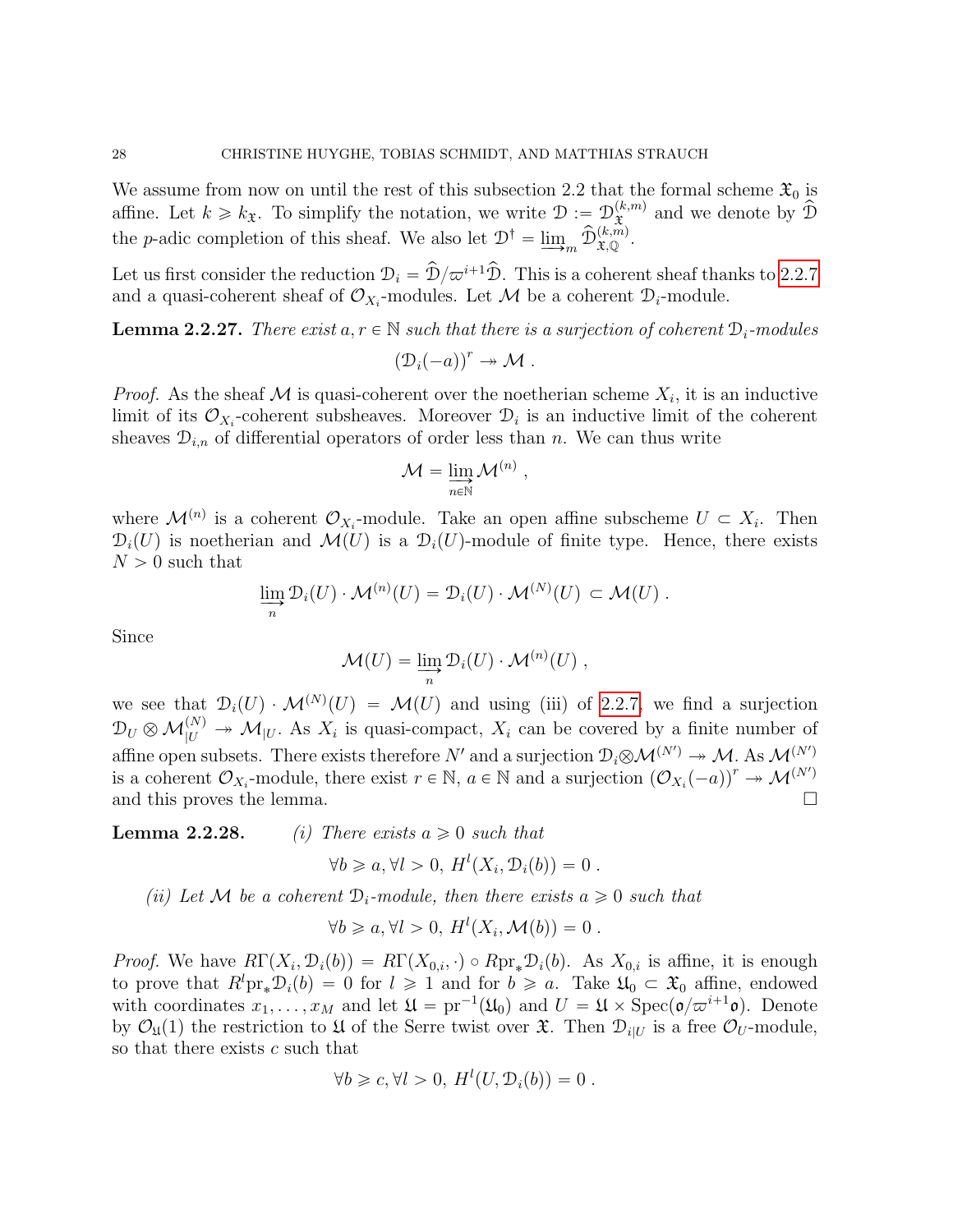By taking the maximum a of the constants c for each affine open  $\mathfrak{U}_0$  of a finite cover of  $\mathfrak{X}_0$  by such affine subschemes  $\mathfrak{U}_0$ , we get that  $R^l \text{pr}_{*} \mathfrak{D}_i(b) = 0$  for  $l > 0$  and  $b \geq a$  and this proves part (i) of the lemma. For the second assertion, we will prove the following statement by decreasing induction on  $K$ :

For all coherent  $\mathcal{D}_i$ -modules N, there exists  $a \geq 0$ , such that

$$
\forall L \geq K, \forall b \geq a, H^{L}(X_{i}, \mathcal{N}(b)) = 0.
$$

If  $K \geq M + 1$ , the result is clear, since N is a quasi-coherent sheaf on a scheme of dimension M. Suppose now that the result is true for a given  $K \geq 2$ , and consider a coherent  $\mathcal{D}_i$ -module N. By the previous lemma, there exist a and r and a exact sequence of coherent  $\mathcal{D}_i$ -modules

$$
0 \to \mathcal{M} \to \mathcal{D}_i^r \to \mathcal{N}(a) \to 0.
$$

Tensoring this sequence by  $\mathcal{O}_{X_i}(c_1+c_2)$  where  $c_1, c_2$  are non negative integers and looking at the cohomology long exact sequence, we get exact sequences for all L

$$
H^{L}(X_i, \mathcal{D}_i^r(c_1+c_2)) \to H^{L}(X_i, \mathcal{N}(a+c_1+c_2)) \to H^{L+1}(X_i, \mathcal{M}(c_1+c_2)) .
$$

By the induction hypothesis, there exists  $c_1$  such that  $\forall L \geq K, \forall d \geq c_1, H^L(X_i, \mathcal{M}(d)) =$ 0, and by (i), there exists  $c_2$  such that  $\forall L \geq 1, \forall d \geq c_2, H^L(X_i, \mathcal{D}_i(d)) = 0$ . Finally, if  $d \ge a + c_1 + c_2$ , for every  $L \ge K - 1 \ge 1$ , we get that  $H<sup>L</sup>(X_i, \mathcal{N}(d)) = 0$ . This proves (ii) by induction as claimed.

**Proposition 2.2.29.** (i) For any coherent  $\hat{\mathcal{D}}$ -module M, there exist  $a, r \in \mathbb{N}$  and a surjection of coherent  $\hat{\mathcal{D}}$ -modules

$$
\left(\widehat{\mathcal{D}}(-a)\right)^r \twoheadrightarrow \mathcal{M} .
$$

(ii) For any coherent  $\widehat{\mathcal{D}}_{\mathbb{Q}}$ -module M, there exist  $r \in \mathbb{N}$  and a surjection of coherent  $\widehat{\mathcal{D}}_{\mathbb{Q}}$ -modules  $\mathbf{r}$ 

$$
\left(\widehat{\mathcal{D}}_{\mathbb{Q}}\right)^r \twoheadrightarrow \mathcal{M} .
$$

(iii) For any coherent  $\mathfrak{D}^{\dagger}$ -module M, there exist  $r \in \mathbb{N}$  and a surjection of coherent  $\mathcal{D}^{\dagger}\text{-modules}$ 

$$
\left(\mathcal{D}^{\dagger}\right)^{r}\twoheadrightarrow\mathcal{M}.
$$

*Proof.* Let  $M$  be a coherent  $\hat{D}$ -module. For part (i), we need to show that there exists a non negative integer a such that the twist  $\mathcal{M}(a)$  is generated by a finite number of global sections. Let  $\mathcal{M}_t$  be the torsion part of  $\mathcal{M}_t$ , which is a coherent submodule of  $\mathcal{M}_t$ , since  $\hat{\mathcal{D}}(\mathfrak{U})$  is noetherian for every affine open  $\mathfrak{U}$ . Over an affine open  $\mathfrak{U}$  of  $\mathfrak{X}$ , the module  $\mathcal{M}_t(\mathfrak{U})$ is a finite type module over  $\mathcal{D}(\mathfrak{U})$  and there exists a constant c such that  $\varpi^{c}\mathcal{M}_{t}(\mathfrak{U}) = 0$ . Since  $\mathfrak X$  can be covered by a finite number of open affine formal subschemes, there exists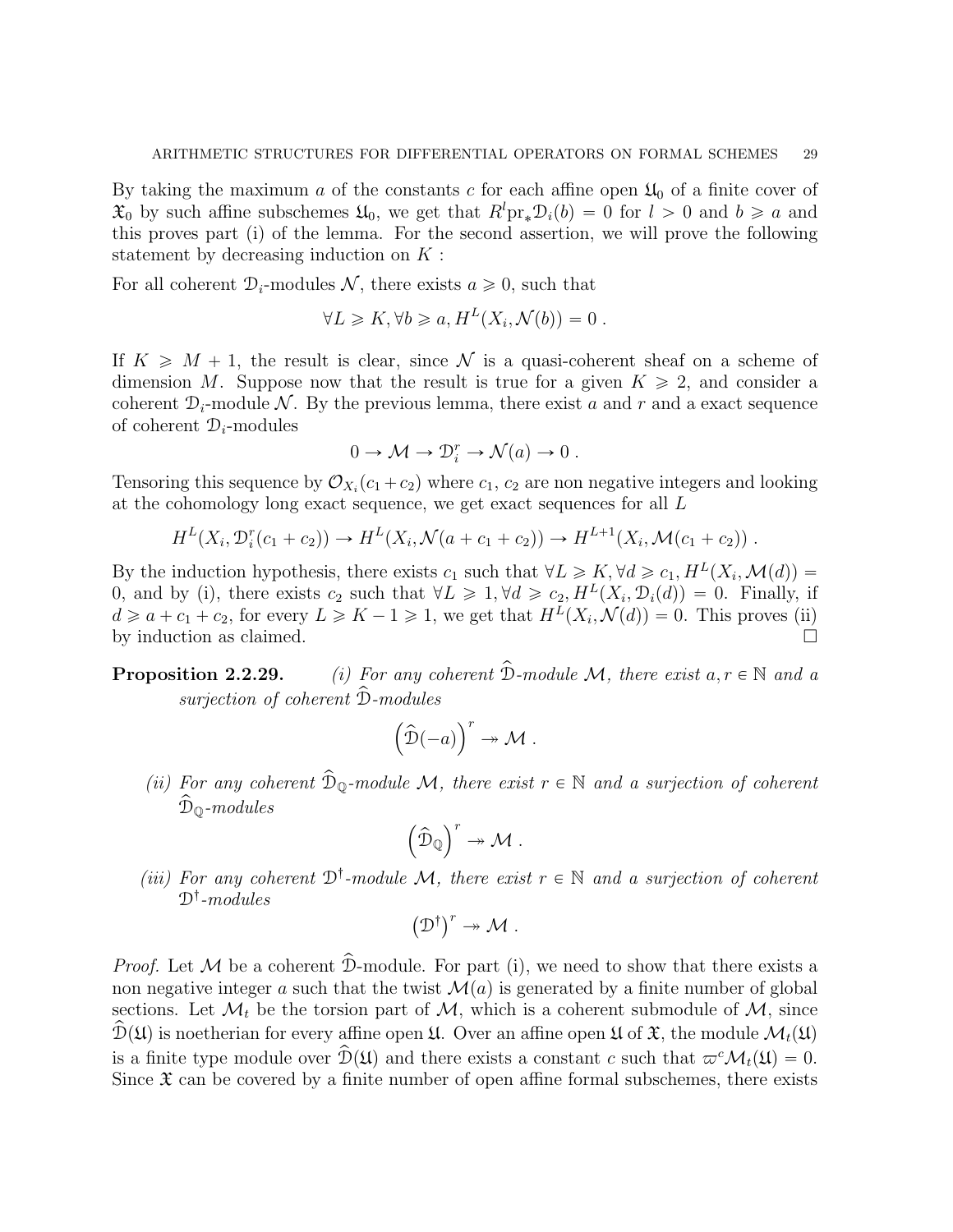L such that  $\omega^L \mathcal{M}_t = 0$ . Then for  $i \geq L$ , and denoting  $\mathcal{G}_0 = \mathcal{M}/(\omega \mathcal{M} + \mathcal{M}_t)$  we have exact sequences

$$
0 \to \mathcal{G}_0 \stackrel{\varpi^i}{\to} \mathcal{M}/\varpi^{i+1}\mathcal{M} \to \mathcal{M}/\varpi^i\mathcal{M} \to 0.
$$

Since  $\mathcal{G}_0$  is a coherent  $\mathcal{D}_0$ -module, there exists  $a_1 \geq 0$  so that  $H^1(X_0, \mathcal{G}_0(b)) = 0$  for every  $b \ge a_1$ . As a consequence, if  $b \ge a_1$ , for all  $i \ge L$  we have surjections

$$
\Gamma(\mathfrak{X},\mathcal{M}/\varpi^{i+1}\mathcal{M}(b))\twoheadrightarrow \Gamma(\mathfrak{X},\mathcal{M}/\varpi^{i}\mathcal{M}(b))\ .
$$

Since  $\mathcal{M}/\varpi^{L}\mathcal{M}$  is a coherent  $\mathcal{D}_{L-1}$ -module, there exists  $a \geq a_1$  and a surjection s:  $\mathcal{D}_{L-1}^r \twoheadrightarrow \mathcal{M}/\varpi^L \mathcal{M}(a)$  defined by global sections  $e_1, \ldots, e_r \in \Gamma(X_{L-1},\mathcal{M}/\varpi^L \mathcal{M}(a))$ . Finally we see by induction on i that these sections  $e_1, \ldots, e_r$  can be lifted to global sections of  $\Gamma(\mathfrak{X},\mathcal{M}/\varpi^i\mathcal{M}(a))$  for every i, and thus to global sections of  $\Gamma(\mathfrak{X},\mathcal{M}(a))$ . These sections define a map  $\mathcal{D}^r \to \mathcal{M}(a)$  that is surjective since it is surjective mod  $\varpi$ . This proves the part (i).

Assertion (ii) follows from (i) and lemma [2.2.26.](#page-26-0) For (iii), we remark that, if  $M$  is a coherent  $\mathcal{D}^{\dagger}$ -module, there exists a coherent  $\hat{\mathcal{D}}$ -module  $\mathcal{N}$  such that

$$
\mathcal{M} \simeq \mathcal{D}^{\dagger} \otimes_{\widehat{\mathcal{D}}} \mathcal{N} .
$$

We can then apply (ii) to  $\mathcal N$  and this proves (iii).

<span id="page-29-0"></span>2.3. An invariance theorem for admissible blow-ups. We keep here the hypotheses from the previous section. In particular,  $\mathfrak{X}_0$  denotes a smooth formal  $\mathfrak{S}\text{-scheme}$  and

$$
\mathrm{pr}:\mathfrak{X}\to\mathfrak{X}_0
$$

denotes an admissible blow-up. Let  $pr' : \mathfrak{X}' \to \mathfrak{X}_0$  be another admissible formal blowup and let  $\pi : \mathfrak{X}' \to \mathfrak{X}$  be a morphism over  $\mathfrak{X}_0$ , inducing an isomorphism between the associated rigid-analytic spaces  $\mathfrak{X}_{\mathbb{Q}}$  and  $\mathfrak{X}'_{\mathbb{Q}}$  (which are both canonically isomorphic to the rigid-analytic space  $\mathfrak{X}_{0,\mathbb{Q}}$  associated to  $\mathfrak{X}_0$ . Then we have the following invariance property. This does not make use of the smoothness assumption for  $\mathfrak{X}_0$ .

<span id="page-29-1"></span>**Proposition 2.3.1.** The functors  $\pi_*$  (resp.  $\pi^*$ ) are exact on the category of coherent  $\mathcal{O}_{\mathfrak{X}',\mathbb{Q}}$ -modules (resp. coherent  $\mathcal{O}_{\mathfrak{X},\mathbb{Q}}$ -modules) and induce an equivalence of categories between coherent  $\mathcal{O}_{\mathfrak{X}',\mathbb{Q}}$ -modules and coherent  $\mathcal{O}_{\mathfrak{X},\mathbb{Q}}$ -modules.

*Proof.* Let sp (resp. sp') be the specialization map  $\mathfrak{X}_{\mathbb{Q}} \to \mathfrak{X}$  (resp.  $\mathfrak{X}'_{\mathbb{Q}} \to \mathfrak{X}'$ ). Then by Tate's acyclicity theorem one knows that  $sp_*$  is exact over the category of coherent  $\mathcal{O}_{\mathfrak{X}_0}$ -modules. Moreover, via specialization, the category of coherent  $\mathcal{O}_{\mathfrak{X}_0}$ -modules over the rigid space  $\mathfrak{X}_{\mathbb{Q}}$  is equivalent to the category of coherent  $\mathcal{O}_{\mathfrak{X},\mathbb{Q}}$ -modules over the formal scheme  $\mathfrak{X}$  [\[7,](#page-52-1) discussion after (4.1.3.1)] and similarly for  $\mathfrak{X}'$ . Let  $\tilde{\pi}$  be the induced map by  $\pi$  between the analytic spaces  $\mathfrak{X}'_0$  and  $\mathfrak{X}_0$ , which is an isomorphism by assumption. One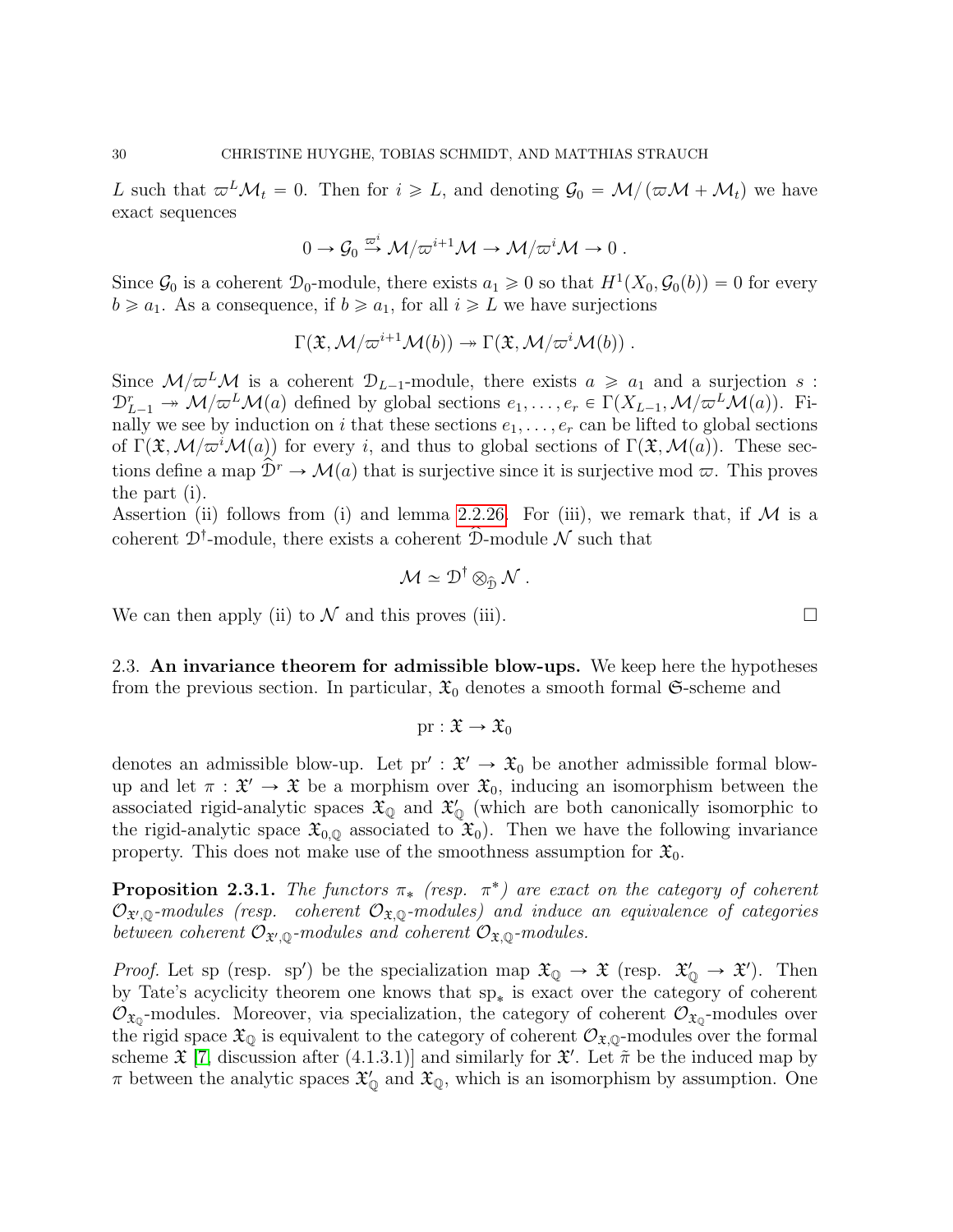has the following commutative diagram



from which we can deduce the following

<span id="page-30-0"></span>Lemma 2.3.2. With the previous notations, there is an isomorphism

$$
\mathcal{O}_{\mathfrak{X},\mathbb{Q}} \simeq \pi_* \mathcal{O}_{\mathfrak{X}',\mathbb{Q}} \ .
$$

*Proof.* Let us first note that  $R\tilde{\pi}_*\mathcal{O}_{\mathfrak{X}_\mathbb{Q}} \simeq \mathcal{O}_{\mathfrak{X}_\mathbb{Q}}$  because  $\tilde{\pi}$  is an isomorphism of analytic spaces. Since  $Rsp'_*\mathcal{O}_{\mathfrak{X}'\mathbb{Q}} = \mathcal{O}_{\mathfrak{X}'\mathbb{Q}}$  (and the same with  $\mathfrak{X}$ ), we can compute using the previous diagram  $R\pi_*\mathcal{O}_{\mathfrak{X}',\mathbb{Q}} \simeq R\text{sp}_*R\tilde{\pi}_*\mathcal{O}_{\mathfrak{X}'_{\mathbb{Q}}} \simeq \mathcal{O}_{\mathfrak{X},\mathbb{Q}}$ . This proves the lemma.

Let us now prove the proposition. Let F be a coherent  $\mathcal{O}_{\mathfrak{X}',\mathbb{Q}}$ -module, then by [\[7,](#page-52-1) 4.1.3] there exists a coherent  $\mathcal{O}_{\mathfrak{X}'_Q}$ -module  $\tilde{\mathcal{F}}$  such that  $\mathcal{F} = sp'_*\tilde{\mathcal{F}}$ . Considering again the previous diagram, we compute

$$
R\pi_*\mathcal{F} \simeq R\text{sp}_*R\tilde{\pi}_*\tilde{\mathcal{F}}.
$$

As  $\tilde{\pi}$  is an isomorphism,  $R^i \tilde{\pi}_* \tilde{\mathcal{F}} = 0$  if  $i \geq 1$  and  $\tilde{\pi}_* \tilde{\mathcal{F}}$  is a coherent  $\mathcal{O}_{\mathfrak{X}_{\mathbb{Q}}}$ -module. Finally,  $Rsp_*$  is reduced to  $sp_*$  and the spectral sequence of the composite functors degenerates, giving us that  $R^i\pi_*\mathcal{F} = 0$  if  $i \geq 1$  and  $\pi_*\mathcal{F}$  is a coherent  $\mathcal{O}_{\mathfrak{X},\mathbb{Q}}$ -module. It is moreover clear that  $\pi^*$  preserves coherence. Consider the map of coherent  $\mathcal{O}_{\mathfrak{X}',\mathbb{Q}}$ -modules  $\pi^*\pi_*\mathcal{F} \to \mathcal{F}$ . To prove that this is an isomorphism is local on  $\mathfrak{X}$ , which we can assume to be affine. In this case, it is enough to prove the statement for  $\mathcal{F} = \mathcal{O}_{\mathfrak{X}',\mathbb{Q}}$ , since  $\pi_*$  is exact. But  $\pi^*\pi_*\mathcal{O}_{\mathfrak{X}',\mathbb{Q}} \simeq \pi^*\mathcal{O}_{\mathfrak{X},\mathbb{Q}}$  because of the lemma and thus  $\pi^*\pi_*\mathcal{O}_{\mathfrak{X}',\mathbb{Q}} \simeq \mathcal{O}_{\mathfrak{X}',\mathbb{Q}}$ .

Let  $\mathcal E$  be a coherent  $\mathcal O_{\mathfrak X,Q}$ -module and consider the canonical map  $\mathcal E \to \pi_*\pi^*\mathcal E$ . Again, since  $\pi_*$  is exact, we are reduced to the case where  $\mathfrak{X}$  is affine and  $\mathcal{E} = \mathcal{O}_{\mathfrak{X},\mathbb{Q}}$  to prove that this map is an isomorphism. In this case, the isomorphism follows again from the lemma. Since  $\pi_*$  and  $\pi^*$  are quasi-inverse to each other, and  $\pi_*$  is an exact functor,  $\pi^*$  is exact as well. This finishes the proof of the proposition.  $\Box$ 

In the sequel, we will give a version of the invariance property [2.3.1](#page-29-1) for D-modules. Recall that we have the sheaves of differential operators  $\mathcal{D}^{\dagger}_{\mathfrak{X},k}$ ,  $\widehat{\mathcal{D}}_{\mathfrak{X},\mathbb{Q}}^{(k,m)}$  etc. for  $k \geq k_{\mathfrak{X}}$ , cf. previous subsection, at our disposal (similarly for  $\mathfrak{X}'$ ). In the following we fix a congruence level  $k \geq \max\{k_{\mathfrak{X}}, k_{\mathfrak{Y}'}\}.$ 

For a  $\mathcal{D}^{\dagger}_{\mathbf{\hat{1}}}$  $\mathcal{X}_{\mathcal{X},k}$ -module M, we let, as usual,  $\pi_*\mathcal{M}$  denote the push-forward of M in the sense of abelian sheaves (and analogously in the case of  $\hat{\mathcal{D}}_{\mathcal{X},\mathbb{Q}}^{(k,m)}$ -modules). Conversely, there is a functor  $\pi^!$  in the other direction constructed as usual using the formalism of inverse images of D-modules: first of all, by definition of the sheaves  $\mathcal{D}_{X'}^{(k,m)}$  $\chi_i^{(k,m)}$  and  $\mathcal{D}_{X_i}^{(k,m)}$  $\chi_i^{(k,m)}$ , cf. [\(2.1.13\)](#page-10-2), and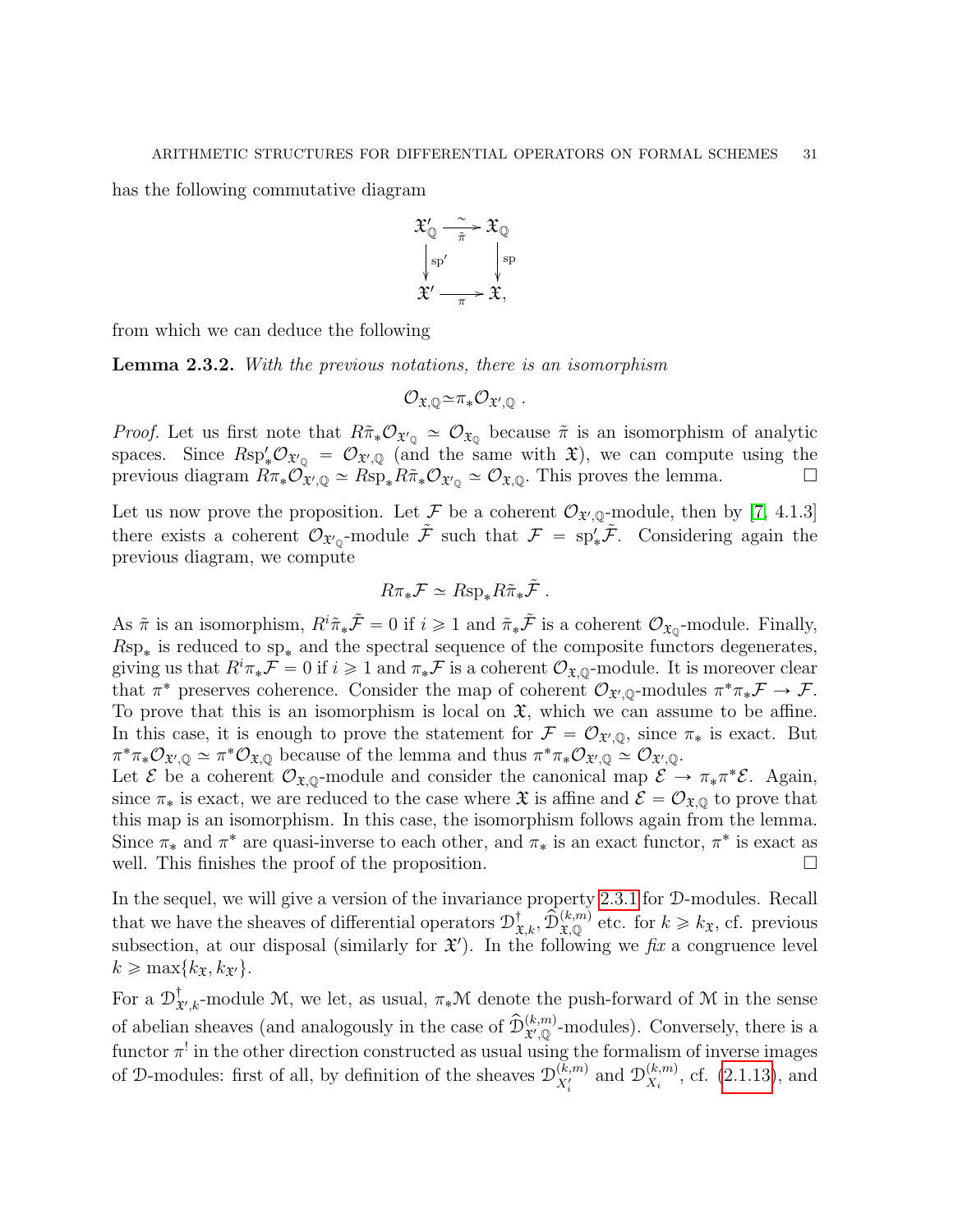the fact that  $(pr')^* = \pi^* \circ pr^*$  we have

<span id="page-31-2"></span>
$$
\mathcal{D}_{X'_i}^{(k,m)} \simeq \pi_i^* \mathcal{D}_{X_i}^{(k,m)},
$$

and the sheaf  $\mathcal{D}_{X'}^{(k,m)}$  $\chi_i^{(k,m)}$  can be uniquely endowed with a structure of right  $\pi^{-1} \mathcal{D}_{X_i}^{(k,m)}$ Passing to the p-adic completion, we see that the sheaf  $\hat{\mathcal{D}}_{\mathfrak{X}'}^{(k,m)}$  is a sheaf of right  $\pi^{-1} \hat{\mathcal{D}}_{\mathfrak{X}}^{(k,m)}$ .  $\chi_i^{(k,m)}$ -module. modules. Then, passing to the inductive limit over m implies that  $\mathcal{D}_3^{\dagger}$  $^{\dagger}_{\mathfrak{X}',k}$  is a right  $\pi^{-1}\mathfrak{D}^{\dagger}_{\mathfrak{X},k^-}$ module. For a  $\mathcal{D}^{\dagger}_{\mathfrak{X},k}$ -module M, we then define

(2.3.3) 
$$
\pi^! \mathcal{M} := \mathcal{D}^{\dagger}_{\mathfrak{X}',k} \otimes_{\pi^{-1} \mathcal{D}^{\dagger}_{\mathfrak{X},k}} \pi^{-1} \mathcal{M},
$$

and we make the analogous definition in the case of  $\widehat{\mathcal{D}}_{\mathfrak{X},\mathbb{Q}}^{(k,m)}$ -modules.<sup>[2](#page-31-0)</sup>

Before stating the next theorem, we need the following lemmas. Denote by  $\mathcal A$  the abelian category of projective systems  $K_{\bullet} = (K_i)_{i \in \mathbb{N}} = (K_0 \leftarrow K_1 \leftarrow ...)$  of  $\mathcal{O}_{\mathfrak{X}}$ -modules  $K_i$ , where  $K_i$  is annihilated by multiplication by  $\varpi^{i+1}$  for every  $i \geq 0$ . Put  $\mathcal{P}^b = D^b(\mathcal{A})$ . Note that for a complex  $(K^n)_{n\in\mathbb{Z}}$  in  $\mathcal{P}^b$ , where each  $K^n = (K_i^n)_{i\in\mathbb{N}}$ , there exists  $J > 0$ so that  $\mathcal{H}^n(K^{\bullet}) = 0$  if  $|n| > J$  ( $n \in \mathbb{Z}$ ). The functor  $\lim_{M \to \infty} \mathcal{A} \to \text{Mod}(\mathcal{O}_{\mathfrak{X}})$  extends to a derived functor  $R \lim_{\epsilon \to 0}$  from the derived category  $\mathcal{P}^b$  to the bounded derived category  $D^b(\mathcal{O}_\mathfrak{X}) := D^b(\text{Mod}(\mathcal{O}_\mathfrak{X}))$  because  $R \downarrow \underline{\text{im}}$  has cohomological dimension 1, cf. [\[14,](#page-52-12) 4.1].

<span id="page-31-1"></span>**Lemma 2.3.4.** Let  $N \in \mathbb{N}$ , and let  $K_{\bullet}$  be an object of A such that  $\varpi^{N} K_{\bullet} = 0$ , then the complex  $\mathbb{Q} \otimes_{\mathbb{Z}} R \varprojlim K_{\bullet}$  is quasi-isomorphic to  $0$  in  $D^b(\mathcal{O}_{\mathfrak{X},\mathbb{Q}})$ .

*Proof.* In the following we consider  $K_{\bullet}$  as an object in  $\mathcal{P}^b$  concentrated in degree zero. By hypothesis, the map  $\overline{\omega}^N : K_{\bullet} \to K_{\bullet}$  factorizes through the zero complex

$$
K_{\bullet} \to 0 \to K_{\bullet} .
$$

After applying  $R^k$   $\varprojlim = \mathcal{H}^k \circ R \varprojlim$ , for  $k \in \mathbb{Z}$ , we find that multiplication with  $\varpi^N$ factorizes

$$
R^k \varprojlim K_{\bullet} \to 0 \to R^k \varprojlim K_{\bullet} ,
$$

meaning that for every  $k \in \mathbb{Z}$ ,  $\varpi^N R^k \varprojlim K_{\bullet} = 0$  and thus

$$
\mathbb{Q} \otimes_{\mathbb{Z}} R^k \varprojlim K_{\bullet} = 0 \ .
$$

This proves the lemma, as  $\mathbb Q$  is flat over  $\mathbb Z$  and as this module is the k-th cohomology sheaf of the complex

$$
\mathbb{Q} \otimes_{\mathbb{Z}} R \varprojlim K_{\bullet}.
$$

 $\Box$ 

<span id="page-31-0"></span><sup>&</sup>lt;sup>2</sup>Since  $\mathcal{D}_{\mathfrak{X}'}^{(k,m)} = \pi^* \mathcal{D}_{\mathfrak{X}}^{(k,m)}$ , the functor  $\pi^!$  is a version of the usual D-module pullback functor [\[16\]](#page-52-13), whence our notation.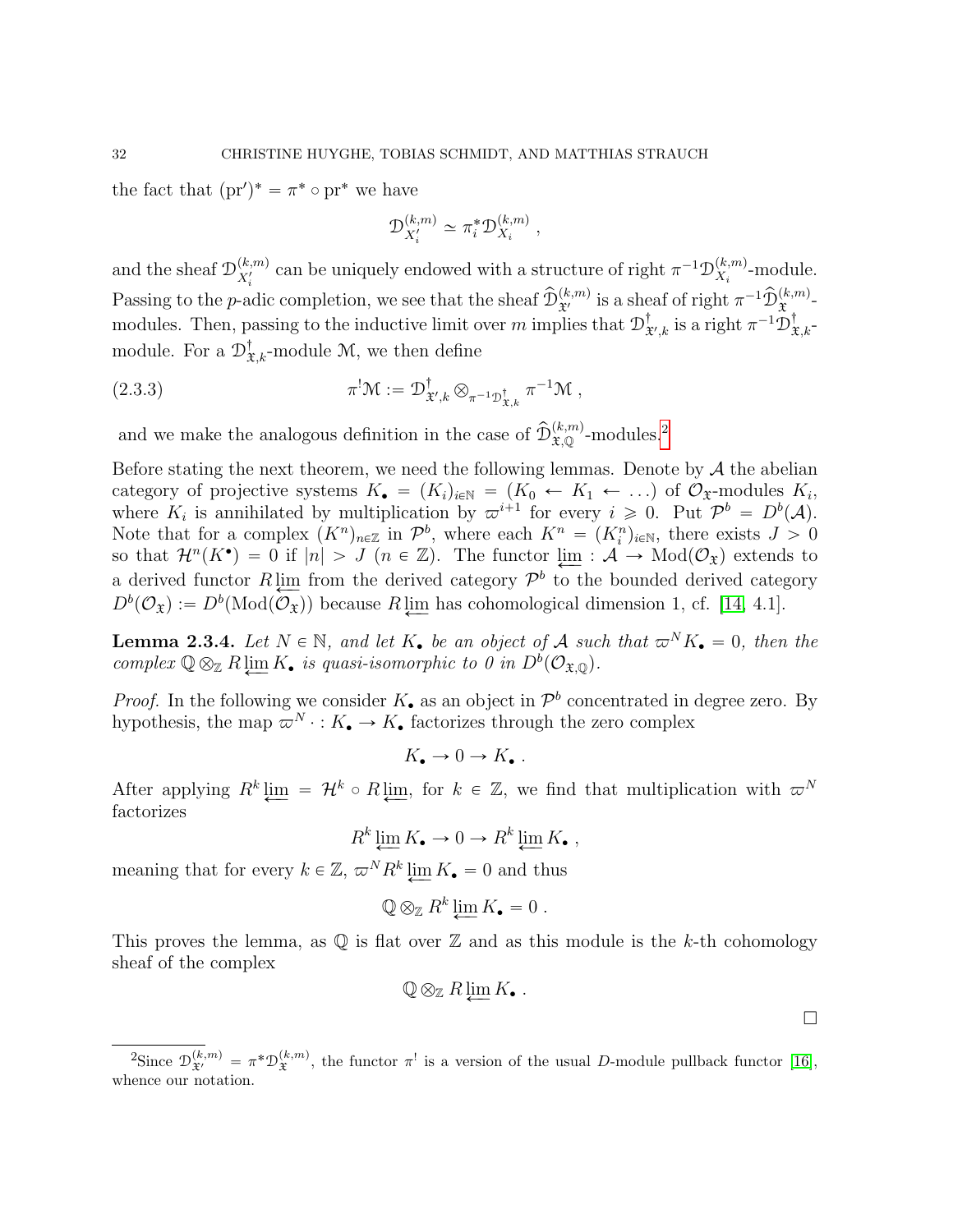<span id="page-32-0"></span>**Lemma 2.3.5.** Let  $N \in \mathbb{N}$ , and let  $\mathcal{E}^{\bullet}$ ,  $\mathcal{F}^{\bullet}$  two objects of  $\mathcal{P}^b$ , and  $h : \mathcal{E}^{\bullet} \to \mathcal{F}^{\bullet}$  a morphism in  $\mathcal{P}^b$  so that the mapping cone  $\mathcal{C}^{\bullet}$  of h (defined up to a quasi-isomorphism) satisfies

$$
\forall j \in \mathbb{Z} : \ \varpi^N \cdot \mathcal{H}^j(\mathcal{C}^{\bullet}) = 0 \ .
$$

Then the map h induces a quasi-isomorphism

$$
\mathbb{Q} \otimes_{\mathbb{Z}} R \varprojlim(\mathcal{E}^{\bullet}) \simeq \mathbb{Q} \otimes_{\mathbb{Z}} R \varprojlim(\mathcal{F}^{\bullet}).
$$

*Proof.* First note that since  $\mathcal{E}^{\bullet}$  and  $\mathcal{F}^{\bullet}$  have bounded cohomology, this is also the case of  $C^{\bullet}$ , so that the condition of the lemma involves only a finite number of  $j \in \mathbb{Z}$ . More precisely, there exists  $J \in \mathbb{N}$ , such that the sheaves  $\mathcal{H}^j(\mathcal{C}^{\bullet})$  are zero for all j satisfying the condition  $|j| > J$ . Using the cohomological truncations functors  $\sigma_{\geq n}$  as defined in [\[15,](#page-52-14) I, 7], and denoting  $\sigma_{>n}$  of loc. cit. by  $\sigma_{\geq n+1}$ , we have for each n a triangle in  $\mathcal{P}^b$  ([\[15,](#page-52-14) I, 7.2])

$$
\mathcal{H}^n(\mathcal{C}^{\bullet}) \to \sigma_{\geqslant n}(\mathcal{C}^{\bullet}) \to \sigma_{\geqslant n+1}(\mathcal{C}^{\bullet}) \xrightarrow{+1}.
$$

We will prove by decreasing induction on n that  $\mathbb{Q} \otimes R \varprojlim \sigma_{\geqslant n} (\mathcal{C}^{\bullet})$  is quasi-isomorphic<br>to 0. This is two if  $x = I + 1$ , Agyme that this is two for  $x + 1$ , then efter environto 0. This is true if  $n = J + 1$ . Assume that this is true for  $n + 1$ , then after applying  $\mathbb{Q}\otimes R$  lim to the previous triangle, we get a triangle

$$
\mathbb{Q}\otimes R\varprojlim \mathcal{H}^n(\mathcal{C}^\bullet) \to \mathbb{Q}\otimes R\varprojlim \sigma_{\geqslant n}(\mathcal{C}^\bullet) \to \mathbb{Q}\otimes R\varprojlim \sigma_{\geqslant n+1}(\mathcal{C}^\bullet) \stackrel{+1}{\longrightarrow}.
$$

As by hypothesis  $\varpi^{N}\mathcal{H}^{n}(\mathcal{C}^{\bullet}) = 0$ , we see by applying the previous lemma [2.3.4](#page-31-1) to the projective system  $\mathcal{H}^n(\mathcal{C}^{\bullet})$  that  $\mathbb{Q} \otimes R \varprojlim \mathcal{H}^n(\mathcal{C}^{\bullet})$  is quasi-isomorphic to 0. Therefore, we have a quasi-isomorphism

$$
\mathbb{Q}\otimes R\varprojlim \sigma_{\geqslant n}(\mathcal{C}^{\bullet})\simeq \mathbb{Q}\otimes R\varprojlim \sigma_{\geqslant n+1}(\mathcal{C}^{\bullet}),
$$

and the complex  $\mathbb{Q}\otimes R\varprojlim_{\mathcal{O}\geq n}C^{\bullet}$  is hence quasi-isomorphic to 0. Thus, we conclude that for all  $n, \mathbb{Q} \otimes R \varprojlim_{\mathcal{O} \geq n} \overline{(\mathcal{C}^{\bullet})}$  is quasi-isomorphic to 0. Since  $\mathcal{C}^{\bullet}$  has bounded cohomology, it is quasi-isomorphic to  $\sigma_{\geq n}(\mathcal{C}^{\bullet})$  for n small enough and this finally proves that  $\mathbb{Q}\otimes R \varprojlim \mathcal{C}^{\bullet}$ is quasi-isomorphic to 0. Now we consider the triangle in  $\mathcal{P}^b$ 

$$
\mathcal{E}^{\bullet} \to \mathcal{F}^{\bullet} \to \mathcal{C}^{\bullet} \stackrel{+1}{\to} ,
$$

and apply  $\mathbb{Q} \otimes R$  lim. In this way we obtain a triangle

$$
\mathbb{Q}\otimes R\varprojlim \mathcal{E}^{\bullet}\to \mathbb{Q}\otimes R\varprojlim \mathcal{F}^{\bullet}\to \mathbb{Q}\otimes R\varprojlim \mathcal{C}^{\bullet}\stackrel{+1}{\to},
$$

and since  $\mathbb{Q} \otimes R \varprojlim \mathcal{C}^{\bullet}$  is quasi-isomorphic to 0, we see that the first map of the latter triangle is a quasi-isomorphism as claimed.

As before, we denote the associated rigid analytic space of  $\mathfrak{X}$  by  $\mathfrak{X}_{\mathbb{O}}$ . From [2.3.1](#page-29-1) and the lemma [2.3.2](#page-30-0)  $R^j \pi_* \mathcal{O}_{\mathfrak{X}',\mathbb{Q}} = 0$  for  $j > 0$  and  $\pi_* \mathcal{O}_{\mathfrak{X}',\mathbb{Q}} = \mathcal{O}_{\mathfrak{X},\mathbb{Q}}$ . As the map  $\pi$  is proper, the sheaves  $R^j \pi_* \mathcal{O}_{\mathfrak{X}'}$  are coherent  $\mathcal{O}_{\mathfrak{X}}$ -modules and there is  $N \geq 0$  such that  $\varpi^N R^j \pi_* \mathcal{O}_{\mathfrak{X}'} = 0$ for all  $j > 0$  and such that the kernel and cokernel of the natural map  $\mathcal{O}_{\mathfrak{X}} \to \pi_* \mathcal{O}_{\mathfrak{X}}$  are killed by  $\varpi^N$  as well. For any  $i \geq 0$ , let as usual  $X_i$  be the reduction of  $\mathfrak{X}$  mod  $\varpi^{i+1}$  and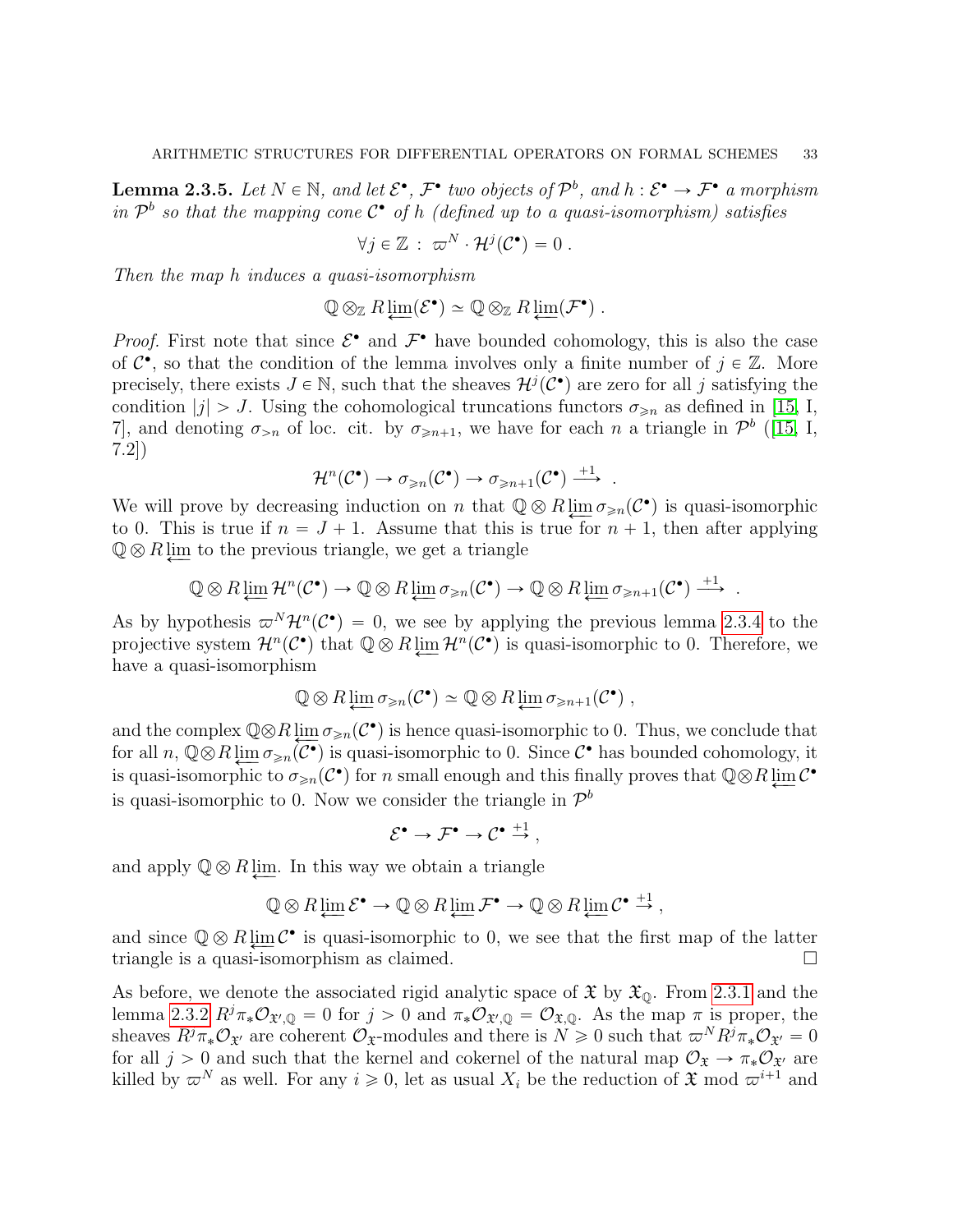similarly for  $\mathfrak{X}'$  and denote by  $\pi_i: X'_i \to X_i$  the morphism induced by  $\pi$ . We will need the following

<span id="page-33-0"></span>Auxiliary result 2.3.6. Let  $i \geqslant 0$ .

- (i) Kernel and cokernel of the canonical map  $\mathcal{O}_{X_i} \to \pi_{i*} \mathcal{O}_{X_i'}$  are annihilated by  $\varpi^{2N}$ .
- (*ii*) For all  $j \ge 1$ , one has  $\varpi^{2N} R^j \pi_{i*} \mathcal{O}_{X_i'} = 0$ .

*Proof.* As the formal scheme  $\mathfrak{X}'$  is flat, there are exact sequences

$$
0 \longrightarrow \mathcal{O}_{\mathfrak{X}'} \xrightarrow{\varpi^{i+1}} \mathcal{O}_{\mathfrak{X}'} \longrightarrow \mathcal{O}_{X'_i} \longrightarrow 0.
$$

Applying  $R^j \pi_*$ , we get exact sequences for any i and  $j \geq 1$ ,

$$
R^j \pi_* \mathcal{O}_{\mathfrak{X}'} \to R^j \pi_{i*} \mathcal{O}_{X'_i} \to R^{j+1} \pi_* \mathcal{O}_{\mathfrak{X}'},
$$

that prove that  $\omega^{2N} R^j \pi_{i*} \mathcal{O}_{X_i'} = 0$ . Moreover we can consider the following commutative diagram of exact sequences

$$
0 \longrightarrow \mathcal{O}_{\mathfrak{X}} \xrightarrow{\varpi^{i+1}} \mathcal{O}_{\mathfrak{X}} \longrightarrow \mathcal{O}_{X_i} \longrightarrow 0
$$
  

$$
0 \longrightarrow \pi_* \mathcal{O}_{\mathfrak{X}'} \xrightarrow{\varpi^{i+1}} \pi_* \mathcal{O}_{\mathfrak{X}'} \longrightarrow \pi_{i*} \mathcal{O}_{X'_i} \longrightarrow R^1 \pi_* \mathcal{O}_{\mathfrak{X}'}.
$$

By the snake lemma the kernel of the canonical map  $\mathcal{O}_{X_i} \to \pi_{i*} \mathcal{O}_{X_i}$  is killed by  $\varpi^{2N}$ . By chasing the diagram we also see that the cokernel of this map is also killed by  $\varpi^{2N}$  for all i. This proves the auxiliary result.

<span id="page-33-1"></span>**Lemma 2.3.7.** Let  $\pi : \mathfrak{X}' \to \mathfrak{X}$  be a morphism over  $\mathfrak{X}_0$  between admissible formal blow-ups of the smooth formal scheme  $\mathfrak{X}_0$ . Let  $k \geq \max\{k_{\mathfrak{X}}, k_{\mathfrak{X}'}\}.$ 

- (i) Then we have:  $R^j \pi_* \mathcal{D}^{\dagger}_{\mathfrak{Z}}$  $\mathcal{F}_{\mathcal{X}',k}^{\dagger} = 0$  for  $j > 0$ . Moreover,  $\pi_* \mathcal{D}^{\dagger}_{\mathfrak{X}}$  $_{\mathfrak{X}',k}^{\dagger}=\mathfrak{D}_{\mathfrak{X},k}^{\dagger}.$
- (*ii*) There is a canonical isomorphism  $\mathcal{D}_3^{\dagger}$  $x^{\dagger}_{x',k} \simeq \pi^! \mathcal{D}^{\dagger}_{x,k}.$

*Proof.* Since  $R^j \pi_*$  commutes with inductive limits, it suffices to prove the claim for  $\hat{\mathcal{D}}_{\mathcal{X}',\mathbb{Q}}^{(k,m)}$ . Abbreviate  $\widehat{\mathcal{D}}_{\mathfrak{X}'} = \widehat{\mathcal{D}}_{\mathfrak{X}'}^{(k,m)}$  (and similarly for  $\mathfrak{X}$ ), and  $\mathcal{D}_{X_i'} = \widehat{\mathcal{D}}_{\mathfrak{X}',k}^{(m)}/\varpi^{i+1} \widehat{\mathcal{D}}_{\mathfrak{X}',k}^{(m)}$  (and similarly for  $X_i$ ). We need to compute  $R\pi_*\hat{\mathcal{D}}_{\mathfrak{X}'}$ . Note that by [\[26,](#page-52-15) Tag 0BKS]  $R \varprojlim_i \mathcal{D}_{X'_i} \simeq \varprojlim_i \mathcal{D}_{X'_i}$ , so that

$$
R\pi_*\widehat{\mathcal{D}}_{\mathfrak{X}'}\simeq R\pi_*R\varprojlim_i \mathcal{D}_{X_i'}\simeq R\varprojlim_i R\pi_{i*}\mathcal{D}_{X_i'},
$$

by [\[26,](#page-52-15) Lemma 20.32.2]. As the sheaf  $\mathcal{D}_{X_i}$  is a flat  $\mathcal{O}_{X_i}$ -module, the projection formula gives a canonical isomorphism

$$
R\pi_{i*}\mathcal{D}_{X'_{i}} \simeq R\pi_{i*}\mathcal{O}_{X'_{i}} \otimes_{\mathcal{O}_{X_{i}}} \mathcal{D}_{X_{i}} ,
$$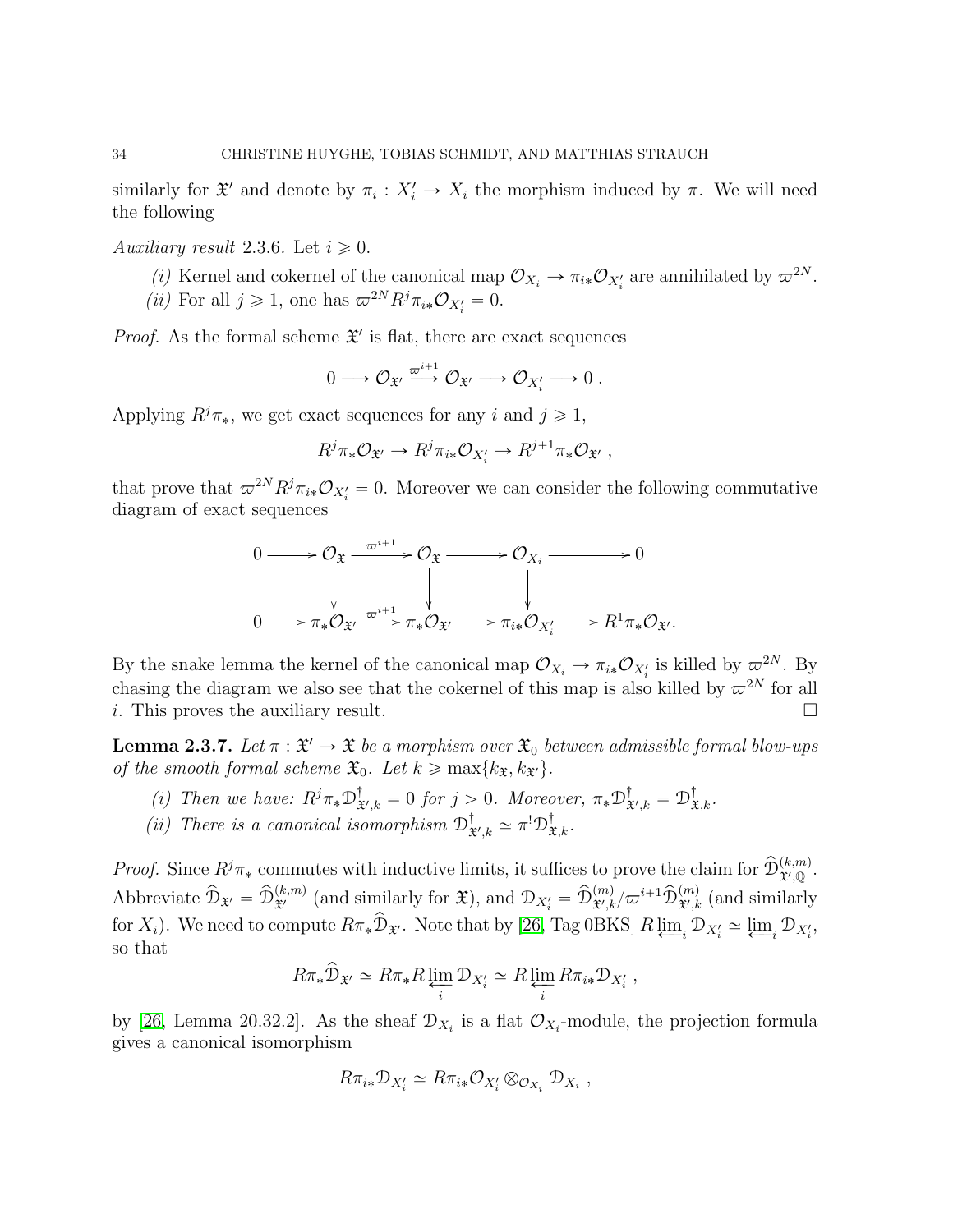so that the canonical map  $\mathcal{O}_{X_i} \to R\pi_{i*}\mathcal{O}_{X'_i}$  induces a map of projective systems of complexes  $h: (\mathcal{D}_{X_i})_i \to (R\pi_{i*}\mathcal{D}_{X_i'})_i$ . We consider these projective systems as objects of  $\mathcal{P}^b$ . By applying  $R\underline{\lim}_{i}$  to h, we get the canonical map  $\hat{h} : \hat{\mathcal{D}}_{\mathfrak{X}} \to R\pi_*\hat{\mathcal{D}}_{\mathfrak{X}'}$ . Moreover, we have

$$
\forall j \geq 0 \; \forall i \; R^j \pi_{i*} \mathcal{D}_{X_i'} \simeq R^j \pi_{i*} \mathcal{O}_{X_i'} \otimes_{\mathcal{O}_{X_i}} \mathcal{D}_{X_i} .
$$

By flat base change from  $\mathcal{O}_{X_i}$  to  $\mathcal{D}_{X_i}$ , the previous auxiliary result [2.3.6](#page-33-0) (i) implies that the kernel and the cokernel of the map  $(\mathcal{D}_{X_i})_i \to (\pi_{i*} \mathcal{D}_{X'_i})_i$  of projective systems are annihilated by  $\varpi^{2N}$ . Similarly, by [2.3.6](#page-33-0) (ii) the projective systems  $(R^j \pi_{i*} \mathcal{D}_{X'_i})_i$  for  $j \geq 1$ are annihilated by  $\varpi^{2N}$ . Let  $\mathcal{C}^{\bullet}$  be the cone of h, then, as the functor  $\mathcal{H}^0$  is a cohomological functor [\[15,](#page-52-14) definition, p.27] we have the following exact cohomology sequence of projective systems of sheaves

$$
0 \to (\mathcal{H}^{-1}(\mathcal{C}^{\bullet})) \to (\mathcal{D}_{X_i})_i \to (\pi_{i*} \mathcal{D}_{X'_i})_i \to (\mathcal{H}^0(\mathcal{C}^{\bullet})) \to 0,
$$

and  $\forall j \geq 1$ 

$$
(R^j \pi_{i*}(\mathcal{D}_{X_i}))_i \simeq \mathcal{H}^j(\mathcal{C}^{\bullet}).
$$

We thus see that the cohomology of  $\mathcal{C}^{\bullet}$  is annihilated by  $\varpi^{2N}$ , so that we can apply lemma [2.3.5](#page-32-0) and obtain a quasi-isomorphism  $\hat{h} \otimes \mathbb{Q} : \hat{\mathcal{D}}_{\mathfrak{X},\mathbb{Q}} \stackrel{\simeq}{\longrightarrow} R\pi_* \hat{\mathcal{D}}_{\mathfrak{X}',\mathbb{Q}}$ . By passing to the cohomology sheaves (and to the inductive limit over all  $m$ ), this proves (i). The part (ii) follows from the definition of the functor  $\pi^!,$  cf. [2.3.3.](#page-31-2)

We can now state the

<span id="page-34-0"></span>**Theorem 2.3.8.** Let  $\pi : \mathfrak{X}' \to \mathfrak{X}$  be a morphism over  $\mathfrak{X}_0$  between admissible formal blow-ups of the smooth formal scheme  $\mathfrak{X}_0$ . Let  $k \geq \max\{k_{\mathfrak{X}}, k_{\mathfrak{X}'}\}.$ 

- (*i*) If M is a coherent  $\mathcal{D}_3^{\dagger}$  $_{\mathfrak{X}',k}^{\dagger}\text{-module, then }R^{j}\pi_{*}\mathfrak{M}=0$  for  $j>0$ . Moreover,  $\pi_{*}\mathfrak{D}^{\dagger}_{\mathfrak{X}}$  $x_{k'} =$  $\mathcal{D}^{\dagger}_{\mathfrak{X},k}$ , so that  $\pi_*$  induces an exact functor between coherent modules over  $\mathcal{D}^{\dagger}_{\mathfrak{X}}$  $\mathfrak{X}', k$ and  $\mathcal{D}^{\dagger}_{\mathfrak{X},k}$  respectively.
- (ii) The formation  $\pi^!$  is an exact functor from the category of coherent  $\mathcal{D}^{\dagger}_{\mathfrak{X},k}$ -modules to the category of coherent  $\mathcal{D}_3^{\dagger}$  $_{\mathfrak{X}',k}^{\dagger}\text{-modules}, \text{ and } \pi^! \text{ and } \pi_* \text{ are quasi-inverse equiv-}$ alences between these categories.

The same statement holds for coherent modules over  $\hat{D}_{\mathfrak{X},\mathbb{Q}}^{(k,m)}$  and  $\hat{D}_{\mathfrak{X}',\mathbb{Q}}^{(k,m)}$  respectively.

*Proof.* The first assertion of part (i) is true for  $\mathcal{D}_3^{\dagger}$  $_{\mathfrak{X}',k}^{\dagger}$  by the previous lemma [2.3.7.](#page-33-1) Now there is a basis of the topology of  $\mathfrak X$  consisting of affine opens  $\mathfrak V$  such that  $pr(\mathfrak V)$  is contained in some affine open of  $\mathfrak{X}_0$ . For this reason, if some statement is local on  $\mathfrak{X}$ , then we can assume that  $\mathfrak{X}_0$  is affine. To prove (i) of the theorem for coherent  $\mathcal{D}^{\dagger}_3$  ${}^{\mathbb{T}}_{\mathfrak{X}',k}$ -modules, we can thus assume (and we do assume) that  $\mathfrak{X}_0$  is affine. Then  $\mathfrak{X}$  and  $\mathfrak{X}'$  are admissible blow-ups of a smooth affine formal scheme  $\mathfrak{X}_0$  and we still call  $\pi$  the map  $\mathfrak{X}' \to \mathfrak{X}$ . We consider now the following assertion depending on  $j$ :

For any coherent  $\mathcal{D}^{\dagger}_{\mathbf{A}}$  $^{\dagger}_{\mathfrak{X}',k}$ -module M, and for any  $l \geqslant j$ , one has  $R^l \pi_* \mathfrak{M} = 0$ .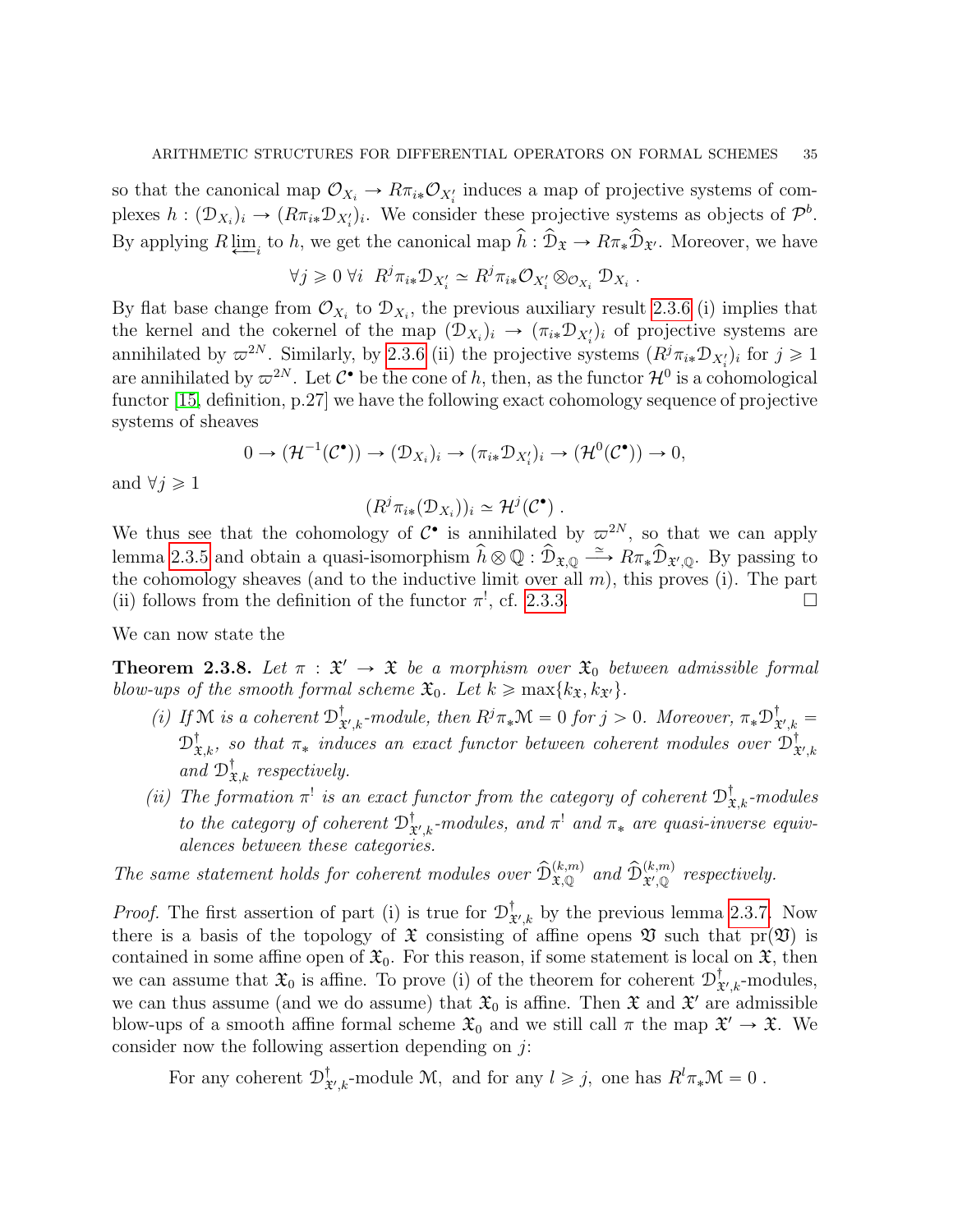We will prove this assertion for any  $j \geq 1$  by decreasing induction on j. The statement for  $j = 1$  establishes then the first assertion of part (i) in general. Since  $\mathfrak{X}'$  has dimension  $\leqslant M + 1$ , the assertion is true for  $j = M + 2$ . Assume that the assertion is true for  $j + 1$ and take a coherent  $\mathcal{D}_3^{\dagger}$  $\mathfrak{X}_{\mathcal{X},k}^{\dagger}$ -module M. Since  $\mathfrak{X}_0$  is affine, we can apply [2.2.29](#page-0-1) to find a non negative integer r and an exact sequence of coherent  $\mathcal{D}_3^{\dagger}$  ${}^{\mathbb{T}}_{\mathfrak{X}',k}$ -modules

$$
0 \to \mathcal{N} \to (\mathcal{D}^{\dagger}_{\mathfrak{X}',k})^r \to \mathcal{M} \to 0.
$$

Since  $j \geq 1$  and since  $R^j \pi_* \mathcal{D}_3^{\dagger}$  $X_{\mathcal{X},k}^{\dagger} = 0$  by lemma [2.3.7,](#page-33-1) the long exact sequence for  $\pi_*$  gives us an isomorphism

$$
R^j \pi_* \mathcal{M} \simeq R^{j+1} \pi_* \mathcal{N} \ .
$$

But the right-hand side is zero by the induction hypothesis applied to N. This establishes the assertion for  $j$  and completes the induction step. This ends the proof of the first assertion of part (i).

What remains to prove for part (i) is that  $\pi_*\mathcal{M}$  is coherent over  $\mathcal{D}^{\dagger}_{\mathfrak{X},k}$  if  $\mathcal M$  is coherent over  $\mathcal{D}^{\dagger}_{\mathbf{a}}$  $\mathfrak{X}_{k',k}$ . To show this, we continue to assume that  $\mathfrak{X}_0$  is affine. By [2.2.29,](#page-0-1) there is a finite presentation

$$
(\mathcal{D}^{\dagger}_{\mathfrak{X}',k})^s \to (\mathcal{D}^{\dagger}_{\mathfrak{X}',k})^r \to \mathcal{M} \to 0.
$$

Applying  $\pi_*$  and using that  $\pi_*$  is exact, we obtain a finite presentation for  $\pi_*\mathcal{M}$ , which implies that the latter is coherent.

Let us prove part (ii) in the case of coherent  $\mathcal{D}^{\dagger}_{\mathfrak{X},k}$ -modules, the case of coherent  $\widehat{\mathcal{D}}_{\mathfrak{X},\mathbb{Q}}^{(k,m)}$ modules can be treated analogously. By definition of the functor  $\pi^!,$  cf. [2.3.3,](#page-31-2) we have  $\pi^! \mathfrak{D}^{\dagger}_{\mathfrak{X},k} = \mathfrak{D}^{\dagger}_{\mathfrak{X}}$  $\mathcal{X}_{\mathcal{X},k}^{\dagger}$ . To prove that  $\pi^!$  preserves coherence is local on  $\mathcal{X}$ , so that we can (and will) again assume that  $\mathfrak{X}_0$  is affine. Let M be a coherent  $\mathcal{D}^{\dagger}_{\mathfrak{X},k}$ -module. We can apply proposition [2.2.29](#page-0-1) to  $\mathfrak{X}$  and obtain a finite presentation<br> $\left(\mathcal{D}^{\dagger}_{\mathfrak{X},k}\right)^s \to \left(\mathcal{D}^{\dagger}_{\mathfrak{X},k}\right)^r \to \mathcal{M}$ 

$$
\left(\mathcal{D}^{\dagger}_{\mathfrak{X},k}\right)^s\to\left(\mathcal{D}^{\dagger}_{\mathfrak{X},k}\right)^r\to\mathcal{M}\to 0.
$$

Since the tensor product is right exact, we get a finite presentation of  $\pi^!\mathcal{M}$ <br> $\left(\mathcal{D}^{\dagger}_{\mathfrak{X}',k}\right)^s \to \left(\mathcal{D}^{\dagger}_{\mathfrak{X}',k}\right)^r \to \pi^!\mathcal{M} \to 0$ ,

$$
\left(\mathcal{D}^{\dagger}_{\mathfrak{X}',k}\right)^s \to \left(\mathcal{D}^{\dagger}_{\mathfrak{X}',k}\right)^r \to \pi^!\mathcal{M} \to 0,
$$

which implies that  $\pi^! \mathcal{M}$  is a coherent  $\mathcal{D}_3^{\dagger}$  $\mathbf{x}^{\dagger}_{k,k}$ -module. In particular, the functor  $\pi^!$  preserves coherence. The map  $\pi^{-1} \mathcal{M} \to \pi^! \mathcal{M}$  sending x to  $1 \otimes x$  induces a morphism

<span id="page-35-0"></span>
$$
can_{\mathcal{M}} : \mathcal{M} \to \pi_* \pi^! \mathcal{M} ,
$$

which is natural in M. Whether  $can_{\mathcal{M}}$  is an isomorphism can be decided locally on  $\mathfrak{X}$ , and we can again assume that  $\mathfrak{X}_0$  is affine.  $\mathfrak{X}$  and  $\mathfrak{X}'$  are admissible blow-ups of  $\mathfrak{X}_0$ , and by [2.2.29](#page-0-1) there a finite presentation

(2.3.9) 
$$
\left(\mathcal{D}^{\dagger}_{\mathfrak{X},k}\right)^s \to \left(\mathcal{D}^{\dagger}_{\mathfrak{X},k}\right)^r \to \mathcal{M} \to 0,
$$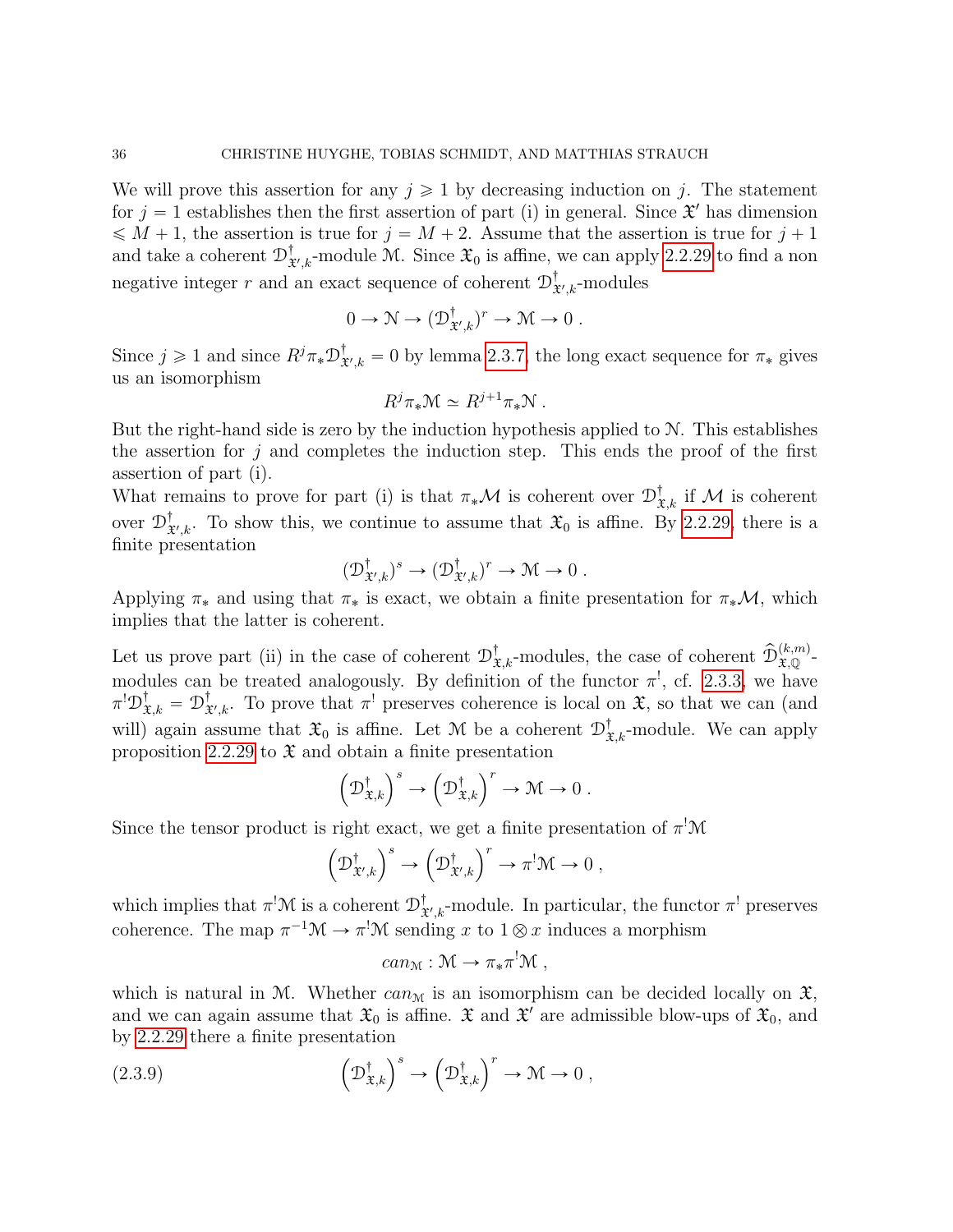and so  $\pi^! \mathcal{M}$  admits a finite presentation<br> $\left(\mathcal{D}^{\dagger}_{\mathfrak{X}',k}\right)^s \to \left(\right)$ 

<span id="page-36-2"></span>
$$
\left(\mathcal{D}^{\dagger}_{\mathfrak{X}',k}\right)^s \to \left(\mathcal{D}^{\dagger}_{\mathfrak{X}',k}\right)^r \to \pi^!\mathcal{M} \to 0.
$$

We apply  $\pi_*$  to this latter sequence and use that  $\pi_*$  is exact (by (i)), together with [2.3.7](#page-33-1)  $\mathbf{r}$ 

to obtain the finite presentation  
(2.3.10) 
$$
\left(\mathcal{D}^{\dagger}_{\mathfrak{X},k}\right)^s \to \left(\mathcal{D}^{\dagger}_{\mathfrak{X},k}\right)^r \to \pi_*\pi^!\mathcal{M} \to 0.
$$

The natural transformation can induces a morphism from [2.3.9](#page-35-0) to [2.3.10,](#page-36-2) and because  $can_{\mathcal{D}^{\dagger}_{\mathbf{x},k}}$  is an isomorphism, so is  $can_{\mathcal{M}}$ .

In the reverse direction, let  $\mathcal{M}'$  be a coherent  $\mathcal{D}_3^{\dagger}$  $_{\mathfrak{X}',k}^{\dagger}$ -module. There is a map  $can'_{\mathfrak{M}'}$ :  $\pi^!\pi_*\mathcal{M}' \to \mathcal{M}'$ , sending  $P \otimes x$  to  $Px$ , which is natural in  $\mathcal{M}'$ . Whether this map is bijective can be decided locally on  $\mathfrak X$  and we may assume that  $\mathfrak X_0$  is affine, and  $\mathfrak X'$  and  $\mathfrak X$ are admissible blow-ups of  $\mathfrak{X}_0$ . Since  $\pi_*$  is exact, and using [2.2.29](#page-0-1) over  $\mathfrak{X}'$ , we are reduced to the case where  $\mathcal{M}' = \mathcal{D}_{3}^{\dagger}$  $^{\dagger}_{\mathfrak{X}',k}$ . In this case  $\pi^!\pi_*\mathfrak{D}^{\dagger}_{\mathfrak{X}}$  $\mathfrak{x'}_{k}$   $\simeq$   $\mathcal{D}^{\dagger}_{\mathfrak{X}}$  $_{\mathfrak{X}',k}^{\dagger}$  by (i). From all of this, we can conclude that  $\pi^!$  and  $\pi_*$  are quasi-inverse functors. As  $\pi_*$  is exact on coherent  ${\mathcal{D}}_{\mathtt{3}}^{\dagger}$  $\mathcal{L}_{\mathcal{X},k}^{\dagger}$ -modules,  $\pi^!$  is exact on coherent  $\mathcal{D}^{\dagger}_{\mathcal{X},k}$ -modules.

<span id="page-36-4"></span>Corollary 2.3.11. In the situation of the preceding theorem, one has

$$
\Gamma(\mathfrak{X}, \mathcal{D}^{\dagger}_{\mathfrak{X},k}) = \Gamma(\mathfrak{X}_0, \mathcal{D}^{\dagger}_{\mathfrak{X}_0,k}) = \Gamma(\mathfrak{X}', \mathcal{D}^{\dagger}_{\mathfrak{X}',k}) \ .
$$

As an application of the invariance theorem we can extend the local theorems A and B [2.2.6](#page-13-0) and [2.2.15](#page-18-0) to global statements, provided that the base  $\mathfrak{X}_0$  is affine.<sup>[3](#page-36-3)</sup>.

<span id="page-36-1"></span>**Theorem 2.3.12.** (Global theorem A and B over an affine base) Let  $\mathfrak{X}_0$  be affine.

- (i) For any coherent  $\widehat{\mathcal{D}}_{\mathfrak{X},\mathbb{Q}}^{(k,m)}$ -module M and for all  $q > 0$  one has  $H^q(\mathfrak{X},\mathcal{M}) = 0$ .
- (ii) The functor  $\Gamma(\mathfrak{X},-)$  is an equivalence between the category of coherent  $\widehat{\mathcal{D}}_{\mathfrak{X},\mathbb{Q}}^{(k,m)}$ . modules and the category of coherent  $\Gamma(\mathfrak{X}, \widehat{\mathfrak{D}}^{(k,m)}_{\mathfrak{X},\mathbb{Q}})$ -modules.

The same statement holds for coherent modules over  $\mathcal{D}^{\dagger}_{\mathfrak{X},k}$  and  $\Gamma(\mathfrak{X}, \mathcal{D}^{\dagger}_{\mathfrak{X},k})$ .

*Proof.* Denote by  $\pi : \mathfrak{X} \to \mathfrak{X}_0$  the blow-up morphism. The functor  $\Gamma(\mathfrak{X},.)$  equals the composite of the two functors  $\pi_*$  and  $\Gamma(\mathfrak{X}_0, -)$ . Hence the theorem follows from [2.3.8](#page-34-0) and its corollary [2.3.11](#page-36-4) and [2.2.15.](#page-18-0)

3. COADMISSIBLE  $D$ -MODULES ON  $\mathfrak X$  AND THE ZARISKI-RIEMANN SPACE

<span id="page-36-0"></span>We continue to denote throughout this section by  $\mathfrak{X}_0$  a smooth formal  $\mathfrak{S}\text{-scheme}$ , and we consider an admissible formal blow-up

$$
\mathrm{pr}:\mathfrak{X}\to\mathfrak{X}_0\;.
$$

<span id="page-36-3"></span><sup>&</sup>lt;sup>3</sup>Note that this is not covered by [2.2.6](#page-13-0) and [2.2.15,](#page-18-0) since an admissible blow-up  $\mathfrak{X}$  of an affine  $\mathfrak{X}_0$  is in general not affine.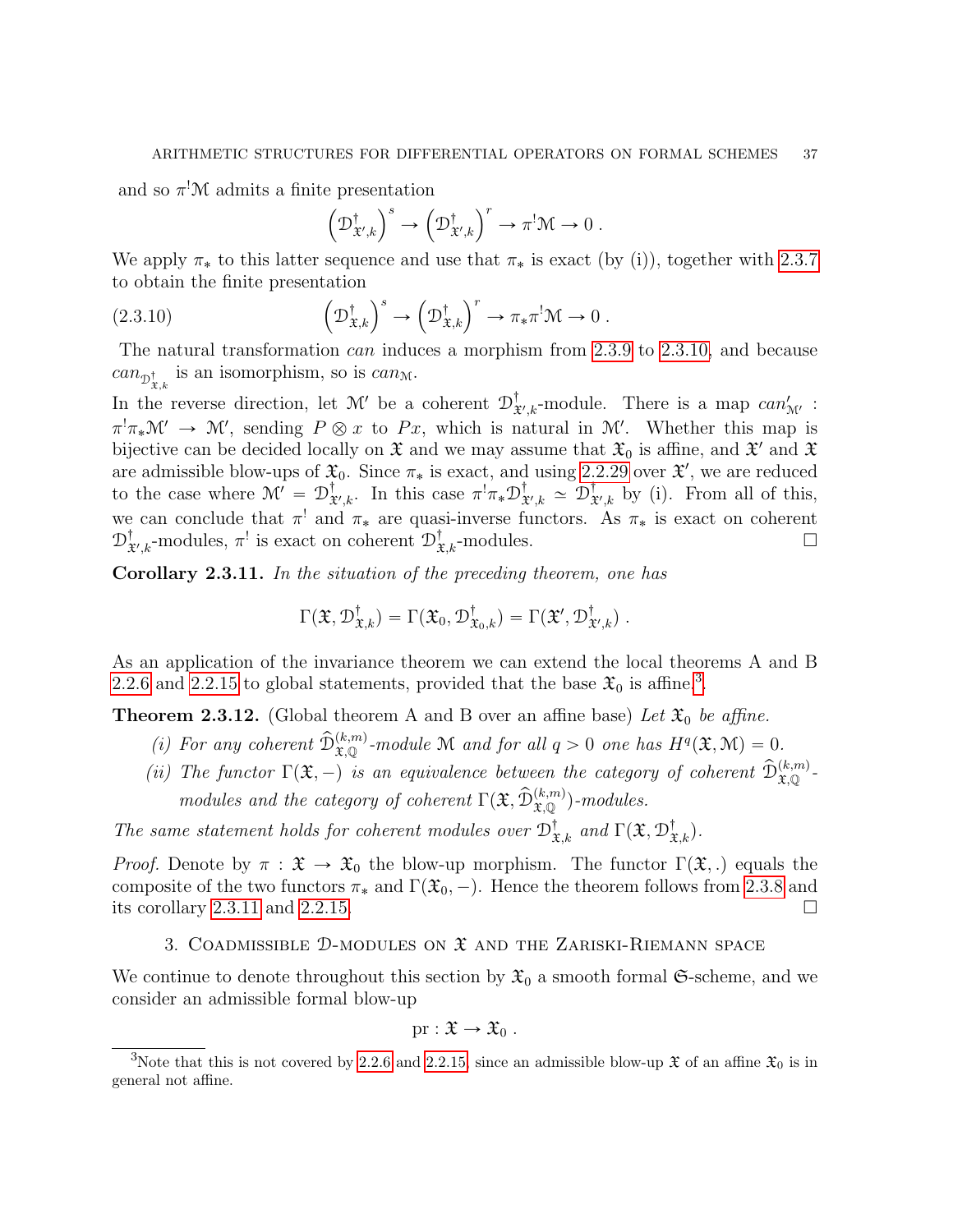The purpose of the first subsection is to study projective systems  $(\mathcal{M}_k)_{k\geq k}$  of coherent modules  $\mathcal{M}_k$  over  $\mathcal{D}^{\dagger}_{\mathfrak{X},k}$ , and to pass to their associated projective limits. In the second subsection we will then let  $\mathfrak X$  vary in the system of all admissible formal blow-ups of  $\mathfrak X_0$ .

<span id="page-37-0"></span>3.1. Coadmissible D-modules on  $\mathfrak{X}$ . We make the general convention that k always denotes an integer which is at least as large as  $k_{\mathfrak{X}}$ .

**3.1.1.** Fréchet-Stein algebras. Let B be a noetherian K-Banach algebra. We recall that any finitely generated B-module has a canonical structure as B-Banach module and any B-linear map between two such modules is continuous. The topology can be defined as the quotient topology with respect to any chosen finite presentation of the module [\[24,](#page-52-4) Prop. 2.1].

We recall from [\[24,](#page-52-4) sec. 3] that a K-Fréchet algebra A is called Fréchet-Stein if there is a projective system  $(A_k, A_{k+1} \rightarrow A_k)_{k \in \mathbb{N}}$  of (left) noetherian K-Banach algebras  $A_k$ with (right) flat transition maps  $A_{k+1} \to A_k$ , and an isomorphism of topological Kalgebras  $A \simeq \lim_{k \to \infty} A_k$  such that each of the induced maps  $A \to A_k$  has dense image. For the following definition we fix such an isomorphism. We denote by  $C_A$  the full abelian subcategory of the category of all (left) A-modules consisting of the coadmissible Amodules, as introduced in  $[24]$ . For an A-module M to be coadmissible means that there is a projective system  $(M_k, M_{k+1} \to M_k)_{k \in \mathbb{N}}$ , where each  $M_k$  is a finitely generated  $A_k$ module, such that

(i) the transition map  $M_{k+1} \to M_k$  is a homomorphism of  $A_{k+1}$ -modules, and the induced map  $A_k \otimes_{A_{k+1}} M_{k+1} \to M_k$  is an isomorphism of  $A_k$ -modules, and

(ii) M is isomorphic to  $\lim_{k} M_k$  as an A-module.

(The projective limit is considered as an A-module via the fixed isomorphism<sup>[4](#page-37-1)</sup> A  $\simeq$  $\lim_{k \to \infty} A_k$ .) We sometimes call  $(M_k)$  an  $(A_k)$ -sequence for M. For  $M = \lim_{k \to \infty} M_k \in \mathcal{C}_A$ we have that the image of  $M \to M_k$  is dense with respect to the canonical topology for any k, and  $\underline{\lim}_{k}^{(1)} M_{k} = 0$ , cf. [\[24,](#page-52-4) first theorem in sec. 3].

**3.1.2.** The sheaf  $\mathcal{D}_{\mathfrak{X},\infty}$ . We denote by

(3.1.3) 
$$
\mathcal{D}_{\mathfrak{X},\infty} = \varprojlim_{k} \mathcal{D}_{\mathfrak{X},k}^{\dagger}
$$

the projective limit of the system of sheaves  $\mathcal{D}^{\dagger}_{\mathfrak{X},k}$ . Then  $\mathcal{D}_{\mathfrak{X},\infty}$  is again a sheaf of rings and for every open subset  $\mathfrak{V} \subset \mathfrak{X}$  we have  $\mathcal{D}_{\mathfrak{X},\infty}(\mathfrak{V}) = \varprojlim_k \mathcal{D}_{\mathfrak{X},k}^{\dagger}(\mathfrak{V}).$ 

# Proposition 3.1.4.

(i) The canonical morphism of sheaves  $\widehat{\mathcal{D}}_{\mathfrak{X},\mathbb{Q}}^{(k,0)} \to \mathcal{D}_{\mathfrak{X},k}^{\dagger}$  induces an isomorphism

<span id="page-37-1"></span><sup>&</sup>lt;sup>4</sup>However, the category  $\mathcal{C}_A$  is independent of the isomorphism.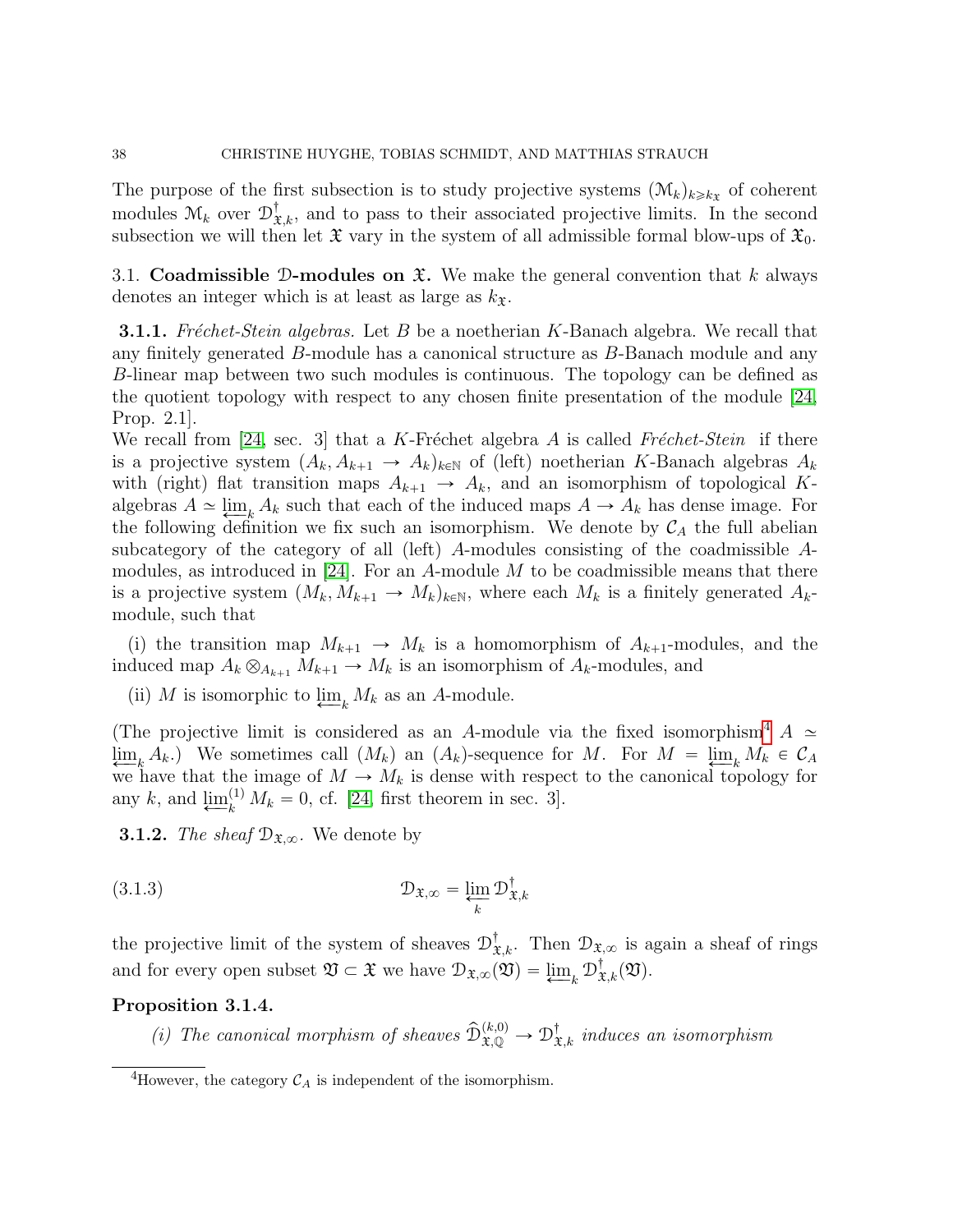$$
\varprojlim_k \widehat {\mathcal D}_{\mathfrak X,{\mathbb Q}}^{(k,0)} \stackrel{\simeq}{\longrightarrow} \varprojlim_k {\mathcal D}_{\mathfrak X,k}^\dagger = {\mathcal D}_{\mathfrak X,\infty}\;.
$$

(ii) For every affine open subset  $\mathfrak{V} \subset \mathfrak{X}$  the isomorphism

$$
\mathcal{D}_{\mathfrak{X}, \infty}(\mathfrak{V}) = \varprojlim_k \widehat{\mathcal{D}}_{\mathfrak{X}, \mathbb{Q}}^{(k, 0)}(\mathfrak{V})
$$

induced from (i) gives  $\mathcal{D}_{\mathfrak{X},\infty}(\mathfrak{Y})$  the structure of a Fréchet-Stein algebra.

(iii) Let  $\mathfrak{U} \subset \mathfrak{X}_0$  be an open affine subset which can be equipped with a system of étale coordinates  $x_1, \ldots, x_M$  and  $\partial_1, \ldots, \partial_M$  the corresponding derivations. Then, for any affine open  $\mathfrak{V} \subset \mathrm{pr}^{-1}(\mathfrak{U})$  we have +

(3.1.5) 
$$
\mathcal{D}_{\mathfrak{X},\infty}(\mathfrak{Y}) = \left\{ \sum_{\underline{\nu}} a_{\underline{\nu}} \underline{\partial}^{\underline{\nu}} \Big| a_{\underline{\nu}} \in \mathcal{O}_{\mathfrak{X},\mathbb{Q}}(\mathfrak{Y}), \ \forall R > 0 : \lim_{|\underline{\nu}| \to \infty} \| a_{\underline{\nu}} \| R^{|\underline{\nu}|} = 0 \right\},
$$

<span id="page-38-0"></span>where  $\|\cdot\|$  is any submultiplicative Banach space norm on  $\mathcal{O}_{\mathfrak{X},\mathbb{Q}}(\mathfrak{Y})$ .

(iv) Let  $\mathfrak{X}' \to \mathfrak{X}_0$  be another admissible formal blow-up, and let  $\pi : \mathfrak{X}' \to \mathfrak{X}$  be a morphism over  $\mathfrak{X}_0$ . Then the canonical isomorphisms  $\pi_* \mathfrak{D}_\mathfrak{X}^\dagger$  $\mathbf{x}^{\dagger}_{\mathbf{x}',k} = \mathcal{D}^{\dagger}_{\mathbf{x},k}, \text{ for }$  $k \ge \max\{k_{\mathfrak{X}'}, k_{\mathfrak{X}}\},\$  cf. [2.3.8,](#page-34-0) give rise to a canonical isomorphism

$$
\pi_* \mathcal{D}_{\mathfrak{X}',\infty} = \mathcal{D}_{\mathfrak{X},\infty} \ .
$$

*Proof.* Take an affine open  $\mathfrak{V} \subset \mathfrak{X}$ . We deduce from the proposition [2.2.22](#page-23-0) that the projective systems of K-algebras  $\mathcal{D}^{\dagger}_{\mathfrak{X},k}(\mathfrak{Y})$  and  $\widehat{\mathcal{D}}^{(k,0)}_{\mathfrak{X},\mathbb{Q}}(\mathfrak{Y})$  are equivalent. This proves (i). For (ii), note that the transition map  $\widehat{\mathcal{D}}_{\mathfrak{X},\mathbb{Q}}^{(k+1,0)}(\mathfrak{Y}) \to \widehat{\mathcal{D}}_{\mathfrak{X},\mathbb{Q}}^{(k,0)}(\mathfrak{Y})$  is a flat homomorphism between noetherian Banach algebras, according to propositions [2.2.16](#page-19-0) and [2.2.2.](#page-11-1) Moreover, each ring  $\widehat{\mathcal{D}}_{\mathfrak{X},\mathbb{Q}}^{(k,0)}(\mathfrak{V})$  contains the local sections over  $\mathfrak{V}$  of the ring of algebraic (finite order) differential operators  $\mathcal{D}_{\mathfrak{X},\mathbb{Q}} = \text{pr}^*\mathcal{D}_{\mathfrak{X}_0,\mathbb{Q}}$ . Hence, each induced map  $\mathcal{D}_{\mathfrak{X},\infty}(\mathfrak{Y}) \to \hat{\mathcal{D}}_{\mathfrak{X},\mathbb{Q}}^{(k,0)}(\mathfrak{Y})$ has dense image, as required. To prove (iii), we assume additionally  $\mathfrak{V} \subset \text{pr}^{-1} \mathfrak{U}$ . By part (i), is then enough to show  $\frac{1}{2}$ 

$$
\lim_{k} \widehat{\mathcal{D}}_{\mathfrak{X},\mathbb{Q}}^{(k,0)}(\mathfrak{V}) = \left\{ \sum_{\underline{\nu}} a_{\underline{\nu}} \underline{\partial}^{\underline{\nu}} \, \Big| \, a_{\underline{\nu}} \in \mathcal{O}_{\mathfrak{X},\mathbb{Q}}(\mathfrak{V}), \ \forall R > 0 : \lim_{|\underline{\nu}| \to \infty} \| a_{\underline{\nu}} \| R^{|\underline{\nu}|} = 0 \right\} \ .
$$

Denote by  $E$  the right-hand side of the preceding equality. Recall that

$$
\widehat{\mathcal{D}}_{\mathfrak{X},\mathbb{Q}}^{(k,0)}(\mathfrak{V}) = \left\{ \sum_{\underline{\nu}} \varpi^{k|\underline{\nu}|} b_{\underline{\nu}} \underline{\partial}^{\underline{\nu}} \, | \, b_{\underline{\nu}} \in \mathcal{O}_{\mathfrak{X},\mathbb{Q}}(\mathfrak{V}), \|b_{\underline{\nu}}\| \to 0 \right\} \, .
$$

Let  $P =$  $u_{\mu}a_{\mu}\partial^{\mu} \in E$ . Since all Banach algebra norms over  $\mathcal{O}_{\mathfrak{X},\mathbb{Q}}(\mathfrak{V})$  are equivalent, we can use the p-adic norm  $|\cdot|_p$  of  $\mathcal{O}_{\mathfrak{X},\mathbb{Q}}(\mathfrak{Y})$  relatively to the lattice  $\mathcal{O}_{\mathfrak{X}}(\mathfrak{Y})$ . Fix  $k \in \mathbb{N}$  and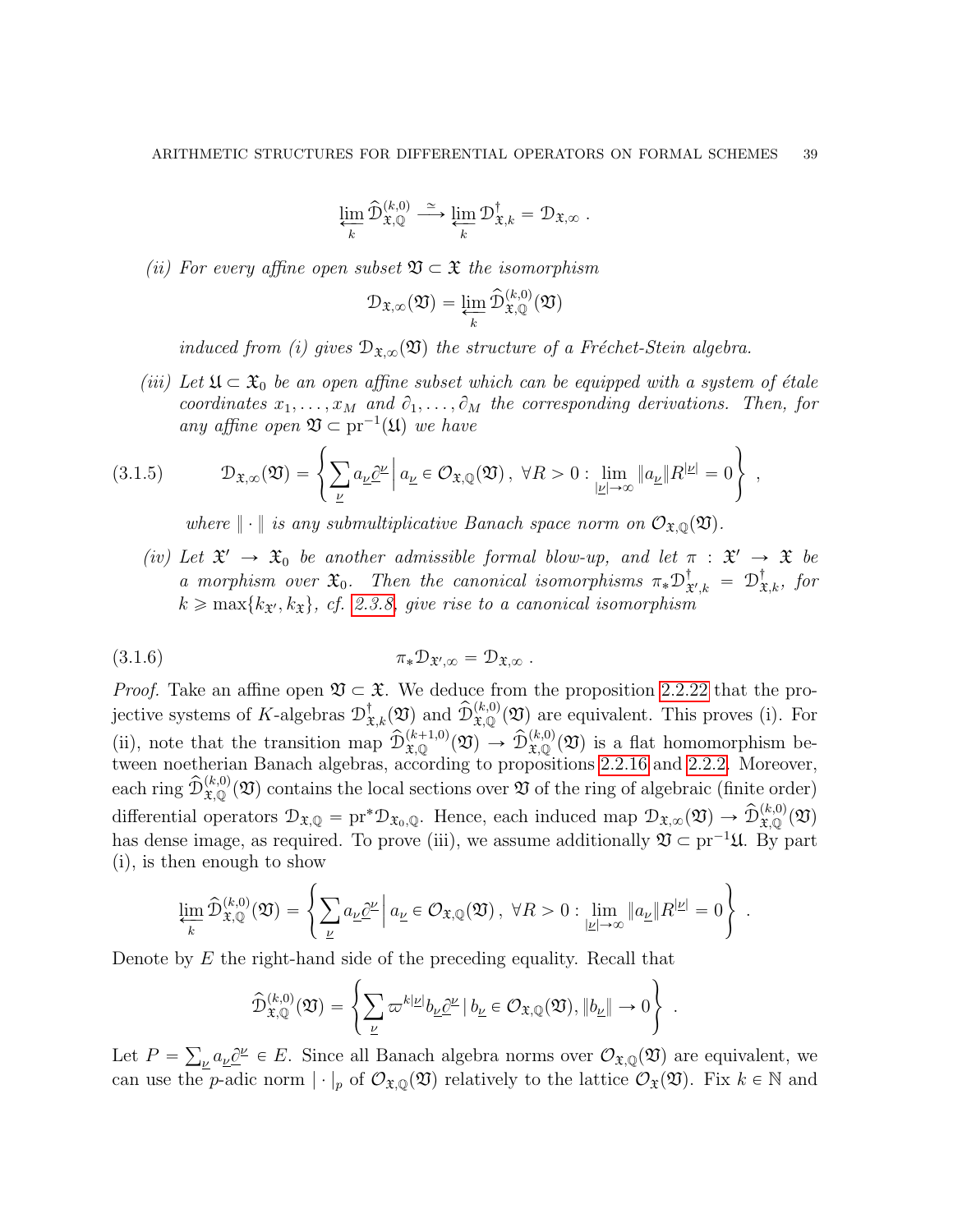define

$$
b_{\underline{\nu}} = \varpi^{-k|\underline{\nu}|} a_{\underline{\nu}} \;,
$$

then, using the ramification index e of the extension  $L/\mathbb{Q}_p$ , we get that

$$
|b_{\underline{\nu}}|_p = |a_{\underline{\nu}}|_p p^{\frac{k|\underline{\nu}|}{e}} \to 0 \text{ if } |\underline{\nu}| \to +\infty.
$$

Thus  $P =$  $v_{\nu} \varpi^{k|\underline{\nu}|} b_{\underline{\nu}} \underline{\partial}^{\underline{\nu}} \in \widehat{\mathcal{D}}_{\mathfrak{X},\mathbb{Q}}^{(k,0)}(\mathfrak{V}).$  Conversely, let  $P =$  $\underline{\psi} a_{\underline{\nu}} \underline{\partial}^{\underline{\nu}} \in \underline{\lim}_{k} \widehat{\mathcal{D}}_{\mathfrak{X},\mathbb{Q}}^{(k,0)}(\mathfrak{V})$  and  $R > 0$ . Choose  $k > 0$  such that

$$
p^{\frac{k}{e}} > R
$$
 and define  $b_{\underline{\nu}} = \varpi^{-k|\underline{\nu}|} a_{\underline{\nu}}$ .

Since  $P =$  $v_{\nu} \varpi^{k|\underline{\nu}|} b_{\underline{\nu}} \underline{\partial}^{\underline{\nu}} \in \widehat{\mathcal{D}}_{\mathfrak{X},\mathbb{Q}}^{(k,0)}(\mathfrak{Y}), |b_{\underline{\nu}}|_{p} \to 0$ , thus  $k|\underline{\nu}|$ 

$$
|a_{\underline{\nu}}|_p p^{\frac{k|\underline{\nu}|}{e}} \to 0
$$
, and  $|a_{\underline{\nu}}|_p R^{|\underline{\nu}|} \to 0$ ,

proving that  $P \in E$ , as required for (iii).

Let us prove (iv). Let  $\mathfrak{V} \subset \mathfrak{X}$ , then from part (i) of proposition [2.3.8,](#page-34-0) we know that  $\mathcal{D}^{\dagger}_{\mathfrak{X},k}(\mathfrak{V})=\mathcal{D}^{\dagger}_{\mathfrak{X}}$  $\mathcal{L}_{\mathcal{X},k}^{\dagger}(\pi^{-1}(\mathfrak{V}))$ . We deduce from this the equations

$$
\pi_* \mathcal{D}_{\mathfrak{X}',\infty}(\mathfrak{V}) = \mathcal{D}_{\mathfrak{X}',\infty}(\pi^{-1}(\mathfrak{V})) = \varprojlim_k \mathcal{D}^{\dagger}_{\mathfrak{X}',k}(\pi^{-1}(\mathfrak{V})) = \varprojlim_k \mathcal{D}^{\dagger}_{\mathfrak{X},k}(\mathfrak{V}) = \mathcal{D}_{\mathfrak{X},\infty}(\mathfrak{V}) .
$$

Let us remark that the sheaf  $\mathcal{D}_{\mathfrak{X},\infty}$  does only depend on the formal scheme  $\mathfrak{X}$  and not on the blow-up morphism pr. Indeed, suppose that  $\mathfrak X$  is realized as the blow-up of two smooth formal schemes  $\mathfrak{X}_0$  and  $\mathfrak{X}'_0$ . We may assume that  $\mathfrak{X}_0$  and  $\mathfrak{X}'_0$  are affine and endowed with coordinates. To any given k, there exists  $k' \geq k$  such that  $\varpi^{k'}$ pr'<sup>\*</sup>T<sub>x'</sub> is contained in  $\varpi^k$ pr<sup>\*</sup> $\mathcal{T}_{\mathfrak{X}_0}$ , inside the tangent sheaf  $\mathcal{T}_{\mathfrak{X}_\mathbb{Q}}$  of the generic fibre  $\mathfrak{X}_\mathbb{Q}$ . The two projective systems  $(\widehat{\mathcal{D}}_{\mathfrak{X},\mathbb{Q}}^{(k,0)})_{k\geq k_{\mathfrak{X}}}$  (relative to the blow-up morphisms pr and pr') are therefore cofinal and their projective limits are therefore isomorphic.

For every affine open subset  $\mathfrak{V} \subset \mathfrak{X}$  we have, according to the preceding proposition, the abelian category of coadmissible  $\mathcal{D}_{\mathfrak{X},\infty}(\mathfrak{Y})$ -modules  $\mathcal{C}_{\mathfrak{D}_{\mathfrak{X},\infty}(\mathfrak{Y})}$ . We give an alternative description of these modules using the projective system of algebras  $\mathcal{D}^{\dagger}_{\mathfrak{X},k}(\mathfrak{Y})$ .

<span id="page-39-0"></span>**Proposition 3.1.7.** Let  $\mathfrak{V} \subset \mathfrak{X}$  be an affine open. A  $\mathcal{D}_{\mathfrak{X},\infty}(\mathfrak{V})$ -module M is coadmissible if and only if there is a projective system  $(M_k, M_{k+1} \to M_k)$ , where each  $M_k$  is a finitely presented  $\mathcal{D}^{\dagger}_{\mathfrak{X},k}(\mathfrak{V})$ -module, such that

(i) the transition map  $M_{k+1} \to M_k$  is  $\mathcal{D}_{\mathfrak{X}}^{\dagger}$  $X_{\mathfrak{X},k+1}(\mathfrak{V})$ -linear and induces an isomorphism

$$
\mathcal{D}^{\dagger}_{\mathfrak{X},k}(\mathfrak{Y}) \otimes_{\mathcal{D}^{\dagger}_{\mathfrak{X},k+1}(\mathfrak{Y})} M_{k+1} \simeq M_k
$$

of  $\mathcal{D}^{\dagger}_{\mathfrak{X},k}(\mathfrak{Y})$ -modules, and

(ii) M is isomorphic to  $\varprojlim_k M_k$  as an  $\mathfrak{D}_{\mathfrak{X},\infty}(\mathfrak{Y})$ -module.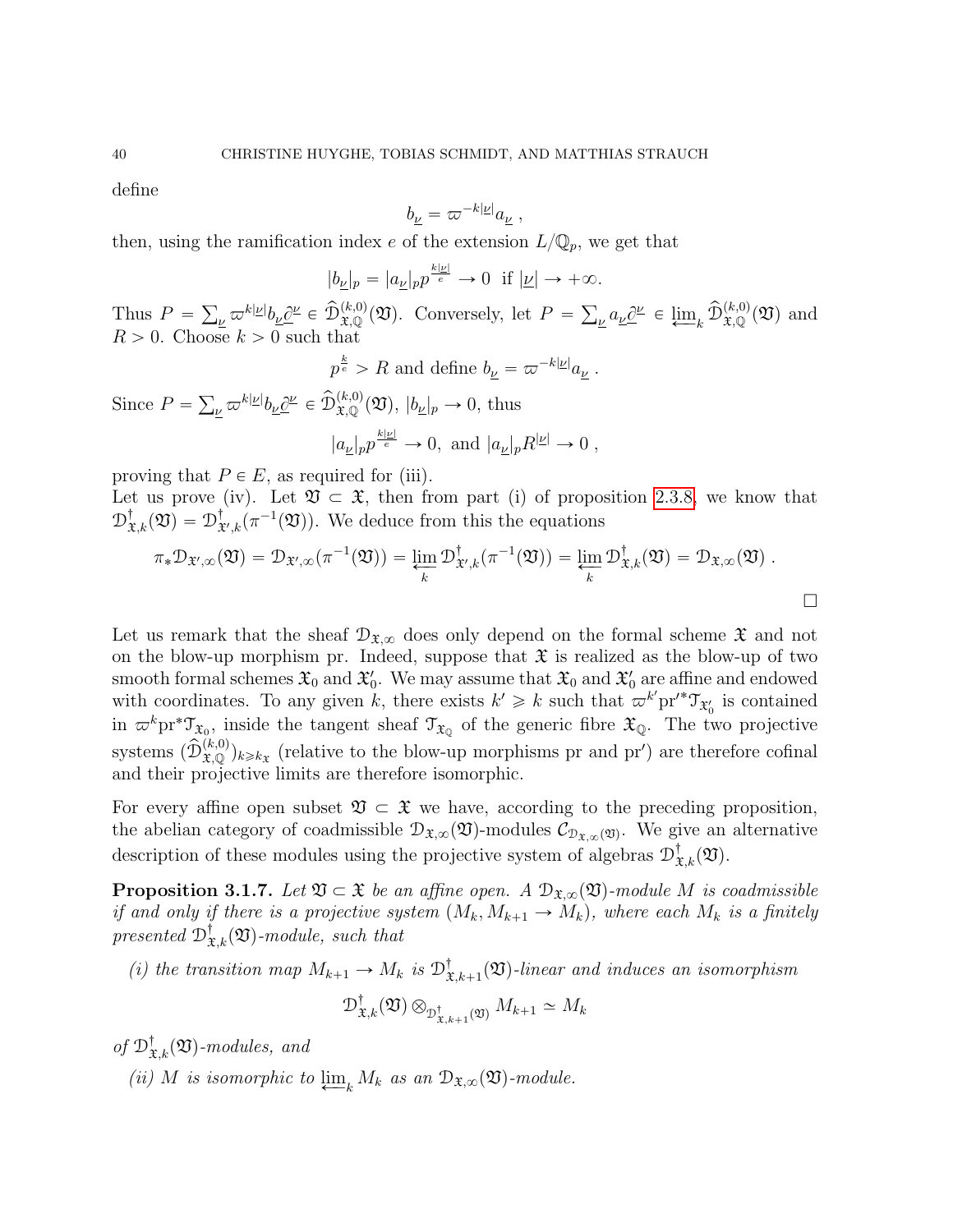Proof. This follows from the discussion given in the proof of [\[11,](#page-52-16) Prop. 1.2.9] and we explain the main points. We write  $A_k = \widehat{\mathcal{D}}_{\mathfrak{X},\mathbb{Q}}^{(k,0)}(\mathfrak{V})$  and  $B_k = \mathcal{D}_{\mathfrak{X},k}^{\dagger}(\mathfrak{V})$ . We have strictly increasing functions  $\phi$  and  $\psi$  mapping N to itself such that the map  $A \to A_k$  (resp.  $A \to B_k$ ) factors through the map  $A \to B_{\phi(k)}$  (resp.  $A \to A_{\psi(k)}$ ). Indeed, we may take  $\phi(k) = k + e'$  and  $\psi(k) = k$  with  $e' \geqslant \frac{e}{n-1}$  $\frac{e}{p-1}$  a fixed number, according to the proposition [2.2.22.](#page-23-0) In particular, the systems of K-algebras  $A_k$  and  $B_k$  are equivalent. Now suppose N is coadmissible with system of Banach modules  $N_k$ . For  $k \geq 1$  define the finitely presented  $B_k$ -module

$$
M_k = B_k \otimes_{A_{\psi(k)}} N_{\psi(k)}.
$$

Since  $\psi(k+1) \ge \psi(k)$ , the map  $N_{\psi(k+1)} \to N_{\psi(k)}$  induces a map  $M_{k+1} \to M_k$  and then a map  $B_k \otimes_{B_{k+1}} M_{k+1} \to M_k$ . This map is bijective as follows from the diagram presented in the proof of [\[11,](#page-52-16) Prop. 1.2.9]. Moreover, the projection map  $M \to N_{\psi(k)}$  induces a A-linear map

$$
M \to B_k \otimes_A M \to B_k \otimes_{A_{\psi(k)}} N_{\psi(k)} = M_k
$$

compatible with  $M_{k+1} \to M_k$ . This gives an A-linear map  $M \to \underline{\lim}_{k} M_k$  and it remains to see that it is bijective. We have the natural map  $N_{\psi(k)} \to M_k$ . On the other hand,  $\psi(\phi(k)) \geq k$  such that there is a map

$$
M_{\phi(k)} = B_{\phi(k)} \otimes_{A_{\psi(\phi(k))}} N_{\psi(\phi(k))} \to A_k \otimes_{A_{\psi(\phi(k))}} N_{\psi(\phi(k))} \to N_k
$$

using the map  $B_{\phi(k)} \to A_k$ . Hence the systems  $(M_k)$  and  $(N_k)$  are equivalent and

$$
M \simeq \varprojlim_k N_k \simeq \varprojlim_k M_k.
$$

This shows that the system  $(M_k)$  is as required for M. Conversely, starting with a module M and such a system  $(M_k)$  the coadmissibility of M follows with the same argument.

<span id="page-40-0"></span>**Definition 3.1.8.** A  $\mathcal{D}_{\mathfrak{X},\infty}$ -module M is called *coadmissible* if there a projective system  $(\mathcal{M}_k, \mathcal{M}_{k+1} \to \mathcal{M}_k)_{k \geq k_x}$ , where  $\mathcal{M}_k$  is a coherent  $\widehat{\mathcal{D}}_{\mathfrak{X},\mathbb{Q}}^{(k,0)}$ -module, such that

(i) the transition map  $\mathcal{M}_{k+1} \to \mathcal{M}_k$  is  $\widehat{\mathcal{D}}_{\mathfrak{X},\mathbb{Q}}^{(k+1,0)}$ -linear and the induced map

(3.1.9) 
$$
\widehat{\mathcal{D}}_{\mathfrak{X},\mathbb{Q}}^{(k,0)} \otimes_{\widehat{\mathcal{D}}_{\mathfrak{X},\mathbb{Q}}^{(k+1,0)}} \mathcal{M}_{k+1} \longrightarrow \mathcal{M}_k
$$

is an isomorphism as  $\widehat{\mathcal{D}}_{\mathfrak{X},\mathbb{Q}}^{(k,0)}$ -modules, and

(ii) M is isomorphic to  $\lim_{k} M_k$  as  $\mathcal{D}_{\mathfrak{X},\infty}$ -module.

We denote by

$$
\mathcal{C}_{\mathfrak{X}}\subseteq\mathrm{Mod}(\mathcal{D}_{\mathfrak{X},\infty})
$$

the full subcategory of coadmissible  $\mathcal{D}_{\mathfrak{X},\infty}$ -modules in the category of all  $\mathcal{D}_{\mathfrak{X},\infty}$ -modules.

**Proposition 3.1.10.** A  $\mathcal{D}_{\mathfrak{X},\infty}$ -module M is coadmissible if and only if there is a projective system  $(\mathcal{M}_k, \mathcal{M}_{k+1} \to \mathcal{M}_k)_{k \geq k}$ , where  $\mathcal{M}_k$  is a coherent  $\mathcal{D}^{\dagger}_{\mathfrak{X},k}$ -module, such that

(i) the transition map  $\mathcal{M}_{k+1} \to \mathcal{M}_k$  is  $\mathcal{D}_{3}^{\dagger}$  $X_{k,k+1}$ -linear and the induced morphism of sheaves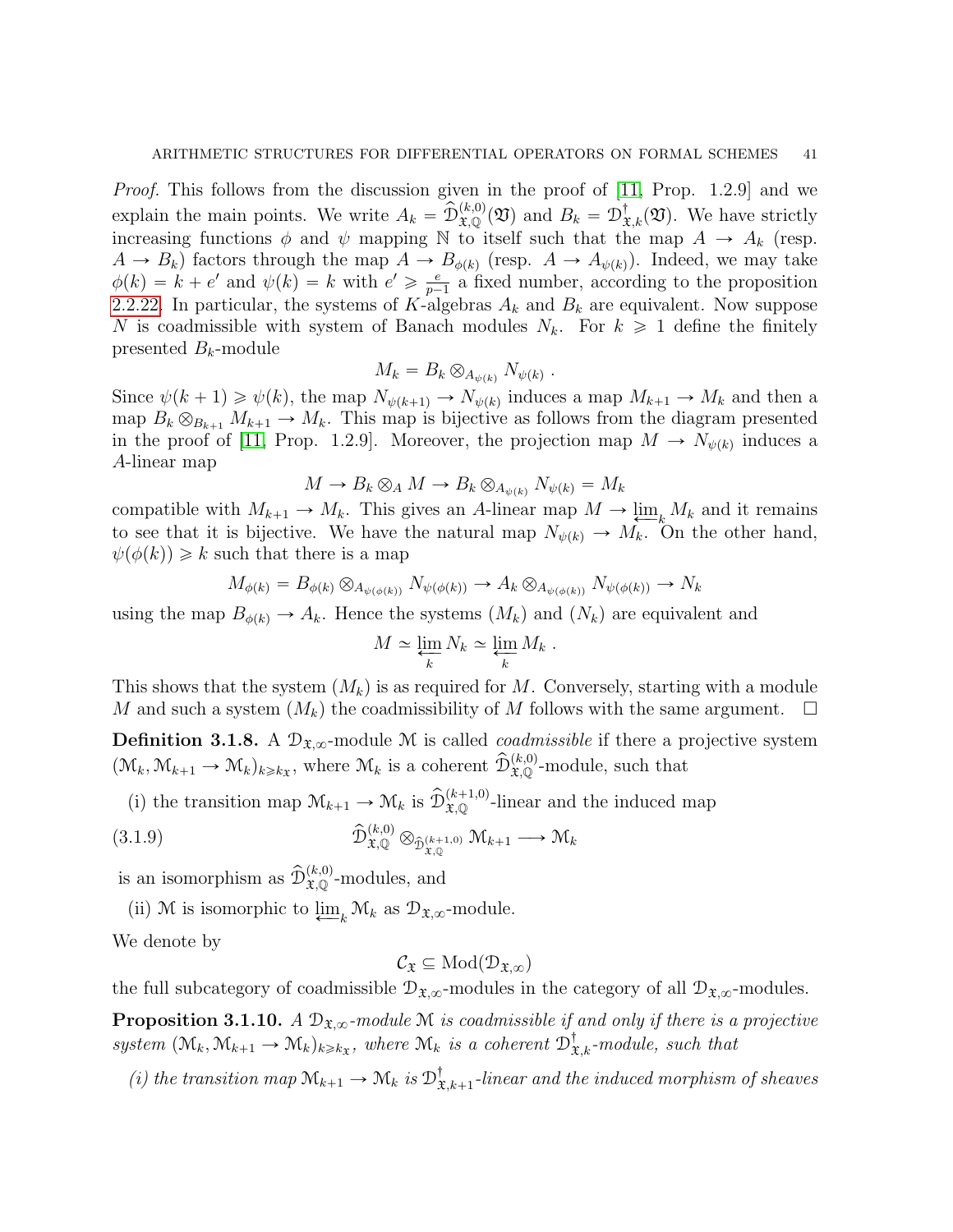$$
(3.1.11) \t\t\t\t\t\mathcal{D}_{\mathfrak{X},k}^{\dagger} \otimes_{\mathcal{D}_{\mathfrak{X},k+1}^{\dagger}} \mathfrak{M}_{k+1} \longrightarrow \mathfrak{M}_{k}
$$

is an isomorphism of  $\mathcal{D}^{\dagger}_{\mathfrak{X},k}$ -modules, and

(ii) M is isomorphic to  $\lim_{k \to \infty} \mathcal{M}_k$  as  $\mathcal{D}_{\mathfrak{X},\infty}$ -module.

Proof. This follows literally as for the modules of local sections, cf. proposition [3.1.7,](#page-39-0) taking into account that proposition [2.2.22](#page-23-0) holds on the level of sheaves.  $\Box$ 

The following statement is a version of the invariance theorem [2.3.8](#page-34-0) for coadmissible modules.

<span id="page-41-0"></span>**Proposition 3.1.12.** Let  $\mathfrak{X}' \to \mathfrak{X}_0$  be another admissible formal blow-up, and let  $\pi : \mathfrak{X}' \to$  $\mathfrak X$  be a morphism over  $\mathfrak X_0$ . Then, for every coadmissible  $\mathfrak D_{\mathfrak X',\infty}$ -module  $\mathfrak M$  the sheaf  $\pi_*\mathfrak M$ is a coadmissible  $\mathcal{D}_{\mathfrak{X},\infty}$ -module via the isomorphism  $\pi_*\mathcal{D}_{\mathfrak{X}',\infty} = \mathcal{D}_{\mathfrak{X},\infty}$ . Moreover, one has an equivalence of categories

$$
\pi_*:\mathcal{C}_{\mathfrak{X}'}\stackrel{\simeq}{\longrightarrow}\mathcal{C}_{\mathfrak{X}}.
$$

*Proof.* Write  $\mathcal{M} = \varprojlim_k \mathcal{M}_k$  with coherent  $\mathcal{D}_3^{\dagger}$  $_{\mathfrak{X}',k}^{\dagger}$ -modules  $\mathfrak{M}_k$ . By [2.3.8](#page-34-0) we know that each sheaf  $\pi_*(\mathcal{M}_k)$  is a coherent  $\mathcal{D}^{\dagger}_{\mathfrak{X},k}$ -module. Moreover  $\pi_*(\mathcal{M}) = \varprojlim_k \pi_*(\mathcal{M}_k)$ , and

$$
\mathcal{D}^{\dagger}_{\mathfrak{X},k}\otimes_{\mathcal{D}^{\dagger}_{\mathfrak{X},k+1}}\pi_*\mathcal{M}_{k+1}=\pi_*\mathcal{D}^{\dagger}_{\mathfrak{X}',k}\otimes_{\pi_*\mathcal{D}^{\dagger}_{\mathfrak{X}',k+1}}\pi_*\mathcal{M}_{k+1}\simeq \pi_*\left(\mathcal{D}^{\dagger}_{\mathfrak{X}',k}\otimes_{\mathcal{D}^{\dagger}_{\mathfrak{X}',k+1}}\mathcal{M}_{k+1}\right)\simeq \pi_*\mathcal{M}_k.
$$

Note here that the exact functor  $\pi_*$ , cf. [2.3.8,](#page-34-0) indeed commutes with the tensor product: this may be checked over an open affine  $\mathfrak{V} \subseteq \mathfrak{X}'$  where we may take a finite presentation of the restriction of the module  $\mathcal{M}_{k+1}$  to  $\mathfrak{V}$  as  $\mathcal{D}_2^{\dagger}$  $\mathcal{V}_{\mathfrak{V},k+1}$ -module to reduce to the case of the sheaf  $\mathcal{D}_2^{\dagger}$  $\mathcal{V}_{\mathfrak{V},k+1}$ , as in the proof of the preceding theorem. This shows  $\pi_*\mathcal{M} \in \mathcal{C}_{\mathfrak{X}}$ . Conversely, suppose  $\mathcal{N} = \varprojlim_k \mathcal{N}_k \in \mathcal{C}_{\mathfrak{X}}$  with coherent  $\mathcal{D}^{\dagger}_{\mathfrak{X},k}$ -modules  $\mathcal{N}_k$ . Then  $\pi^! \mathcal{N} := \varprojlim_k \pi^! \mathcal{N}_k$  lies in  $\mathcal{C}_{\mathfrak{X}}$ , since the projective system of coherent  $\mathcal{D}^{\dagger}_{\mathfrak{X}}$  $^{\dagger}_{\mathfrak{X}',k}$ -modules  $\pi^!\mathcal{N}_k$  satisfies ´ on a construction of the construction of the construction of the construction of the construction of the construction of the construction of the construction of the construction of the construction of the construction of

$$
\mathcal{D}_{\mathfrak{X}',k}^{\dagger} \otimes_{\mathcal{D}_{\mathfrak{X}',k+1}^{\dagger}} \pi^! \mathcal{N}_{k+1} \simeq \mathcal{D}_{\mathfrak{X}',k}^{\dagger} \otimes_{\mathcal{D}_{\mathfrak{X}',k+1}^{\dagger}} \left( \mathcal{D}_{\mathfrak{X}',k+1}^{\dagger} \otimes_{\pi^{-1} \mathcal{D}_{\mathfrak{X},k+1}^{\dagger}} \pi^{-1} \mathcal{N}_{k+1} \right)
$$

$$
\simeq \mathcal{D}_{\mathfrak{X}',k}^{\dagger} \otimes_{\pi^{-1} \mathcal{D}_{\mathfrak{X},k}^{\dagger}} \left( \pi^{-1} \mathcal{D}_{\mathfrak{X},k}^{\dagger} \otimes_{\pi^{-1} \mathcal{D}_{\mathfrak{X},k+1}^{\dagger}} \pi^{-1} \mathcal{N}_{k+1} \right)
$$

$$
\simeq \pi^! \left( \mathcal{D}_{\mathfrak{X},k}^{\dagger} \otimes_{\mathcal{D}_{\mathfrak{X},k+1}^{\dagger}} \mathcal{N}_{k+1} \right)
$$

$$
\simeq \pi^! \mathcal{N}_k.
$$

It follows from [2.3.8](#page-34-0) that the functor  $\mathcal{N} \mapsto \pi^! \mathcal{N}$  is a quasi-inverse to the functor  $\pi_*$ :  $C_{\mathfrak{X}'} \to C_{\mathfrak{X}}$ . These functors are therefore mutually inverse equivalences of categories.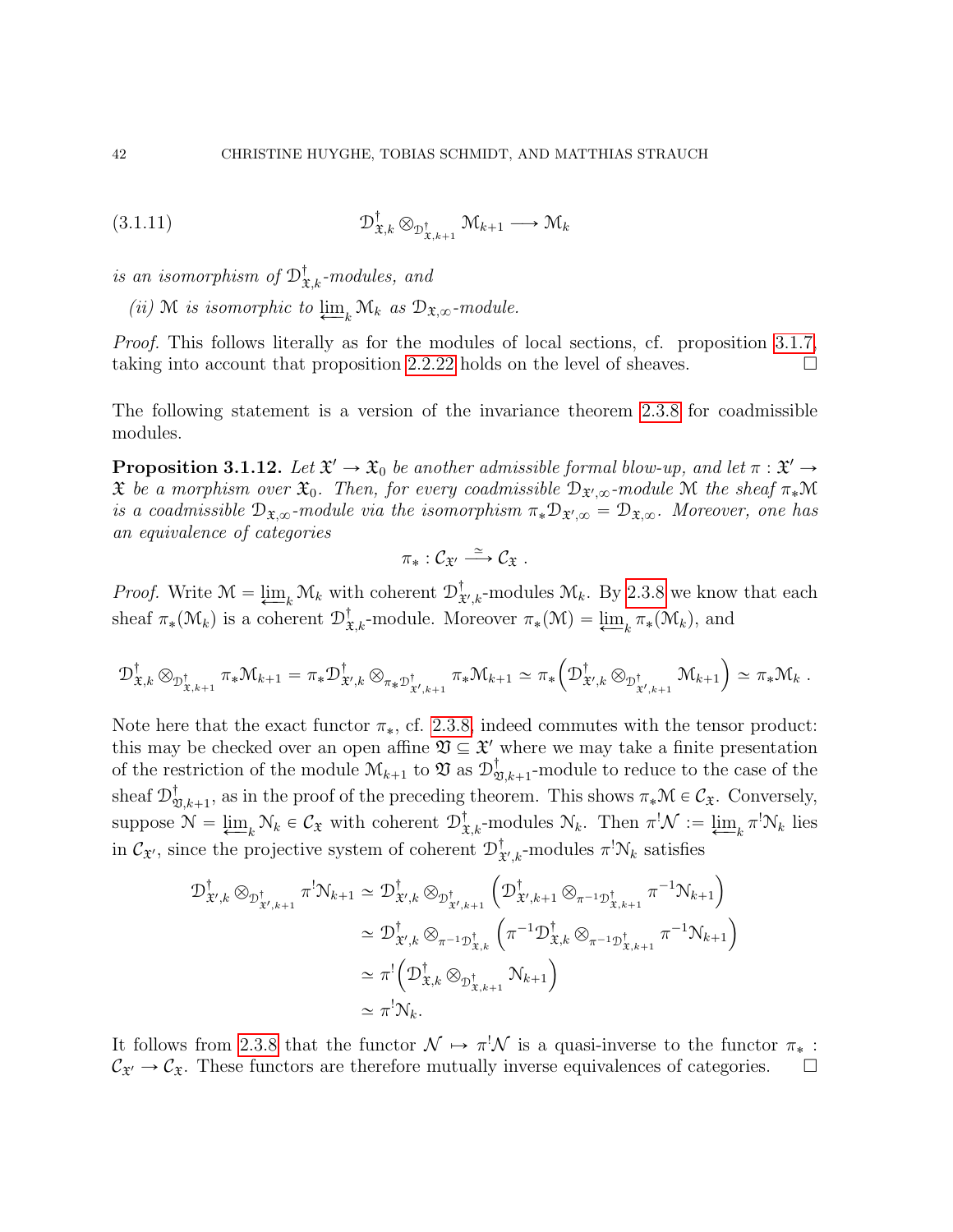<span id="page-42-0"></span>**Theorem 3.1.13.** (Theorem A for coadmissible modules on  $\mathfrak{X}$ ) Let  $\mathfrak{V} \subset \mathfrak{X}$  be an affine open subset. Then the global sections functor  $\Gamma(\mathfrak{V},-)$  induces an equivalence of categories

$$
\Gamma({\mathfrak{V}},-): {\mathcal{C}}_{\mathfrak{V}} \stackrel{\simeq}{\longrightarrow} {\mathcal{C}}_{{\mathfrak{D}}_{{\mathfrak{X}}, \infty}({\mathfrak{V}})}\ .
$$

*Proof.* This is an application of proposition [2.2.15.](#page-18-0) Abbreviate  $D_k^{\dagger} = \Gamma(\mathfrak{V}, \mathcal{D}_{\mathfrak{V},k}^{\dagger})$ . Let  $\mathcal{M} \in \mathcal{C}_{\mathfrak{V}}$  with coherent  $\mathcal{D}^{\dagger}_{\mathfrak{X},k}$ -modules  $\mathcal{M}_k$ . Then  $M_k = \Gamma(\mathfrak{V}, \mathcal{M}_k)$  is a coherent  $D^{\dagger}_k$  $_{k}^{^{\mathrm{T}}}$ -module and  $M = \Gamma(\mathfrak{V}, \mathfrak{M}) = \underline{\lim}_{k} M_k$ . Taking global sections in the isomorphism

$$
(3.1.14) \t\t\t\t\mathcal{D}_{\mathfrak{X},k}^{\dagger} \otimes_{\mathcal{D}_{\mathfrak{X},k+1}^{\dagger}} \mathfrak{M}_{k+1} \xrightarrow{\simeq} \mathfrak{M}_{k}
$$

shows that the canonical map

<span id="page-42-1"></span>
$$
D_k^{\dagger} \otimes_{D_{k+1}^{\dagger}} M_{k+1} \xrightarrow{\simeq} M_k
$$

is an isomorphism, too. Indeed, this is clear in the case  $\mathcal{M}_{k+1} = \mathcal{D}_{2}^{\dagger}$  $\mathcal{L}_{\mathfrak{V},k+1}$  and the general case follows from taking a finite presentation of  $\mathcal{M}_{k+1}$  as  $\mathcal{D}_{2}^{\dagger}$  $\mathbb{I}_{\mathfrak{V},k+1}$ -module. We conclude with proposition [3.1.7](#page-39-0) that  $M \in C_{\mathcal{D}_{\mathfrak{X},\infty}(\mathfrak{Y})}$ . Conversely, given  $M \in C_{\mathcal{D}_{\mathfrak{X},\infty}(\mathfrak{Y})}$  with coherent  $D_k^\dagger$ <sup>†</sup><sub>k</sub>-modules  $M_k$  the  $\mathcal{D}^{\dagger}_{\mathfrak{V},k}$ -module  $\mathfrak{M}_k = \mathcal{D}^{\dagger}_{\mathfrak{V},k} \otimes_{D^{\dagger}_k} M_k$  is coherent and these modules satisfy [3.1.14.](#page-42-1) Indeed, that the canonical map  $3.1.\overline{14}$  is an isomorphism can be checked on global sections and follows then from the compatibility with the tensor product. This shows that  $\mathcal{M} = \underline{\lim}_{k} \mathcal{M}_{k}$  lies in  $\mathcal{C}_{\mathfrak{V}}$ . This provides a quasi-inverse to  $\Gamma(\mathfrak{V}, -)$ .

<span id="page-42-2"></span>**Lemma 3.1.15.** Let  $\mathcal{M} \in C_{\mathfrak{X}}$  with a projective system  $(\mathcal{M}_k)$  of coherent  $\widehat{\mathcal{D}}_{\mathfrak{X},\mathbb{Q}}^{(k,0)}$ -modules, as in [3.1.8.](#page-40-0) Let  $\mathfrak{V} \subset \mathfrak{X}$  be an open subset, which is affine or of the form  $pr^{-1}(\mathfrak{U})$  for an affine open  $\mathfrak{U} \subset \mathfrak{X}_0$ . Then the projective system  $(\mathcal{M}_k(\mathfrak{V}))_{k \geq k_{\mathfrak{X}}}$  has the following properties:

- (i) For  $k' \geq k$  the transition map  $\mathcal{M}_{k'}(\mathfrak{V}) \to \mathcal{M}_{k}(\mathfrak{V})$  is uniformly continuous.
- (ii) For all  $k \geq k_{\mathfrak{X}}$  there exists  $k' \geq k$  such that for all  $k'' \geq k'$  the image of  $\mathcal{M}_{k''}(\mathfrak{Y}) \to$  $\mathcal{M}_k(\mathfrak{U})$  is dense in  $\text{im}(\mathcal{M}_{k'}(\mathfrak{V}) \to \mathcal{M}_k(\mathfrak{V})).$
- $(iii) \lim_{k}^{(1)} \mathcal{M}_k(\mathfrak{V}) = 0.$

*Proof.* (a) To begin with, we assume here that  $\mathfrak V$  is open affine in  $\mathfrak X$ . Since a continuous map between normed spaces is uniformly continuous, (i) is clear. Abbreviate  $D_k = \Gamma(\mathfrak{V}, \widehat{\mathcal{D}}_{\mathfrak{X},\mathbb{Q}}^{(k,0)})$  and  $M_k = \Gamma(\mathfrak{V}, \mathfrak{M}_k)$ . By the above theorem  $M \in \mathcal{C}_{\mathfrak{D}_{\mathfrak{X},\infty}(\mathfrak{V})}$  and, by the general properties of Fréchet-Stein algebras which we have recalled above, it remains to see that the modules  $M_k = \mathcal{M}_k(\mathfrak{V})$  form a  $(D_k)$ -sequence for M. This is an applica-tion of proposition [2.2.6:](#page-13-0) First,  $M_k$  is a coherent  $D_k$ -module. Applying  $\Gamma(\mathfrak{V},-)$  to the isomorphism

$$
\widehat{\mathcal{D}}_{\mathfrak{X},\mathbb{Q}}^{(k,0)} \otimes_{\widehat{\mathcal{D}}_{\mathfrak{X},\mathbb{Q}}^{(k+1,0)}} \mathcal{M}_{k+1} \stackrel{\simeq}{\longrightarrow} \mathcal{M}_k
$$

shows that the canonical map

$$
D_k \otimes_{D_{k+1}} M_{k+1} \xrightarrow{\simeq} M_k
$$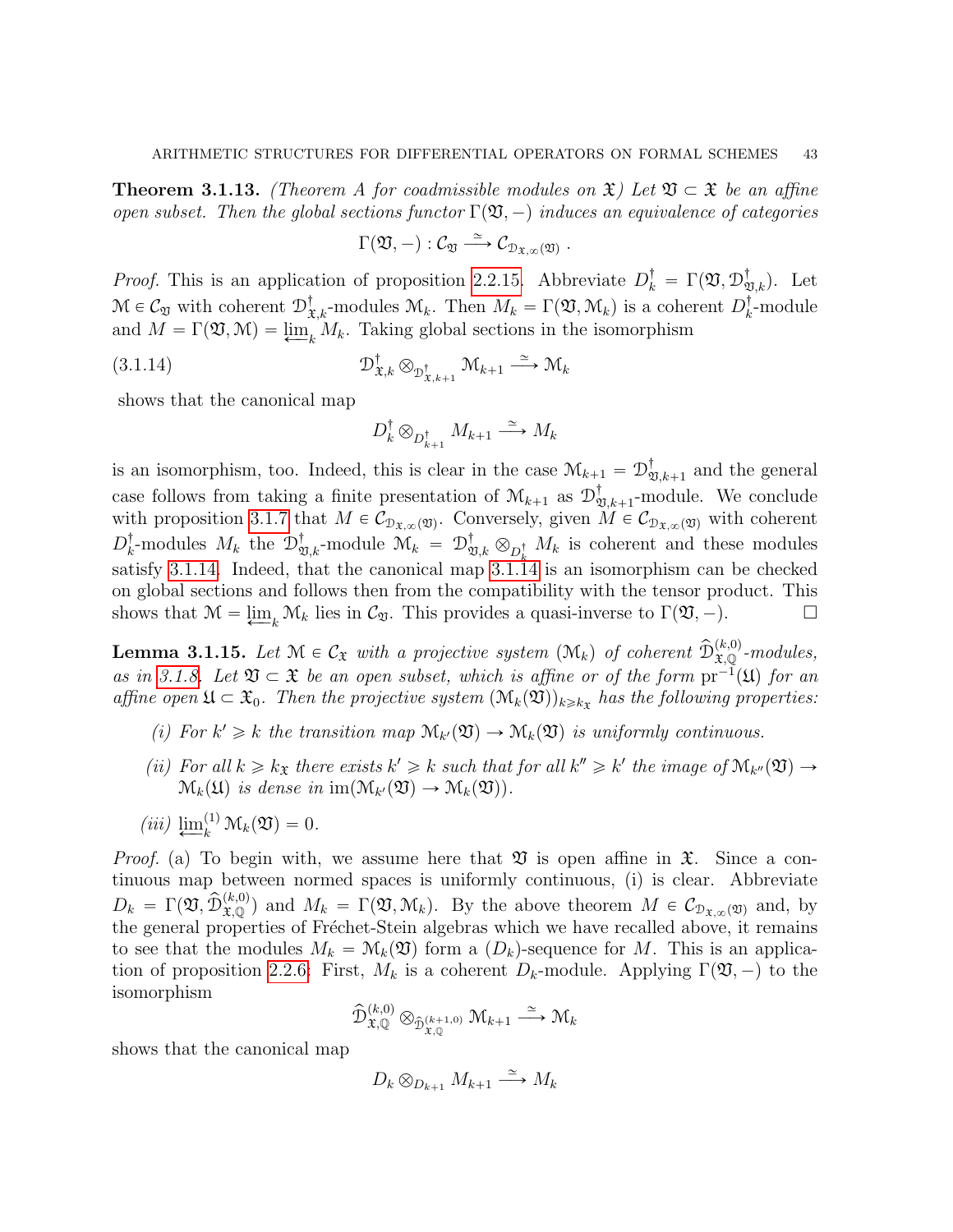is an isomorphism. Indeed, this is clear in the case where the restriction of  $\mathcal{M}_{k+1}$  to  $\mathfrak{V}$  equals  $\widehat{\mathcal{D}}_{\mathfrak{V},\mathbb{Q}}^{(k,0)}$  and the general case follows from taking a finite presentation of it as  $\widehat{\mathcal{D}}_{\mathfrak{V}, \mathbb{Q}}^{(k,0)}$ -module.

(b) Now let  $\mathfrak{V} = \text{pr}^{-1}(\mathfrak{U})$  be the preimage of an open affine subset  $\mathfrak{U} \subset \mathfrak{X}_0$ . We consider the projective system  $(p_{\mathbf{r}}^* \mathcal{M}_k)_k$  of coherent  $\widehat{\mathcal{D}}_{\mathbf{x}_0,\mathbb{Q}}^{(k,0)}$ -modules. By [3.1.12,](#page-41-0) this is a projective system for the sheaf  $pr_*\mathcal{M} \in \mathcal{C}_{\mathfrak{X}_0}$ . As we have seen in part (a), statements (i)-(iii) hold for the open affine subset  $\mathfrak{U}$  of  $\mathfrak{X}_0$  and the projective system  $(\text{pr}_{*}\mathcal{M}_{k})_k$ , and they thus hold also for  $\mathfrak{V} = \text{pr}^{-1}(\mathfrak{U})$  and the projective system  $(\mathcal{M}_k)_k$ .

<span id="page-43-0"></span>**Theorem 3.1.16.** (Theorem B for coadmissible modules on  $\mathfrak{X}$ ) Let  $pr : \mathfrak{X} \to \mathfrak{X}_0$  be an admissible blow-up. Suppose  $\mathcal{M} = \underline{\lim}_{k} \mathcal{M}_{k}$  is a coadmissible  $\mathcal{D}_{\mathfrak{X},\infty}$ -module with coherent  $\widehat{\mathcal{D}}_{\mathfrak{X},\mathbb{Q}}^{(k,0)}$ -modules  $\mathcal{M}_k$ . Then  $R\varprojlim_k \mathcal{M}_k = \mathcal{M}$ . Moreover, given any open subset  $\mathfrak{V} \subset \mathfrak{X}$  which is affine or the preimage  $pr^{-1}(\mathfrak{U})$  of an open affine  $\mathfrak{U} \subset \mathfrak{X}_0$ , we have  $H^q(\mathfrak{V}, \mathfrak{M}) = 0$  for all  $q > 0$ . In particular, if  $\mathfrak{X}_0$  is affine, then  $H^q(\mathfrak{X}, \mathcal{M}) = 0$  for all  $q > 0$ .

*Proof.* Our aim is to apply [\[26,](#page-52-15) Tag 0BKS]. To this end, we let  $\beta$  be the set of open subsets  $\mathfrak{V} \subset \mathfrak{X}$  which are affine or of the form  ${\rm pr}^{-1}(\mathfrak{U})$  for some open affine  $\mathfrak{U} \subset \mathfrak{X}_0$ . We are going to show that the three hypotheses of loc. cit. are fulfilled, namely

- (i) Every open subset of  $\mathfrak X$  has a covering whose members are elements of  $\mathcal B$ .
- (ii) For every  $\mathfrak{V} \in \mathcal{B}$ , all  $k \geq 0$ , and all  $q > 0$  one has  $H^q(\mathfrak{V}, \mathcal{M}_k) = 0$ .
- (*iii*) For every  $\mathfrak{V} \in \mathcal{B}$  one has  $\underline{\lim}_{k}^{(1)} \mathcal{M}_{k}(\mathfrak{V}) = 0$ .

*Proof of these conditions.* (i) This is true because  $\mathcal{B}$  is a basis of the topology of  $\mathfrak{X}$ .

(ii) This is true by [2.2.6](#page-13-0) (iii) for  $\mathfrak V$  open affine, and by [2.3.12](#page-36-1) when  $\mathfrak V$  is the preimage of an open affine subset in  $\mathfrak{X}_0$ .

(iii) This is true by [3.1.15.](#page-42-2)

This shows that the conclusions of [\[26,](#page-52-15) Tag 0BKS] hold, namely that  $R \varprojlim_k \mathcal{M}_k = \mathcal{M}$ , and that  $H^q(\mathfrak{V}, \mathcal{M}) = 0$  for all  $q > 0$  and every  $\mathfrak{V} \in \mathcal{B}$ . In particular,  $H^q(\mathfrak{X}, \mathcal{M}) = 0$  for all  $q > 0$ , if  $\mathfrak{X}_0$  is affine.

**Theorem 3.1.17.** The category  $\mathcal{C}_{\mathfrak{X}}$  of coadmissible  $\mathcal{D}_{\mathfrak{X},\infty}$ -modules is abelian.

Proof. The argument is similar to [\[24,](#page-52-4) 3.5], adapted to our situation.

(a) For the purpose of this proof denote by  $\mathcal{C}oh$  the category of projective systems  $(\mathcal{M}_k, \mathcal{M}_{k+1} \to \mathcal{M}_k)_{k \geqslant 0}$ , where  $\mathcal{M}_k$  is a coherent  $\widehat{\mathcal{D}}_{\mathfrak{X},\mathbb{Q}}^{(k,0)}$ -module, such that for every  $k \geqslant 0$ the canonical  $\widehat{\mathcal{D}}_{\mathfrak{X},\mathbb{Q}}^{(k,0)}$ -linear homomorphism  $\widehat{\mathcal{D}}_{\mathfrak{X},\mathbb{Q}}^{(k,0)} \otimes_{\widehat{\mathcal{D}}_{\mathfrak{X},\mathbb{Q}}^{(k+1,0)}} \mathcal{M}_{k+1} \to \mathcal{M}_k$  is an isomorphism. Morphisms in  $Coh$  are morphisms of projective systems. By the flatness result of [2.2.16](#page-19-0) the category  $Coh$  is abelian, where (co)kernels and (co)images in  $Coh$  coincide with the corresponding notions in the category of all projective systems  $(\mathcal{M}_k, \mathcal{M}_{k+1} \to \mathcal{M}_k)_{k \geq 0}$ .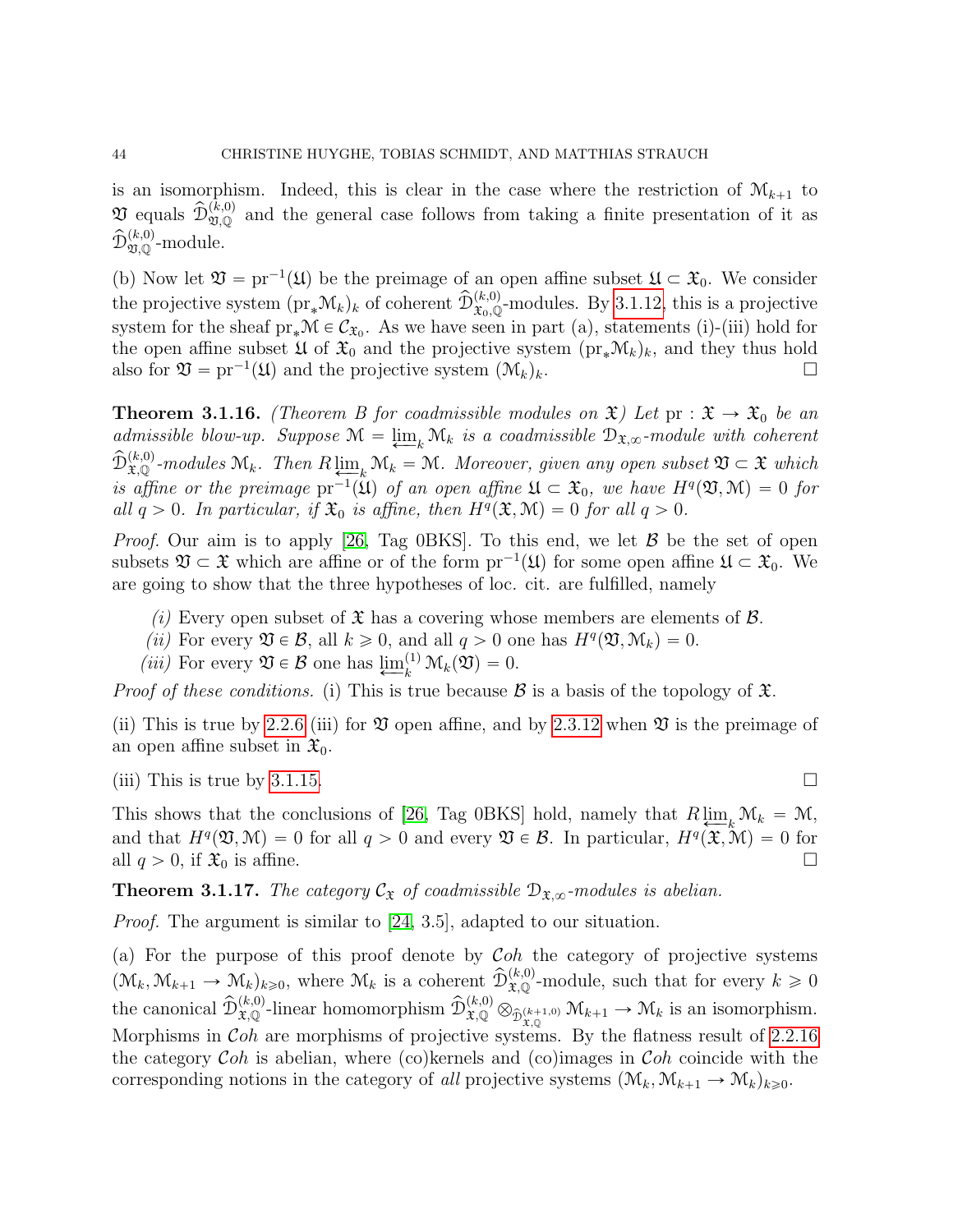(b) Consider the functor  $Coh \to \mathcal{C}_{\mathfrak{X}}$ ,  $(\mathcal{M}_k)_k \mapsto \underline{\lim}_{k} \mathcal{M}_k$ , which is essentially surjective. In order to show that it is also fully faithful, we prove the following statement: if  $\mathcal{M} =$  $\lim_{k \to \infty} \mathcal{M}_k$  is a coadmissible  $\mathcal{D}_{\mathfrak{X},\infty}$ -module, then the canonical map  $\widehat{\mathcal{D}}_{\mathfrak{X},\mathbb{Q}}^{(k,0)} \otimes_{\mathcal{D}_{\mathfrak{X},\infty}} \mathcal{M} \to \mathcal{M}_k$  is an isomorphism for any k. If  $\mathfrak{V} \subseteq \mathfrak{X}$  is open affine, then

$$
\widehat{\mathcal{D}}_{\mathfrak{X}, \mathbb{Q}}^{(k,0)}(\mathfrak{V}) \otimes_{\mathcal{D}_{\mathfrak{X}, \infty}(\mathfrak{V})} \mathcal{M}(\mathfrak{V}) \stackrel{\simeq}{\longrightarrow} \mathcal{M}_k(\mathfrak{V})
$$

is bijective, according to [3.1.13](#page-42-0) and [\[24,](#page-52-4) Cor. 3.1] for the Fréchet-Stein algebra  $\mathcal{D}_{\mathfrak{X},\infty}(\mathfrak{Y})$ . This shows that the morphism of presheaves ´

$$
\left(\widehat{\mathcal{D}}^{(k,0)}_{\mathfrak{X},\mathbb{Q}}(\mathfrak{U})\otimes_{\mathcal{D}_{\mathfrak{X},\infty}(\mathfrak{U})}\mathcal{M}(\mathfrak{U})\to \mathcal{M}_k(\mathfrak{U})\right)_{\mathfrak{U}},
$$

where  $\mathfrak U$  runs through all open subsets in  $\mathfrak X$ , sheafifies to give the desired isomorphism  $\widehat{\mathcal{D}}_{\mathfrak{X},\mathbb{Q}}^{(k,0)} \otimes_{\mathcal{D}_{\mathfrak{X},\infty}} \mathcal{M} \stackrel{\simeq}{\longrightarrow} \mathcal{M}_k$ . The functor  $\lim_{k \to \infty} \mathcal{C}oh \to \mathcal{C}_{\mathfrak{X}}$ , being essentially surjective and fully faithful, is therefore an equivalence of categories.

(c) It is clear that direct sums of coadmissible modules are coadmissible, and the category  $C_{\mathfrak{X}}$  is hence an additive category. Moreover, any morphism between coadmissible modules comes from a morphism in the abelian category  $\mathcal{C}$ *oh* which has a (co)kernel and a (co)image. Since the functor  $\lim_{k \to \infty} \mathcal{L}oh \to \text{Mod}(\mathcal{D}_{\mathfrak{X},\infty})$  is exact, by [3.1.16,](#page-43-0) it commutes with the formation of (co)kernels and (co)images. Thus, the category  $\mathcal{C}_{\mathfrak{X}}$  is abelian.  $\square$ 

<span id="page-44-0"></span>3.2. Coadmissible D-modules on the Zariski-Riemann space  $\langle \mathfrak{X}_0 \rangle$ . We finally explain how to pass from the previous construction and results to the projective limit in  $\mathfrak{X}$ , that is to say, to the Zariski-Riemann space of  $\mathfrak{X}_0$ .

**3.2.1.** Let  $\mathcal{F}_{\mathfrak{X}_0}$  be the set of all admissible formal blow-ups  $\mathfrak{X} \to \mathfrak{X}_0$ .<sup>[5](#page-44-1)</sup> This set is partially ordered by setting  $\mathfrak{X}' \geq \mathfrak{X}$  if the blow-up morphism  $\mathfrak{X}' \to \mathfrak{X}_0$  factors as  $\mathfrak{X}' \stackrel{\pi}{\longrightarrow} \mathfrak{X} \to \mathfrak{X}_0$ , where  $\mathfrak{X} \to \mathfrak{X}_0$  is the blow-up morphism. The morphism  $\pi : \mathfrak{X}' \to \mathfrak{X}$  is then uniquely determined by the universal property of blowing up, and is itself a blow-up morphism [\[19,](#page-52-17) ch. 8, 1.24], and we will denote it henceforth by  $\pi_{\mathfrak{X}',\mathfrak{X}}$ . By [\[9,](#page-52-5) Remark 10 in sec. 8.2] the set  $\mathcal{F}_{\mathfrak{X}_0}$  is directed in the sense that any two elements have a common upper bound, and we can consider the topological space equal to the projective limit  $<sup>6</sup>$  $<sup>6</sup>$  $<sup>6</sup>$ </sup>

$$
\big\langle\mathfrak{X}_0\big\rangle=\varprojlim_{\mathfrak{X}\in\mathcal{F}_{\mathfrak{X}_0}}\mathfrak{X}.
$$

This is the Zariski-Riemann space associated with  $\mathfrak{X}_0$ . For its basic properties we refer to [\[9,](#page-52-5) 9.3].

**3.2.2.** Sheaves on the space  $\langle \mathfrak{X}_0 \rangle$ . For  $\mathfrak{X} \in \mathcal{F}_{\mathfrak{X}_0}$  we denote the canonical projection map  $\langle \mathfrak{X}_0 \rangle \to \mathfrak{X}$  by sp<sub>x</sub>. If  $\mathfrak{X}' \geq \mathfrak{X}$  in  $\mathcal{F}_{\mathfrak{X}_0}$ , we have sp<sub>x</sub> =  $\pi_{\mathfrak{X}',\mathfrak{X}} \circ \text{sp}_{\mathfrak{X}'}$ . The isomorphism

<span id="page-44-1"></span><sup>&</sup>lt;sup>5</sup>We emphasize that the blow-up morphism  $\mathfrak{X} \to \mathfrak{X}_0$  is part of the datum of  $\mathfrak{X}$ .

<span id="page-44-2"></span><sup>&</sup>lt;sup>6</sup>In the paper [\[18\]](#page-52-3) this space is denoted by  $\mathfrak{X}_{\infty}$ .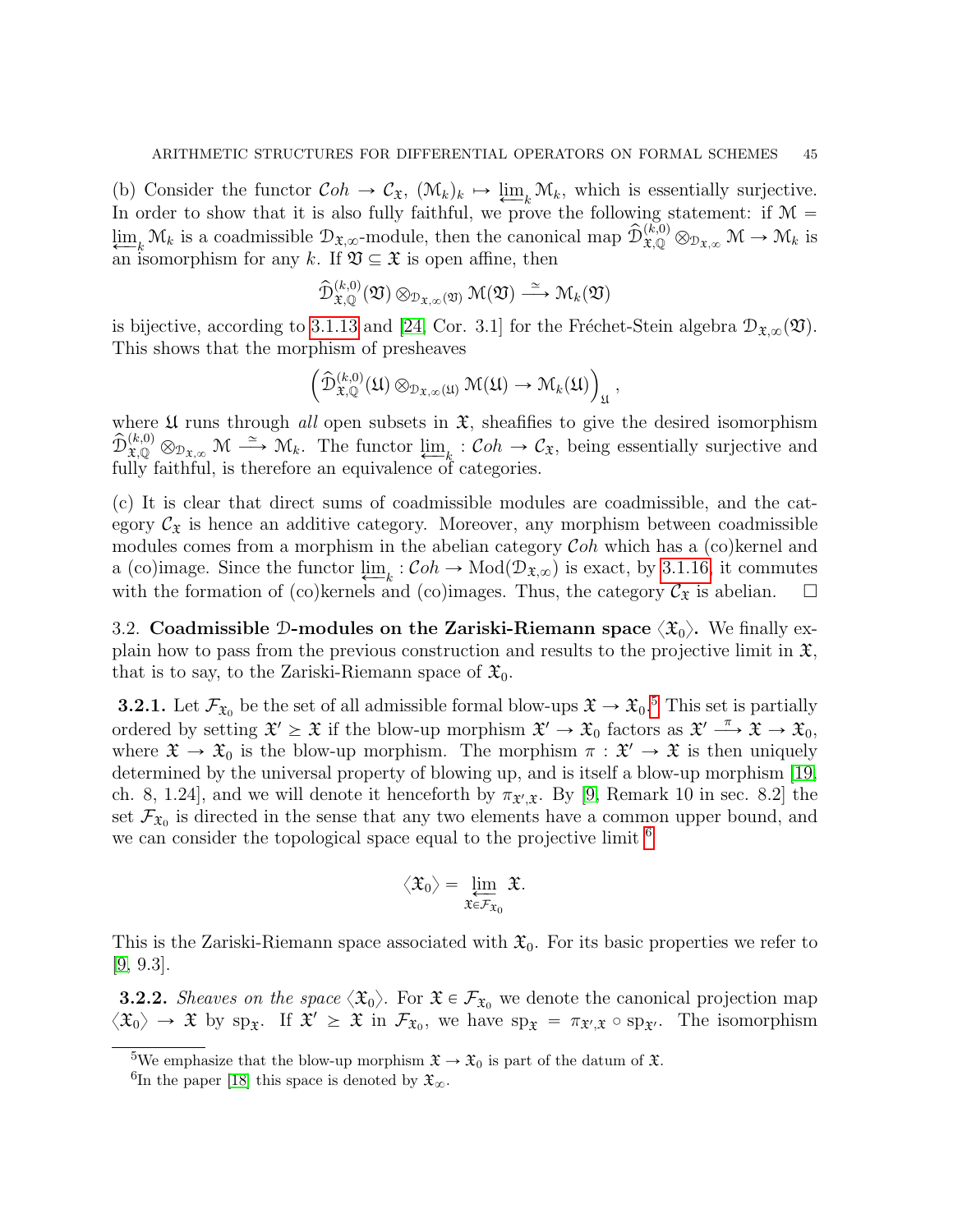$(\pi_{\mathfrak{X}',\mathfrak{X}})_*\mathcal{D}_{\mathfrak{X}',\infty} = \mathcal{D}_{\mathfrak{X},\infty}$  from [3.1.6,](#page-38-0) together with the adjunction map  $\pi_{\mathfrak{X}',\mathfrak{X}}^{-1} \circ (\pi_{\mathfrak{X}',\mathfrak{X}})_* \to id$ gives rise to a canonical map

(3.2.3) 
$$
\varphi_{\mathfrak{X},\mathfrak{X}'} : \pi_{\mathfrak{X}',\mathfrak{X}}^{-1} \mathcal{D}_{\mathfrak{X},\infty} = \pi_{\mathfrak{X}',\mathfrak{X}}^{-1} (\pi_{\mathfrak{X}',\mathfrak{X}})_* \mathcal{D}_{\mathfrak{X}',\infty} \longrightarrow \mathcal{D}_{\mathfrak{X}',\infty}.
$$

These morphisms of sheaves satisfy

$$
\varphi_{\mathfrak{X},\mathfrak{X}''}=\varphi_{\mathfrak{X}',\mathfrak{X}''}\circ\pi_{\mathfrak{X}'',\mathfrak{X}'}^{-1}\varphi_{\mathfrak{X},\mathfrak{X}'}
$$

whenever  $\mathfrak{X}'' \geq \mathfrak{X} \geq \mathfrak{X}$ . We then obtain an inductive system  $(\text{sp}_{\mathfrak{X}}^{-1} \mathcal{D}_{\mathfrak{X},\infty})_{\mathfrak{X} \in \mathcal{F}_{\mathfrak{X}_0}}$  of sheaves of rings on  $\langle \mathfrak{X}_0 \rangle$ , and we put

$$
\mathcal{D}_{\langle \mathfrak{X}_0 \rangle} = \varinjlim_{\mathfrak{X}} sp_{\mathfrak{X}}^{-1} \mathcal{D}_{\mathfrak{X}, \infty} .
$$

**Definition 3.2.4.** A  $\mathcal{D}_{\langle \mathfrak{X}_0 \rangle}$ -module M is called *coadmissible* if there is a family  $(\mathcal{M}_{\mathfrak{X}}, \psi_{\mathfrak{X}, \mathfrak{X'}}^{\mathfrak{M}})$ of coadmissible  $\mathcal{D}_{\mathfrak{X},\infty}$ -modules  $\mathcal{M}_{\mathfrak{X}}$ , for all  $\mathfrak{X} \in \mathcal{F}_{\mathfrak{X}_0}$ , together with an isomorphism

$$
\psi^{\mathcal{M}}_{\mathfrak{X}',\mathfrak{X}}:(\pi_{\mathfrak{X}',\mathfrak{X}})_*\mathfrak{M}_{\mathfrak{X}'}\stackrel{\simeq}{\longrightarrow}\mathfrak{M}_{\mathfrak{X}}\ ,
$$

of  $\mathcal{D}_{\mathfrak{X},\infty}$ -modules, whenever we have  $\mathfrak{X}' \geq \mathfrak{X}$  in  $\mathcal{F}_{\mathfrak{X}_0}$ . This system of modules and isomorphisms is required to satisfy the following conditions:

(*i*) Whenever  $\mathfrak{X}'' \geq \mathfrak{X} \geq \mathfrak{X}$  in  $\mathcal{F}_{\mathfrak{X}_0}$  the following transitivity condition holds :

$$
\psi_{\mathfrak{X}',\mathfrak{X}}^{\mathfrak{M}} \circ (\pi_{\mathfrak{X}',\mathfrak{X}})_*(\psi_{\mathfrak{X}'',\mathfrak{X}'}^{\mathfrak{M}}) = \psi_{\mathfrak{X}'',\mathfrak{X}}^{\mathfrak{M}}.
$$

(*ii*) M is isomorphic to the inductive limit  $\varinjlim_{\mathfrak{X}} sp_{\mathfrak{X}}^{-1} \mathcal{M}_{\mathfrak{X}}$  as  $\mathcal{D}_{\langle \mathfrak{X}_0 \rangle}$ -module.

Note that the transition morphism  $sp_{\tilde{x}}^{-1} \mathcal{M}_{\tilde{x}} \to sp_{\tilde{x}}^{-1} \mathcal{M}_{\tilde{x}}$  in the inductive limit in (ii) is defined by applying the functor  $sp_{\mathfrak{X}'}^{-1}$  to the morphism

$$
\pi_{\mathfrak{X}',\mathfrak{X}}^{-1} \mathfrak{M}_{\mathfrak{X}} \simeq \pi_{\mathfrak{X}',\mathfrak{X}}^{-1} (\pi_{\mathfrak{X}',\mathfrak{X}})_* \mathfrak{M}_{\mathfrak{X}'} \to \mathfrak{M}_{\mathfrak{X}'}.
$$

The latter is obtained from  $(\psi_{\mathfrak{X}',\mathfrak{X}}^{\mathfrak{M}})^{-1}$  :  $\mathfrak{M}_{\mathfrak{X}} \stackrel{\simeq}{\longrightarrow} (\pi_{\mathfrak{X}',\mathfrak{X}})_*\mathfrak{M}_{\mathfrak{X}'}$  and the adjunction map  $\pi_{\mathfrak{X}',\mathfrak{X}}^{-1} \circ (\pi_{\mathfrak{X}',\mathfrak{X}})_* \to \mathrm{id}.$ 

We denote by

 $\mathcal{C}_{\langle\mathfrak{X}_0\rangle}\subseteq \mathrm{Mod}(\mathcal{D}_{\langle\mathfrak{X}_0\rangle})$ 

the full subcategory of coadmissible  $\mathcal{D}_{\langle \mathfrak{X}_0 \rangle}$ -modules in the category of all  $\mathcal{D}_{\langle \mathfrak{X}_0 \rangle}$ -modules.

<span id="page-45-0"></span>**Proposition 3.2.5.** Let  $\mathfrak{X} \in \mathcal{F}_{\mathfrak{X}_0}$ . One has an equivalence of categories

$$
(\mathrm{sp}_{\mathfrak{X}})_*:\mathcal{C}_{\langle\mathfrak{X}_0\rangle}\stackrel{\simeq}{\longrightarrow}\mathcal{C}_{\mathfrak{X}}\;.
$$

Moreover, the category  $\mathcal{C}_{\langle \mathfrak{X}_0 \rangle}$  is abelian.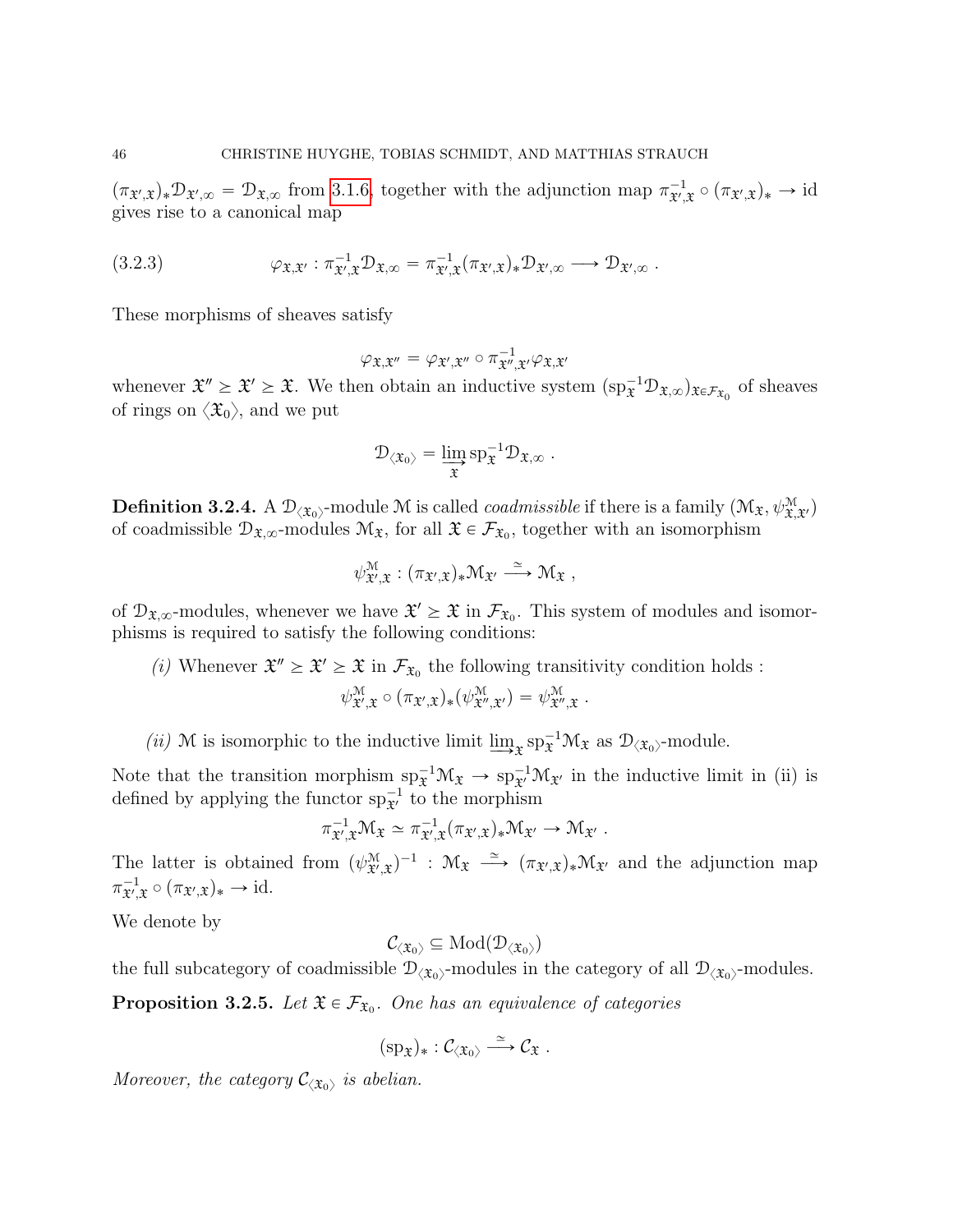*Proof.* Let  $\mathcal{M} = \varinjlim_{\mathfrak{X}} sp_{\mathfrak{X}}^{-1} \mathcal{M}_{\mathfrak{X}}$  and let  $\mathfrak{X}' \geq \mathfrak{X}$ . There is a canonical isomorphism

$$
(\mathrm{sp}_{\mathfrak{X}})_*\mathrm{sp}_{\mathfrak{X}'}^{-1}\mathfrak{M}_{\mathfrak{X}'}\stackrel{\simeq}{\longrightarrow} \mathfrak{M}_{\mathfrak{X}}\;.
$$

Indeed, let  $\mathfrak{U} \subseteq \mathfrak{X}$  be an open and let  $\mathfrak{V} = \pi_{\mathfrak{X}',\mathfrak{X}}^{-1}(\mathfrak{U})$ . Then

$$
(sp_{\mathfrak{X}})_{*}sp_{\mathfrak{X}'}^{-1}\mathfrak{M}_{\mathfrak{X}'}(\mathfrak{U})=sp_{\mathfrak{X}'}^{-1}\mathfrak{M}_{\mathfrak{X}'}(sp_{\mathfrak{X}}^{-1}(\mathfrak{U}))=\mathfrak{M}_{\mathfrak{X}'}(\mathfrak{V})
$$

using that  $sp_{\mathfrak{X}'}(sp_{\mathfrak{X}}^{-1}(\mathfrak{U})) = \mathfrak{V}$ . But  $\mathcal{M}_{\mathfrak{X}}(\mathfrak{V}) \simeq \mathcal{M}_{\mathfrak{X}}(\mathfrak{U})$  via the map  $\psi_{\mathfrak{X}',\mathfrak{X}}^{\mathcal{M}}$ . In particular, we get an isomorphism

$$
(\mathrm{sp}_{\mathfrak{X}})_*(\mathfrak{M}) = \varinjlim_{\mathfrak{X}'} (\mathrm{sp}_{\mathfrak{X}})_* \mathrm{sp}_{\mathfrak{X}'}^{-1} \mathfrak{M}_{\mathfrak{X}'} \xrightarrow{\simeq} \mathfrak{M}_{\mathfrak{X}}.
$$

This shows that the functor  $(sp_x)_*$  appearing in the proposition is well-defined. In the other direction, let  $\mathcal{M} \in \mathcal{C}_{\mathfrak{X}}$  and define for  $\mathfrak{X}' \geq \mathfrak{X}$  the module  $\mathcal{M}_{\mathfrak{X}'}$  as  $\mathcal{M}_{\mathfrak{X}'} := (\pi_{\mathfrak{X}',\mathfrak{X}})^! \mathcal{M}_{\mathfrak{X}}$ , cf. [3.1.12.](#page-41-0) Note that  $(\pi_{\mathfrak{X}',\mathfrak{X}})_*(\mathfrak{M}_{\mathfrak{X}'}) \simeq \mathfrak{M}_{\mathfrak{X}}$ . The family  $(\mathfrak{M}_{\mathfrak{X}'})$  then satisfies the conditions (i) and (ii) in the above definition and its inductive limit M lies therefore in  $\mathcal{C}_{\langle \mathfrak{X}_0 \rangle}$ . This gives a quasi-inverse to the functor  $(sp_x)_*$  and shows that we have an equivalence of categories  $\mathcal{C}_{\langle \mathfrak{X}_0 \rangle} \stackrel{\simeq}{\to} \mathcal{C}_{\mathfrak{X}}$ , as claimed. We now show that the latter quasi-inverse functor is in fact an exact functor. To this end, let

$$
0\to \mathbb{N}\to \mathbb{M}\to \mathcal{P}\to 0
$$

be an exact sequence in  $\mathcal{C}_{\mathfrak{X}}$ . The exactness of the sequence

$$
0 \to \varinjlim_{\mathfrak{X}} \mathrm{sp}_{\mathfrak{X}}^{-1} \mathcal{N}_{\mathfrak{X}} \to \varinjlim_{\mathfrak{X}} \mathrm{sp}_{\mathfrak{X}}^{-1} \mathcal{M}_{\mathfrak{X}} \to \varinjlim_{\mathfrak{X}} \mathrm{sp}_{\mathfrak{X}}^{-1} \mathcal{P}_{\mathfrak{X}} \to 0
$$

can be verified after restricting the sheaves to an open subset of the form  $sp_{\mathcal{X}}^{-1}(\mathfrak{U})$  for some open  $\mathfrak{U} \subset \mathfrak{X}'$  where  $\mathfrak{X}' \geq \mathfrak{X}$ . Taking local sections in the above sequence yields the sequence

$$
0 \to \lim_{\mathfrak{X}'' \to \mathfrak{X}'} \mathcal{N}_{\mathfrak{X}''}(\pi_{\mathfrak{X}'',\mathfrak{X}'}^{-1}(\mathfrak{U})) \to \lim_{\mathfrak{X}'' \to \mathfrak{X}'} \mathcal{M}_{\mathfrak{X}''}(\pi_{\mathfrak{X}'',\mathfrak{X}'}^{-1}(\mathfrak{U})) \to \lim_{\mathfrak{X}'' \to \mathfrak{X}'} \mathcal{P}_{\mathfrak{X}''}(\pi_{\mathfrak{X}'',\mathfrak{X}'}^{-1}(\mathfrak{U})) \to 0.
$$

This sequence is exact, by the exactness of filtered direct limits and the exactness of the functors  $\pi^!_{\mathfrak{X}'',\mathfrak{X}'},$  cf. [3.1.12.](#page-41-0) Since the category  $\mathcal{C}_{\langle \mathfrak{X}_0 \rangle}$  is now seen to be equivalent to the abelian category  $\mathcal{C}_{\mathfrak{X}}$  via an *exact* functor, it is abelian, too.

<span id="page-46-0"></span>**Theorem 3.2.6.** (Theorem A and B for coadmissible  $\mathcal{D}_{\langle \mathfrak{X}_0 \rangle}$ -modules) Suppose  $\mathfrak{X}_0$  is affine.

(i) One has an equivalence of categories

$$
\Gamma(\langle \mathfrak{X}_0 \rangle, -) : \mathcal{C}_{\langle \mathfrak{X}_0 \rangle} \stackrel{\simeq}{\longrightarrow} \mathcal{C}_{\mathfrak{D}_{\mathfrak{X}_0, \infty}(\mathfrak{X}_0)}.
$$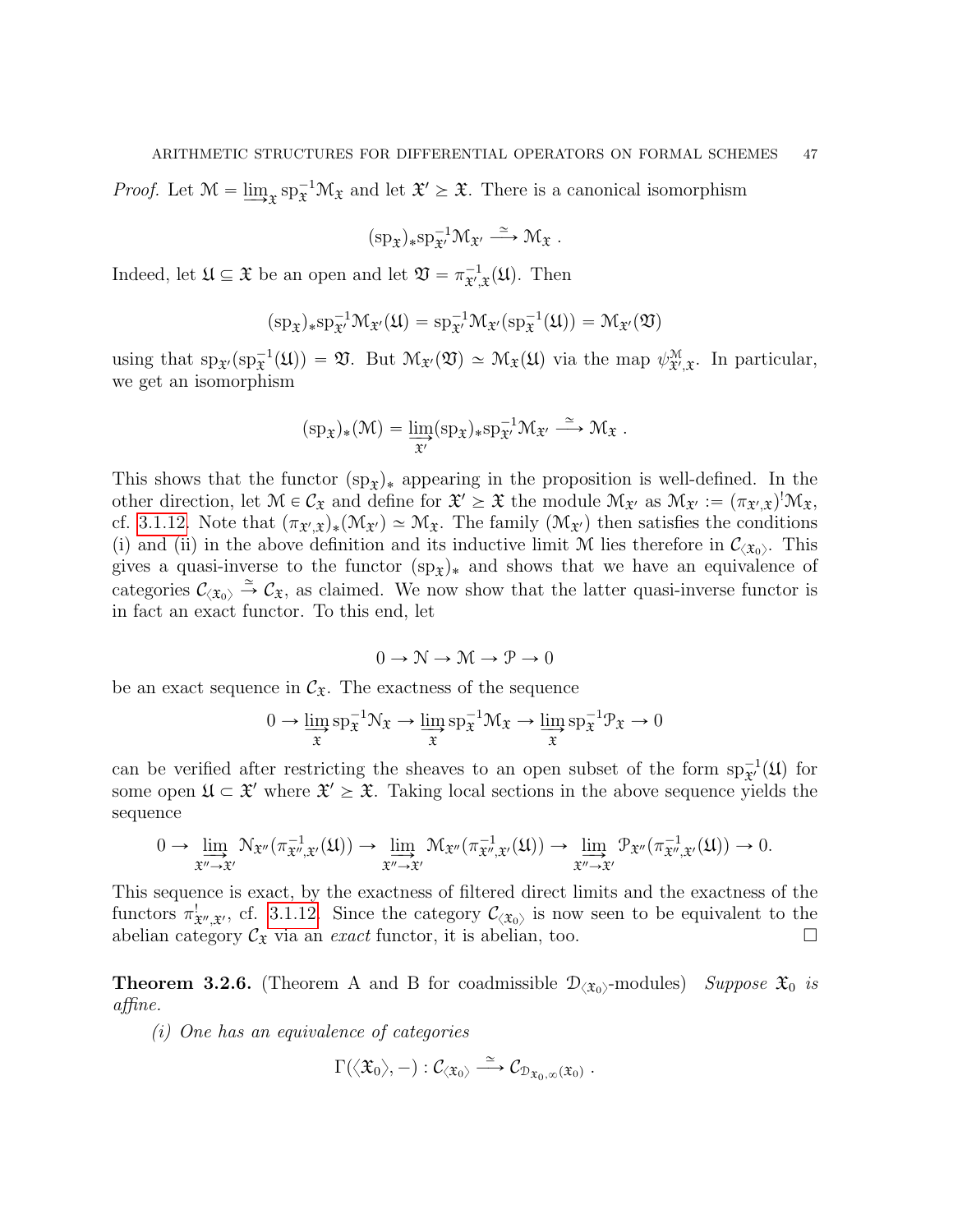(ii) For every  $\mathcal{M} \in \mathcal{C}_{\langle \mathfrak{X}_0 \rangle}$  and every  $q > 0$  one has

$$
H^q(\langle \mathfrak{X}_0 \rangle, \mathfrak{M}) = 0.
$$

Proof. Part (i) follows from the preceding proposition together with theorem [3.1.13.](#page-42-0) By [\[12,](#page-52-18) 0.3.1.19] the canonical map

$$
\lim_{\mathfrak{X}\in\mathcal{F}_{\mathfrak{X}_0}}H^q(\mathfrak{X},\mathcal{M}_{\mathfrak{X}})\stackrel{\simeq}{\longrightarrow} H^q(\langle\mathfrak{X}_0\rangle,\mathcal{M})
$$

is an isomorphism. Thus, part (ii) follows from [3.1.16.](#page-43-0)  $\Box$ 

<span id="page-47-0"></span>3.3. Examples. The first example is given by the structure sheaf of the Zariski-Riemann space tensored with Q. Let us denote

$$
\mathcal{O}_{\langle \mathfrak{X}_0 \rangle, \mathbb{Q}} = \varinjlim_{\mathfrak{X}} \mathrm{sp}_{\mathfrak{X}}^{-1} \mathcal{O}_{\mathfrak{X}, \mathbb{Q}}.
$$

**Proposition 3.3.1.** The sheaf  $\mathcal{O}_{\langle \mathfrak{X}_0 \rangle, \mathbb{Q}}$  is a coadmissible  $\mathcal{D}_{\langle \mathfrak{X}_0 \rangle}$ -module.

*Proof.* If  $\mathfrak{X}, \mathfrak{X}' \in \mathcal{F}_{\mathfrak{X}_0}$  and  $\pi : \mathfrak{X}' \to \mathfrak{X}$  is a morphism over  $\mathfrak{X}_0$ , then  $\pi_* \mathcal{O}_{\mathfrak{X}',\mathbb{Q}} = \mathcal{O}_{\mathfrak{X},\mathbb{Q}}$  by [2.3.1.](#page-29-1) By [3.2.5](#page-45-0) we have an equivalence of categories  $\mathcal{C}_{\langle \mathfrak{X}_0 \rangle} \to \mathcal{C}_{\mathfrak{X}_0}$  with an explicit quasi-inverse. From these considerations we see that the claim will follow from the fact that  $\mathcal{O}_{\mathfrak{X}_0,\mathbb{Q}} \in \mathcal{C}_{\mathfrak{X}_0}$ . For any integer k, the sheaf  $\mathcal{O}_{\mathfrak{X}_0,\mathbb{Q}}$  is a  $\mathcal{D}^{\dagger}_{\mathfrak{X}_0,k}$ -module. Let  $\mathfrak{U}_0 \subset \mathfrak{X}_0$  an affine open of  $\mathfrak{X}_0$ with coordinates  $x_1, \ldots, x_M$ , and corresponding derivations  $\partial_1, \ldots, \partial_M$ . Following [2.1.14,](#page-11-2) we write  $\mathbb{R}^2$ 

we write  
\n
$$
D_k^{\dagger} = \Gamma(\mathfrak{U}_0, \mathcal{D}_{\mathfrak{X}_0, k}^{\dagger}) = \left\{ \sum_{\underline{\nu}} \varpi^{k|\underline{\nu}|} a_{\underline{\nu}} \underline{\partial}^{[\underline{\nu}]} \mid a_{\underline{\nu}} \in \mathcal{O}_{\mathfrak{X}_0, \mathbb{Q}}(\mathfrak{U}_0), \text{ and } \exists C > 0, \eta < 1 \mid |a_{\underline{\nu}}| < C\eta^{|\underline{\nu}|} \right\}.
$$

We have the following lemma, using the notation  $0 = (0, \ldots, 0)$ .

<span id="page-47-1"></span>Lemma 3.3.2. Let  $P \in D_k^\dagger$  $\bar{k}$ , there exist  $P_1, \ldots, P_M \in D_k^{\dagger}$  $\mathcal{C}_k$  and  $a_0 \in \mathcal{O}_{\mathfrak{X}_0,\mathbb{Q}}(\mathfrak{U}_0)$  such that

$$
P = a_{\underline{0}} + \sum_{i=1}^{M} P_i \cdot \partial_i .
$$

Proof. The proof of this lemma is essentially the proof of the Spencer lemma by Berth-elot [\[6,](#page-52-19) 3.2.1] for the case  $k = 0$ , meaning for the sheaf of arithmetic differential operators. Let us denote  $\underline{1} = (1, 0, \ldots, 0) \in \mathbb{N}^M$  and by  $OP_1$  the set of operators in  $D_k^{\dagger}$  $k=0, 0 \in \mathbb{N}^M$  and by  $OP_1$  the set of operators in  $D_k^{\dagger}$  such that  $a_{\underline{\nu}} = 0$  if  $\nu_1 \neq 0$ . Let  $P = \sum_{\underline{\nu}} \varpi^{k|\underline{\nu}|} a_{\underline{\nu}} \underline{\partial}^{[\underline{\nu}]} \in D_k^{\dagger}$  $\mathbf{k}$ , and consider

$$
P_1 = \sum_{\underline{\nu} \mid \nu_1 \neq 0} \varpi^{k|\underline{\nu}|} \frac{a_{\underline{\nu}}}{\nu_1} \underline{\partial}^{[\underline{\nu}-\underline{1}]} \;,
$$

then, as  $|1/\nu_1|_p = O(|\nu_1|_p) = O(|\nu|_p)$  when  $|\nu|_p \to +\infty$ , this operator  $P_1$  belongs to  $D_k^{\dagger}$ k (here  $|.|_p$  is the usual p-adic norm over the field Q). Moreover since we have the identity

$$
\nu_1 \underline{\partial}^{[\underline{\nu}]} = \partial_1 \cdot \underline{\partial}^{[\underline{\nu}-\underline{1}]}\ ,
$$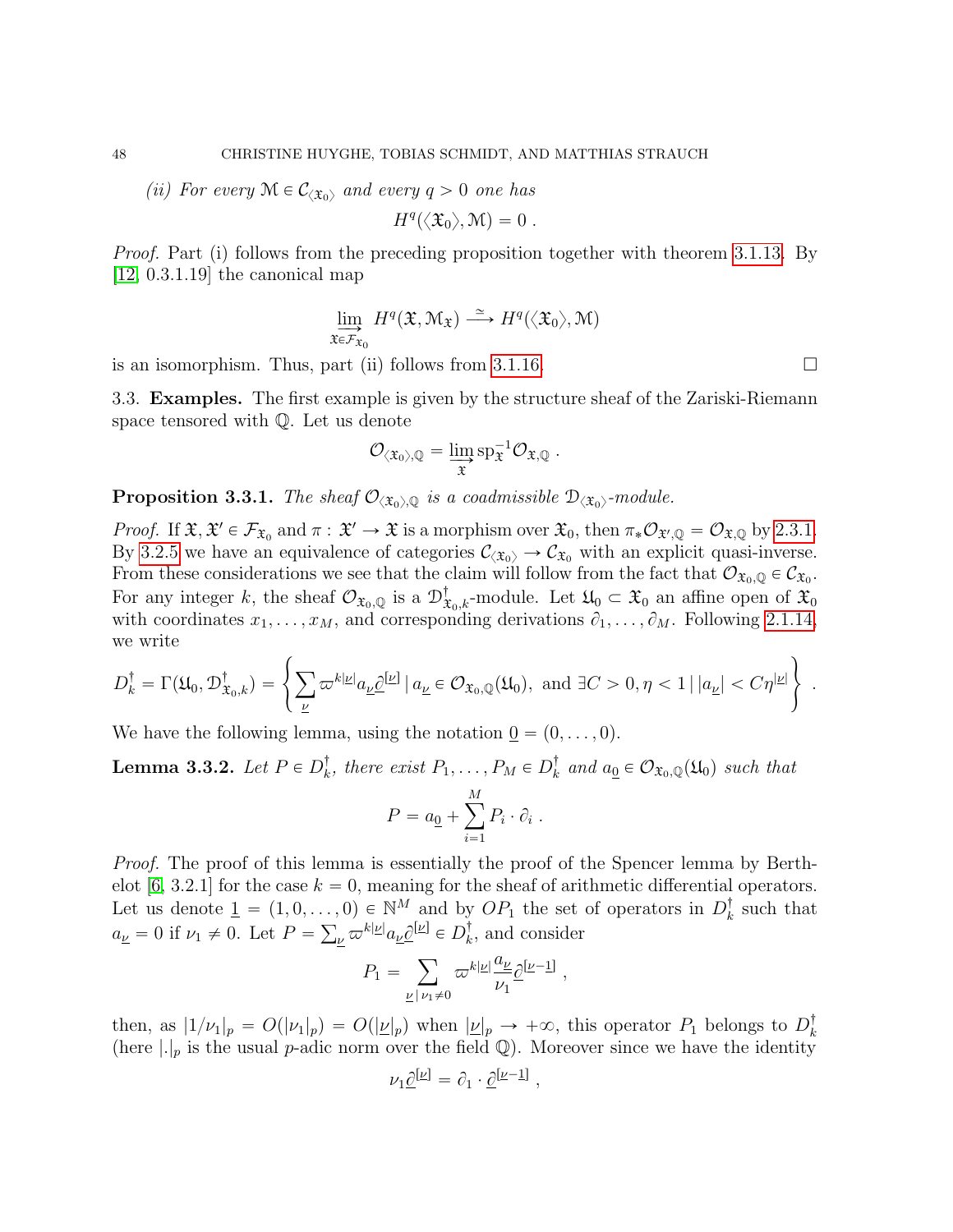we get that  $P = P_1 \partial_1 + Q_1$  where  $Q_1 \in OP_1$ . We can now apply the same procedure to  $Q_1$  relatively to  $\partial_2$ . Doing this, we see that there exist  $P_2 \in D_k^{\dagger}$  $\frac{1}{k}$  and  $Q_2$  with no terms containing neither  $\partial_1$ , nor  $\partial_2$ , such that  $P = P_1\partial_1 + P_2\partial_2 + Q_2$ . We finally find the lemma iterating M times. Note that the  $a_0$  term given by the lemma is necessarily the same as the initial  $a_0$  term of P.

This allows us to prove the

Lemma 3.3.3. There is a presentation

$$
\mathcal{D}_{\mathfrak{U}_0,k}^{\dagger} \xrightarrow{\psi} \mathcal{D}_{\mathfrak{U}_0,k}^{\dagger} \longrightarrow \mathcal{O}_{\mathfrak{U}_0,\mathbb{Q}} \longrightarrow 0
$$
  
\n
$$
(P_1,\ldots,P_M) \longrightarrow \sum_{i=1}^M P_i \partial_i.
$$
  
\n
$$
P \xrightarrow{\qquad} P \cdot 1
$$

*Proof.* Let  $\mathfrak{V}_0 \subset \mathfrak{U}_0$  be affine, and denote by  $D_k^{\dagger} = \Gamma(\mathfrak{V}_0, \mathfrak{D}_{\mathfrak{X}_0,k}^{\dagger})$ , we have to prove that we have a presentation, with the same maps as in the statement

$$
D_k^{\dagger M} \longrightarrow D_k^{\dagger} \longrightarrow \mathcal{O}_{\mathfrak{X}_0,\mathbb{Q}}(\mathfrak{V}_0) \longrightarrow 0.
$$

Let  $P \in D_k^{\dagger}$  $k, P =$  $v_{\mu} \varpi^{k|\mu|} a_{\mu} \underline{\partial}^{[\mu]},$  such that  $P(1) = a_0 = 0$ . By the previous lemma, there exist  $P_1, \ldots, P_M$  such that  $P = \sum_{i=1}^M P_i \partial_i$  so that  $P \in \text{im}(\psi)$ .

Let us come back now to the proof of the proposition. Using this presentation, we see that  $\mathcal{O}_{\mathfrak{X}_0,\mathbb{Q}}$  is a coherent  $\mathcal{D}^\dagger_{\mathfrak{X}_0,k}$ -module, and that we have canonical compatibility relations

$$
\mathcal{D}^{\dagger}_{\mathfrak{X}_0,k}\otimes_{\mathcal{D}^{\dagger}_{\mathfrak{X}_0,k+1}}\mathcal{O}_{\mathfrak{X}_0,\mathbb{Q}}\simeq\mathcal{O}_{\mathfrak{X}_0,\mathbb{Q}}.
$$

Finally the  $\mathcal{D}_{\mathfrak{X}_0,\infty}$ -module  $\mathcal{O}_{\mathfrak{X}_0,\mathbb{Q}}$  is isomorphic to the constant projective system of coherent  $\mathcal{D}^{\dagger}_{\mathfrak{X}_0,k}$ -modules  $(\mathcal{O}_{\mathfrak{X}_0,\mathbb{Q}})$  and is an element of  $\mathcal{C}_{\mathfrak{X}_0}$ . As explained at the beginning of the proof, this implies that  $\mathcal{O}_{\langle\mathfrak{X}_0\rangle,\mathbb{Q}}\in\mathcal{C}_{\langle\mathfrak{X}_0\rangle}$ . This ends the proof of the proposition.

For the second example, we consider a Cartier divisor  $\mathfrak{Z}$ , which is assumed to be smooth over  $\mathfrak{o}$ , of the formal scheme  $\mathfrak{X}_0$ . As above, we denote by  $\mathfrak{X}_{0,\mathbb{Q}}$  and  $\mathfrak{Z}_0$  the rigid analytic spaces associated with  $\mathfrak{X}_0$  and  $\mathfrak{Z}_2$ , respectively. Let  $U = \mathfrak{X}_{0,\mathbb{Q}} \setminus \mathfrak{Z}_{\mathbb{Q}}$  be the open complement, and  $j: U \to \mathfrak{X}_{0,0}$  the inclusion of rigid spaces. We have the specialization map sp :  $\mathfrak{X}_{0,\mathbb{Q}} \to \mathfrak{X}_0.$ 

<span id="page-48-0"></span>**Proposition 3.3.4.** The sheaf  $sp_*j_*\mathcal{O}_U$  is a coadmissible  $\mathcal{D}_{\mathfrak{X}_0,\infty}$ -module.

*Proof.* We freely use the notation and terminology of  $[6, 4.0.1]$ . Let us consider

$$
V_k = \mathfrak{X}_{0,\mathbb{Q}} \!\setminus\! \,]\mathfrak{Z}\big[_{|\varpi|^k}
$$

and  $V_s(V_k)$  the set of strict neighborhoods of  $V_k$ . Note that  $V_k$  is well defined since  $\mathfrak{Z}$  is a Cartier divisor of  $\mathfrak{X}_0$ . If  $\mathfrak{V} = \mathrm{Spf}A$  is an open affine subset of  $\mathfrak{X}_0$ , such that  $\mathfrak{Z} \bigcap \mathfrak{V} = V(t_1)$ ,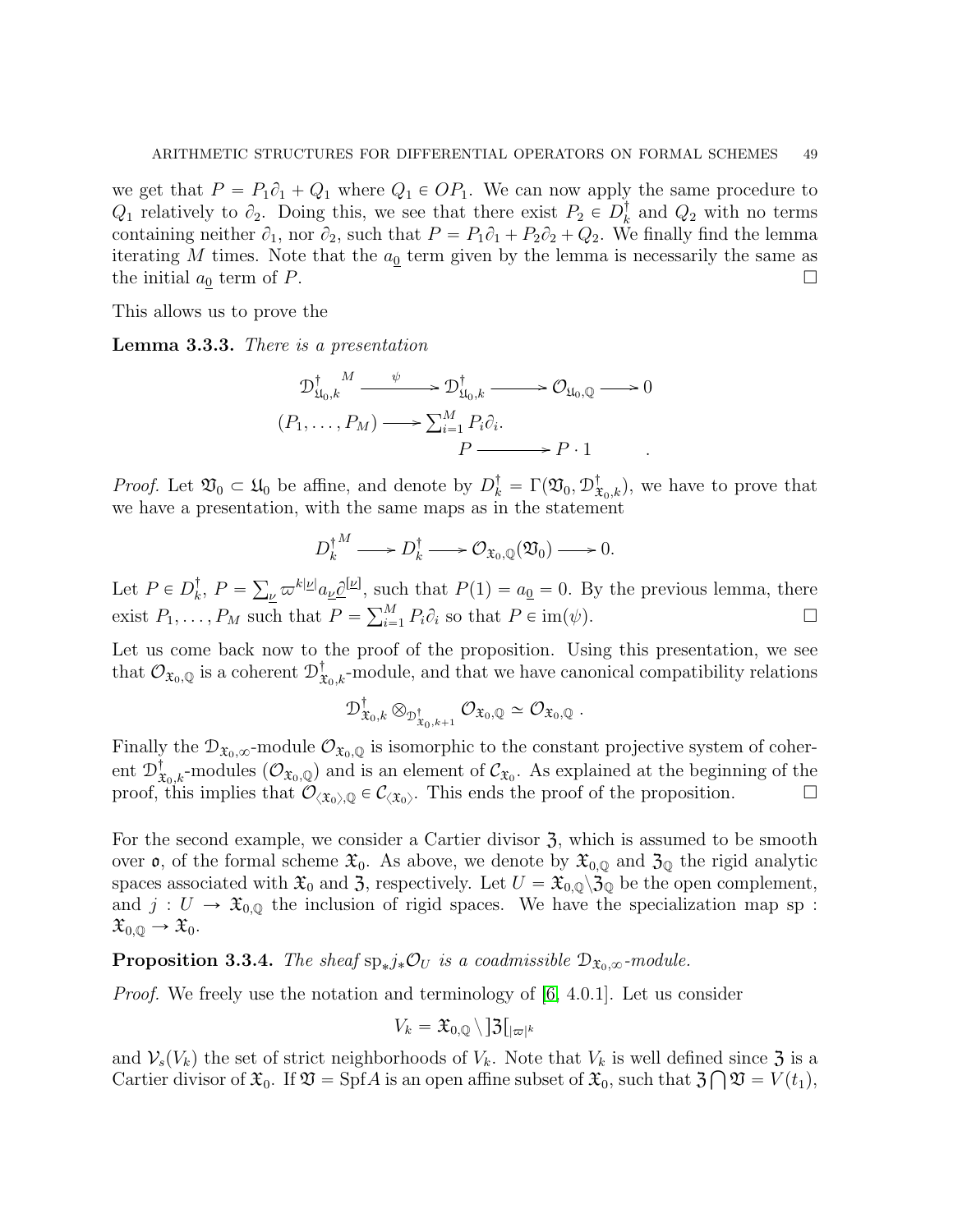then

Note that

$$
V_k \bigcap \mathfrak{V}_{\mathbb{Q}} = \left\{ x \in \mathfrak{V}_{\mathbb{Q}} \, | \, |t_1(x)| \geqslant |\varpi|^k \right\} \, .
$$

$$
U = \bigcup_{k} V_k \text{ and } U = \bigcup_{k} \bigcup_{W \in \mathcal{V}_s(V_k)} W.
$$

We introduce also

$$
\mathcal{E}_k^{\dagger} = \lim_{W \in \mathcal{V}_s(V_k)} \text{sp}_* j_{W*} \mathcal{O}_W,
$$

where  $j_W : W \to \mathfrak{X}_{0,0}$  is the inclusion in  $\mathfrak{X}_{0,0}$  of a strict neighborhood W of  $V_k$ . We have an inclusion  $V_k \subset V_{k+1}$  and  $V_{k+1}$  is a strict neighborhood of  $V_k$ , so that  $\mathcal{V}_s(V_{k+1}) \subset \mathcal{V}_s(V_k)$ . As a consequence, for any k, there is a canonical morphism  $\mathcal{E}_{k+1}^{\dagger} \to \mathcal{E}_{k}^{\dagger}$  $\overline{k}$ . Moreover, since  ${\rm sp}_\ast$  commutes with projective limits, we have

$$
\mathrm{sp}_* j_* \mathcal{O}_{U_L} = \varprojlim_k \mathcal{E}_k^{\dagger} .
$$

The proposition will follow from the

**Lemma 3.3.5.** (i) The sheaf  $\mathcal{E}_k^{\dagger}$  $\mathcal{L}_{k}^{\dagger}$  is a coherent  $\mathcal{D}^{\dagger}_{\mathfrak{X}_{0},k}$ -module. (ii) The canonical map  $\mathcal{E}_{k+1}^{\dagger} \rightarrow \mathcal{E}_{k}^{\dagger}$  $\mathcal{L}_k^\dagger$  induces a canonical isomorphism of coherent  $\mathfrak{D}^\dagger_{\mathfrak{X}_0,k^-}$ modules,

$$
\mathcal{D}^{\dagger}_{\mathfrak{X}_0,k}\otimes_{\mathcal{D}^{\dagger}_{\mathfrak{X}_0,k+1}} \mathcal{E}^{\dagger}_{k+1} \simeq \mathcal{E}^{\dagger}_{k}
$$

.

.

*Proof.* Let W be admissible open in  $\mathfrak{X}_L$ . Then W is the generic fiber of some Zariski open  $\mathfrak{W}'$  of  $\mathfrak{X}'$  where  $pr : \mathfrak{X}' \to \mathfrak{X}_0$  is an admissible blow-up of  $\mathfrak{X}_0$ . Denote by j' the inclusion :  $\mathfrak{W}' \hookrightarrow \mathfrak{X}'$ . Then  $j'_* \mathcal{O}_{\mathfrak{W}',\mathbb{Q}}$  is a  $\mathcal{D}^{\dagger}_{\mathfrak{X}}$  $_{\mathfrak{X}',k'}^{\dagger}$ -module, for  $k' \geq k_{\mathfrak{X}'},$  so that the sheaf  $\sup_* j_{W*} \mathcal{O}_W = \text{pr}_* j'_* \mathcal{O}_{\mathfrak{W}',\mathbb{Q}}$  has an action of  $\mathcal{D}^{\dagger}_{\mathfrak{X}_0,k'}$  as  $\mathcal{D}^{\dagger}_{\mathfrak{X}_0,k'} = \text{pr}_* \mathcal{D}^{\dagger}_{\mathfrak{X}_0}$  $_{\mathfrak{X}',k'}^{\dagger}$  by [2.3.8.](#page-34-0) In particular, the sheaf  $sp_*j_{W*}\mathcal{O}_W$  is a  $\mathcal{D}_{\mathfrak{X}_0,\infty}$ -module for any admissible open W. As a consequence, the sheaf  $\mathcal{E}_k^{\dagger}$  $\mathcal{L}_k^{\dagger}$  has a structure of  $\mathcal{D}_{\mathfrak{X}_0,\infty}$ -module as well. Let us check locally that this structure extends to a structure of  $\mathcal{D}^{\dagger}_{\mathfrak{X}_0,k}$ -module. Let  $\mathfrak{V} = \text{Spf}A \subset \mathfrak{X}_0$  be affine open in  $\mathfrak{X}_0$  such that  $\mathfrak{Z} \bigcap \mathfrak{V} = V(t_1)$  where  $t_1$  is a local coordinate on  $\mathfrak{V}$ . Then we have  $\frac{1}{2}$ 

the following description, where 
$$
A_L = A \otimes L
$$
 is an affinoid algebra,  
\n
$$
\mathcal{E}_k^{\dagger}(\mathfrak{V}) = \left\{ \sum_{\nu \geq 0} a_{\nu} \varpi^{k\nu} t_1^{-\nu - 1}, a_{\nu} \in A_L \,|\, \exists C > 0, \eta < 1 \,|\, |a_{\nu}| < C\eta^{\nu} \right\} \,.
$$

Denote by  $\partial_1$  the derivation corresponding to the coordinate  $t_1$ , and  $\partial_2, \ldots, \partial_M$  the other derivations. Let us denote  $D_k^{\dagger} = D_{\mathfrak{X}_0,k}^{\dagger}(\mathfrak{V})$ , then we have the following description using [2.1.14](#page-11-2) +

$$
D_k^\dagger=\left\{\sum_\underline{\nu}a_{\underline{\nu}}\varpi^{k|\underline{\nu}|}\underline{\partial}^{[\underline{\nu}]}\,|\,a_{\underline{\nu}}\in A_L,\text{ and }\exists C>0,\eta<1\,|\,|a_{\underline{\nu}}|
$$

To prove the lemma it is thus enough to check the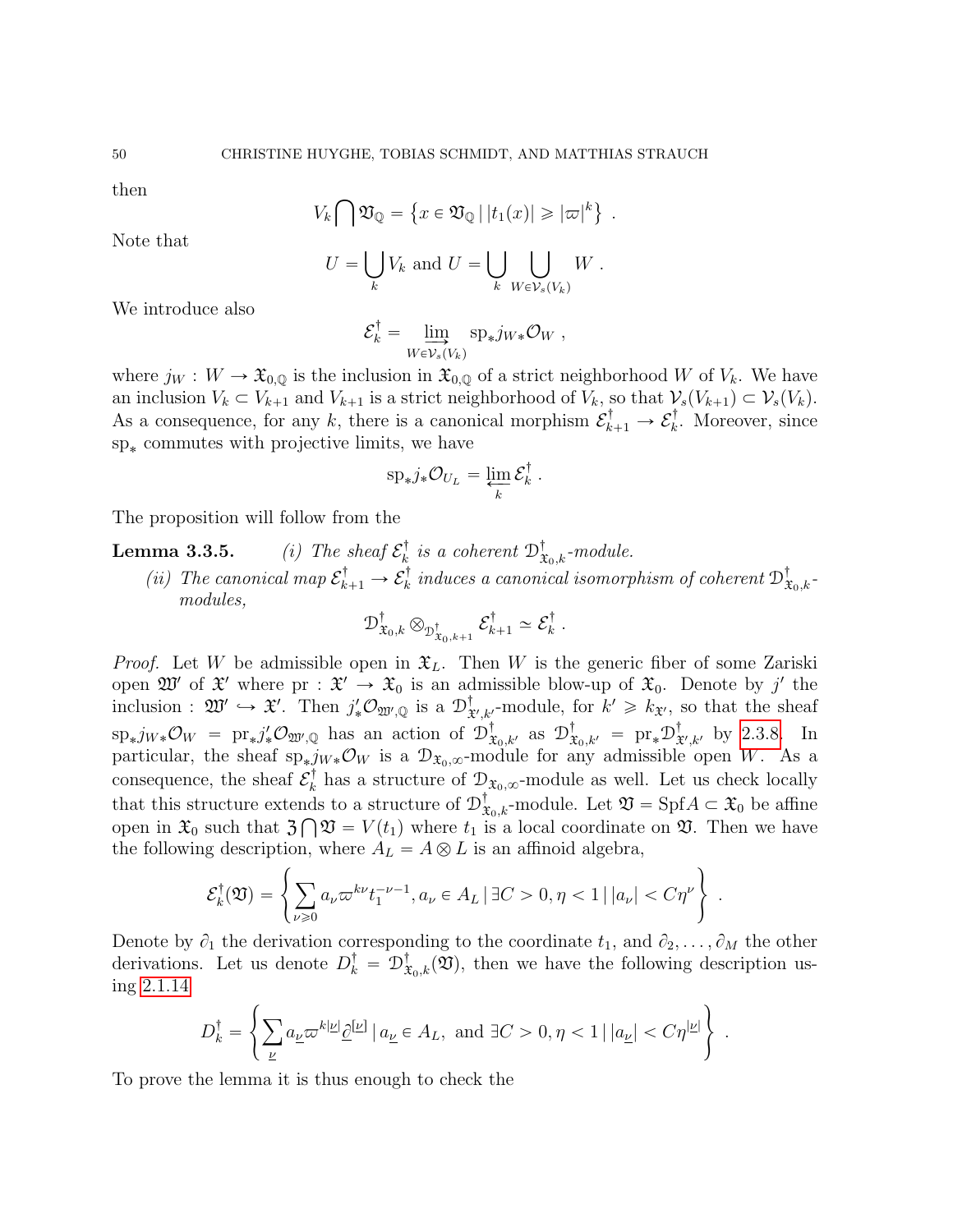<span id="page-50-0"></span>Lemma 3.3.6. There is a presentation

$$
D_k^{\dagger M} \xrightarrow{\psi} D_k^{\dagger} \xrightarrow{\varphi} \mathcal{E}_k^{\dagger}(\mathfrak{V}) \longrightarrow 0
$$
  
\n
$$
(P_1, \dots, P_M) \longrightarrow P_1 \partial_1 t_1 + \sum_{i=2}^M P_i \partial_i
$$
  
\n
$$
P \xrightarrow{\psi} P \cdot \frac{1}{t_1}.
$$

*Proof.* Again, we follow the proof by Berthelot  $[6, 4.4.2]$  of the analogous statement for arithmetic differential operators. It is clear that  $\text{im}(\psi) \subset \text{ker}(\varphi)$ . Observe that

$$
\partial_1^{\nu_1} \cdot t_1^{-1} = (-1)^{\nu_1} t_1^{-\nu_1 - 1}.
$$

Let  $h =$  $a_{\nu}\varpi^{k\nu}t_1^{-\nu-1}\in\mathcal{E}_k^{\dagger}$  $k(\mathfrak{V}),$  then  $P =$  $(\nu - 1)^{\nu} \varpi^{k\nu} a_{\nu} \partial_1^{[\nu]}$  belongs to  $D_k^{\dagger}$  $\frac{1}{k}$  and  $P(1/t_1) =$ h, so that  $\varphi$  is surjective. Let now  $P \in \text{ker}(\varphi)$ , then, applying repeatedly lemma [3.3.2,](#page-47-1) we see that modulo im $(\psi)$ , P can be written  $P =$ ne  $_{\nu}\,\varpi^{k\nu} a_{\nu} \partial_{1}^{[\nu]}$  $a_{\nu}^{[\nu]}$ , with coefficients  $a_{\nu} \in A_L$ we see that modulo  $\text{im}(\psi)$ , P can be writte<br>such that  $\sum_{\nu} \varpi^{k\nu} (-1)^{\nu} a_{\nu}(t_1)^{-\nu-1} = 0 \in \mathcal{E}_k^{\dagger}$  $\mathcal{E}_k^{\dagger}(\mathfrak{V})$ . Moreover, there exist  $C > 0, \eta < 1$  such that  $|a_{\nu}| < C\eta^{\nu}$  where  $|\cdot|$  is a Banach norm on  $A_{L}$ . Denote

$$
b_j = \sum_{\nu=0}^j a_\nu \varpi^{k\nu} t_1^{j-\nu} .
$$

Let us now state the following

<span id="page-50-1"></span>Auxiliary result 3.3.7. There exist  $C' > 0, \eta' < 1$  such that  $|b_j| < C' |\varpi|^{kj} \eta'^j$ .

*Proof.* Berthelot proved this lemma for  $k = 0$  in [\[6,](#page-52-19) 4.2.1]. Let us check that the proof can be adapted to any k. Since  $\mathfrak V$  is smooth, the affinoid algebra  $A_L$  is reduced, so that the spectral semi-norm is a norm and defines the Banach topology on  $A_L$ . All Banach norms being equivalent, we can use this norm to prove the statement, which we keep on denoting by |  $\cdot$  |. Let  $\mathfrak{V}_{\mathbb{Q}} = \mathrm{Spf}A_L$  be the generic fiber of  $\mathfrak{V}$ , seen as rigid analytic space. Let  $\eta' > \eta$ , such that  $\eta' < 1$  and some power  $(\eta')^n$  lies in the valuation group of L for some positive integer n. We consider the following admissible cover of  $\mathfrak{V}_{\mathbb{Q}}$  by open  $V_1$  and  $V_2$  defined by (  $\mathbb{R}^2$ (

$$
V_1 = \left\{ x \in \mathfrak{V}_{\mathbb{Q}} \, | \, |t_1(x)| \leq |\varpi|^k \eta' \right\} \text{ and } V_2 = \left\{ x \in \mathfrak{V}_{\mathbb{Q}} \, | \, |\varpi|^k \eta' \leq |t_1(x)| \leq 1 \right\} \; .
$$

It is enough to bound the spectral norm of the  $b_j$  on each of this affinoid open. As  $A_L$  is reduced,  $\Gamma(V_1, \mathcal{O}_{\mathfrak{X}_L})$ , resp.  $\Gamma(V_2, \mathcal{O}_{\mathfrak{X}_L})$ , is reduced as well by Corollary 10 of [\[8,](#page-52-20) 7.3.2], so that the spectral norm induced a norm on these two affinoid open sets. If  $x \in V_1$ , then

$$
|b_j(x)| = |\sum_{\nu=0}^j \varpi^{k\nu} a_\nu t_1^{j-\nu}| \leq C |\varpi|^{kj} \eta'^j
$$

.

Consider

$$
B = \left\{ \sum_{\nu \ge 0} a_{\nu} \varpi^{k\nu} t_1^{-\nu - 1}, a_{\nu} \in A_L \, | \, |a_{\nu}| \to 0 \right\} ,
$$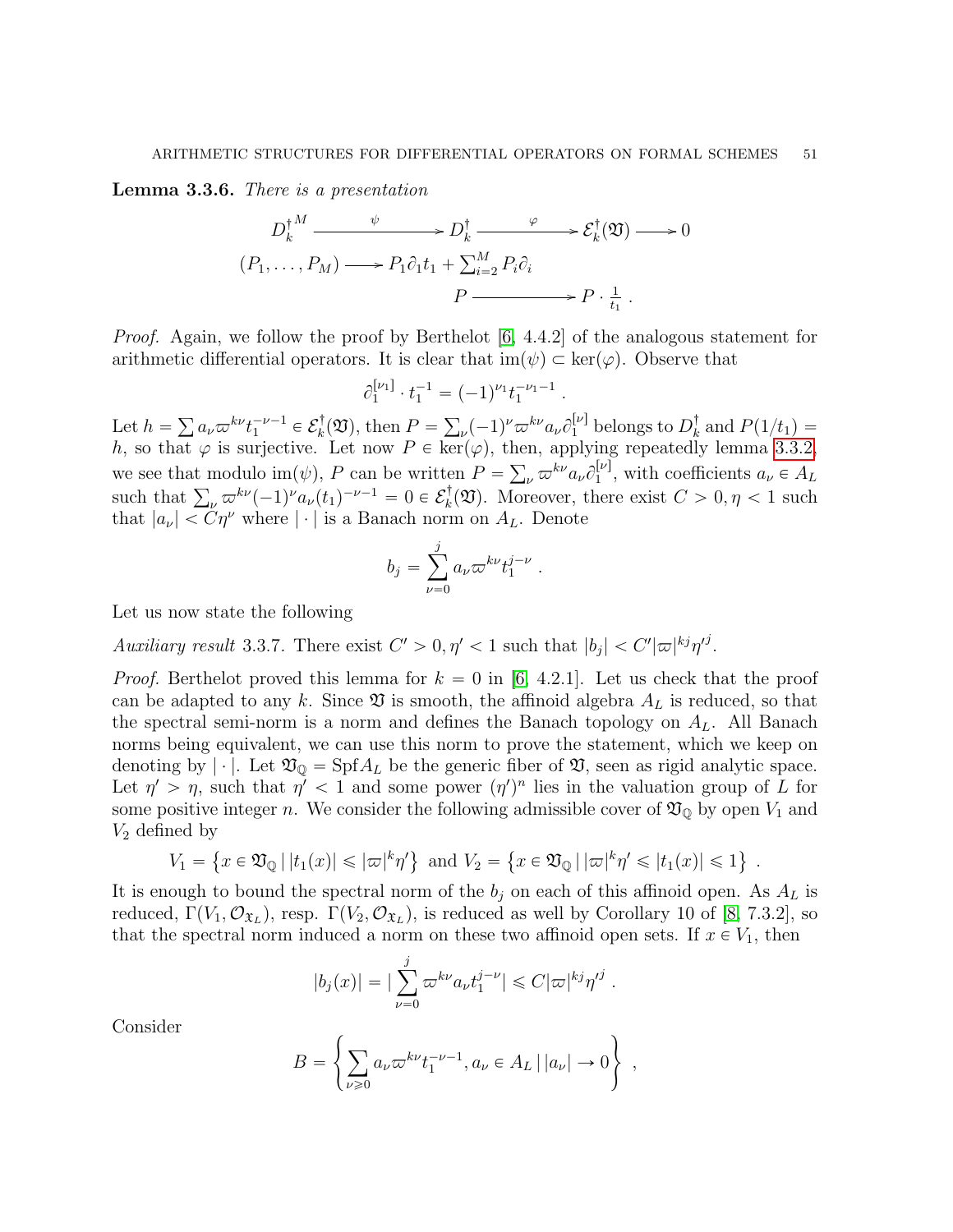which is the Banach algebra of analytic functions on the affinoid  $\{x \in \mathfrak{V}_{\mathbb{Q}} \mid |\varpi|^k \leqslant |t_1(x)| \leqslant$ 1}. Obviously,  $\mathcal{E}_k^{\dagger}$  $k(\mathfrak{V}) \subset B$ . If  $x \in V_2$ , then ˆ

$$
|\varpi^{k\nu} a_{\nu} t_1^{-\nu}(x)| \leq C \left(\frac{\eta}{\eta'}\right)^{\nu},
$$

so that the series  $\sum_{\nu} \varpi^{k\nu}(-1)^{\nu} a_{\nu}(t_1)^{-\nu-1}$  converges to some element  $b \in \Gamma(V_2, \mathcal{O}_{\mathfrak{X}_L})$ . Moreover the image of this element  $b$  in  $B$  is zero. The support of  $b$  is a closed affinoid subset of  $V_2$ , and at each point x of this support,  $|t_1(x)| < |\varpi^k|$ . By the maximum principle, increasing  $\eta'$  if necessary, provided that  $\eta' < 1$ , we can assume that the support is contained in  $\{x \mid |t_1(x)| \leqslant |\varpi|^k(2\eta'-1)\},$  so that  $h = 0$  restricted to  $V_2$ . Then we have the following upper bound for  $x \in V_2$ <br> $|b_j(x)| = |\sum_{i=1}^{\infty}$ 

$$
|b_j(x)| = |\sum_{\nu \ge j+1} \varpi^{k\nu} a_\nu (t_1(x))^{j-\nu}| \le C|\varpi|^{kj} \eta'^j.
$$

Let us come back to the proof of [3.3.6.](#page-50-0) We need to check that  $P =$  $_{\nu}\,\varpi^{k\nu} a_{\nu} \partial_{1}^{[\nu]}$ Let us come back to the proof of 3.3.6. We need to check that  $P = \sum_{\nu} \varpi^{k\nu} a_{\nu} \partial_1^{|\nu|}$ , such that  $\sum_{\nu} \varpi^{k\nu} (-1)^{\nu} a_{\nu} (t_1)^{-\nu-1} = 0 \in \mathcal{E}_k^{\dagger}(\mathfrak{V})$ , belongs to im( $\psi$ ). Let us define  $\mathbf{E}_k^{\dagger}(\mathfrak{V})$ , belongs to im $(\psi)$ . Let us define

$$
b_j = (-1)^{j+1} \sum_{\nu=0}^{j-1} (-1)^{\nu} a_{\nu} \varpi^{k\nu} t_1^{j-\nu-1} ,
$$

and

$$
Q = \sum_{j\geqslant 0} b_j \partial_1^{[j]},
$$

that belongs to  $D_k^{\dagger}$ <sup> $\bar{k}$ </sup> thanks to [3.3.7.](#page-50-1) Berthelot checked at the end of the proof of [\[6,](#page-52-19) 4.2.1], that  $P = Qt_1$ . But since this is true in  $D_0^{\dagger}$ , this is also true in  $D_k^{\dagger}$  $\frac{1}{k}$  and  $P = Qt_1$ . By hypothesis,  $b_0 = 0$ , and by the lemma [3.3.2,](#page-47-1) this implies that there exists  $Q_1 \in D_k^{\dagger}$  $_{k}^{\dagger}$  such that  $Q = Q_1 \partial_1$ . We finally conclude that  $P = Q_1 \partial_1 t_1$  and that  $P \in \text{im}(\psi)$ .

This presentation proves (i) and (ii) of [3.3.5](#page-0-1) and completes the proof of [3.3.4.](#page-48-0)  $\Box$ 

We remark that results similar to [3.3.4](#page-48-0) have recently been obtained independently and in slightly greater generality by Ardakov-Bode-Wadsley in their setting [\[2\]](#page-51-5).

#### <span id="page-51-0"></span>**REFERENCES**

- <span id="page-51-1"></span>[1] K. Ardakov.  $\hat{\mathcal{D}}$ -modules on rigid analytic spaces. Proceedings of the International Congress of Mathematicians 2014 Seoul,, III:1–9, 2014.
- <span id="page-51-5"></span>[2] K. Ardakov, A. Bode, and S. J. Wadsley.  $\hat{\mathcal{D}}$ -modules on rigid analytic spaces III. *Preprint 2019*, [http: // arxiv. org/ abs/ 1904. 13280.](http://arxiv.org/abs/1904.13280.)
- <span id="page-51-2"></span>[3] K. Ardakov and S. Wadsley.  $\hat{D}$ -modules on rigid analytic spaces II: Kashiwara's equivalence. *Journal* of Algebraic Geometry, 27:647–701, 2018.
- <span id="page-51-3"></span>[4] K. Ardakov and S. Wadsley.  $\hat{\mathcal{D}}$ -modules on rigid analytic spaces I. J. Reine u. Angew. Math., 747:221– 276, 2019.
- <span id="page-51-4"></span>[5] Konstantin Ardakov and Simon Wadsley. On irreducible representations of compact p-adic analytic groups. Ann. of Math. (2), 178(2):453–557, 2013.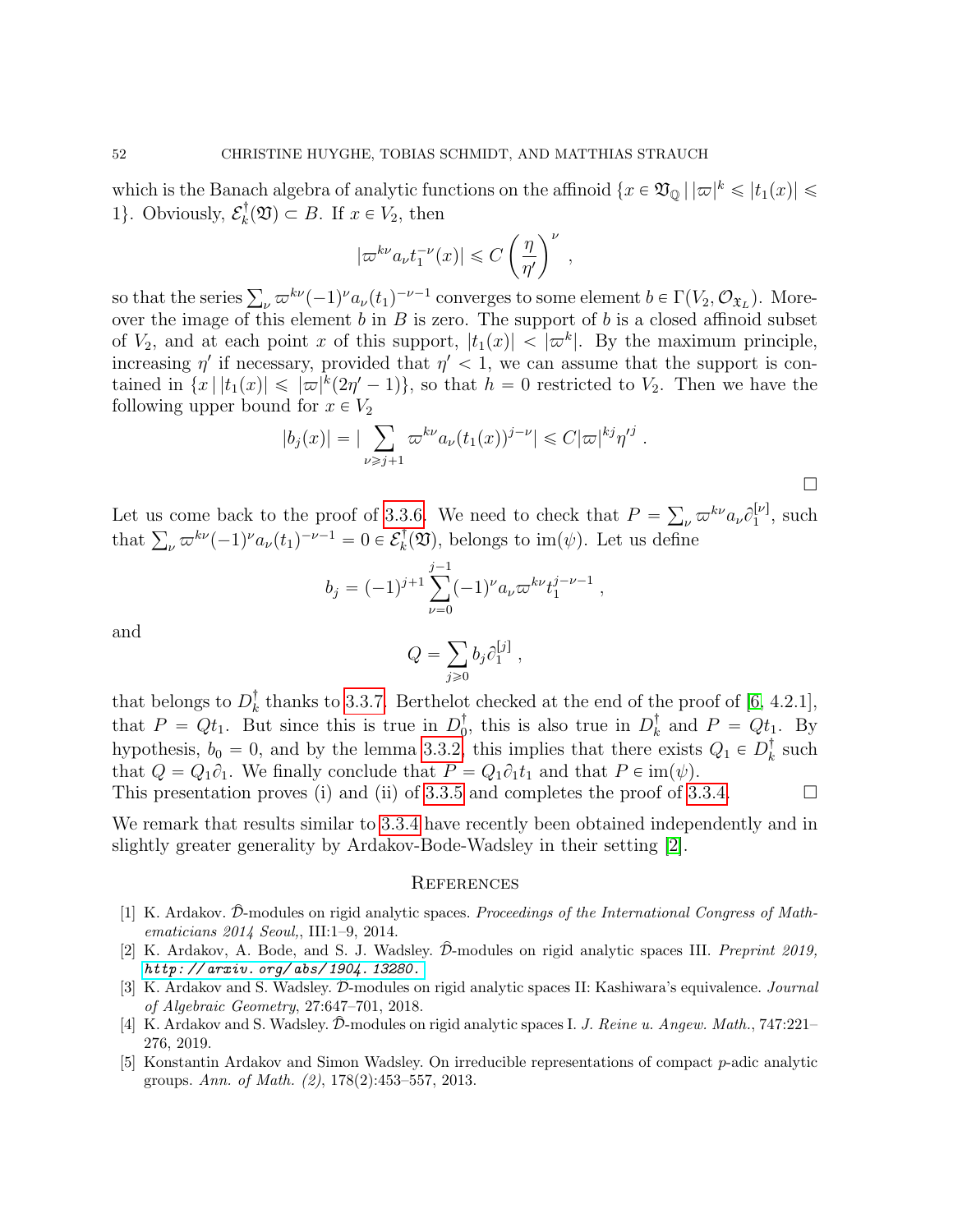- <span id="page-52-19"></span>[6] P. Berthelot. Cohomologie rigide et théorie des D-modules. In p-adic analysis (Trento, 1989), volume 1454 of Lecture Notes in Math., pages 80–124. Springer, Berlin, 1990.
- <span id="page-52-1"></span>[7] P. Berthelot. D-modules arithmétiques I. Opérateurs différentiels de niveau fini. Ann. Sci. E.N.S, 29:185–272, 1996.
- <span id="page-52-20"></span>[8] S. Bosch, U. Güntzer, and R. Remmert. Non-Archimedean analysis. Springer-Verlag, Berlin, 1984.
- <span id="page-52-5"></span>[9] Siegfried Bosch. Lectures on Formal and Rigid Geometry. Lecture Notes in Math., Vol. 2105. Springer-Verlag, Berlin, 2014.
- <span id="page-52-9"></span>[10] Bruno Chiarellotto and Bernard Le Stum. Pentes en cohomologie rigide et F-isocristaux unipotents. Manuscripta Math., 100(4):455–468, 1999.
- <span id="page-52-16"></span>[11] M. Emerton. Locally analytic vectors in representations of locally p-adic analytic groups. Preprint. To appear in: Memoirs of the AMS.
- <span id="page-52-18"></span>[12] K. Fujiwara and F. Kato. Foundations of Rigid Geometry I. Preprint, https://arxiv.org/abs/1308.4734.
- <span id="page-52-8"></span>[13] A. Grothendieck. Éléments de géométrie algébrique. IV. Étude locale des schémas et des morphismes de schémas IV. Inst. Hautes Études Sci. Publ. Math., (32):361, 1967.
- <span id="page-52-12"></span>[14] R. Hartshorne. On the De Rham cohomology of algebraic varieties. *Inst. Hautes Etudes Sci. Publ.* Math., (45):5–99, 1975.
- <span id="page-52-14"></span>[15] Robin Hartshorne. Residues and duality. Lecture notes of a seminar on the work of A. Grothendieck, given at Harvard 1963/64. With an appendix by P. Deligne. Lecture Notes in Mathematics, No. 20. Springer-Verlag, Berlin-New York, 1966.
- <span id="page-52-13"></span>[16] Ryoshi Hotta, Kiyoshi Takeuchi, and Toshiyuki Tanisaki. *D-modules, perverse sheaves, and repre*sentation theory, volume 236 of Progress in Mathematics. Birkhäuser Boston Inc., Boston, MA, 2008. Translated from the 1995 Japanese edition by Takeuchi.
- <span id="page-52-10"></span>[17] C. Huyghe. Dsp†-affinité de l'espace projectif. Compositio Math., 108(3):277–318, 1997. With an appendix by P. Berthelot.
- <span id="page-52-3"></span>[18] C. Huyghe, D. Patel, T. Schmidt, and M. Strauch.  $\mathcal{D}^{\dagger}$ -affinity of formal models of flag varieties. Mathematical Research Letters (to appear).
- <span id="page-52-17"></span>[19] Qing Liu. Algebraic geometry and arithmetic curves, volume 6 of Oxford Graduate Texts in Mathematics. Oxford University Press, Oxford, 2002. Translated from the French by Reinie Erné, Oxford Science Publications.
- <span id="page-52-11"></span>[20] C. Noot-Huyghe. Finitude de la dimension homologique d'algèbres d'opérateurs différentiels faiblement complètes et à coefficients surconvergents. J. Algebra,  $307(2):499-540$ ,  $2007$ .
- <span id="page-52-2"></span>[21] Christine Noot-Huyghe. Un théorème de Beilinson-Bernstein pour les D-modules arithmétiques. Bull. Soc. Math. France, 137(2):159–183, 2009.
- <span id="page-52-6"></span>[22] D. Patel, T. Schmidt, and M. Strauch. Integral models of  $\mathbb{P}^1$  and analytic distribution algebras for GL $(2)$ . Münster J. Math., 7:241–271, 2014.
- <span id="page-52-0"></span>[23] D. Patel, T. Schmidt, and M. Strauch. Locally analytic representations of  $GL(2, L)$  via semistable models of  $\mathbb{P}^1$ . Journal of the Institute of Mathematics of Jussieu, appeared online in January 2017.
- <span id="page-52-4"></span>[24] P. Schneider and J. Teitelbaum. Algebras of p-adic distributions and admissible representations. Invent. Math., 153(1):145–196, 2003.
- <span id="page-52-7"></span>[25] Atsushi Shiho. Notes on generalizations of local Ogus-Vologodsky correspondence. J. Math. Sci. Univ. Tokyo, 22(3):793–875, 2015.
- <span id="page-52-15"></span>[26] The Stacks Project Authors. Stacks Project. <http://stacks.math.columbia.edu>, 2017.